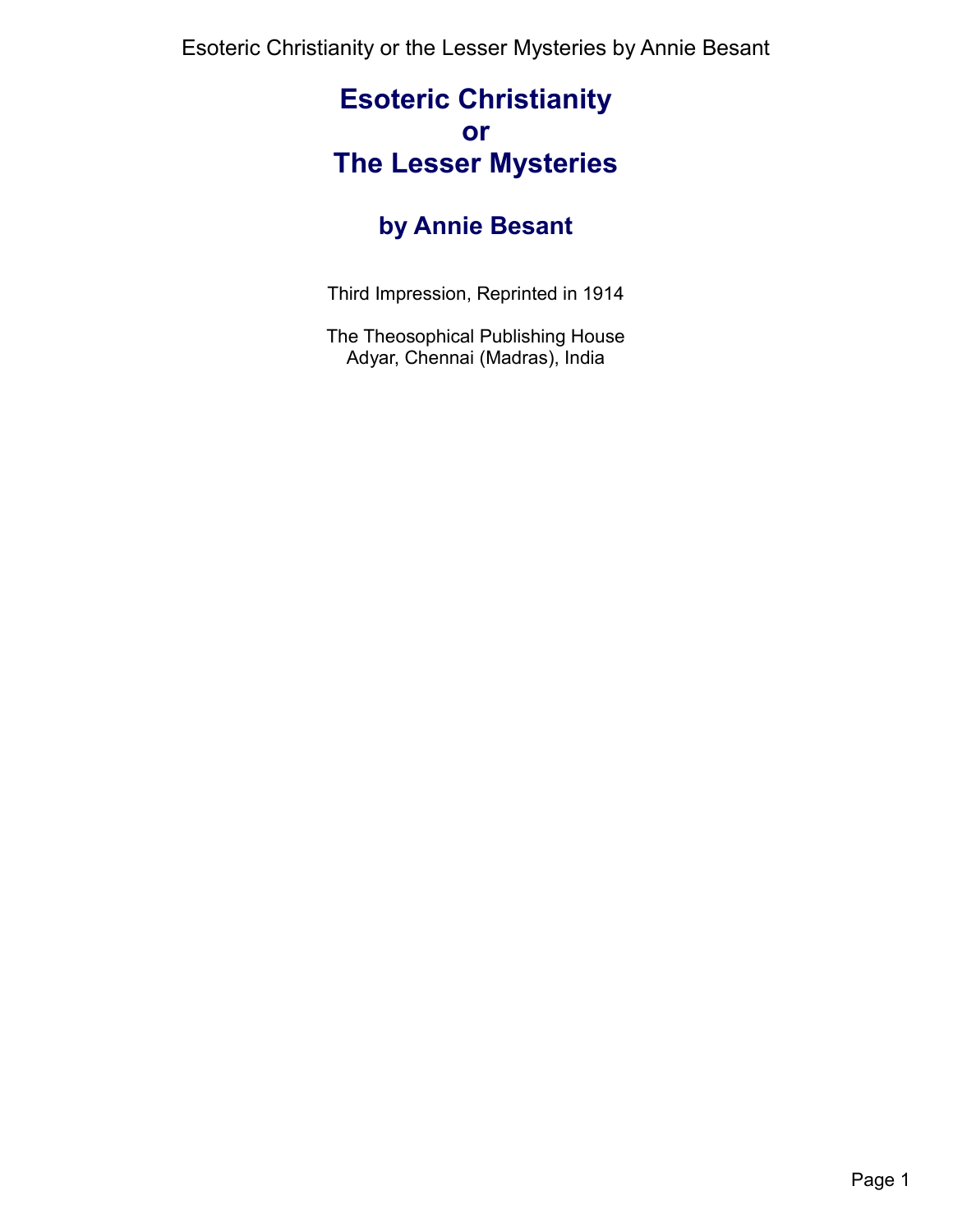In proceeding to the contemplation of the mysteries of knowledge, we shall adhere to the celebrated and venerable rule of tradition, commencing from the origin of the universe, setting forth those points of physical contemplation which are necessary to be premised, and removing whatever can be an obstacle on the way; so that the ear may be prepared for the reception of the tradition of the Gnosis, the ground being cleared of weeds and fitted for the planting of the vineyard; for there is a conflict before the conflict, and mysteries before the mysteries.— *S.Clement of Alexandria.*

Let the specimen suffice to those who have ears. For it is not required to unfold the mystery, but only to indicate what is sufficient.— *S. Clement of Alexandria.*

He that hath ears to hear, let him hear.— *S. Matthew.*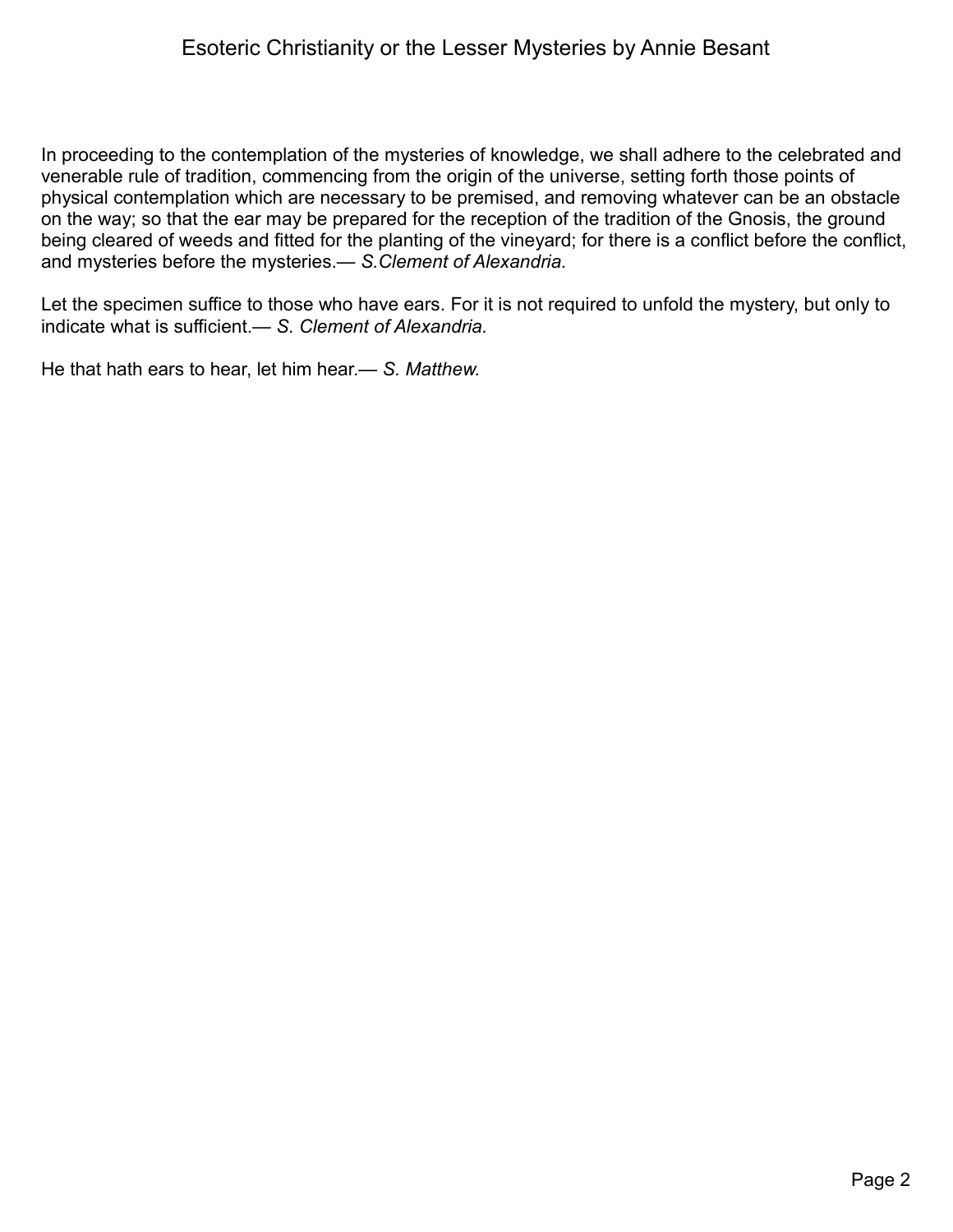|                   | <b>CONTENTS</b>                             | Page |
|-------------------|---------------------------------------------|------|
| <b>FOREWORD</b>   |                                             |      |
| <b>CHAPTER 1</b>  | The Hidden Side of Religions                | 1    |
| <b>CHAPTER 2</b>  | The Hidden Side of Christianity             | 31   |
| <b>CHAPTER 3</b>  | The Hidden Side of Christianity (concluded) | 59   |
| <b>CHAPTER 4</b>  | <b>The Historical Christ</b>                | 103  |
| <b>CHAPTER 5</b>  | <b>The Mythic Christ</b>                    | 125  |
| <b>CHAPTER 6</b>  | The Mythic Christ (concluded)               | 147  |
| <b>CHAPTER 7</b>  | <b>The Atonement</b>                        | 166  |
| <b>CHAPTER 8</b>  | <b>Resurrection and Ascension</b>           | 199  |
| <b>CHAPTER 9</b>  | <b>The Trinity</b>                          | 218  |
| <b>CHAPTER 10</b> | <b>Prayer</b>                               | 238  |
| <b>CHAPTER 11</b> | The Forgiveness of Sins                     | 259  |
| <b>CHAPTER 12</b> | <b>Sacraments</b>                           | 279  |
| <b>CHAPTER 13</b> | <b>Sacraments (continued)</b>               | 298  |
| <b>CHAPTER 14</b> | <b>Revelation</b>                           | 318  |
| <b>AFTERWORD</b>  |                                             | 333  |
|                   | <b>Index</b>                                | 335  |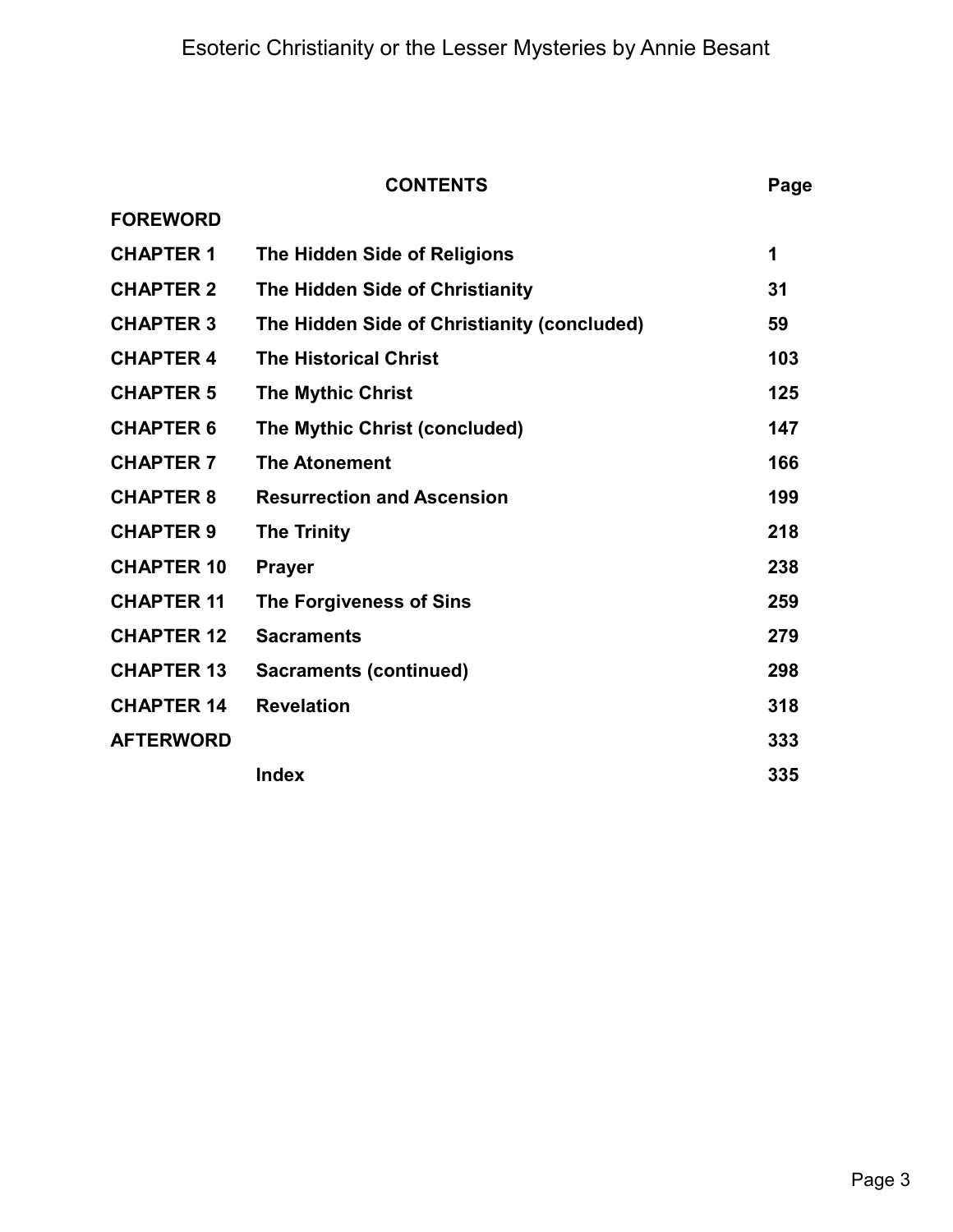#### <span id="page-3-0"></span>**FOREWORD**

The object of this book is to suggest certain lines of thought as to the deep truths underlying Christianity, truths generally overlooked, and only too often denied. The generous wish to share with all what is precious, to spread broadcast priceless truths, to shut out none from the illumination of true knowledge, has resulted in a zeal without discretion that has vulgarised Christianity, and has presented its teachings in a form that often repels the heart and alienates the intellect. The command to "preach the Gospel to every creature" [ S.Mark, xvi, 15] - though admittedly of doubtful authenticity - has been interpreted as forbidding the teaching of the Gnosis to a few, and has apparently erased the less popular saying of the same Great Teacher: "Give not that which is holy unto the dogs, neither cast ye your pearls before swine". [S. Matt., vii,6]

This spurious sentimentality — which refuses to recognise the obvious inequalities of intelligence and morality, and thereby reduces the teaching of the highly developed to the level attainable by the least evolved, sacrificing the higher to the lower in a way that injures both — had no place in the virile common sense of the early Christians. S. Clement of Alexandria says quite bluntly, after alluding to the Mysteries: "Even now I fear, as it is said, 'to cast the pearls before swine, lest they tread them underfoot, and turn and rend us'. For it is difficult to exhibit the really pure and transparent words respecting the true Light to swinish and untrained hearers". [Clarke's Ante-Nicene Christian Library, Vol. IV. Clement of Alexandria. *Stromata*, bk. I, ch. xii. ]

If true knowledge, the Gnosis, is again to form a part of Christian teachings, it can only be under the old restrictions, and the idea of levelling down to the capacities of the least developed must be definitely surrendered. Only by teaching above the grasp of the little evolved can the way be opened up for a restoration of arcane knowledge, and the study of the Lesser Mysteries must precede that of the Greater. The Greater will never be published through the printing-press; they can only be given by Teacher to pupil, "from mouth to ear". But the Lesser Mysteries the partial unveiling of deep truths, can even now be restored, and such a volume as the present is intended to outline these, and to show the *nature* of the teachings which have to be mastered. "Where only hints are given, quiet meditation on the truths hinted at will cause their outlines to become visible, and the clearer light obtained by continued meditation will gradually show them more fully. For meditation quiets the lower mind, ever engaged in thinking about external objects, and when the lower mind is tranquil then only can it be illuminated by the Spirit. Knowledge of spiritual truths must be thus obtained, from within and not from without, from the divine Spirit whose temple we are [I. Cor., iii., 16. ] and not from an external Teacher. These things are "spiritually discerned" by that divine indwelling Spirit, that "mind of Christ", whereof speaks the great Apostle [*Ibid*., ii., 14, 16. ] and that inner light is shed upon the lower mind.

This is the way of the Divine Wisdom, the true THEOSOPHY. It is not, as some think, a diluted version of Hinduism, or Buddhism, or Taoism, or of any special religion. It is Esoteric Christianity as truly as it is Esoteric Buddhism, and belongs equally to all religions, exclusively to none. This is the source of the suggestions made in this little volume, for the helping of those who seek the Light — that "true Light which lighteth every man that cometh into the world", [ S.John, 1,9] though most have not yet opened their eyes to it. It does not bring the Light. It only says: "Behold the Light!" For thus have we heard. It appeals only to the few who hunger for more than the exoteric teachings give them. For those who are fully satisfied with the exoteric teachings, it is not intended; for why should bread be forced on those who are not hungry ? For those who hunger, may it prove bread, and not a stone.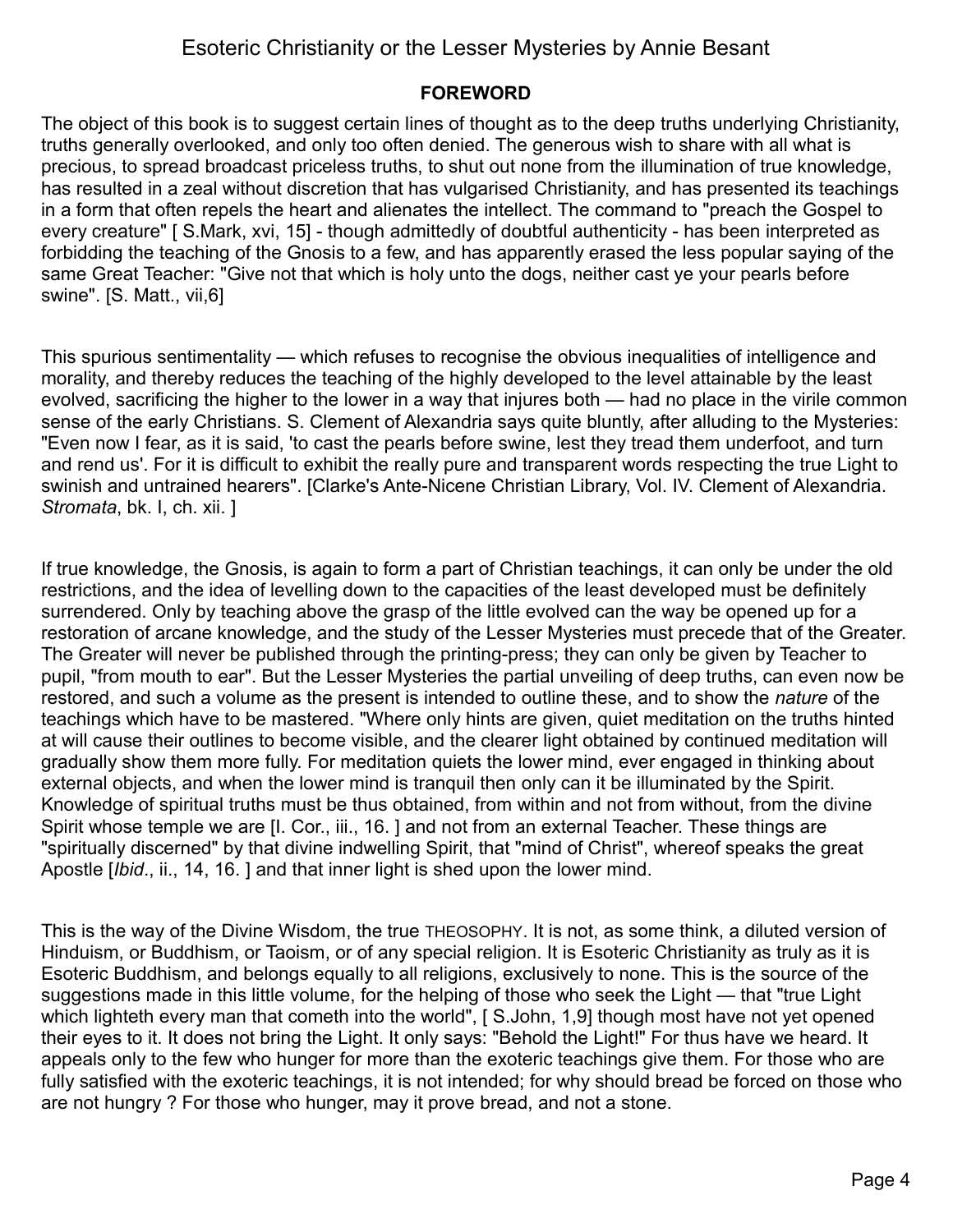## <span id="page-4-0"></span>**CHAPTER 1 THE HIDDEN SIDE OF RELIGIONS**

**[Page 1]**MANY, perhaps most, who see the title of this book will at once traverse it, and will deny that there is anything valuable which can be rightly described as "Esoteric Christianity". There is a wide-spread, and withal a popular, idea that there is no such thing as an occult teaching in connection with Christianity, and that "The Mysteries", whether Lesser or Greater, were a purely Pagan institution. The very name of "The Mysteries of Jesus", so familiar in the ears of the Christians of the first centuries, would come with a shock of surprise on those of their modern successors, and, if spoken as denoting a special and definite institution in the Early **[Page 2]** Church, would cause a smile of incredulity. It has actually been made a matter of boast that Christianity has no secrets, that whatever it has to say it says to all, and whatever it has to teach it teaches to all. Its truths are supposed to be so simple, that "a way-faring man, though a fool, may not err therein", and the "simple Gospel" has become a stock phrase.

It is necessary, therefore, to prove clearly that in the Early Church, at least, Christianity was no whit behind other great religions in possessing a hidden side, and that it guarded, as a priceless treasure, the secrets revealed only to a select few in its Mysteries. But ere doing this it will be well to consider the whole question of this hidden side of religions, and to see why such a side must exist if a religion is to be strong and stable; for thus its existence in Christianity will appear as a foregone conclusion, and the references to it in the writings of the Christian Fathers will appear simple and natural instead of surprising and unintelligible. As a historical fact, the existence of this esotericism is demonstrable; but it may also be shown that intellectually it is a necessity.

The first question we have to answer is: What is the object of religions? They are given to **[Page 3]** the world by men wiser than the masses of the people on whom they are bestowed, and are intended to quicken human evolution. In order to do this effectively they must reach individuals and influence them. Now all men are not at the same level of evolution, but evolution might be figured as a rising gradient, with men stationed on it at every point. The most highly evolved are far above the least evolved, both in intelligence and character; the capacity alike to understand and to act varies at every stage. It is, therefore, useless to give to all the same religious teaching; that which would help the intellectual man would be entirely unintelligible to the stupid, while that which would throw the saint into ecstasy would leave the criminal untouched. If, on the other hand, the teaching be suitable to help the unintelligent, it is intolerably crude and jejune to the philosopher, while that which redeems the criminal is utterly useless to the saint. Yet all the types need religion, so that each may reach upward to a life higher than that which he is leading, and no type or grade should be sacrificed to any other. Religion must be as graduated as evolution, else it fails in its object.

Next comes the question: In what way do religions seek to quicken human evolution? **[Page 4]** Religions seek to evolve the moral and intellectual natures, and to aid the spiritual nature to unfold itself. Regarding man as a complex being, they seek to meet him at every point of his constitution, and therefore to bring messages suitable for each, teachings adequate to the most diverse human needs. Teachings must therefore be adapted to each mind and heart to which they are addressed. If a religion does not reach and master the intelligence, if it does not purify and inspire the emotions, it has failed in its object, so far as the person addressed is concerned.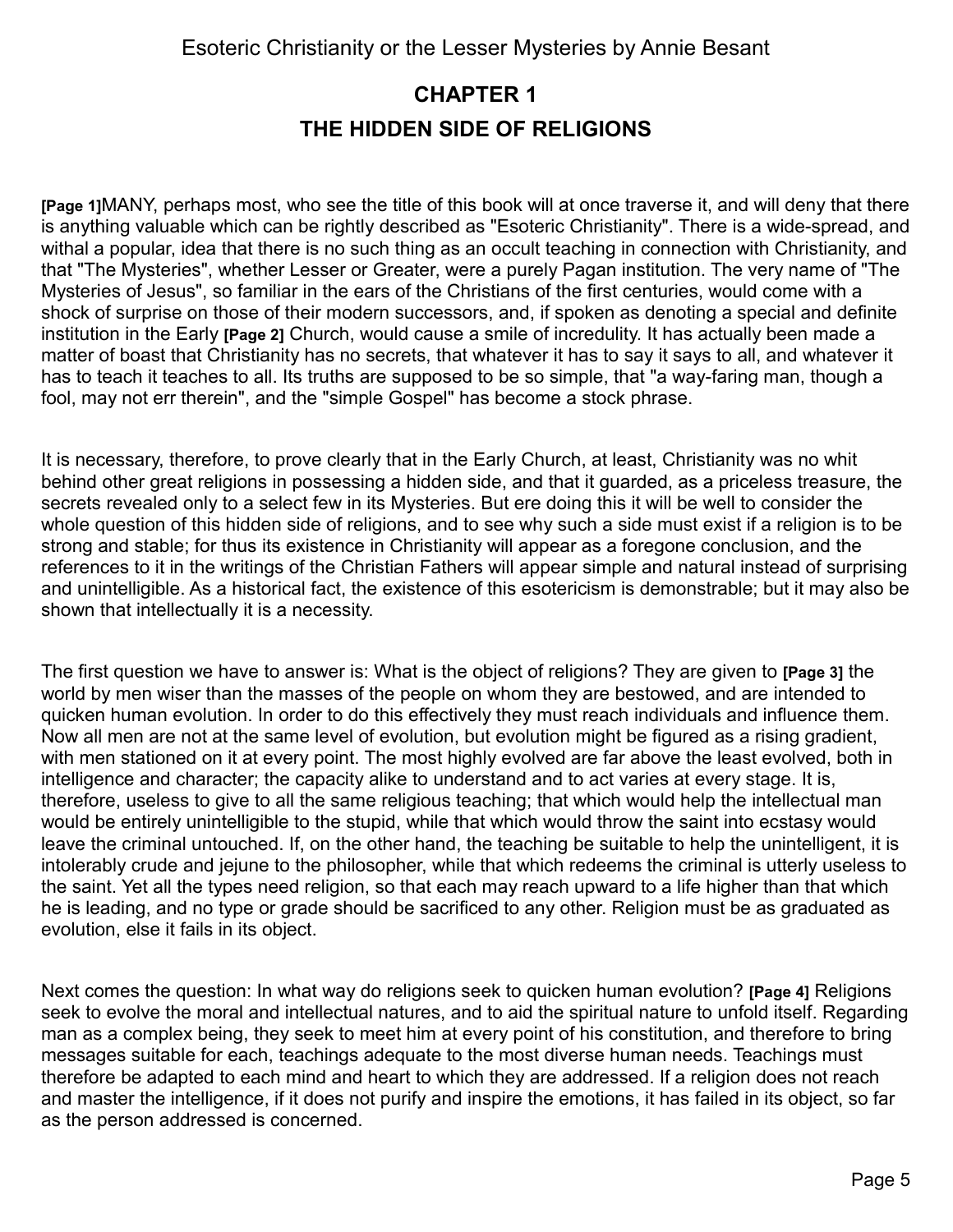Not only does it thus direct itself to the intelligence and the emotions, but it seeks, as said, to stimulate the unfoldment of the spiritual nature. It answers to that inner impulse which exists in humanity, and which is ever pushing the race onwards. For deeply within the heart of all — often overlaid by transitory conditions, often submerged under pressing interests and anxieties — there exists a continual seeking after God. "As the hart panteth after the water-brooks, so panteth" [ Psalms, xlii,1] humanity after God. The search is sometimes checked for a space, and the yearning seems to disappear. Phases recur in civilisation and in thought, wherein this cry of the human **[Page 5]** Spirit for the divine — seeking its source as water seeks its level, to borrow a simile from Giordano Bruno — this yearning of the human Spirit for that which is akin to it in the universe, of the part for the whole, seems to be stilled, to have vanished; none the less does that yearning re-appear, and once more the same cry rings out from the Spirit. Trampled on for a time, apparently destroyed, though the tendency may be, it rises again and again with inextinguishable persistence, it repeats itself again and again, no matter how often it is silenced; and it thus proves itself to be an inherent tendency in human nature, an ineradicable constituent thereof. Those who declare triumphantly, "Lo! it is dead!" find it facing them again with undiminished vitality. Those who build without allowing for it find their well-constructed edifices riven as by an earthquake. Those who hold it to be out-grown find the wildest superstitions succeed its denial. So much is it an integral part of humanity, that man *will* have some answer to his questionings; rather an answer that is false, than none. If he cannot find religious truth, he will take religious error rather than no religion, and will accept the crudest and most incongruous ideals rather than admit that the ideal is non-existent. **[Page 6]**

Religion, then, meets this craving, and taking hold of the constituent in human nature that gives rise to it, trains it, strengthens it, purifies it and guides it towards its proper ending — the union of the human Spirit with the divine, so "that God may be all in all".[I Cor., xv,28]

The next question which meets us in our enquiry is: What is the source of religions ? To this question two answers have been given in modern times — that of the comparative Mythologists and that of the Comparative Religionists. Both base their answers on a common basis of admitted facts. Research has indisputably proved that the religions of the world are markedly similar in their main teachings, in their possession of Founders who display superhuman powers and extraordinary moral elevation, in their ethical precepts, in their use of means to come into touch with invisible worlds, and in the symbols by which they express their leading beliefs. This similarity, amounting in many cases to identity, proves according to both the above schools — a common origin.

But on the nature of this common origin the two schools are at issue. The Comparative Mythologists **[Page 7]** contend that the common origin is the common ignorance, and that the loftiest religious doctrines are simply refined expressions of the crude and barbarous guesses of savages, of primitive men, regarding themselves and their surroundings. Animism, fetishism, nature-worship, sun-worship — these are the constituents of the primeval mud out of which has grown the splendid lily of religion. A Krishna, a Buddha, a Lao-tze, a Jesus, are the highly civilised but lineal descendants of the whirling medicine-man of the savage. God is a composite photograph of the innumerable Gods who are the personifications of the forces of nature. And so forth. It is all summed up in the phrase: Religions are branches from a common trunk — human ignorance.

The Comparative Religionists consider, on the other hand, that all religions originate from the teachings of Divine Men, who give out to the different nations of the world, from time to time, such parts of the fundamental verities of religion as the people are capable of receiving, teaching ever the same morality,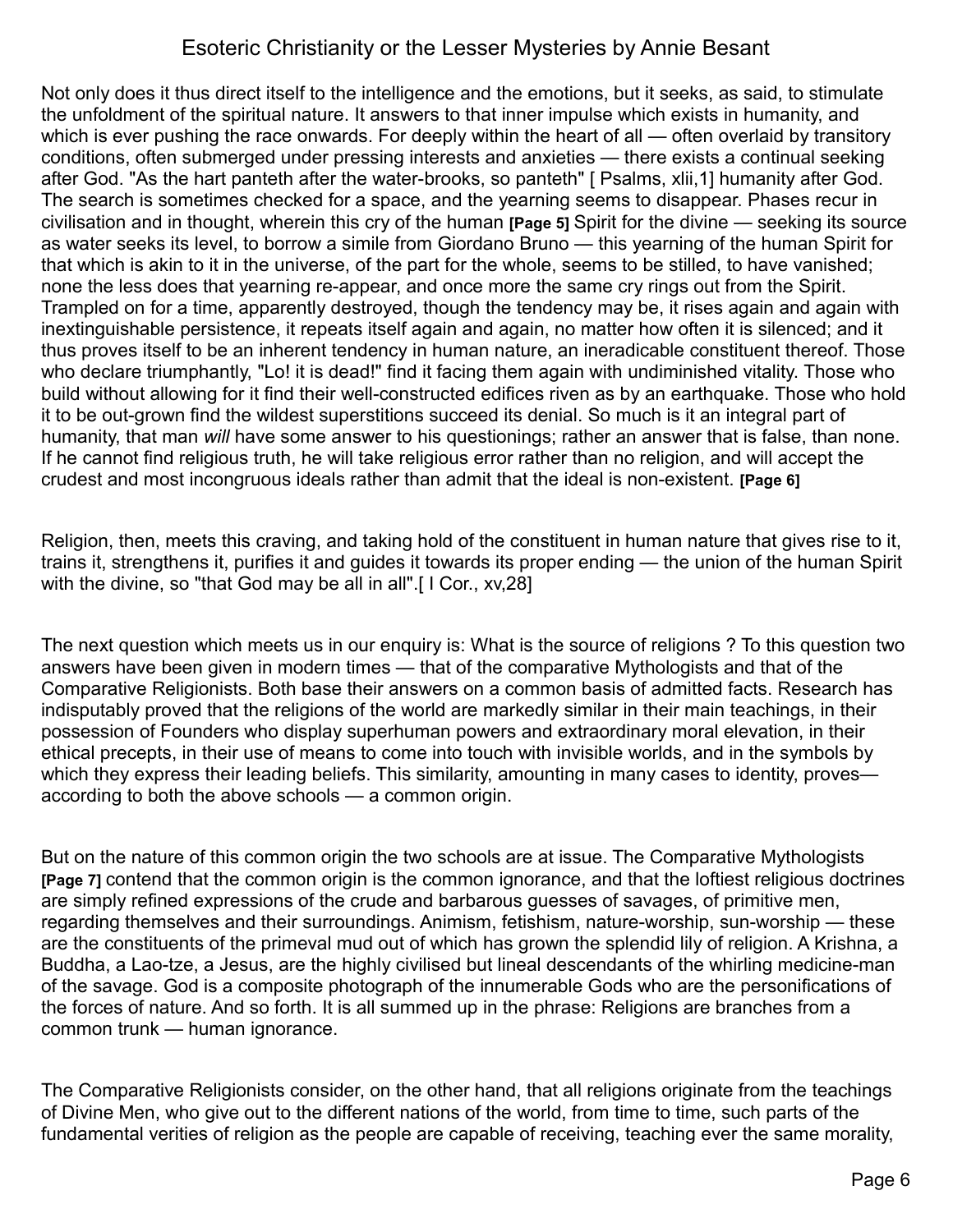inculcating the use of similar means, employing the same significant symbols. The savage religions animism and the rest—are degenerations, the results of decadence, **[Page 8]** distorted and dwarfed descendants of true religious beliefs. Sun-worship and pure forms of nature-worship were, in their day, noble religions, highly allegorical but full of profound truth and knowledge. The great Teachers—it is alleged by Hindus, Buddhists, and by some Comparative Religionists, such as Theosophists—form an enduring Brotherhood of men who have risen beyond humanity, who appear at certain periods to enlighten the world, and who are the spiritual guardians of the human race. This view may be summed up in the phrase: "Religions are branches from a common trunk — Divine Wisdom".

This Divine Wisdom is spoken of as the Wisdom, the Gnosis, the Theosophia, and some, in different ages of the world, have so desired to emphasise their belief in this unity of religions, that they have preferred the eclectic name of Theosophist to any narrower designation.

The relative value of the contentions of these two opposed schools must be judged by the cogency of the evidence put forth by each. The appearance of a degenerate form of a noble idea may closely resemble that of a refined product of a coarse idea, and the only method of deciding between degeneration and evolution would be **[Page 9]** the examination, if possible, of intermediate and remote ancestors. The evidence brought forward by believers in the Wisdom is of this kind. They allege: that the Founders of religions, judged by the records of their teachings, were far above the level of average humanity that the Scriptures of religions contain moral precepts, sublime ideals, poetical aspirations, profound philosophical statements, which are not even approached in beauty and elevation by later writings in the same religions — that is, that the old is higher than the new, instead of the new; being higher than the old; that no case can be shown of the refining and improving process alleged to be the source of current religions, whereas many cases of degeneracy from pure teachings can be adduced; that even among savages, if their religions be carefully studied, many traces of lofty ideas can be found, ideas which are obviously above the productive capacity of the savages themselves.

This last idea has been worked out by Mr. Andrew Lang, who — judging by his book on *The Making of Religion* — should be classed as a Comparative Religionist rather than as a Comparative Mythologist. He points to the existence of a common tradition, which, he alleges, cannot have **[Page 10]** been evolved by the savages for themselves, being men whose ordinary beliefs are of the crudest kind and whose minds are little developed. He shows, under crude beliefs and degraded views, lofty traditions of a sublime character, touching the nature of the Divine Being and His relations with men. The deities who are worshipped are, for the most part, the veriest devils, but behind, beyond all these, there is a dim but glorious overarching Presence, seldom or never named, but whispered of as source of all, as power and love and goodness, too tender to awaken terror, too good to require supplication. Such ideas manifestly cannot have been conceived by the savages among whom they are found, and they remain as eloquent witnesses of the revelations made by some great Teacher—dim tradition of whom is generally also discoverable — who was a Son of the Wisdom, and imparted some of its teachings in a long bye-gone age.

The reason, and, indeed, the justification, of the view taken by the Comparative Mythologists is patent. They found in every direction low forms of religious belief, existing among savage tribes. These were seen to accompany general lack of civilisation. Regarding civilised men as evolving from uncivilised, what more natural than to **[Page 11]** regard civilised religion as evolving from uncivilised ? It is the first obvious idea. Only later and deeper study can show that the savages of to-day are not our ancestral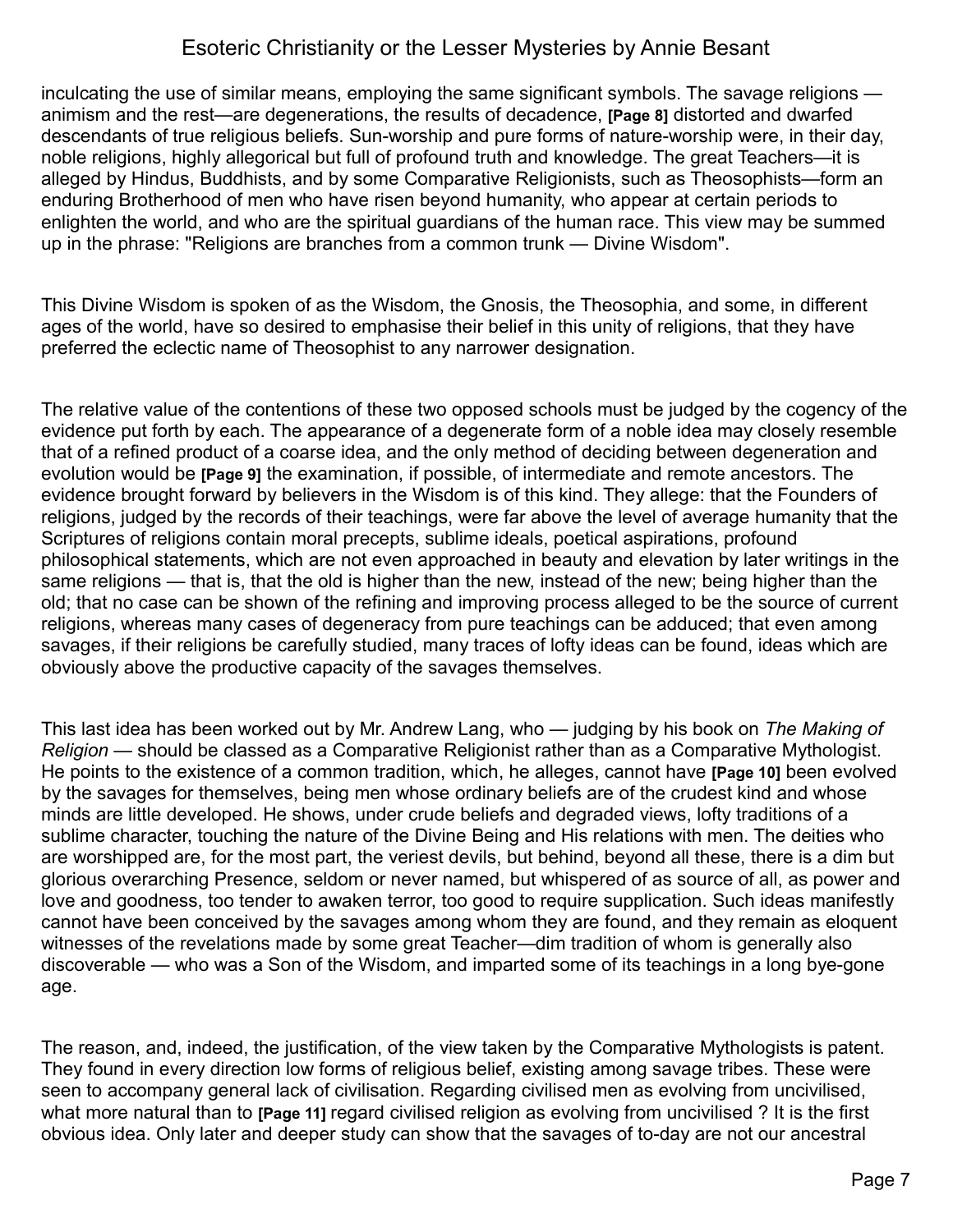types, but are the degenerated offsprings of great civilised stocks. of the past, and that man in his infancy was not left to grow up untrained, but was nursed and educated by his elders, from whom he received his first guidance alike in religion and civilisation. This view is being substantiated by such facts as those dwelt on by Lang, and will presently raise the question, "Who were these elders, of whom traditions are everywhere found? "

Still pursuing our enquiry, we come next to the question: To what people were religions given ? And here we come at once to the difficulty with which every Founder of a religion must deal, that already spoken of as bearing on the primary object of religion itself, the quickening of human evolution, with its corollary that all grades of evolving humanity must be considered by Him. Men are at every stage of evolution, from the most barbarous to the most developed; men are found of lofty intelligence, but also of the most unevolved mentality; in one place there is a highly developed and complex civilisation, in another a crude and simple polity. Even within **[Page 12]** any given civilisation we find the most varied types — the most ignorant and the most educated, the most thoughtful and the most careless, the most spiritual and the most brutal; yet each one of these types must be reached, and each must be helped in the place where he is. If evolution be true, this difficulty is inevitable, and must be faced and overcome by the divine Teacher, else will His work be a failure. If man is evolving as all around him is evolving, these differences of development, these varied grades of intelligence, must be a characteristic of humanity everywhere, and must be provided for in each of the religions of the world.

We are thus brought face to face with the position that we cannot have one and the same religious teaching even for a single nation, still less for a single civilisation, or for the whole world. If there be but one teaching, a large number of those to whom it is addressed will entirely escape its influence. If it be made suitable for those whose intelligence is limited, whose morality is elementary, whose perceptions are obtuse, so that it may help and train them, and thus enable them to evolve, it will be a religion utterly unsuitable for those men, living in the same nation, forming part of the same **[Page 13]** civilisation, who have keen and delicate moral perceptions, bright and subtle intelligence, and evolving spirituality. But if, on the other hand, this latter class is to be helped, if intelligence is to be given a philosophy that it can regard as admirable, if delicate moral perceptions are to be still further refined, if the dawning spiritual nature is to be enabled to develop into the perfect day, then the religion will be so spiritual, so intellectual, and so moral, that when it is preached to the former class it will not touch their minds or their hearts, it will be to them a string of meaningless phrases, incapable of arousing their latent intelligence, or of giving them any motive for conduct which will help them to grow into a purer morality.

Looking, then, at these facts concerning religion, considering its object, its means, its origin, the nature and varying needs of the people to whom it is addressed, recognising the evolution of spiritual, intellectual, and moral faculties in man, and the need of each man for such training as is suitable for the stage of evolution at which he has arrived, we are led to the absolute necessity of a varied and graduated religious teaching, such as will meet these different needs and help each man in his own place.**[Page 14]** 

There is yet another reason why esoteric teaching is desirable with respect to a certain class of truths. It is eminently the fact in regard to this class that "knowledge is power". The public promulgation of a philosophy profoundly intellectual, sufficient to train an already highly developed intellect, and to draw the allegiance of a lofty mind, cannot injure any. It can be preached without hesitation, for it does not attract the ignorant, who turn away from it as dry, stiff, and uninteresting. But there are teachings which deal with the constitution of nature, explain recondite laws, and throw light on hidden processes, the knowledge of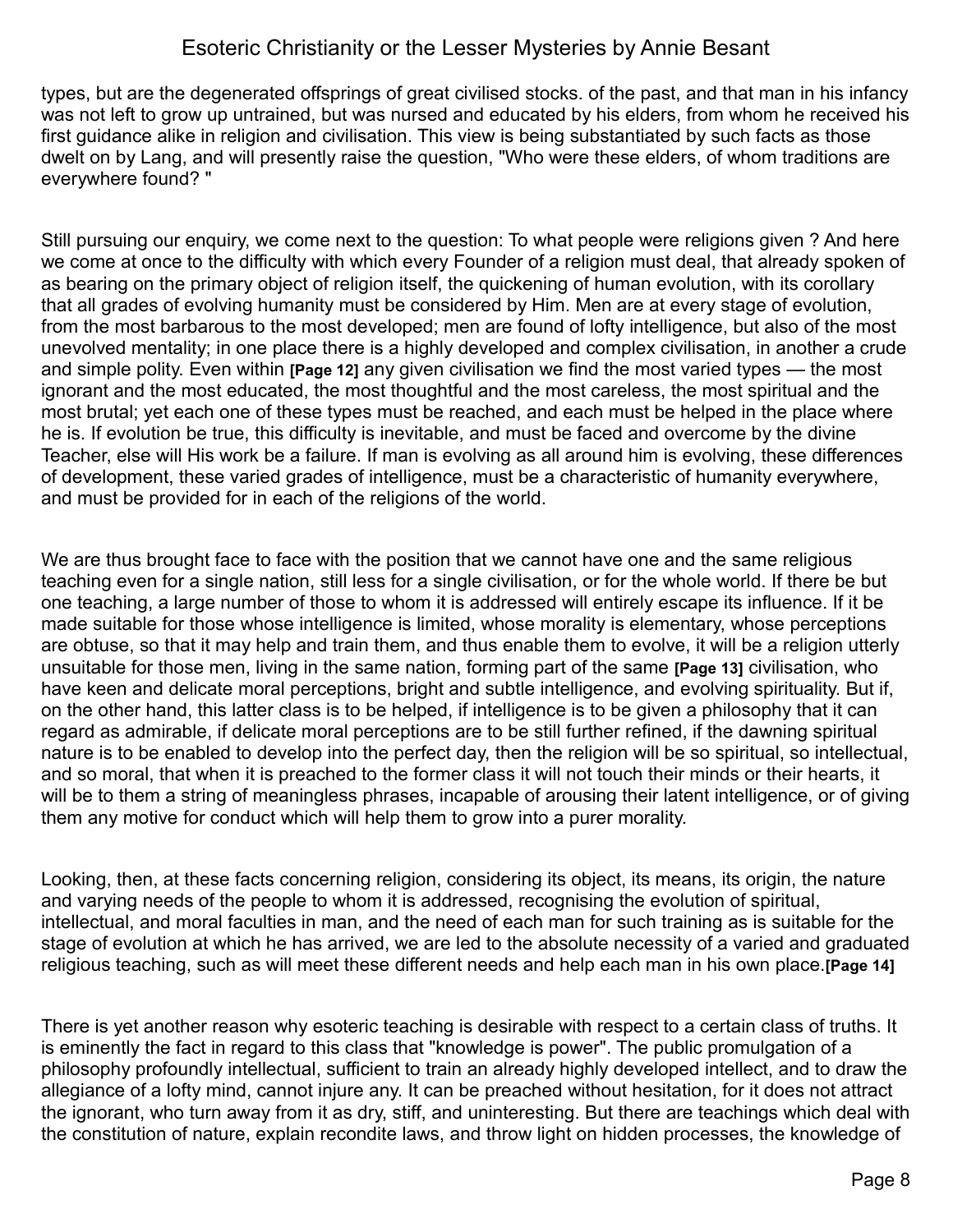which gives control over natural energies, and enables its possessor to direct these energies to certain ends, as a chemist deals with the production of chemical compounds. Such knowledge may be very useful to highly developed men, and may much increase their power of serving the race. But if this knowledge were published to the world, it might and would be misused, just as the knowledge of subtle poisons was misused in the Middle Ages by the Borgias and by others. It would pass into the hands of people of strong intellect, but of unregulated desires, men moved by separative instincts, seeking the gain of their **[Page 15]** separate selves and careless of the common good. They would be attracted by the idea of gaining powers which would raise them above the general level, and place ordinary humanity at their mercy, and would rush to acquire the knowledge which exalts its possessors to a superhuman rank. They would, by its possession, become yet more selfish and confirmed in their separateness, their pride would be nourished and their sense of aloofness intensified, and thus they would inevitably be driven along the road which leads to diabolism, the Left Hand Path whose goal is isolation and not union. And they would not only themselves suffer in their inner nature, but they would also become a menace to Society, already suffering sufficiently at the hands of men whose intellect is more evolved than their conscience. Hence arises the necessity of withholding certain teachings from those who, morally, are as yet unfitted to receive them; and this necessity presses on every Teacher who is able to impart such knowledge. He desires to give it to those who will use the powers it confers for the general good, for quickening human evolution; but he equally desires to be no party to giving it to those who would use it for their own aggrandisement at the cost of others. **[Page 16]** 

Nor is this a matter of theory only, according to the Occult Records, which give the details of the events alluded to in Genesis vi. *et seq*. This knowledge was, in those ancient times and on the continent of Atlantis, given without any rigid conditions as to the moral elevation, purity, and unselfishness of the candidates. Those who were intellectually qualified were taught, just as men are taught ordinary science in modern days. The publicity now so imperiously demanded was then given, with the result that men became giants in knowledge but also giants in evil, till the earth groaned under her oppressors and the cry of a trampled humanity rang through the worlds. Then came the destruction of Atlantis, the whelming of that vast continent beneath the waters of the ocean, some particulars of which are given in the Hebrew Scriptures in the story of the Noachian deluge, and in the Hindu Scriptures of the further East in the story of Vaivasvata Manu.

Since that experience of the danger of allowing unpurified hands to grasp the knowledge which is power, the great Teachers have imposed rigid conditions as regards purity, unselfishness, and self-control on all candidates for such instruction. They distinctly refuse to impart knowledge of **[Page 17]** this kind to any who will not consent to a rigid discipline, intended to eliminate separateness of feeling and interest. They measure the moral strength of the candidate even more than his intellectual development, for the teaching itself will develop the intellect while it puts a strain on the moral nature. Far better that the Great Ones should be assailed by the ignorant for Their supposed selfishness in withholding knowledge, than that They should precipitate the world into another Atlantean catastrophe.

So much of theory we lay down as bearing on the necessity of a hidden side in all religions. When from theory we turn to facts, we naturally ask: Has this hidden side existed in the past, forming a part of the religions of the world ? The answer must be an immediate and unhesitating affirmative; every great religion has claimed to possess a hidden teaching, and has declared that it is the repository of theoretical mystic, and further of practical mystic, or occult, knowledge. The mystic explanation of popular teaching was public, and expounded the latter as an allegory, giving to crude and irrational statements and stories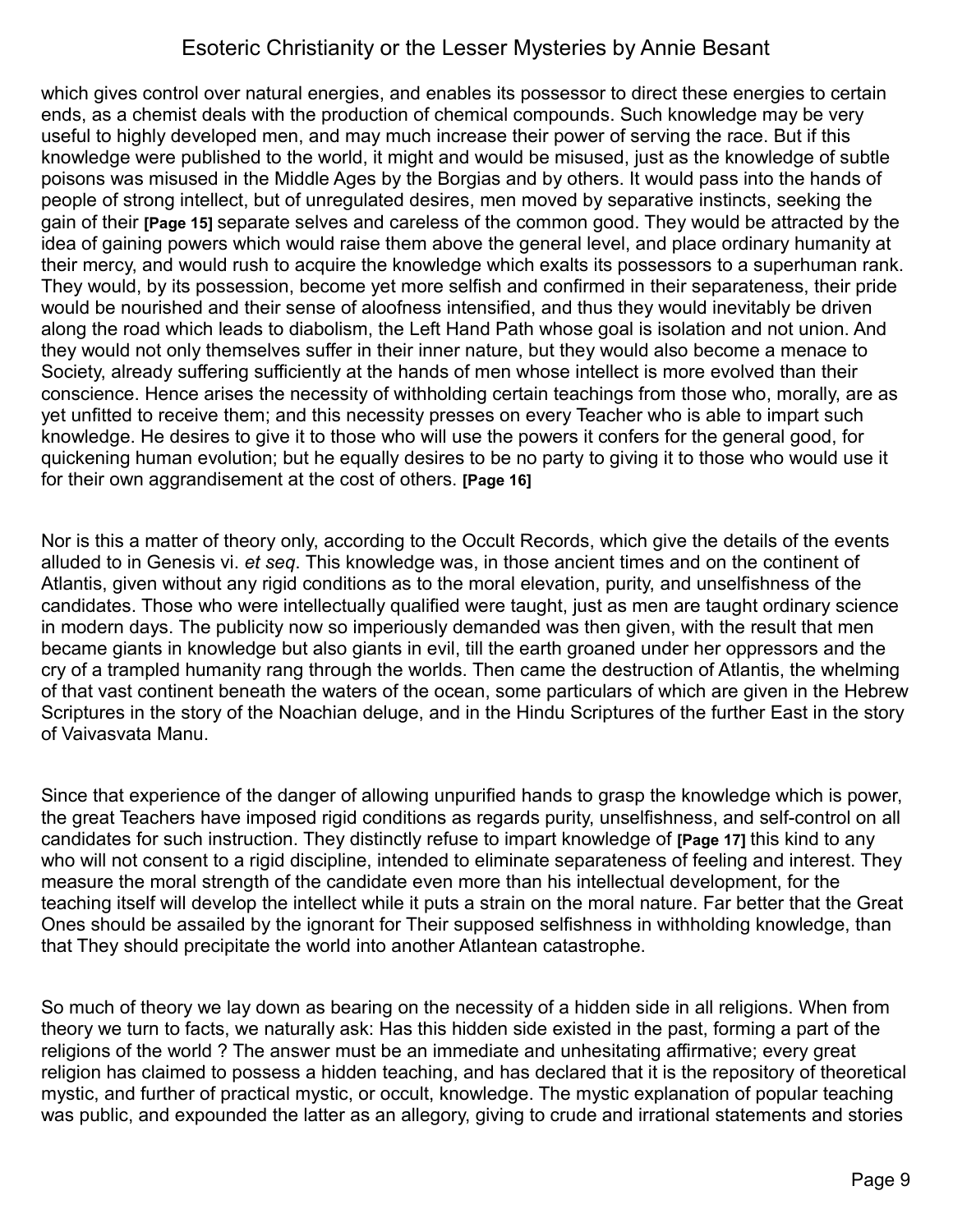a meaning which the intellect could accept. Behind this theoretical mysticism, as it was behind the popular, there existed further the **[Page 18]** practical mysticism, a hidden spiritual teaching, which was only imparted under definite conditions, conditions known and published, that must /be fulfilled by every candidate. S. Clement of Alexandria mentions this division of the Mysteries. After purification, he says, "are the Minor Mysteries, which have some foundation of instruction and of preliminary preparation for what is to come after, and the Great Mysteries, in which nothing remains to be learned of the universe, but only to contemplate and comprehend nature and things".[Ante-Nicene Library, Vol. XII. Clement of Alexandria. *Stromata*, bk, V, ch. xi. ]

This position cannot be controverted as regards the ancient religions. The Mysteries of Egypt were the glory of that ancient land, and the noblest sons of Greece, such as Plato, went to Sais and to Thebes to be initiated by Egyptian Teachers of Wisdom. The Mithraic Mysteries of the Persians, the Orphic and Bacchic Mysteries and the later Eleusinian semi-Mysteries of the Greeks, the Mysteries of Samothrace, Scythia, Chaldea, are familiar in name, at least, as household words. Even in the extremely diluted form of the Eleusinian Mysteries, their value is most highly praised by the most eminent men of **[Page 19]** Greece, as Pindar, Sophocles, Isocrates, Plutarch, and Plato. Especially were they regarded as useful with regard to *post-mortem* existence, as the Initiated learned that which ensured his future happiness. Sopater further alleged that Initiation established a kinship of the soul with the divine Nature, and in the exoteric Hymn to Demeter covert references are made to the holy child, lacchus, and to his death and resurrection, as dealt with in the Mysteries.**[**See Article on "Mysteries", *Encyc. Britannica*, ninth edition **]**

From lamblichus, the great theurgist of the third and fourth centuries A.D., much may be learned as to the object of the Mysteries. Theurgy was magic, "the last part of the sacerdotal science", [Psellus, quoted in *lamblichus on the Mysteries*. T. Taylor, p. 343, note on p. 23, second edition. ] and was practised in the Greater Mysteries, to evoke the appearance of superior Beings. The theory on which these Mysteries were based may be very briefly thus stated: There is ONE, prior to all beings, immovable, abiding in the solitude of His own unity. Prom THAT arises the Supreme God, the Self-begotten, the Good, the Source of all things, the Root, the God of Gods, the First Cause, unfolding Himself **[Page 20]** into Light. **[** lamblichus, as ante, p. 301 **]** From Him springs the Intelligible World, or ideal universe, the Universal Mind, the *Nous*, and the incorporeal or intelligible Gods belong to this. From this the World-Soul, to which belong the "divine intellectual forms which are present with the visible bodies of the Gods". **[** *Ibid*., p. 72. **]** Then come various hierarchies of super-human beings, Archangels Archons (Rulers) or Cosmocratores, Angels, Daimons, etc. Man is a being of a lower order, allied to these in his nature, and is capable of knowing them; this knowledge was achieved in the Mysteries, and it led to union with God.**[**The article on "Mysticism" in the Encyclopedia Britannica has the following on the teaching of Plotinus (204 - 206 A.D.): "The One [the Supreme God spoken of above] is exalted above the *nous* and the 'ideas'; it transcends existence altogether and is not cognisable by reason. Remaining itself in repose, it rays out, as it were, from its own fullness, an image of itself, which is called *nous*, and which constitutes the system of ideas of the intelligible world. The soul is in turn the image or product of the *nous*, and the soul by its motion begets corporeal matter. The soul thus faces two ways — towards the *nous*, from which it springs, and towards the material life, which is its own product. Ethical endeavour consists in the repudiation of the sensible;material existence is itself estrangement from God..... To reach the ultimate goal, thought itself must be left behind; for thought is a form of motion, and the desire of the soul is for the motionless rest which belongs to the One. The union with transcendent deity is not so much knowledge or vision as ecstasy, coalescence, *contact.* "Neo-Platonism is thus "first of all a system of complete rationalism; it is assumed, in other words, that reason is capable of mapping out the whole system of things. But, inasmuch as a God is affirmed beyond reason, the mysticism becomes in a sense the necessary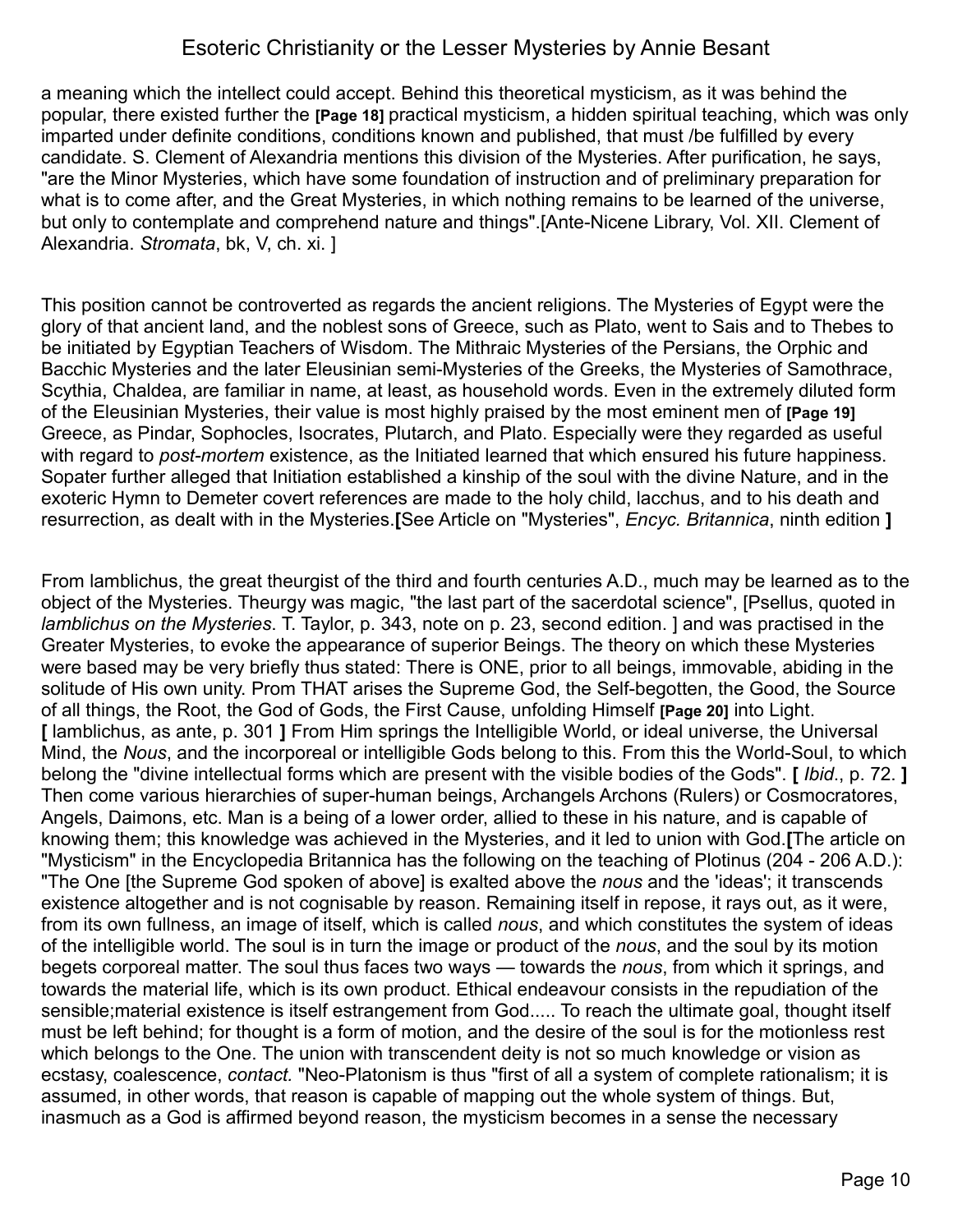complement of the would-be all-embracing rationalism. The system culminates in a mystical act".**] [Page 21 ]** In the Mysteries these doctrines are expounded, "the progression from, and the regression of all things to, the One, and the entire domination of the One". **[** *lamblichus*, as *ante*, p. 73. **]** and, further, these different Beings were evoked, and appeared, sometimes to teach, sometimes, by Their mere presence, to elevate and purify. "The Gods", says lamblichus, "being benevolent and propitious, impart their light to theurgists in unenvying abundance, calling upwards their souls to themselves, procuring them a union with themselves, and accustoming them, while they are yet in body, to be separated from bodies, and to be led round to their eternal and intelligible principle". **[** *Ibid*., pp. 55, 56 **]** For "the soul having a twofold life, one being in conjunction with body, but the other being separate from all body", **[** *Ibid*., pp. 118, 119. **]** "it is most necessary to learn to separate it from the body, that thus it may unite itself with the Gods by its intellectual and **[Page 22]** divine part, and learn the genuine principles of knowledge, and the truths of the intelligible world. **[***lamblichus*, pp. 118, 119**]** "The presence of the Gods, indeed, imparts to us health of body, virtue of soul, purity of intellect, and, in one word, elevates everything in us to its proper nature. It exhibits that which is not body as body to the eyes of the soul, through those of the body". **[***Ibid*., pp. 95,100. **]** When the Gods appear, the soul receives "a liberation from the passions, a transcendent perfection, and an energy entirely more excellent, and participates of divine love and an immense joy". **[** *Ibid*., p. 101.**]** By this we gain a divine life, and are rendered in reality divine**.[***Ibid.*, p. 330. **]** 

The culminating point of the Mysteries was when the Initiate became a God, whether by union with a divine Being outside himself, or by the realisation of the divine Self within him. This was termed ecstasy, and was a state of what the Indian Yogi would term high Samadhi, the gross body being entranced and the freed soul effecting its own union with the Great One. This "ecstasy is not a faculty properly so called, **[Page 23]** it is a state of the soul, which transforms it in such a way that it then perceives what was previously hidden from it. The state will not be permanent until our union with God is irrevocable ; here, in earth life, ecstasy is but a flash......Man can cease to become man, and become God; but man cannot be God and man at the same time".**[**G. R. S. Mead. Plotinus, p. 42. 3 **]** *Plotinus* states that he had reached this state "but three times as yet".

So also Proclus taught that the one salvation of the soul was to return to her intellectual form, and thus escape from the "circle of generation, from abundant wanderings", and reach true Being, "to the uniform and simple energy of the period of sameness, instead of the abundantly wandering motion of the period which is characterised by difference". This is the life sought by those initiated by Orpheus into the Mysteries of Bacchus and Proserpine, and this is the result of the practice of the purificatory, or cathartic, virtues.**[** *lamblichus*, p. 364, note on page 134. **]** 

These virtues were necessary for the Greater Mysteries, as they concerned the purifying of the subtle body, in which the soul worked when out of the gross body. The political or practical **[Page 24]** virtues belonged to man's ordinary life, and were required to some extent before he could be a candidate even for such a School as is described below. Then came the cathartic virtues, by which the subtle body, that of the emotions and lower mind, was purified; thirdly the intellectual, belonging to the Augõeides, or the light-form of the intellect; fourthly the contemplative, or paradigmatic, by which union with God was realised. Porphyry writes: "He who energises according to the practical virtues is a worthy man; but he who energises according to the purifying virtues is an angelic man, or is also a good daimon. He who energises according to the intellectual virtues alone is a God; but he who energises according to the paradigmatic virtues is the Father of the Gods". [G. R. S. Mead, *Orpheus*, pp. 285, 286. **]**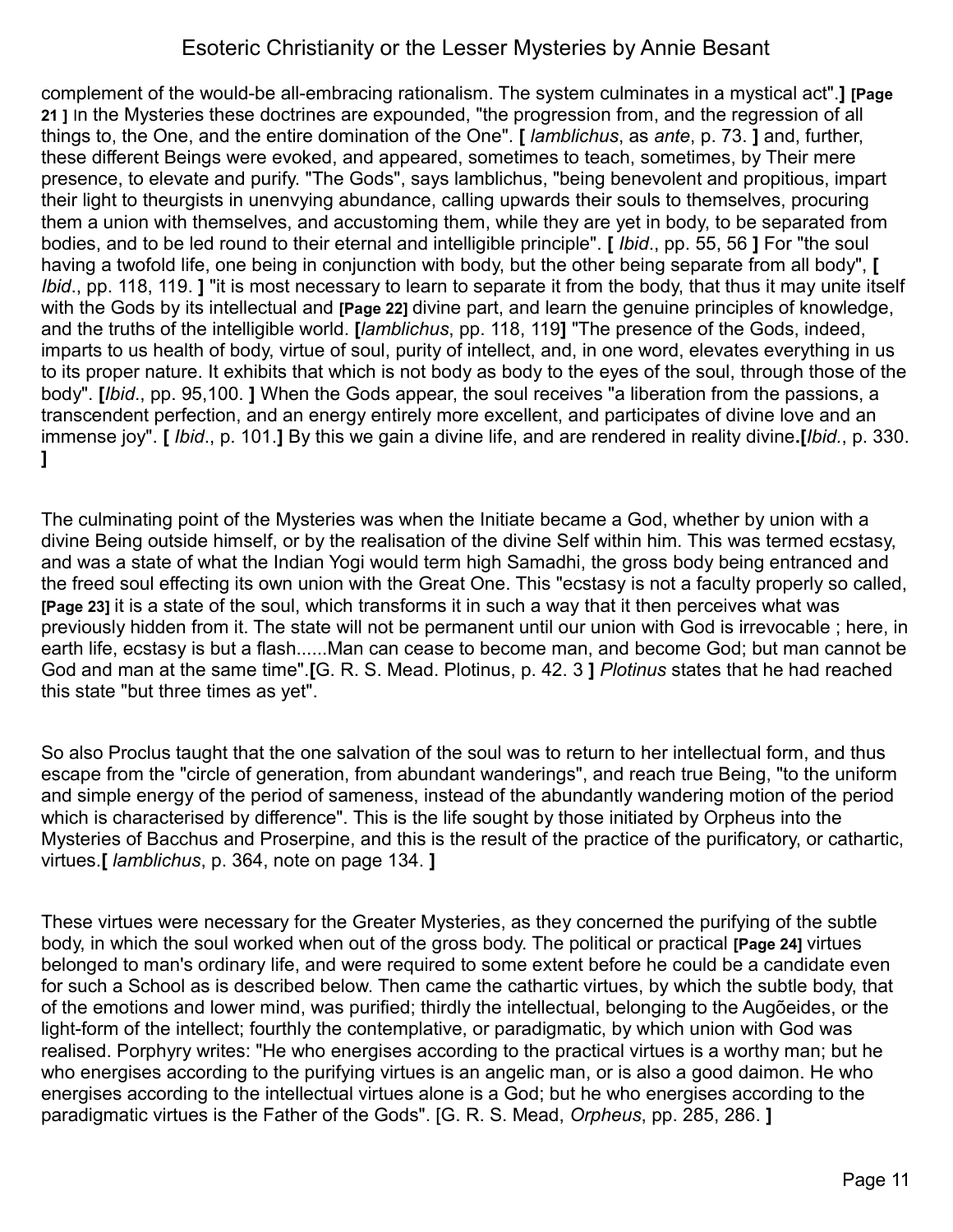Much instruction was also given in the Mysteries by the archangelic and other hierarchies, and Pythagoras, the great teacher who was initiated in India, and who gave "the knowledge of things that are" to his pledged disciples, is said to have possessed such a knowledge of music that he could use it for the controlling of men's wildest passions, and the illuminating of their minds. Of this, instances are given by lamblichus in his **[Page 25]** *Life of Pythagoras*. It seems probable that the title of Theodidaktos, given to Ammonius Saccas, the master of Plotinus, referred less to the sublimity of his teachings than to this divine instruction received by him in the Mysteries.

Some of the symbols used are explained by lamblichus, **[** *lamblichus*, p. 864, note on p. 134. **]** who bids Porphyry remove from his thought the image of the thing symbolised and reach its intellectual meaning. Thus "mire" meant everything that was bodily and material; the "God sitting above the lotus" signified that God transcended both the mire and the intellect, symbolised by the lotus, and was established in Himself, being seated. If "sailing in a ship", His rule over the world was pictured. And so on.**[***Ibid*., p. 285, et seq. **]** On this use of symbols Proclus remarks that "the Orphic method aimed at revealing divine things by means of symbols, a method common to all writers of divine lore". **[**G. B. S. Mead. *Orpheus*, p. 59. **]**

The Pythagorean School in Magna Graecia was closed at the end of the sixth century B. C., owing to the persecution of the civil power, but other communities existed, keeping up the sacred tradition.**[***Ibid*., p. 30. **]** Mead states that Plato intellectualised **[Page 26]** it, in order to protect it from an increasing profanation, and the Eleusinian rites preserved some of its forms, having lost its substance. The Neo-Platonists inherited from Pythagoras and Plato, and their works should be studied by those who would realise something of the grandeur and the beauty preserved for the world in the Mysteries.

The Pythagorean School itself may serve as a type of the discipline enforced. On this Mead gives many interesting details,**[**G. R. S. Mead. *Orpheus*, pages 263 and 271. **]** and remarks: "The authors of antiquity are agreed that this discipline had succeeded in producing the highest examples, not only of the purest chastity and sentiment, but also a simplicity of manners, a delicacy, and a taste for serious pursuits which was unparalleled. This is admitted even by Christian writers". The School had outer disciples, leading the family and social life, and the above quotation refers to these. In the inner School were three degrees the first of Hearers, who studied for two years in silence, doing their best to master the teachings; the second degree was of Mathematici, wherein were taught geometry and music, the nature of number, form, colour, and sound; the third **[Page 27]** degree was of Physici, who mastered cosmogony and metaphysics. This led up to the true Mysteries. Candidates for the School must be "of an unblemished reputation and of a contented disposition".

The close identity between the methods and aims pursued in these various Mysteries and those of Yoga in India is patent to the most superficial observer. It is not, however, necessary to suppose that the nations of antiquity drew from India; all alike drew from the one source, the Grand Lodge of Central Asia, which sent out its Initiates to every land. They all taught the same doctrines, and pursued the same methods, leading to the same ends. But there was much intercommunication between the Initiates of all nations, and there was a common language and a common symbolism. Thus Pythagoras journeyed among the Indians, and received in India a high Initiation, and Apollonius of Tyana later followed in his steps. Quite Indian in phrase as well as thought were the dying words of Plotinus: "Now I seek to lead back the Self within me to the All-self".**[**G. R. S. Mead. *Plotinus.* **]**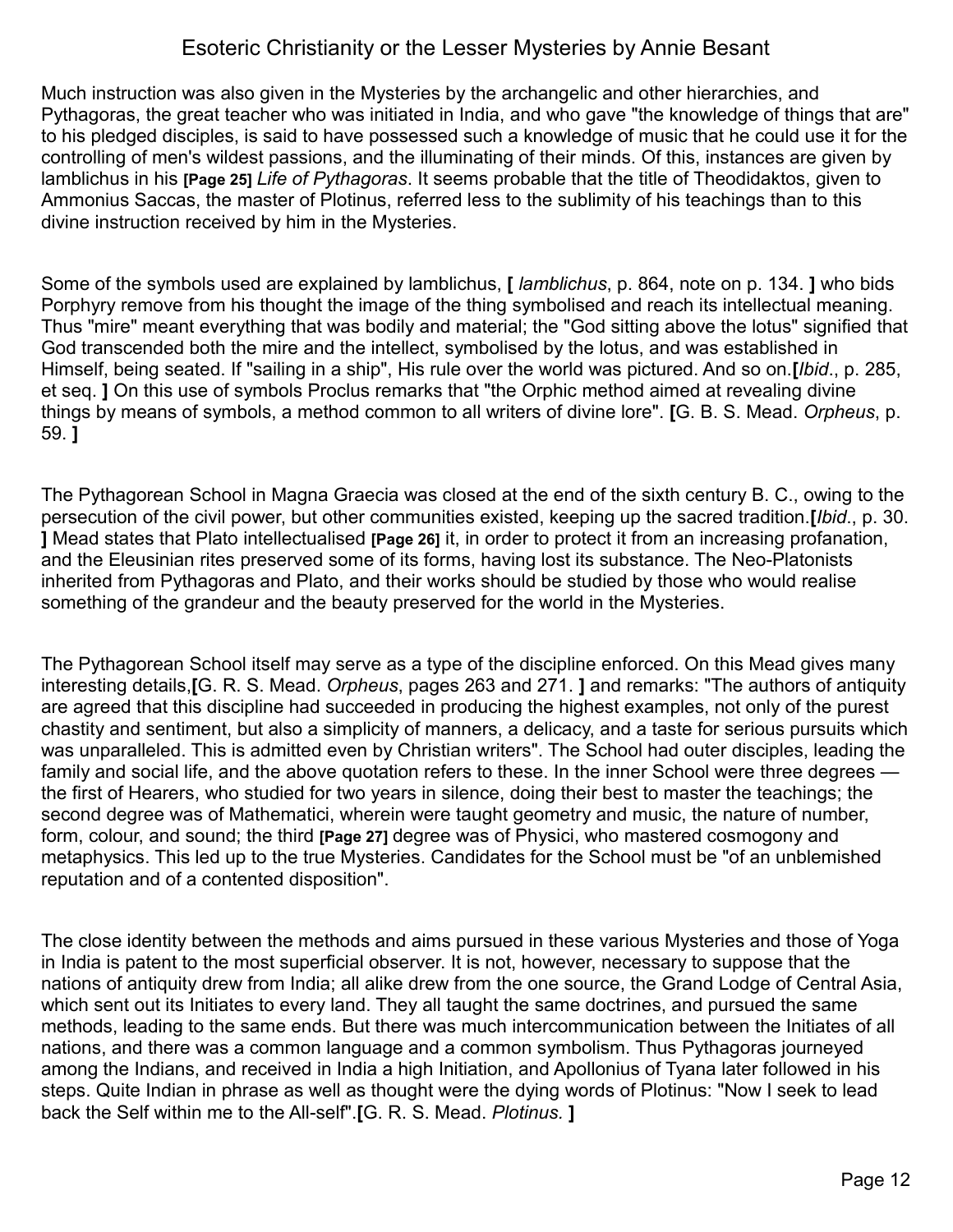Among the Hindus the duty of teaching the supreme knowledge only to the worthy was **[Page 28]** strictly insisted on. "The deepest mystery of the end of knowledge .... is not to be declared to one who is not a son or a pupil, and who is not tranquil in mind". **[**Shvetãshvataropanishat, vi, 22. **]** So again, after a sketch of Yoga we read: "Stand up! awake ! having found the Great Ones, listen! The road is as difficult to tread as the sharp edge of a razor. Thus say the wise". **[**Kathopanishat, iii, 14. **]** The Teacher is needed, for written teaching alone does not suffice. The "end of knowledge" is to know God — not only to believe; to become one with God — not only to worship afar off. Man must know the reality of the divine Existence, and then know — not only vaguely believe and hope — that his own innermost Self is one with God, and that the aim of life is to realise that unity. Unless religion can guide a man to that realisation, it is but "as sounding brass or a tinkling cymbal". **[** I. Cor., xiii, 1**]**

So also it was asserted that man should learn to leave the gross body: "Let a man with firmness separate it [the soul] from his own body, as a grass-stalk from its sheath". **[**Kathopanishat, vi., 17. **]** And it was written! "In the golden highest sheath dwells the stainless, changeless Brahman; It is **[Page 29]** the radiant white Light of lights, known to the knowers of the Self".**[**Mundakopanishat, II, ii, 9 **]** "When the seer sees the golden-coloured Creator, the Lord, the Spirit, whose womb is Brahman, then, having thrown away merit and demerit, stainless, the wise one reaches the highest union".**[***Ibid*., Ill, i, 3. **]**

Nor were the Hebrews without their secret knowledge and their Schools of Initiation. The company of prophets at Naioth presided over by Samuel **[**I Sam., xix, 20. **]** formed such a School, and the oral teaching was handed down by them. Similar Schools existed at Bethel and Jericho,**[** II. Kings, ii, 2, 5 **]** and in Cruden's *Concordance* **[**Under "School".**]** there is the following interesting note: "The Schools or Colleges of the prophets are the first [schools] of which we have any account in Scripture; where the children of the prophets, that is, their disciples, lived in the exercises of a retired and austere life, in study and meditation, and reading of the law of God. . . These Schools, or Societies, of the prophets were succeeded by the Synagogues". The *Kabbala*, which contains the semi-public teaching, is, as it now stands, a modern compilation, part of it **[Page 30]** being the work of Rabbi Moses de Leon, who died A.D. 1305. It consists of five books, Bahir, Zohar, Sepher Sephiroth, Sepher Yetzirah, and Asch Metzareth, and is asserted to have been transmitted orally from very ancient times — as antiquity is reckoned historically. Dr. Wynn Westcott says that "Hebrew tradition assigns the oldest parts of the Zohar to a date antecedent to the building of the second Temple"; and Rabbi Simeon ben Jochai is said to have written down some of it in the first century A.D. The Sepher Yetzirah is spoken of by Saadjah Gaon, who died A.D. 940, as "very ancient". **[** Dr. Wynn Westcott, *Sepher Yetzirah*, page 9. **]** Some portions of the ancient oral teaching have been incorporated in the *Kabbala* as it now stands, but the true archaic wisdom of the Hebrews remains in the guardianship of a few of the true sons of Israel.

Brief as is this outline, it is sufficient to show the existence of a hidden side in the religions of the world outside Christianity, and we may now examine the question whether Christianity was an exception to this universal rule.**[Page 31]**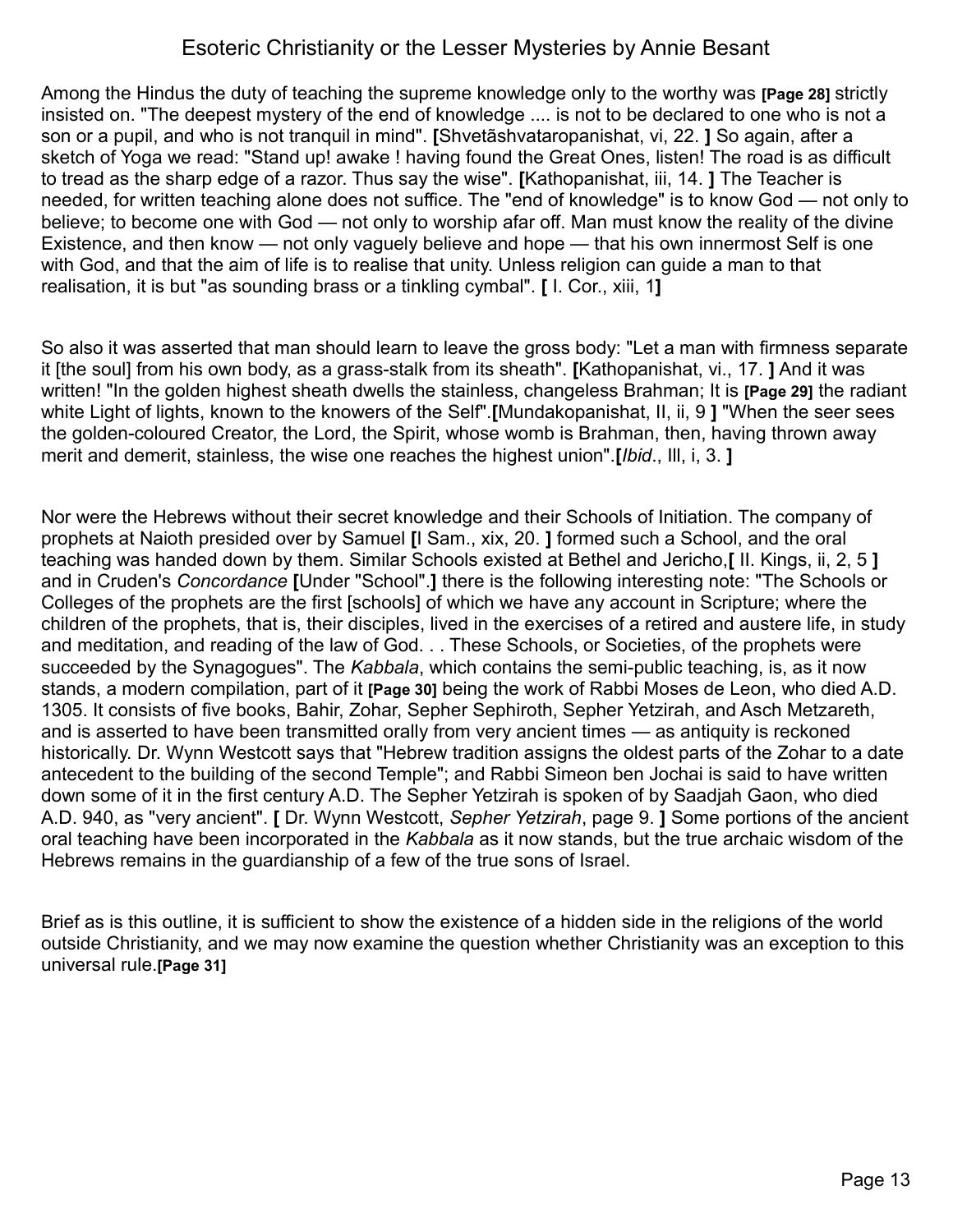### <span id="page-13-0"></span>**CHAPTER 2 THE HIDDEN SIDE OF CHRISTIANITY**

#### (a) THE TESTIMONY OF THE SCRIPTURES

HAVING seen that the religions of the past claimed with one voice to have a hidden side, to be custodians of "Mysteries", and that this claim was endorsed by the seeking of initiation by the greatest men, we must now ascertain whether Christianity stands outside this circle of religions, and alone is without a Gnosis, offering to the world only a simple faith and not a profound knowledge. Were it so, it would indeed be a sad and lamentable fact, proving Christianity to be intended for a class only, and not for all types of human beings. But that it is not so, we shall be able to prove beyond the possibility of rational doubt. **[Page 32]**

And that proof is the thing which Christendom at this time most sorely needs, for the very flower of Christendom is perishing for lack of knowledge. If the esoteric teaching can be re-established and win patient and earnest students, it will not be long before the occult is also restored. Disciples of the Lesser Mysteries will become candidates for the Greater, and with the regaining of knowledge will come again the authority of teaching. And truly the need is great. For, looking at the world around us, we find that religion in the West is suffering from the very difficulty that theoretically we should expect to find. Christianity, having lost its mystic and esoteric teaching, is losing its hold on a large number of the more highly educated, and the partial revival during the past few years is co-incident with the re-introduction of some mystic teaching. It is patent to every student of the closing forty years of the last century, that crowds of thoughtful and moral people have slipped away from the churches, because the teachings they received there outraged their intelligence and shocked their moral sense. It is idle to pretend that the widespread agnosticism of this period had its root either in lack of morality or in deliberate crookedness of mind. Everyone **[Page 33]** who carefully studies the phenomena presented will admit that men of strong intellect have been driven out of Christianity by the crudity of the religious ideas set before them, the contradictions in the authoritative teachings, the views as to God, man, and the universe that no trained intelligence could possibly admit. Nor can it be said that any kind of moral degradation lay at the root of the revolt against the dogmas of the Church. The rebels were not too bad for their religion; on the contrary, it was the religion that was too bad for them. The rebellion against popular Christianity was due to the awakening and the growth of conscience; it was the conscience that revolted, as well as the intelligence, against teachings dishonouring to God and man alike, that represented God as a tyrant, and man as essentially evil, gaining salvation by slavish submission.

The reason for this revolt lay in the gradual descent of Christian teaching into so-called simplicity, so that the most ignorant might be able to grasp it. Protestant religionists asserted loudly that nothing ought to be preached save that which every one could grasp, that the glory of the Gospel lay in its simplicity, and that the child and the unlearned ought to be able to **[Page 34]** understand and apply it to life. True enough, if by this it were meant that there are some religious truths that all can grasp, and that a religion fails if it leaves the lowest, the most ignorant, the most dull, outside the pale of its elevating influence. But false, utterly false, if by this it be meant that religion has no truths that the ignorant cannot understand, that it is so poor and limited a thing that it has nothing to teach which is above the thought of the unintelligent or above the moral purview of the degraded. False, fatally false, if such be the meaning; for as that view spreads, occupying the pulpits and being sounded in the churches, many noble men and women, whose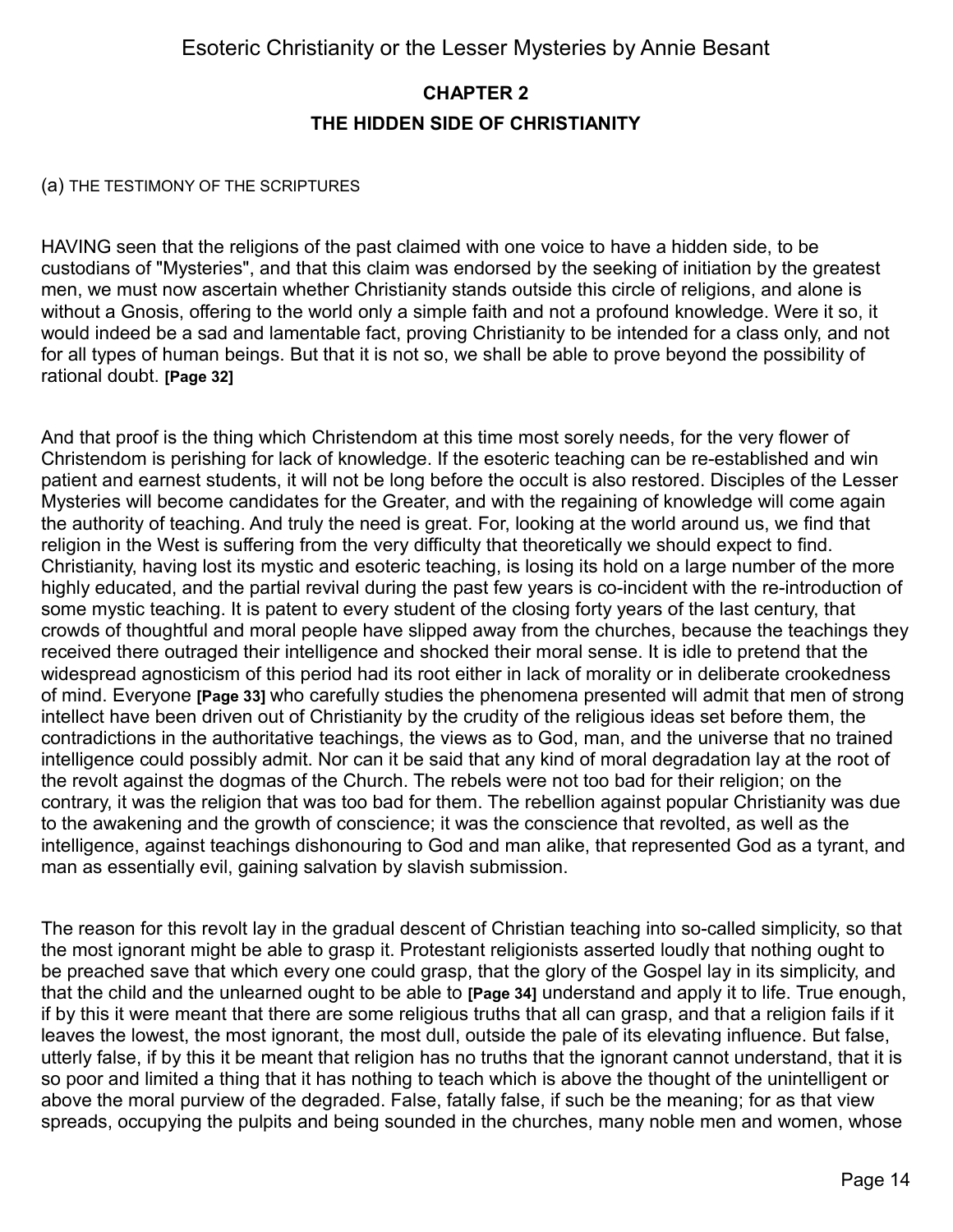hearts are half-broken as they sever the links that bind them to their early faith, withdraw from the churches, and leave their places to be filled by the hypocritical and the ignorant. They pass either into a state of passive agnosticism, or — if they be young and enthusiastic — into a condition of active aggression, not believing that that can be the highest which outrages alike intellect and conscience, and preferring the honesty of open unbelief to the drugging of the intellect and the conscience at the bidding of an authority in which they recognise nothing that is divine. **[Page 35]**

In thus studying the thought of our time we see that the question of a hidden teaching in connection with Christianity becomes of vital importance. Is Christianity to survive as the religion of the West ? Is it to live through the centuries of the future, and to continue to play a part in moulding the thought of the evolving western races ? If it is to live, it must regain the knowledge it has lost, and again have its mystic and its occult teachings; it must again stand forth as an authoritative teacher of spiritual verities, clothed with the only authority worth anything, the authority of knowledge. If these teachings be regained, their influence will soon be seen in wider and deeper views of truth; dogmas, which now seem like mere shells and fetters, shall again be seen to be partial presentments of fundamental realities. First, Esoteric Christianity will reappear in the " Holy Place", in the Temple, so that all who are capable of receiving it may follow its lines of published thought; and secondly, Occult Christianity will again descend into the Adytum, dwelling behind the Veil which guards the "Holy of Holies", into which only the Initiate may enter. Then again will occult teaching be within the reach of those who qualify themselves to receive it, according to **[Page 36]** the ancient rules, those who are willing in modern days to meet the ancient demands, made on all those who would fain know the reality and truth of spiritual things.

Once again we turn our eyes to history, to see whether Christianity was unique among religions in having no inner teaching, or whether it resembled all others in possessing this hidden treasure. Such a question is a matter of evidence, not of theory, and must be decided by the authority of the existing documents and not by the mere *ipse dixit* of modern Christians.

As a matter of fact both the "New Testament" and the writings of the early Church make the same declarations as to the possession by the Church of such teachings, and we learn from these the fact of the existence of Mysteries — called the Mysteries of Jesus, or the Mystery of the Kingdom — the conditions imposed on candidates, something of the general nature of the teachings given, and other details. Certain passages in the "New Testament" would remain entirely obscure, if it were not for the light thrown on them by the definite statements of the Fathers and Bishops of the Church, but in that light they became clear and intelligible.**[Page 37]**

It would indeed have been strange had it been otherwise when we consider the lines of religious thought which influenced primitive Christianity. Allied to the Hebrews, the Persians, and the Greeks, tinged by the older faiths of India, deeply coloured by Syrian and Egyptian thought, this later branch of the great religious stem could not do other than again re-affirm the ancient traditions, and place in the grasp of western races the full treasure of the ancient teaching. "The faith once delivered to the saints" would indeed have been shorn of its chief value if, when delivered to the West, the pearl of esoteric teaching had been withheld.

The first evidence to be examined is that of the "New Testament". For our purpose we may put aside all the vexed questions of different readings and different authors, that can only be decided by scholars.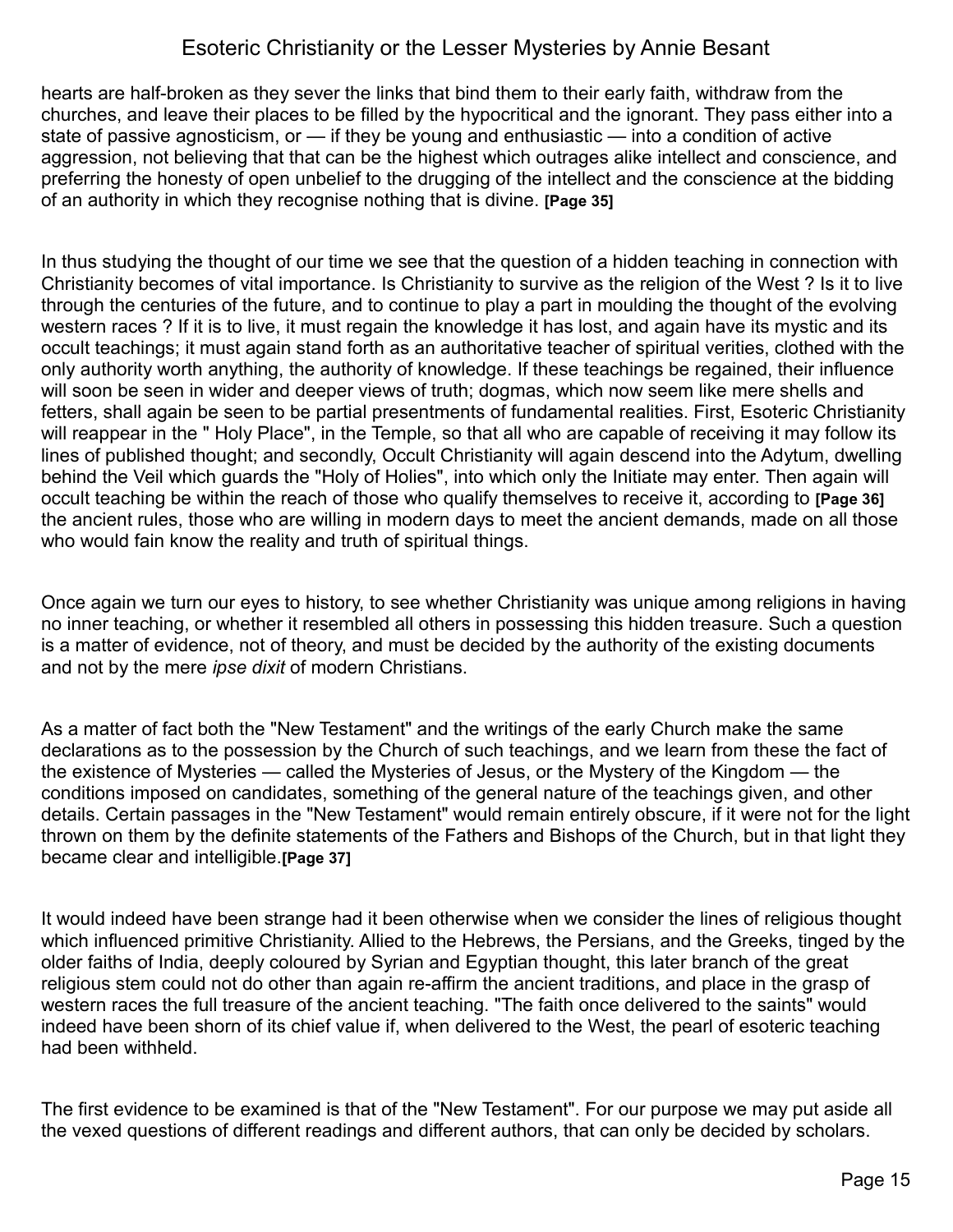Critical scholarship has much to say on the age of MSS., on the authenticity of documents, and so on. But we need not concern ourselves with these. We may accept the canonical Scriptures, as showing what was believed in the early Church as to the teaching of the Christ and of His immediate followers, and see what they say as to the existence of a secret teaching given only to the few. Having seen the words put into **[Page 38]** the mouth of Jesus Himself, and regarded by the Church as of supreme authority, we will look at the writings of the great apostle S. Paul; then we will consider the statements made by those who inherited the apostolic tradition and guided the Church during the first centuries A.D. Along this unbroken line of tradition and written testimony the proposition that Christianity had a hidden side can be established. We shall further find that the Lesser Mysteries of mystic interpretation can be traced through the centuries to the beginning of the 19th century, and that though there were no Schools of Mysticism recognised as preparatory to Initiation, after the disappearance of the Mysteries, yet great Mystics, from time to time, reached the lower stages of ecstasy, by their own sustained efforts, aided doubtless by invisible Teachers.

The words of the Master Himself are clear and definite, and were, as we shall see, quoted by Origen as referring to the secret teaching preserved in the Church. "And when he was alone, they that were about Him with the twelve asked of Him the parable. And He said unto them, 'Unto you it is given to know the mystery of the kingdom of God, but unto them that are without, all these things are done in parables'. **[Page 39]** And later: "With many such parables spake He the word unto them, as they were able to hear it. But without a parable spake He not unto them; and when they were alone He expounded all things to His disciples".**[**S. Mark, iv, 10,11, 33,34.See also S. Matt., xiii, 11, 34, 36, and S. Luke, viii, 10**]** Mark the significant words, "when they were alone", and the phrase, "them that are without". So also in the version of S. Matthew: "Jesus sent the multitude away, and went into the house; and His disciples came unto Him". These teachings given "in the house", the innermost meanings of His instructions, were alleged to be handed on from teacher to teacher. The Gospel gives, it will be noted, the allegorical mystic explanation, that which we have called The Lesser Mysteries, but the deeper meaning was said to be given only to the Initiates.

Again, Jesus tells even His apostles: "I have yet many things to say to you, but ye cannot bear them now". **[**S. John, xvi, 12 **]** Some of them were probably said after His death, when He was seen of His disciples, "speaking of the things pertaining to the kingdom of God". **[**Acts, 1, 3. **]** None of these have been publicly recorded, but who can believe that they **[Page 40]** were neglected or forgotten, and were not handed down as a priceless possession ? There was a tradition in the Church that He visited His apostles for a considerable period after His death, for the sake of giving them instruction — a fact that will be referred to later — and in the famous Gnostic treatise, the *Pistis Sophia*, we read: "It came to pass, when Jesus had risen from the dead, that He passed eleven years speaking with His disciples and instructing them". **[***Loc. cit*, Trans, by G. R. S. Mead, I, i, 1.**]** Then there is the phrase, which many would fain soften and explain away: "Give not that which is holy to the dogs, neither cast ye your pearls before swine" **[**S. Matt., vii, 6. **]** — a precept which is of general application indeed, but was considered by the early Church to refer to the secret teachings. It should be remembered that the words had not the same harshness of sound in the ancient days as they have now; for the word "dogs" — like "the vulgar", "the profane" — was applied by those within a certain circle to all who were outside its pale, whether by a society or association, or by a nation —as by the Jews to all Gentiles. **[**As to the Greek woman: "It is not meet to take the children's bread, and to cast it unto the dogs".—S. Mark. vii, 27. **]** It was **[Page 41]** sometimes used to designate those who were outside the circle of Initiates, and we find it employed in that sense in the early Church; those who, not having been initiated into the Mysteries, were regarded as being outside "the kingdom of God", or " the spiritual Israel", had this name applied to them.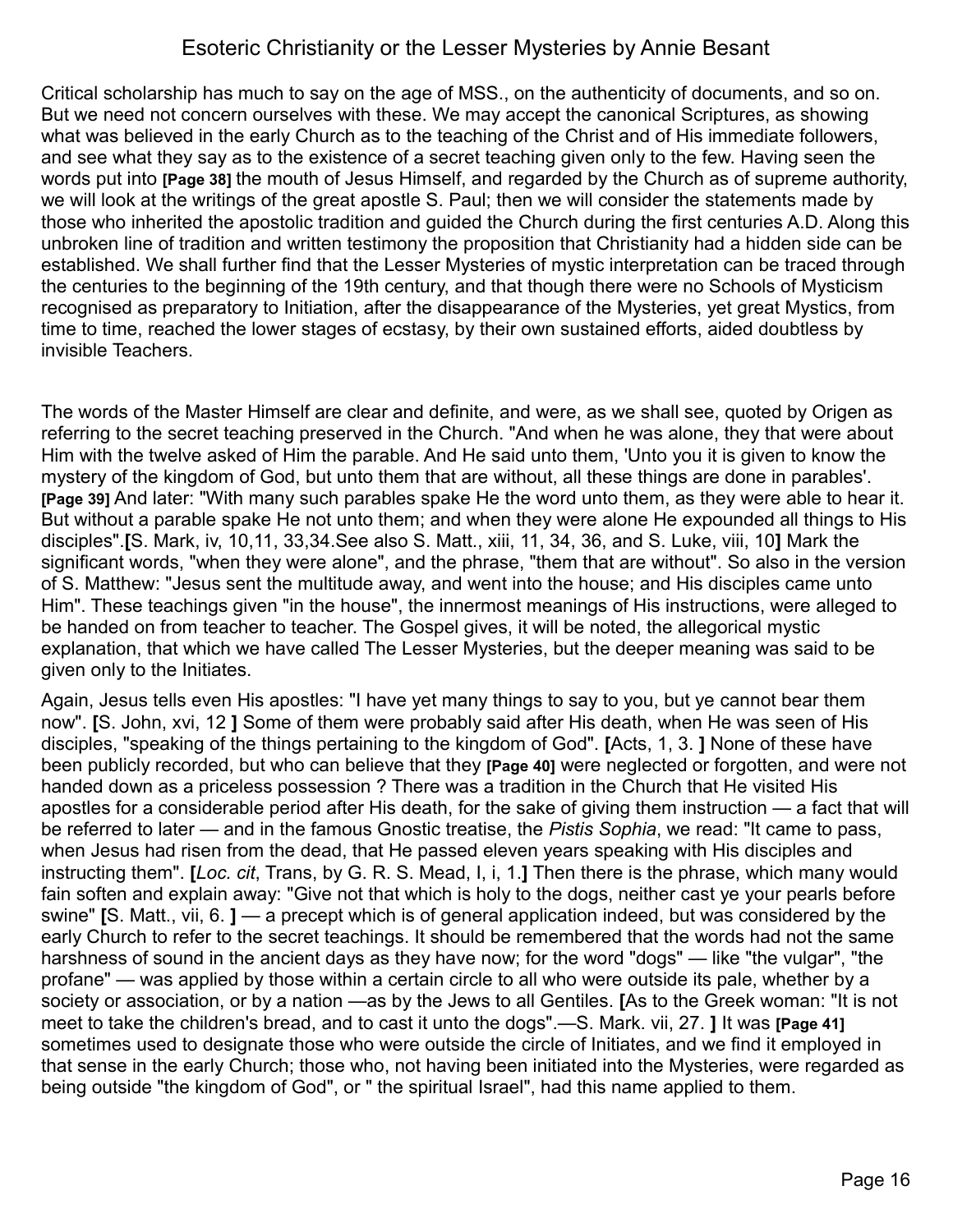There were several names, exclusive of the term "The Mystery", or "The Mysteries", used to designate the sacred circle of the Initiates or connected with Initiation: "The Kingdom", "The Kingdom of God", "The Kingdom of Heaven", "The Narrow Path", "The Strait Gate", "The Perfect", "The Saved", "Life Eternal", "Life", "The Second Birth", "A Little One", "A Little Child". The meaning is made plain by the use of these words in early Christian writings, and in some cases even outside the Christian pale. Thus the term, "The Perfect", was used by the Essenes, who had three orders in their communities: the Neophytes, the Brethren, and the Perfect — the latter being Initiates; and it is employed generally in that sense in old writings. "The Little Child" was the ordinary name for a candidate just initiated, *i.e*., who had just taken his "second birth".

When we know this use, many obscure and otherwise harsh passages become intelligible **[Page 42]** "Then said one unto Him: Lord, are there few that be saved ? And He said unto them: Strive to enter in at the strait gate; for many, I say unto you, will seek to enter in and shall not be able". **[**S. Luke, xiii, 23, 24. **]** If this be applied in the ordinary Protestant way to salvation from everlasting hell-fire, the statement becomes incredible, shocking. No Saviour of the world can be supposed to assert that many will seek to avoid hell and enter heaven, but will not be able to do so. But as applied to the narrow gateway of Initiation and to salvation from rebirth, it is perfectly true and natural. So again: "Enter ye in at the strait gate; for wide is the gate and broad is the way that leadeth to destruction, and many there be which go in thereat; because strait is the gate and narrow is the way which leadeth unto life; and few there be that find it".**[** S. Matt., vii, 13,14**]** The warning which immediately follows against the false prophets, the teachers of the dark Mysteries, is most apposite in this connection. No student can miss the familiar ring of these words used in this same sense in other writings. The "ancient narrow way" is familiar to all; the path "difficult to tread as the sharp edge of a razor",**[***Kathopanishat* II, iv, 10, 11..**]** already mentioned; the going **[Page 43]** "from death to death" of those who follow the flower-strewn path of desires, who do not know God; for those men only become immortal and escape from the wide mouth of death, from ever repeated destruction, who have quitted all desires.**[** *Brhadãranyakopanishat* IV, iv, 7. **]** The allusion to death is, of course, to the repeated births of the soul into gross material existence, regarded always as ''death" compared to the "life" of the higher and subtler worlds.

This "Strait Gate" was the gateway of Initiation, and through it a candidate entered "The Kingdom". And it ever has been, and must be, true that only a few can enter that gateway, though myriads — an exceedingly "great multitude, which no man could number", **[**Rev., vii, 9 **]** not a few — enter into the happiness of the heaven-world. So also spoke another great Teacher, nearly three thousand years earlier: "Among thousands of men scarce one striveth for perfection; of the successful strivers scarce one knoweth me in essence". **[** *Bhagavad Gita*, vii, 3.**]** For the Initiates are few in each generation, the flower of humanity; but no gloomy sentence of everlasting woe is pronounced in this statement on the vast majority of the human race. The saved are, as Proclus taught,**[**Ante, p. 23. **] [Page 44]** hose who escape from the circle of generation, within which humanity is bound.

In this connection we may recall the story of the young man who came to Jesus, and, addressing Him as "Good Master", asked how he might win eternal life — the well-recognised liberation from rebirth by knowledge of God.**[**It must be remembered that the Jews believed that all imperfect souls returned to live again on earth**]** His first answer was the regular exoteric precept: "Keep the commandments". But when the young man answered: "All these things have I kept from my youth up"; then, to that conscience free from all knowledge of transgression, came the answer of the true Teacher: "If thou wilt be perfect, go and sell that thou hast, and give to the poor, and thou shalt have treasure in heaven; and come and follow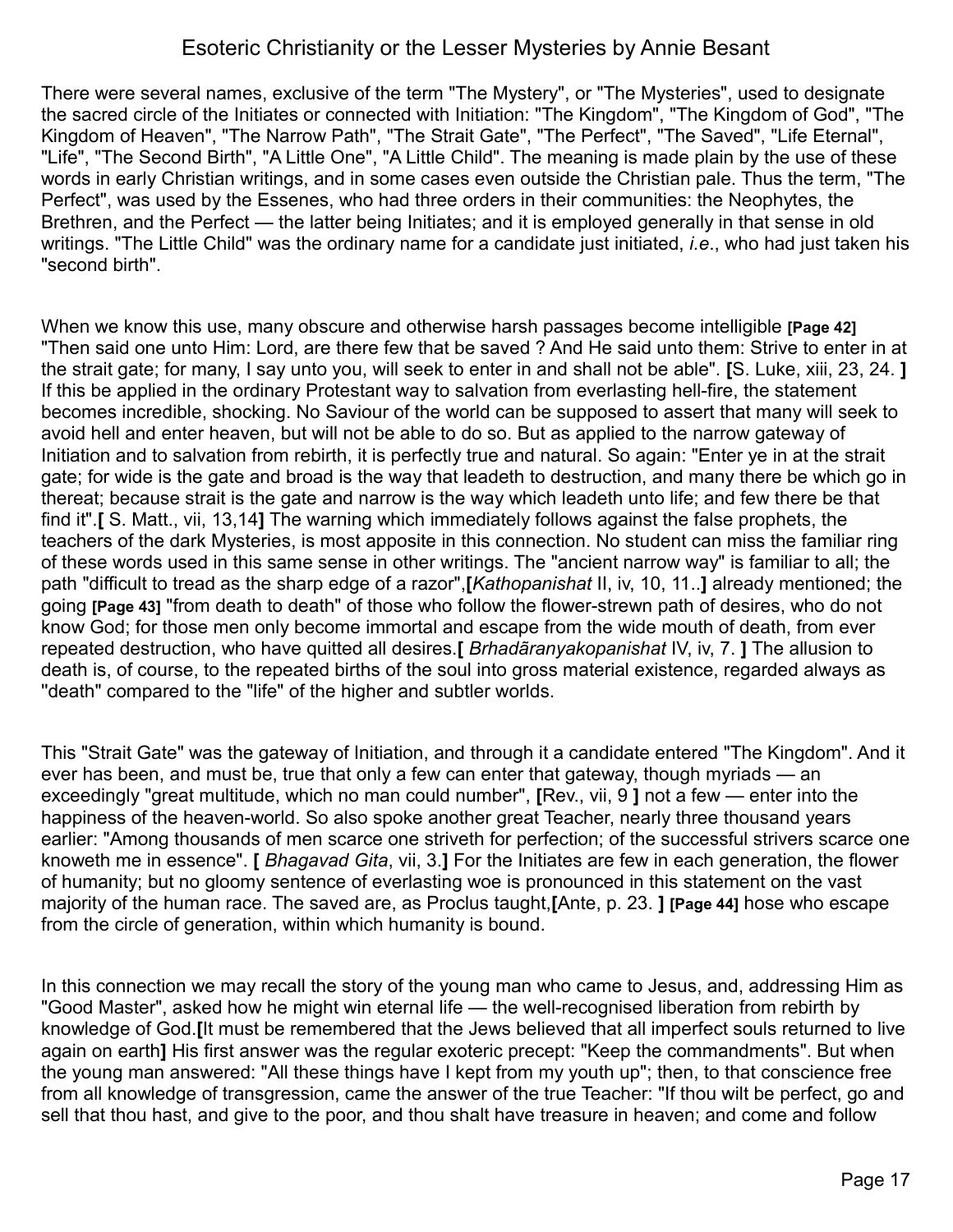me". "If thou wilt be perfect", be a member of the Kingdom, poverty and obedience must be embraced. And then to His own disciples Jesus explains that a rich man can hardly enter the Kingdom of Heaven, such entrance being more difficult than for a camel to pass through the eye of a needle; with men such entrance could not be, with God all things were possible.**[** S. Matt., xix., 16—26.**]** Only God in man can pass that barrier. **[ Page 45]**

This text has been variously explained away, it being obviously impossible to take it in its surface meaning, that a rich man cannot enter a post-mortem state of happiness. Into that state the rich man may enter as well as the poor, and the universal practice of Christians shows that they do not for one moment believe that riches imperil their happiness after death. But if the real meaning of the Kingdom of Heaven be taken, we have the expression of a simple and direct fact. For that knowledge of God which is Eternal Life **[**S. John, xvii, 3. **]** cannot be gained till everything earthly is surrendered, cannot be learned until everything has been sacrificed. The man must give up not only earthly wealth, which henceforth may only pass through his hands as steward, but he must give up his inner wealth as well, so far as he holds it as his own against the world; until he is stripped naked he cannot pass the narrow gateway. Such has ever been a condition of Initiation, and "poverty, obedience, chastity", has been the vow of the candidate.

The "second birth" is another well-recognised term for Initiation; even now in India the higher castes are called "twice-born", and the ceremony that makes them twice-born is a ceremony of **[Page 46]** Initiation mere husk truly, in these modern days, but the "pattern of things in the heavens".**[**Heb., ix, 23**]** When Jesus is speaking to Nicodemus, He states that "Except a man be born again, he cannot see the kingdom of God", and this birth is spoken of as that "of water and the Spirit", **[**S. John, iii, 3, 5 **]** this is the first Initiation; a later one is that of "the Holy Ghost and fire",**[**S. Matt., iii, 11. **]** the baptism of the Initiate in his manhood, as the first is that of birth, which welcomes him as "the Little Child" entering the Kingdom. **[***Ibid.*, xviii, 3. **]** How thoroughly this imagery was familiar among the mystics of the Jews is shown by the surprise evinced by Jesus when Nicodemus stumbled over His mystic phraseology: "Art thou a master of Israel, and knowest not these things?"**[**S. John, iii, 10. **]**

Another precept of Jesus which remains as "a hard saying" to his followers is: "Be ye therefore perfect, even as your Father which is in heaven is perfect". **[**S. Matt., v, 48. **]** The ordinary Christian knows that he cannot possibly obey this command; full of ordinary human frailties and weaknesses, how can he become perfect as God is perfect ? Seeing the impossibility of the achievement set before him, he quietly puts it aside, and thinks **[Page 47]** no more about it. But seen as the crowning effort of many lives of steady improvement, as the triumph of the God within us over the lower nature, it comes within calculable distance, and we recall the words of Porphyry, how the man who achieves " the paradigmatic virtues is the Father of the Gods",**[***Ante*, p. 24.**]** and that in the Mysteries these virtues were acquired.

S. Paul follows in the footsteps of his Master, and speaks in exactly the same sense, but, as might be expected from his organising work in the Church, with greater explicitness and clearness. The student should read with attention chapters ii. and iii. and verse 1 of chapter iv. of the First Epistle to the Corinthians, remembering, as he reads, that the words are addressed to baptised and communicant members of the Church, full members from the modern standpoint, although described as babes and carnal by the Apostle. They were not catechumens or neophytes, but men and women who were in complete possession of all the privileges and responsibilities of Church membership, recognised by the Apostle as being separate from the world, and expected not to behave as men of the world. They were, in fact, in possession of all that the modern **[Page 48]** Church gives to its members. Let us summarise the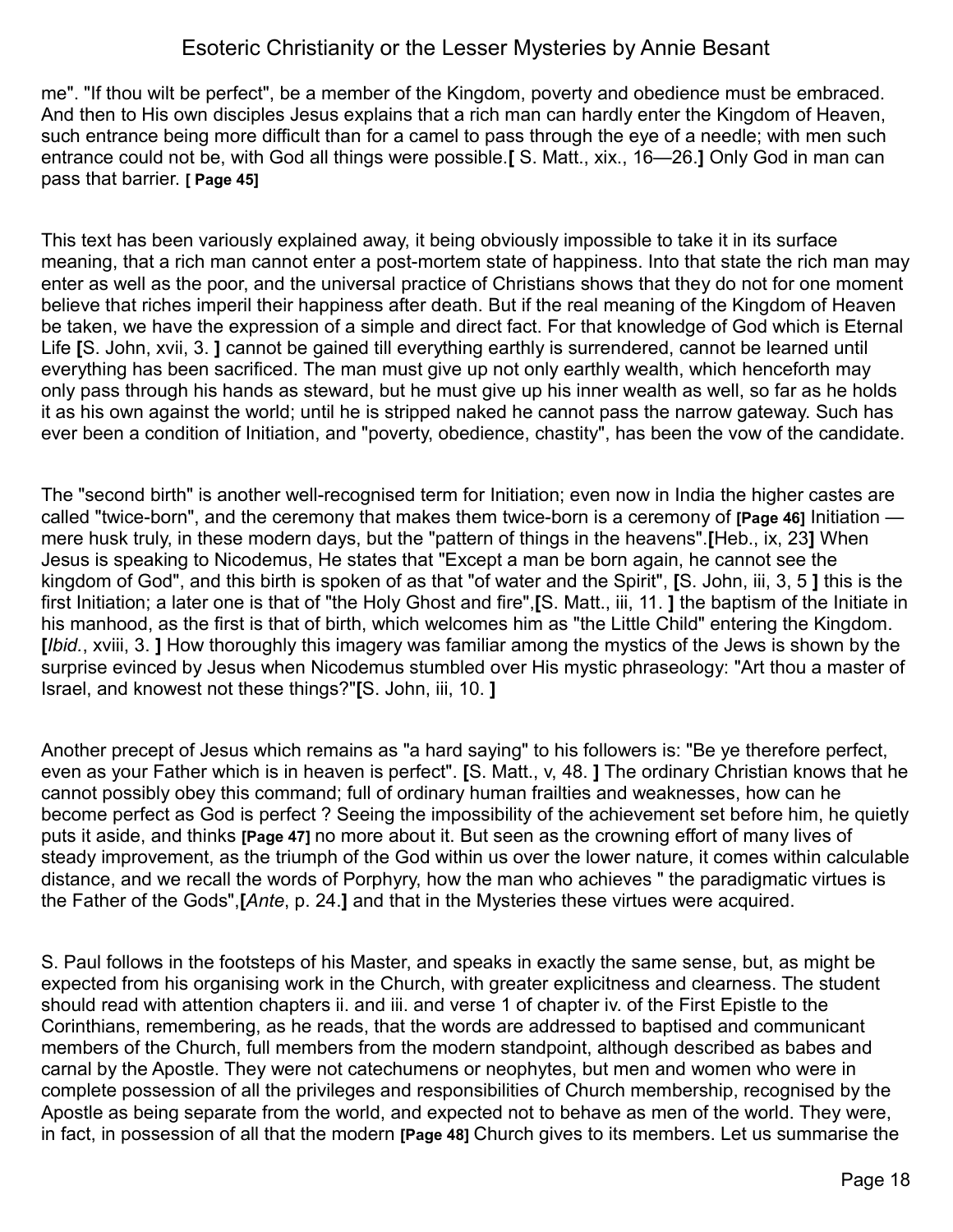Apostle's words:

"I came to you bearing the divine testimony, not alluring you with human wisdom but with the power of the Spirit. Truly ' we speak wisdom among them that are perfect but it is no human wisdom. ' We speak the wisdom of God in a mystery, even the hidden wisdom, which God ordained before the world' began, and which none even of the princes of this world know. The things of that wisdom are beyond men's thinking, 'but God hath revealed them unto us by his Spirit . . the deep things of God'. 'which the Holy Ghost teacheth'.**[**Note how this chimes in with the promise of Jesus in S. John, xvi, 12 — 14: "I have yet many things to say unto you, but ye cannot bear them now. Howbeit when He, the Spirit of Truth, is come, He will guide you into all truth . . . He will show you things to come . . . He shall receive of mine and shall show it unto you". **]** These are spiritual things, to be discerned only by the spiritual man, in whom is the mind of Christ. ' And I, brethren, could not speak unto you as unto spiritual, but as unto carnal, even as unto babes in Christ. . . Ye were not able to bear it, neither yet now are ye able. For ye are yet carnal'. As a wise master-builder **[**Another technical name in the Mysteries.**]** I have laid the foundation' and 'ye are **[Page 49]** the temple of God, and the Spirit of God dwelleth in you'. 'Let a man so account of us, as of the ministers of Christ, and stewards of the Mysteries of God'.

Can any one read this passage — and all that has been done in the summary is to bring out the salient points — without recognising the fact that the Apostle possessed a divine wisdom given in the Mysteries, that his Corinthian followers were not yet able to receive ? And note the recurring technical terms: the "wisdom", the "wisdom of God in a mystery", the "hidden wisdom", known only to the "spiritual" man; spoken of only among the "perfect", wisdom from which the non-"spiritual", the "babes in Christ", the "carnal", were excluded, known to the "wise master builder", the "steward of the Mysteries of God".

Again and again he refers to these Mysteries. Writing to the Ephesian Christians he says that "by revelation", by the unveiling, had been "made known unto me the Mystery", and hence his "knowledge in the Mystery of Christ"; all might know of the "fellowship of the Mystery". **[** Eph., iii, 3, 4, 9.**]** Of this Mystery, he repeated to the Colossians, he was "made a minister", "the Mystery which hath been hid from ages and from generations, **[Page 50]** but now is made manifest to His saints"; not to the world, nor even to Christians, but only to the Holy Ones. To them was unveiled " the glory of this Mystery"; and what was it ? "Christ *in you*" — a significant phrase, which we shall see, in a moment, belonged to the life of the Initiate; thus ultimately must every man learn the wisdom, and become "perfect in Christ Jesus". **[**Col., i, 23, 25 - 28. But S. Clement, in his *Stromata,* translates "every man", as "the whole man". See Bk. V, ch. x.**]** These Colossians he bids pray "that God would open to us a door of utterance, to speak the mystery of Christ", **[**Col., iv, 3. **]** a passage to which S. Clement refers as one in which the apostle "clearly reveals that knowledge belongs not to all".**[**Ante-Nicene Library, Vol. XII. Clement of Alexandria. *Stromata*, Bk. V, ch. x. Some additional sayings of the Apostles will be found in the quotations from Clement, showing what meaning they bore in the minds of those who succeeded the apostles, and were living in the same atmosphere of thought. **]** So also he writes to his loved Timothy, bidding him select his deacons from those who hold "the Mystery of the faith in a pure conscience", that great "Mystery of Godliness", that he had learned,**[** I. Tim., iii, 9, 16. **]** knowledge of which was necessary for the teachers of the Church. **[Page 51]** 

Now S. Timothy holds an important position, as representing the next generation of Christian teachers. He was a pupil of S. Paul, and was appointed by him to guide and rule a portion of the Church. He had been, we learn, initiated into the Mysteries by S. Paul himself, and reference is made to this, the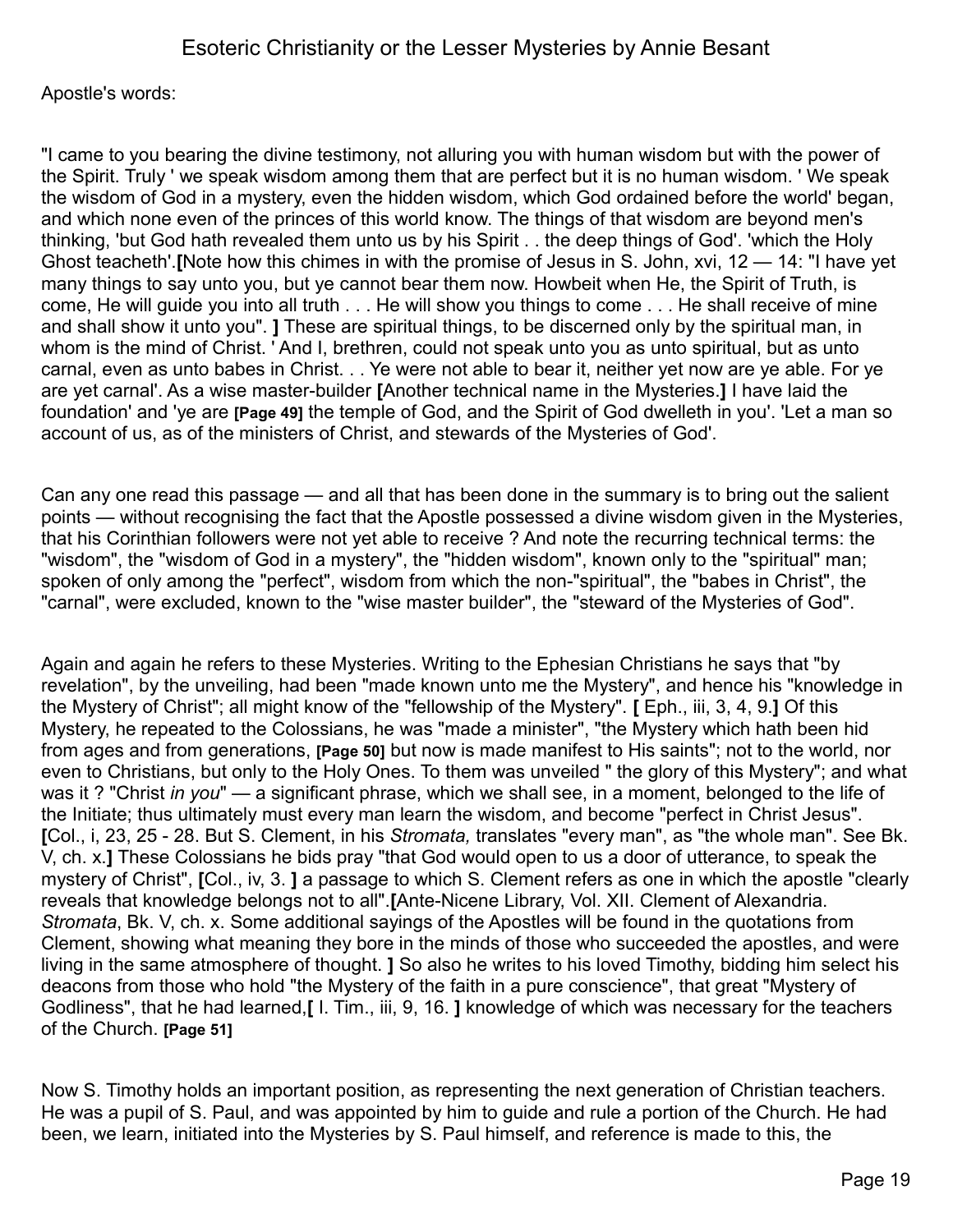technical phrases once more serving as a clue. "This charge I commit unto thee, son Timothy, according to the prophecies which went before on thee", **[**I.Tim.,i,18. **]** the solemn benediction of the Initiator, who admitted the candidate; but not alone was the Initiator present: "Neglect not the gift that is in thee, which was given thee by prophecy, by the laying on of the hands of the Presbytery",**[***Ibid*., iv,14**. ]** of the Elder Brothers. And he reminds him to lay hold of that "eternal life, whereunto thou art also called, and hast professed a good profession before many witnesses" **[** *Ibid*., vi,13.**]** — the vow of the new Initiate pledged in the presence of the Elder Brothers, and of the assembly of Initiates. The knowledge then given was the sacred charge of which S. Paul cries out so forcibly: "0 Timothy, keep that which is committed to thy trust" **[***Ibid*., 20**]** — not the **[Page 52]** knowledge commonly possessed by Christians, as to which no special obligation lay upon S. Timothy, but the sacred deposit committed to his trust as an Initiate, and essential to the welfare of the Church. S. Paul later recurs again to this, laying stress on the supreme importance of the matter in a way that would be exaggerated had the knowledge been the common property of Christian men: "Hold fast the form of sound words which thou hast heard of me .... That good thing which was committed unto thee, keep by the Holy Ghost which dwelleth in us" **[**II. Tim., i, 13,14.**]** as serious an adjuration as human lips could frame. Further, it was his duty to provide for the due transmission of this sacred deposit, that it might be handed on to the future, and the Church might never be left without teachers: "The things that thou hast heard of me among many witnesses" — the sacred oral teachings given in the assembly of Initiates, who bore witness to the accuracy of the transmission — " the same commit thou to faithful men, who shall be able to teach others also". **[***Ibid*, ii, 2. **]**

The knowledge — or, if the phrase be preferred, the supposition — that the Church possessed these **[Page 53]** hidden teachings throws a flood of light on the scattered remarks made by S. Paul about himself, and when they are gathered together, we have an outline of the evolution of the Initiate. S. Paul asserts that though he was already among the perfect, the Initiated — for he says: "Let us, therefore, as many as be perfect, be thus minded" — he had not yet "attained", was indeed not yet wholly "perfect", for he had not yet won Christ, he had not yet reached the "high calling of God in Christ", "the power of His resurrection, and the fellowship of His sufferings, being made conformable unto His death"; and he was striving, he says, "if by any means I might attain unto the resurrection of the dead". **[**Phil,, iii, 8, 10-12,14, 15. **]** For this was the Initiation that liberated, that made the Initiate the Perfect Master, the Risen Christ, freeing Him finally from the "dead", from the humanity within the circle of generation, from the bonds that fettered the soul to gross matter. Here again we have a number of technical terms, and even the surface reader should realise that the "resurrection of the dead" here spoken of cannot be the ordinary resurrection of the modern Christian, supposed to be inevitable for all men, and therefore obviously not requiring **[Page 54]** any special struggle on the part of any one to attain to it. In fact the very word "attain" would be out of place in referring to a universal and inevitable human experience. S. Paul could not avoid *that* resurrection, according to the modern Christian view. What then was the resurrection to attain which he was making such strenuous efforts ? Once more the only answer comes from the Mysteries. In them the Initiate approaching the Initiation that liberated from the cycle of rebirth, the circle of generation, was called "the suffering Christ", he shared the sufferings of the Saviour of the world, was crucified mystically, "made conformable to His death," and then attained the resurrection, the fellowship of the glorified Christ, and, after, that death had over him no power.**[**Rev., i, 18. "I am He that liveth, and was dead and behold, I am alive for evermore. Amen." **]** This was "the prize" towards which the great Apostle was pressing, and he urged "as many as be perfect", *not the ordinary believer*, thus also to strive. Let them not be content with what they had gained, but still press onwards.

This resemblance of the Initiate to the Christ is, indeed, the very groundwork of the Greater **[Page 55]** Mysteries, as we shall see more in detail when we study "The Mystical Christ". The Initiate was no longer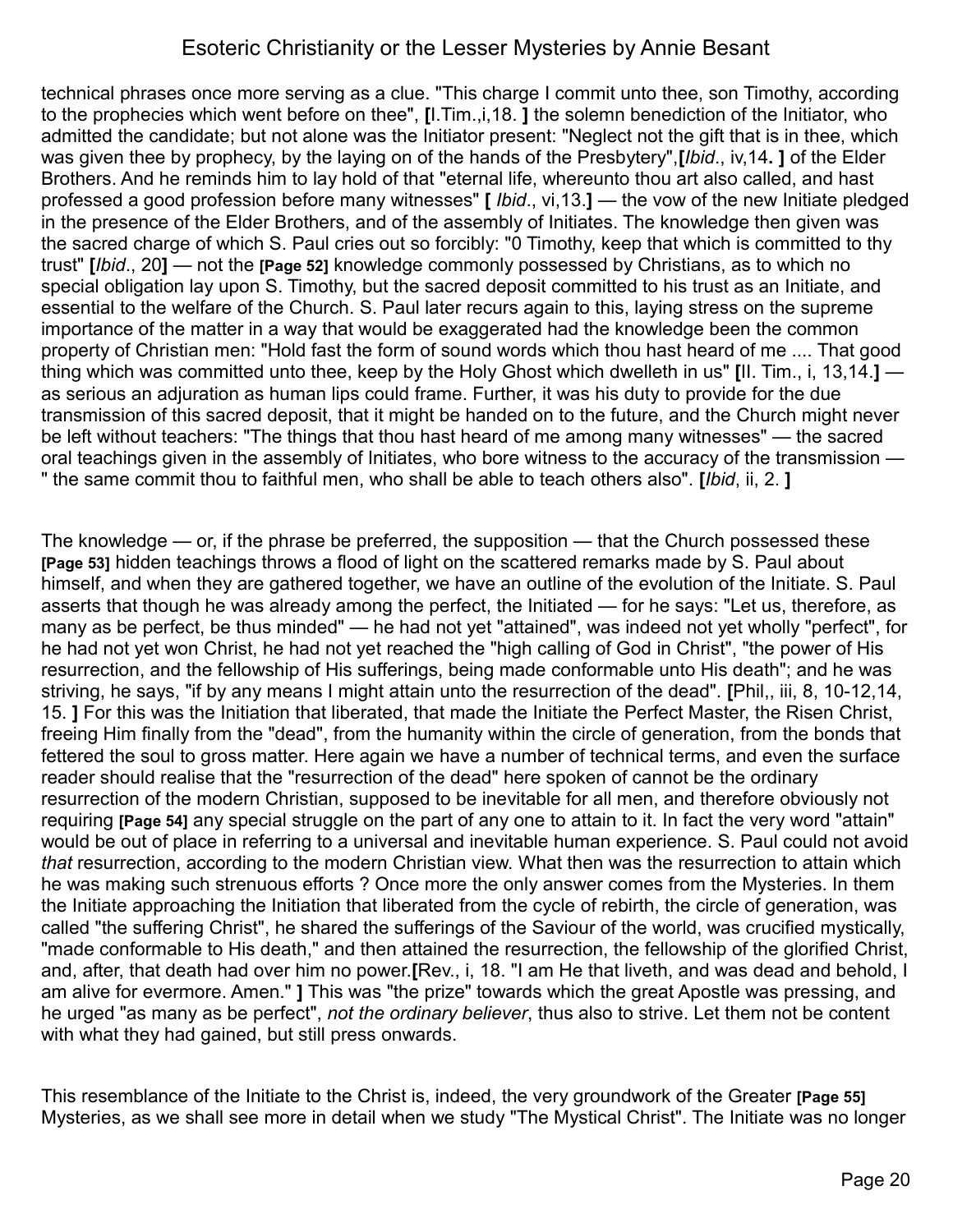to look on Christ as outside himself: "Though we have known Christ after the flesh, yet now henceforth know we Him no more".**[**II. Cor., v, 16 **]**

The ordinary believer had "put on Christ", as many of you as have been baptised into Christ have put on Christ. " **[** Gal.,iii,27.**]** Then they were the "babes in Christ" to whom reference has already been made, and Christ was the Saviour to whom they looked for help, knowing Him "after the flesh". But when they had conquered the lower nature and were no longer "carnal", then they were to enter on a higher path, and were themselves to become Christ. This which he himself had already reached, was the longing of the Apostle for his followers: " My little children, of whom I travail in birth again until Christ be formed *in you*." **[**Gal., iv, 19. **]** Already he was their spiritual father, having "begotten you through the gospel". **[**I Cor., iv,15. **]** But now "again" he was as a parent, as their mother to bring them to the second birth. Then the infant Christ, the Holy Child, was born in the soul, "the hidden man of **[Page 56]** the heart" **[** I.S.Pet., iii,4.**]** the Initiate thus became that "Little Child"; henceforth he was to live out in his own person the life of the Christ, until he became the "perfect man", growing "unto the measure of the stature of the fullness of Christ".**[**Eph., iv,13.**]** Then he, as S. Paul was doing, filled up the sufferings of Christ in his own flesh, **[**Col., i, 24**]** and always bore "about in the body the dying of the Lord Jesus",**[** II.Cor., iv,10**]** so that he could truly say: "I am crucified with Christ: nevertheless I live; yet not I, but Christ liveth in me".**[**Gal., ii,20.**]** Thus was the Apostle himself suffering; thus he describes himself. And when the struggle is over, how different is the calm tone of triumph from the strained effort of the earlier years: "I am now ready to be offered, and the time of my departure is at hand. I have fought a good fight, I have finished my course, I have kept the faith; henceforth there is laid up for me a crown of righteousness.'**[** II.Tim., iv, 6,8**]** This was the crown given to "him that over-cometh", of whom it is said by the ascended Christ: "I will make him a pillar in the temple of my God; and he shall go no more out".**[**Rev., iii,12.**]** For after the "Resurrection" the Initiate has **[Page 57]** become the Perfect Man, the Master, and He goes out no more from the Temple, but from it serves and guides the worlds.

It may be well to point out, ere closing this chapter, that S. Paul himself sanctions the use of the theoretical mystic teaching in explaining the historical events recorded in the Scriptures. The history therein written is not regarded by him as a mere record of facts, which occurred on the physical plane. A true mystic, he saw in the physical events the shadows of the universal truths ever unfolding in higher and inner worlds, and knew that the events selected for preservation in occult writings were such as were typical, the explanation of which would subserve human instruction. Thus he takes the story of Abraham, Sarai, Hagar, Ishmael, and Isaac, and saying, "which things are an allegory", he proceeds to give the mystical interpretation.**[**Gal., iv, 22-31 **]** Referring to the escape of the Israelites from Egypt, he speaks of the Bed Sea as a baptism, of the manna and the water as spiritual meat and spiritual drink, of the rock from which the water flowed as Christ.**[**I. Cor., x, 1-4**]** He sees the great mystery of the union of Christ and His Church in the human **[Page 58]** relation of husband and wife, and speaks of Christians as the flesh and the bones of the body of Christ.**[**Eph., v, 23-32.**]** The writer of the Epistle to the Hebrews allegorises the whole Jewish system of worship. In the Temple he sees a pattern of the heavenly Temple, in the High Priest he sees Christ, in the sacrifices the offering of the spotless Son; the priests of the Temple are but "the example and shadow of heavenly things", of the heavenly priesthood serving in "the true tabernacle". A most elaborate allegory is thus worked out in chapters iii—x, and the writer alleges that the Holy Ghost thus signified the deeper meaning; all was "a figure for the time",

In this view of the sacred writings, it is not alleged that the events recorded did not take place, but only that their physical happening was a matter of minor importance. And such explanation is the unveiling of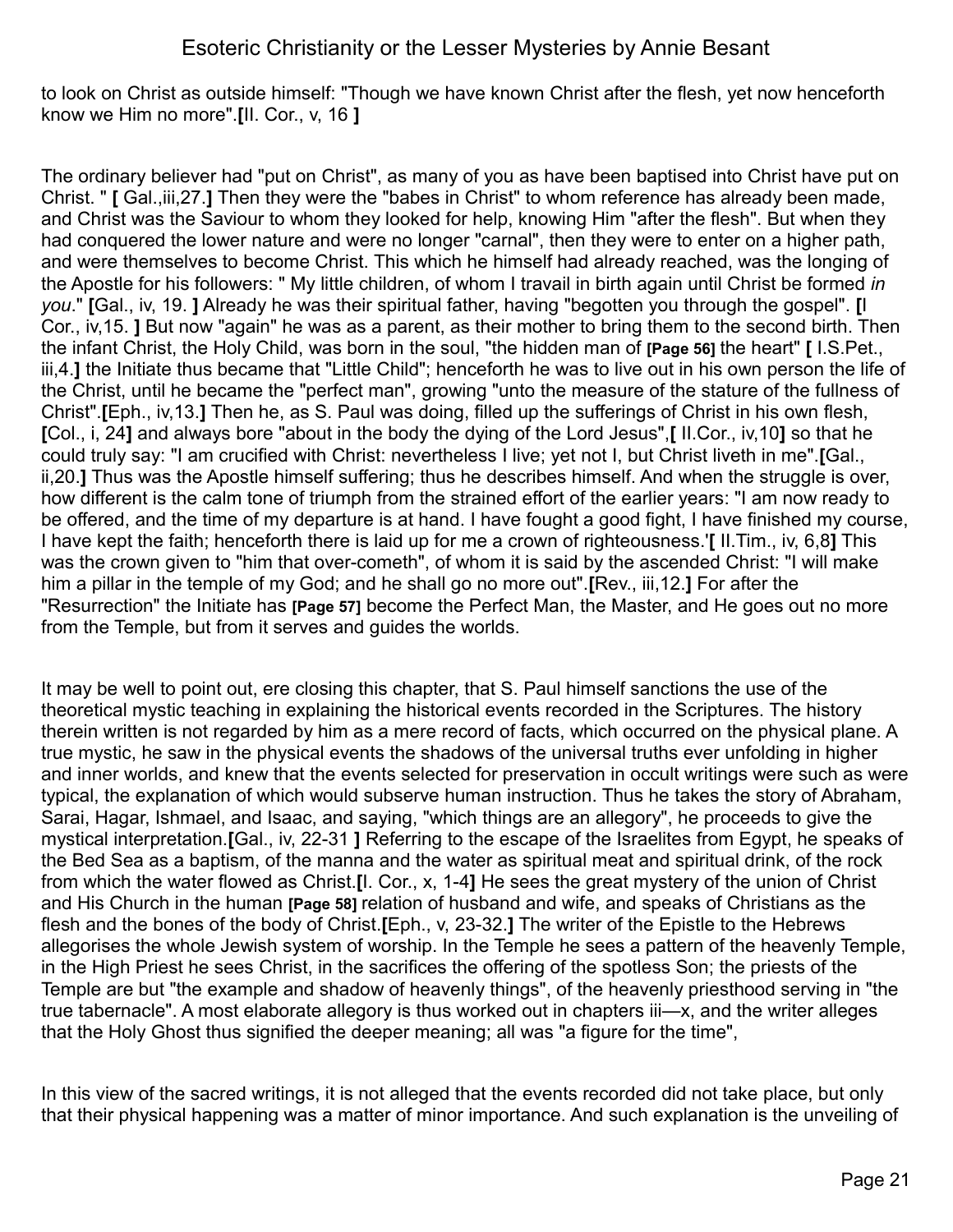the Lesser Mysteries, the mystic teaching which is permitted to be given to the world. It is not, as many think, a mere play of the imagination, but is the outcome of a true intuition, seeing the patterns in the heavens, and not only the shadows cast by them on the screen of earthly time.**[Page 59]**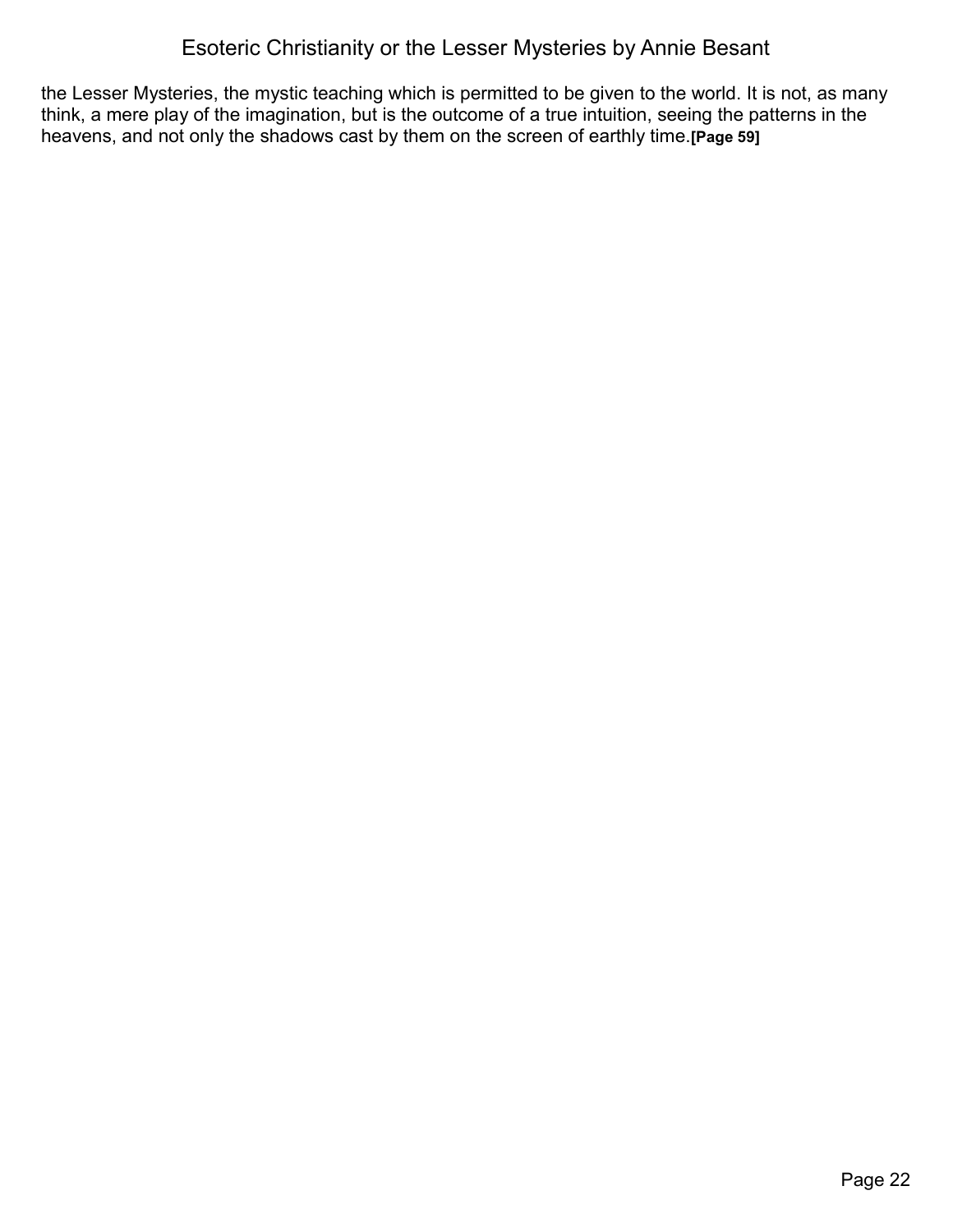# <span id="page-22-0"></span>**CHAPTER 3 THE HIDDEN SIDE OF CHRISTIANITY (Concluded)**

#### (b) THE TESTIMONY OF THE CHURCH

WHILE it may be that some would be willing to admit the possession by the Apostles and their immediate successors of a deeper knowledge of spiritual things than was current among the masses of the believers around them, few will probably be willing to take the next step, and, leaving that charmed circle, accept as the depository of their sacred learning the Mysteries of the Early Church. Yet we have S. Paul providing for the transmission of the unwritten teaching, himself initiating S. Timothy, and instructing S. Timothy to initiate others in his turn, **[Page 60]** who should again hand it on to yet others. We thus see the provision of four successive generations of teachers, spoken of in the Scriptures themselves, and these would far more than overlap the writers of the Early Church, who bear witness to the existence of the Mysteries. For among these are pupils of the Apostles themselves, though the most definite statements belong to those removed from the Apostles by one intermediate teacher. Now, as soon as we begin to study the writings of the Early Church, we are met by the facts that there are allusions which are only intelligible by the existence of the Mysteries, and then statements that the Mysteries are existing. This might, of course, have been expected, seeing the point at which the New Testament leaves the matter, but it is satisfactory to find the facts answer to the expectation.

The first witnesses are those called the Apostolic Fathers, the disciples of the Apostles; but very little of their writings, and that disputed, remains. Not being written controversially, the statements are not as categorical as those of the later writers. Their letters are for the encouragement of the believers. Polycarp, Bishop of Smyrna, and fellow-disciple with **[Page 61]** Ignatius of S. John,**[**Vol. I. The Martyrdom of Ignatius, ch. iii. - The translations used are those of Clarke's Ante-Nicene Library, a most useful compendium of Christian antiquity. The number of the volume which stands first in the references is the number of the volume in that Series. **]** expresses a hope that his correspondents are " well versed in the sacred Scriptures and that nothing is hid from you; but to me this privilege is not yet granted" **[***Ibid*., The Epistle of Polycarp, ch. xii.**]** — writing, apparently, before reaching full Initiation. Barnabas speaks of communicating "some portion of what I have myself received",**[***Ibid*., The Epistle of Barnabas, ch. i. **]** and after expounding the Law mystically, declares that "we then, rightly understanding His commandments, explain them as the Lord intended".**[***Ibid*., ch. x. **]** Ignatius, Bishop of Antioch, a disciple of S. John,**[***Ibid*., The Martyrdom of Ignatius, ch. i.**]** speaks of himself as "not yet perfect in Jesus Christ. For I now begin to be a disciple, and I speak to you as my fellow-disciples", **[**I*bid*., Epistle of Ignatius to the Ephesians, ch. iii. **]** and he speaks of them as "initiated into the mysteries of the Gospel with Paul, the holy, the martyred".**[** *Ibid*., ch. xii.**]** Again he says: "Might I not write to you things more full of mystery ? But I fear to do so, lest I should inflict injury on you who are but babes. **[Page 62]** Pardon me in this respect, lest, as not being able to receive their weighty import, ye should be strangled by them. For even I, though I am bound [for Christ] and am able to understand heavenly things, the angelic orders, and the different sorts of angels and hosts, the distinction between powers and dominions, and the diversities between thrones and authorities, the mightiness of the eons, and the pre-eminence of the cherubim and seraphim, the sublimity of the Spirit, the kingdom of the Lord, and above all the incomparable majesty of Almighty God — though I am acquainted with these things, yet am I not therefore by any means perfect, nor am I such a disciple as Paul or Peter". **[** *Ibid* to the Trallians, ch. v. 2 **]** This passage is interesting, as indicating that the organisation of the celestial hierarchies was one of the subjects in which instruction was given in the Mysteries. Again he speaks of the High Priest, the Hierophant, '' to whom the holy of holies has been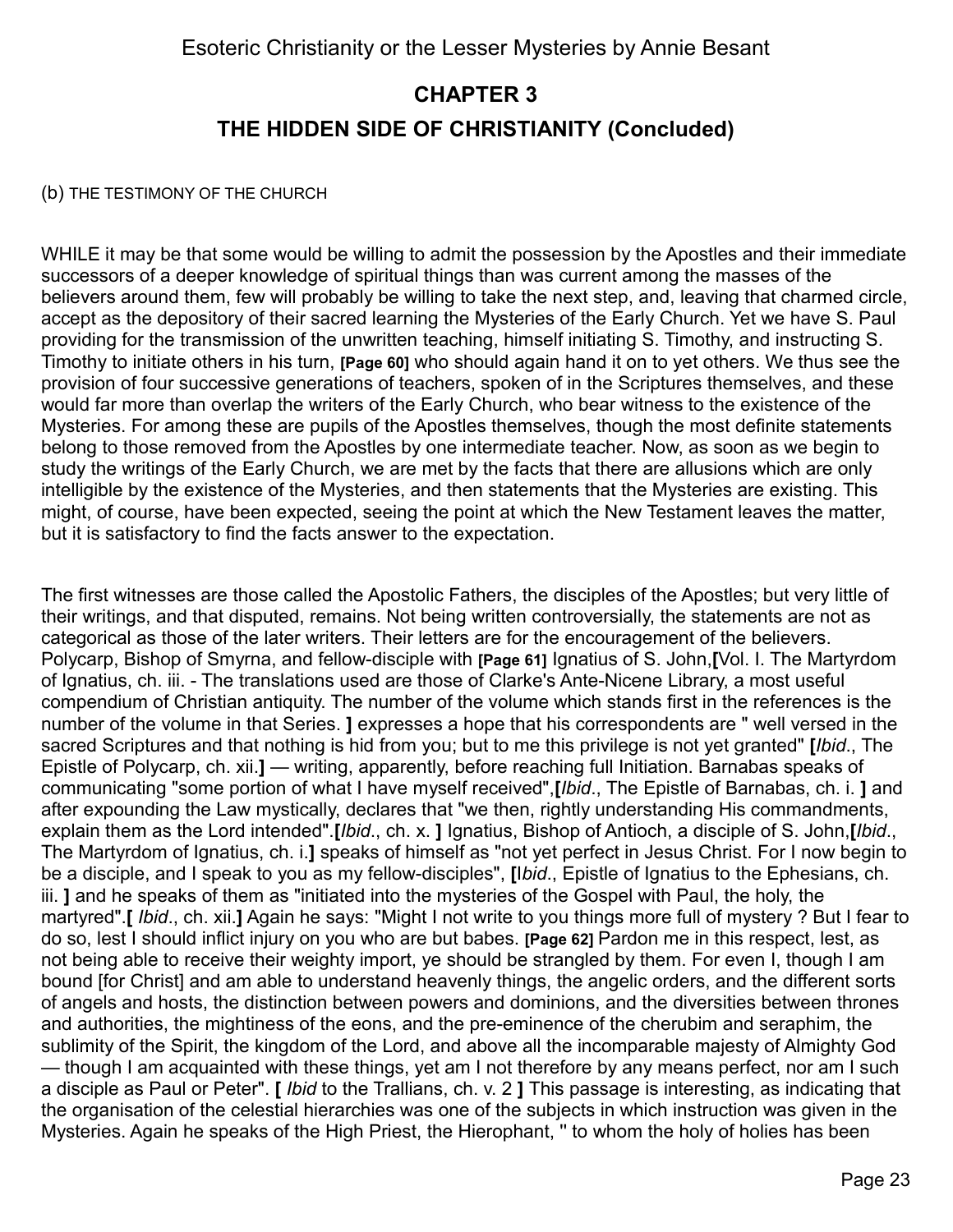committed, and who alone has been entrusted with the secrets of God". **[***Ibid*., to the Philadelphians, ch. ix. **]**

We come next to S. Clement of Alexandria and his pupil Origen, the two writers of the second and third centuries who tell us most about **[Page 63]** the Mysteries in the Early Church; though the general atmosphere is full of mystic allusions, these two are clear and categorical in their statements that the Mysteries were a recognised institution.

Now S. Clement was a disciple of Pantaenus, and he speaks of him and of two others, said to be probably Tatian and Theodotus, as "preserving the tradition of the blessed doctrine derived directly from the holy Apostles, Peter, James, John, and Paul',**[**Vol. IV. Clement of Alexandria *Stromata,* bk. I., ch. i. **]** his link with the Apostles themselves consisting thus of only one intermediary. He was the head of the Catechetical School of Alexandria in A.D. 189, and died about A.D. 220. Origen, born about A.D. 185, was his pupil, and he is, perhaps, the most learned of the Fathers, and a man of the rarest moral beauty. These are the witnesses from whom we receive the most important testimony as to the existence of definite Mysteries in the Early Church.

The *Stromata,* or Miscellanies, of S. Clement are our source of information about the Mysteries in his time. He himself speaks of these writings as a "miscellany of Gnostic notes, according to the true philosophy", **[**Vol. IV. *Stromata*, bk. I., oh. xxviii. **]** and also **[Page 64]** describes them as memoranda of the teachings he had himself received from Pantaenus. The passage is instructive: "The Lord . . . allowed us to communicate of those divine Mysteries, and of that holy light, to those who are able to receive them. He did not certainly disclose to the many what did not belong to the many; but to the few to whom He knew that they belonged, who were capable of receiving and being moulded according to them. But secret things are entrusted to speech, not to writing, as is the case with God. And if one say **[**It appears that even in those days there were some who objected to any truth being taught secretly! **]** that it is written, ' There is nothing secret which shall not be revealed, nor hidden which shall not be disclosed,' let him also hear from us, that to him who hears secretly, even what is secret shall be manifested. This is what was predicted by this oracle. And to him who is able secretly to observe what is delivered to him, that which is veiled shall be disclosed as truth; and what is hidden to the many shall appear manifest to the few. . . . The Mysteries are delivered mystically, that what is spoken may be in the mouth of the speaker; rather not in his voice, but in his understanding . . . The writing of these **[Page 65]** memoranda of mine, I well know, is weak when compared with that spirit, full of grace, which I was privileged to hear. But it will be an image to recall the archetype to him who was struck with the Thyrsus." The Thyrsus, we may here interject, was the wand borne by Initiates, and candidates were touched with it during the ceremony of Initiation. It had a mystic significance, symbolising the spinal cord and the pineal gland in the Lesser Mysteries, and a Rod, known to Occultists, in the Greater. To say, therefore, "to him who was struck with the Thyrsus" was exactly the same as to say, "to him who was initiated in the Mysteries". Clement proceeds: "We profess not to explain secret things sufficiently — far from it — but only to recall them to memory, whether we have forgot aught, or whether for the purpose of not forgetting. Many things, I well know, have escaped us, through length of time, that have dropped away unwritten. . . . There are then some things of which we have no recollection; for the power that was in the blessed men was great". A frequent experience of those taught by the Great Ones, for Their presence stimulates and renders active powers which are normally latent, and which the pupil, unassisted, cannot evoke. "There are also some things which remained **[Page 66]** unnoted long, which have now escaped; and others which are effaced, having faded away in the mind itself, since such a task is not easy to those not experienced;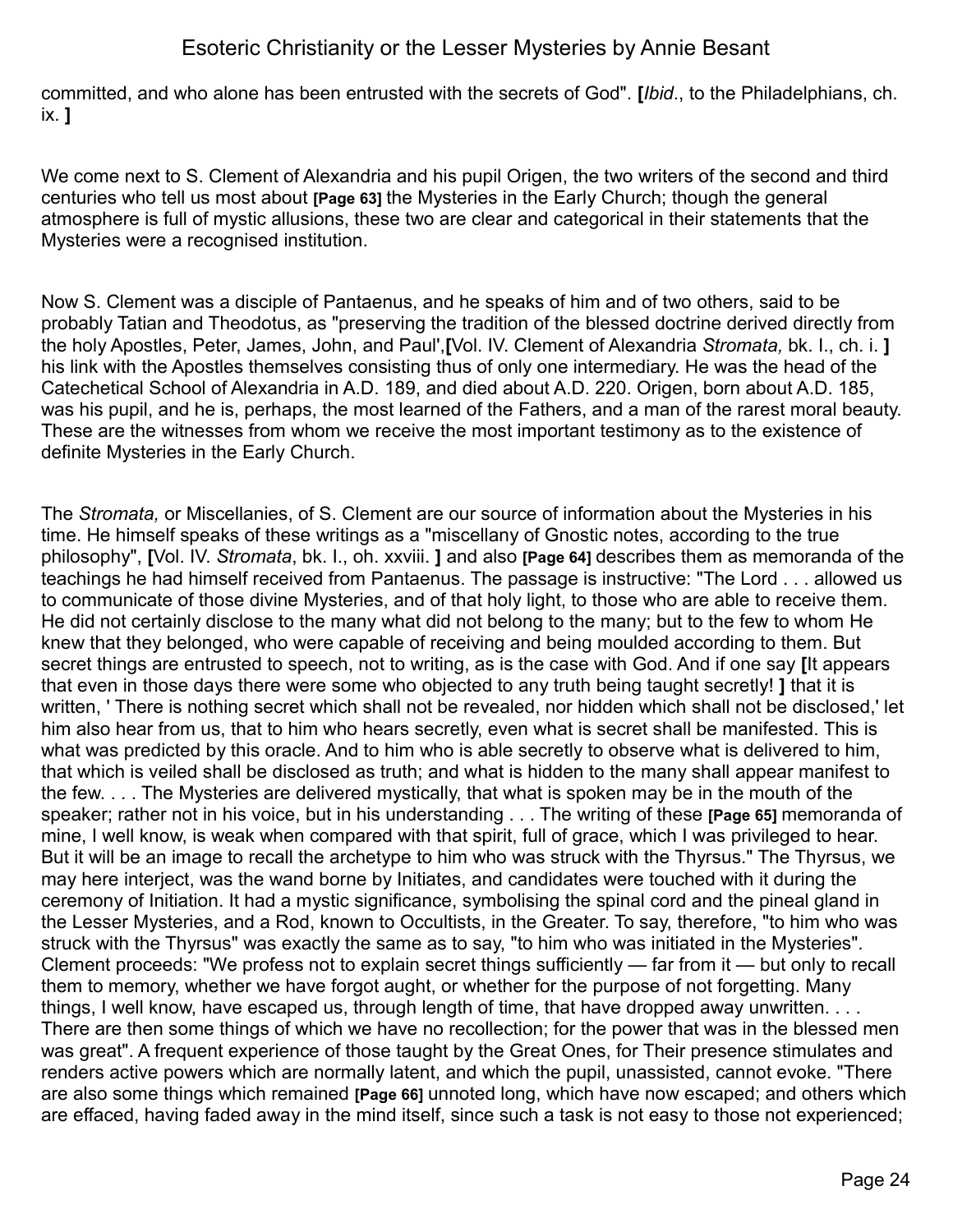these I revive in my commentaries. Some things I purposely omit, in the exercise of a wise selection, afraid to write what I guarded against speaking; not grudging — for that were wrong — but fearing for my readers, lest they should stumble by taking them in a wrong sense; and, as the proverb says, we should be found "reaching a sword to a child". For it is impossible that what has been written should not escape [become known], although remaining unpublished by me. But being always revolved, using the one only voice, that of writing, they answer nothing to him that makes enquiries beyond what is written; for they require of necessity the aid of some one, either of him who wrote, or of some one else who has walked in his footsteps. Some things my treatise will hint; on some it will linger; some it will merely mention. It will try to speak imperceptibly, to exhibit secretly, and to demonstrate silently". **[***Ibid*., bk. I, ch i. **]**

This passage, if it stood alone, would suffice to establish the existence of a secret teaching in the Early Church. But it stands by no means alone. **[Page 67]** In Chapter xii of this same Book I, headed, "The Mysteries of the Faith not to be divulged to all" Clement declares that, since others than the wise may see his work, "it is requisite, therefore to hide in a Mystery the wisdom spoken, which the Son of God taught". Purified tongue of the speaker, purified ears of the hearer, these were necessary. "Such were the impediments in the way of my writing. And even now I fear, as it is said to cast the pearls before swine, lest they tread them under foot and turn and rend us ' For it is difficult to exhibit the really pure and transparent words respecting the true light, to swinish and untrained hearers. For scarcely could anything which they could hear be more ludicrous than these to the multitude; nor any subjects on the other hand more admirable or more inspiring to those of noble nature. But the wise do not utter with their mouth what they reason in council. But what ye hear in the ear said the Lord, 'proclaim upon the houses' bidding them receive the secret traditions of the true knowledge, and expound them aloft and conspicuously; and as we have heard in the ear" so to deliver them to whom it is requisite; but not enjoining us to communicate to all without distinction, what is said to them in parables **[Page 68]** But there is only a delineation in the memoranda, which have the truth sown sparse and broadcast, that it may escape the notice of those who pick up seeds like jackdaws; but when they find a good husbandman, each one of them will germinate and will produce corn".

Clement might have added that to "proclaim upon the houses" was to proclaim or expound in the assembly of the Perfect, the Initiated, and by no means to shout aloud to the man in the street.

Again he says that those who are "still blind and dumb, not having understanding, or the un-dazzled and keen vision of the contemplative soul . . . must stand outside of the divine choir. . . . Wherefore, in accordance with the method of concealment, the truly sacred Word, truly divine and most necessary for us, deposited in the shrine of truth, was by the Egyptians indicated by what were called among them *adyta,* and by the Hebrews by the veil. Only the consecrated . . . were allowed access to them. For Plato also thought it not lawful for ' the impure to touch the pure. Thence the prophecies and oracles are spoken in enigmas, and the Mysteries are not exhibited incontinently to all and sundry, but only after certain **[Page 69]** purifications and previous instructions".**[***Ibid*., bk.V, ch.iv.**]** He then descants at great length on Symbols, expounding Pythagorean, Hebrew, Egyptian, **[***Ibid*, ch. v-viii**]** and then remarks that the ignorant and unlearned man fails in understanding them. "But the Gnostic apprehends. Now then it is not wished that all things should be exposed indiscriminately to all and sundry, or the benefits of wisdom communicated to those who have not even in a dream been purified in soul (for it is not allowed to hand to every chance comer what has been procured with such laborious efforts); nor are the Mysteries of the Word to be expounded to the profane". The Pythagoreans and Plato, Zeno, and Aristotle had exoteric and esoteric teachings. The philosophers established the Mysteries, for "was it not more beneficial for the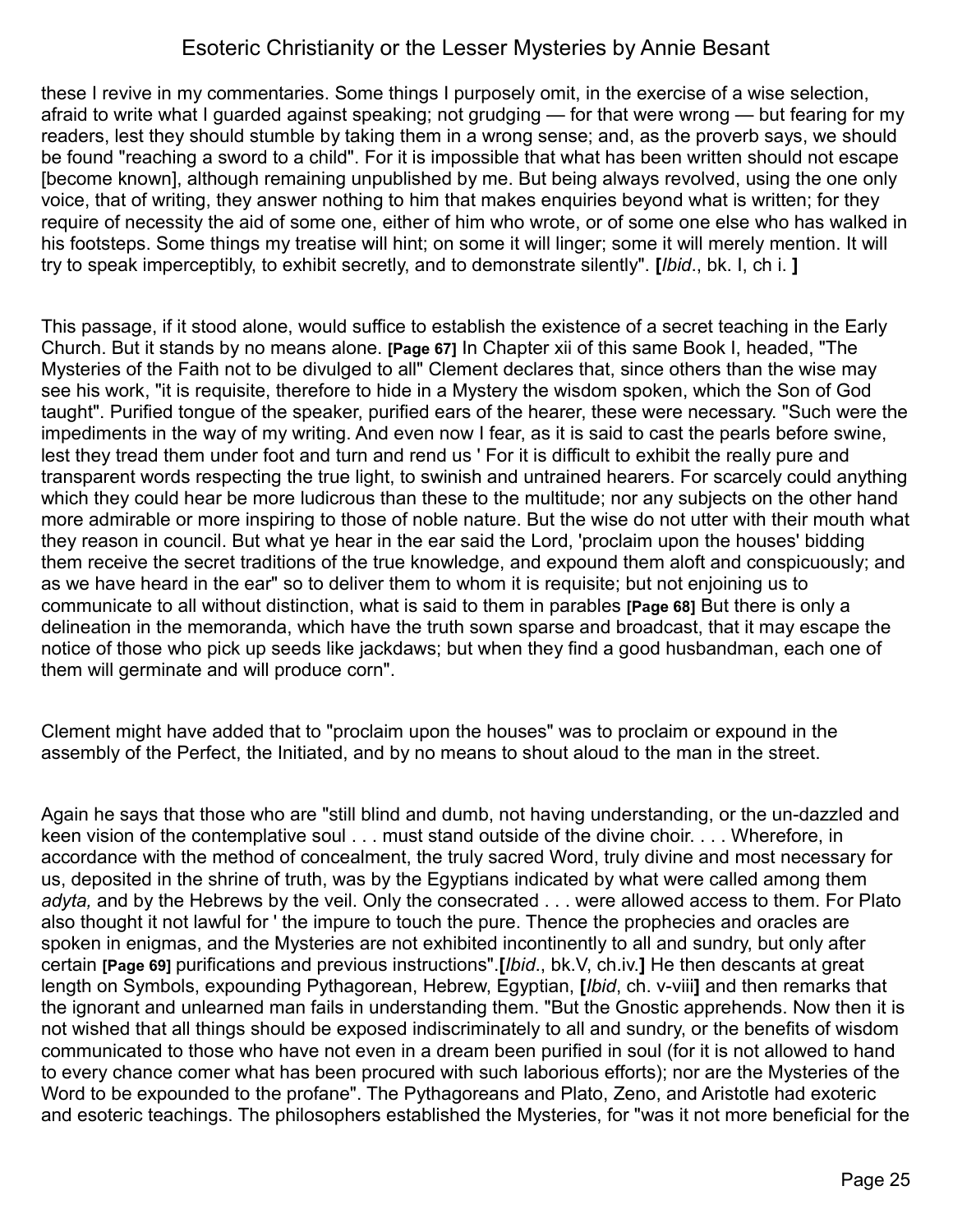holy and blessed contemplation of realities to be concealed?" **[***Ibid*., ch. ix.**]** The Apostles also approved of "veiling the Mysteries of the Faith", "for there is an instruction to the perfect", alluded to in Colossians i, 9-11 and 25-27. "So that, on the one hand, then, there are the Mysteries which were hid till the time of the Apostles, and were delivered by them as they were received from the Lord, **[Page 70]** and, concealed in the Old Testament, were manifested to the saints. And, on the other hand, there is ' the riches of the glory of the mystery in the Gentiles,' which is faith and hope in Christ; which in another place he has called the ' foundation'". He quotes S. Paul to show that this "knowledge belongs not to all", and says, referring to Heb. v. and vi., that "there were certainly among the Hebrews, some things delivered unwritten"; and then refers to S. Barnabas, who speaks of God, "who has put into our hearts wisdom and the understanding of His secrets", and says that "it is but for few to comprehend these things", as showing a "trace of Gnostic tradition". "Wherefore instruction, which reveals hidden things, is called illumination, as it is the teacher only who uncovers the lid of the ark".**[***Ibid*., bk. V, ch. x **]** Further referring to S. Paul, he comments on his remark to the Romans that he will "come in the fullness of the blessing of Christ, **[**Loc. Cit, XX, 29.**]**" a and says that he thus designates "the spiritual gift and the Gnostic interpretation, which being present he desires to impart to them present as ' the fullness of Christ, according to the revelation of the Mystery sealed in the ages of eternity, but now manifested by the prophetic **[Page 71]** Scriptures' **[***Ibid*., xvi;ten, 25-26; the version quoted differs in words, but not in meaning, from the English Authorised Version **]** .....But only to a few of them is shown what those things are which are contained in the Mystery. Rightly, then, Plato, in the epistles, treating of God, says: ' We must speak in enigmas; that should the tablet come by any mischance on its leaves either by sea or land, he who reads may remain ignorant'." **[***Stromata*, bk. V, ch. x **]** 

After much examination of Greek writers, and an investigation into philosophy, S. Clement declares that the Gnosis "imparted and revealed by the Son of God, is wisdom. . . . And the Gnosis itself is that which has descended by transmission to a few, having been imparted unwritten by the Apostles". **[***Ibid*., bk. VI, ch. vii**]** A very long exposition of the life of the Gnostic, the Initiate, is given, and S. Clement concludes it by saying: "Let the specimen suffice to those who have ears. For it is not required to unfold the mystery, but only to indicate what is sufficient for those who are partakers in knowledge to bring it to mind".**[***Ibid*., bk. VII, ch. xiv.**]** 

Regarding Scripture as consisting of allegories and symbols, and as hiding the sense in order to **[Page 72]** stimulate enquiry and to preserve the ignorant from danger. **[***Ibid.*, bk. VI, ch. xv.**]** S. Clement naturally confined the higher instruction to the learned. "Our Gnostic will be deeply learned", **[***Ibid.*, bk. VI, x **]** he says. "Now the Gnostic must be erudite".**[***Ibid*., bk. VI, vii **]** Those who had acquired readiness by previous training could master the deeper knowledge, for though "a man can be a believer without learning, so also we assert that it is impossible for a man without learning to comprehend the things which are declared in the faith". **[***Ibid*., bk. I,ch. vi**]** "Some who think themselves naturally gifted, do not wish to touch either philosophy or logic; nay more, they do not wish to learn natural science. They demand bare faith alone. . . So also I call him truly learned who brings everything to bear on the truth so that, from geometry, and music, and grammar, and philosophy itself, culling what is useful, he guards the faith against assault. How necessary is it for him who desires to be partaker of the power of God, to treat of intellectual subjects by philosophising".**[***Ibid*., ch. ix. **]**"The Gnostic avails himself of branches of learning as auxiliary **[Page 73]** preparatory exercise." **[***Ibid*., BK. VI, ch. x. **]** So far was S. Clement from thinking that the teaching of Christianity should be measured by the ignorance of the unlearned. "He who is conversant with all kinds of wisdom will be pre-eminently a Gnostic". **[***Ibid*., bk. I, ch. xiii. **]**" Thus while he welcomed the ignorant and the sinner, and found in the Gospel what was suited to their needs, he considered that only the learned and the pure were fit candidates for the Mysteries. "The Apostle, in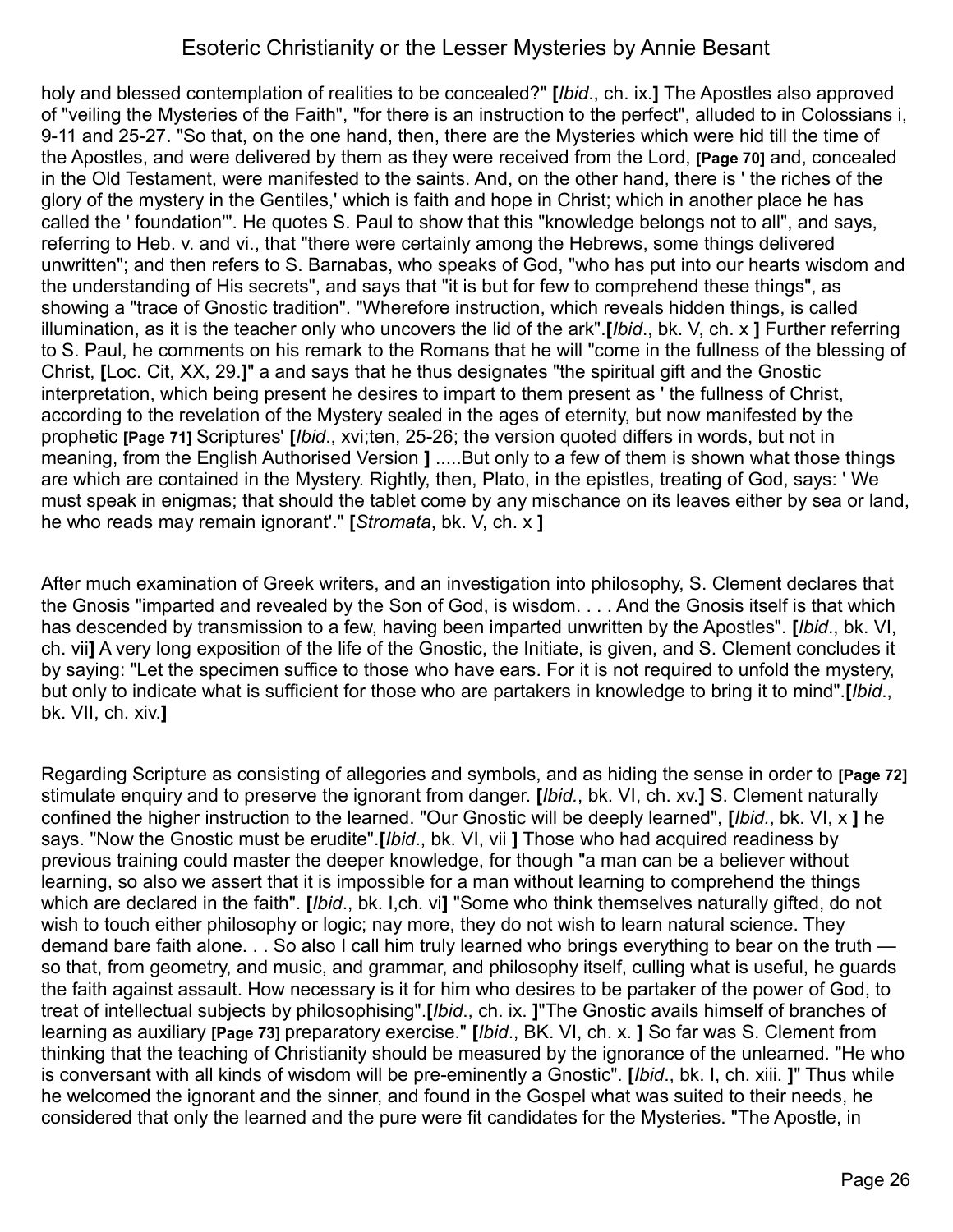contradistinction to Gnostic perfection, calls the common faith *the foundation*, and sometimes *milk*", **[**Vol. XII. *Stromata*, bk. V, ch. iv. **]** but on that foundation the edifice of the Gnosis was to be raised, and the food of men was to succeed that of babes. There is nothing of harshness nor of contempt in the distinction he draws, but only a calm and wise recognition of the facts.

Even the well-prepared candidate, the learned and trained pupil, could only hope to advance step by step in the profound truths unveiled in the Mysteries. This appears clearly in his comments on the vision of Hennas, in which he also throws out some hints on methods of reading occult works. "Did not the Power also, that appeared to Hermas in the Vision, in the form **[Page 74]** of the Church, give for transcription the book which she wished to be made known to the elect ? And this, he says, he transcribed to the letter, without finding how to complete the syllables. And this signified that the Scripture is clear to all, when taken according to base reading; and that this is the faith which occupies the place of the rudiments. Wherefore also the figurative expression is employed, 'reading according to the letter', while we understand that the gnostic unfolding of Scriptures, when faith has already reached an advanced state, is likened to reading according to the syllables . . . Now that the Saviour has taught the Apostles, the unwritten rendering of the written (scriptures) has been handed down also to us, inscribed by the power of God on hearts new, according to the renovation of the book. Thus those of highest repute among the Greeks dedicate the fruit of the pomegranate to Hermes, who they say is speech, on account of its interpretation. For speech conceals much. . . . That it is therefore not only to those who read simply that the acquisition of the truth is so difficult, but that not even to those whose prerogative the knowledge of the truth is, is the contemplation of it vouchsafed all at once, the history of Moses **[Page 75]** teaches; until accustomed to gaze, as the Hebrews on the glory of Moses, and the prophets of Israel on the visions of angels, so we also become able to look the splendours of truth in the face. ' **[***lbid*., bk. VI, lh. xv. **]** 

Yet more references might be given, but these should suffice to establish the fact that S. Clement knew of, had been initiated into, and wrote for the benefit of those who had also been initiated into, the Mysteries in the Church.

The next witness is his pupil Origen, that most shining light of learning, courage, sanctity, devotion, meekness, and zeal, whose works remain as mines of gold wherein the student may dig for the treasures of wisdom.

In his famous controversy with Celsus attacks were made on Christianity which drew out a defence of the Christian position in which frequent references were made to the secret teachings. **[**Book I, of Against Celsus is found in Vol. X of the Ante-Nicene Library. The remaining books are in Vol. XXIII. **]** 

Celsus had alleged, as a matter of attack, that Christianity was a secret system, and Origen traverses this by saying that while certain doctrines were secret, many others were public, and that this system of exoteric and esoteric teachings, adopted in Christianity, was also in general use among philosophers. The reader should note, in **[Page 76]** the following passage, the distinction drawn between the resurrection of Jesus, regarded in a historical light, and the "mystery of the resurrection".

"Moreover, since he [Celsus] frequently calls the Christian doctrine a secret system [of belief], we must confute him on this point also, since almost the entire world is better acquainted with what Christians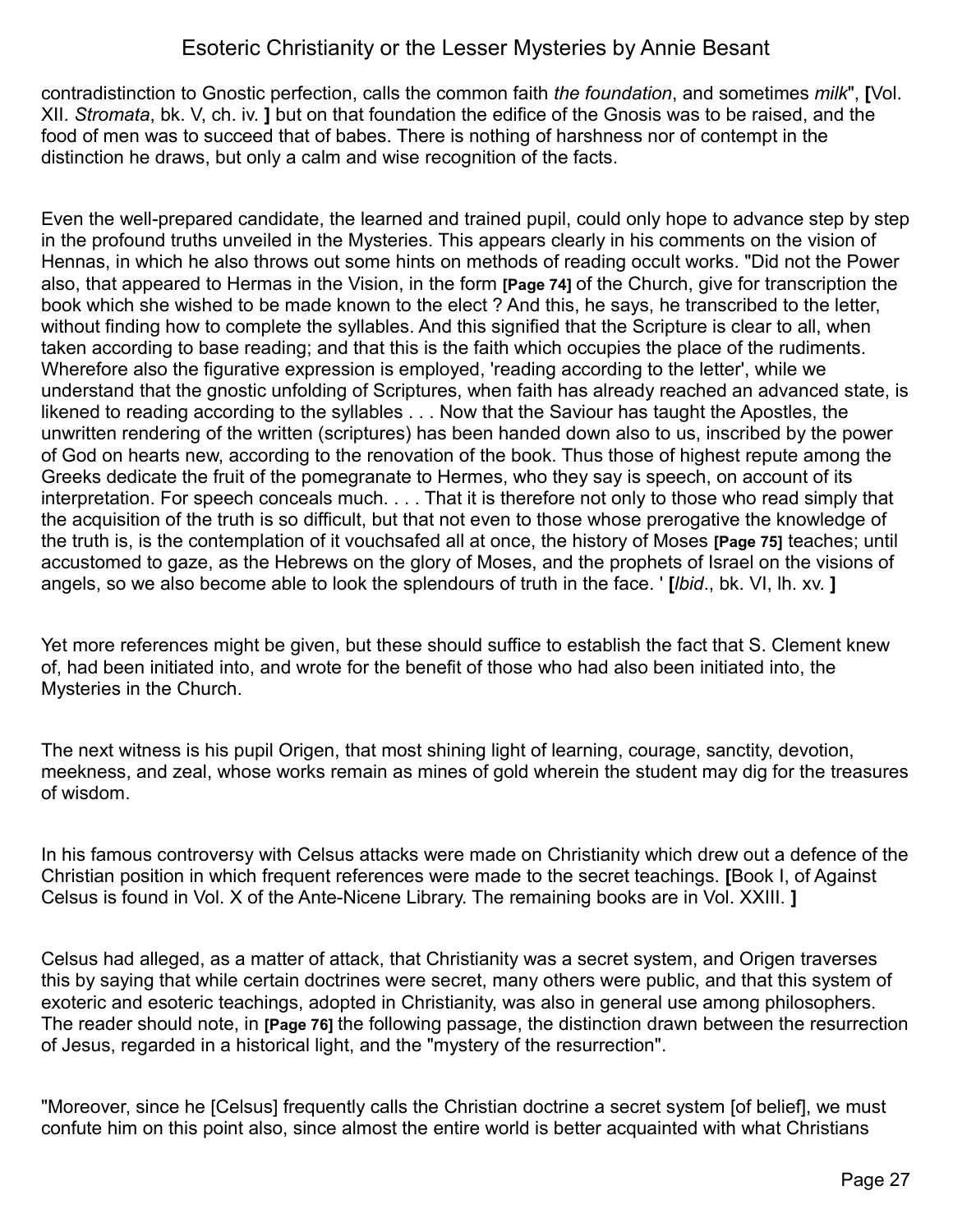preach than with the favourite opinions of philosophers. For who is ignorant of the statement that Jesus was born of a virgin, and that He was crucified, and that His resurrection is an article of faith among many, and that a general judgment is announced to come, in which the wicked are to be punished according to their deserts, and the righteous to be duly rewarded ? And yet the Mystery of the resurrection, not being understood, is made a subject of ridicule among unbelievers. In these circumstances, to speak of the Christian doctrine as a secret system, is altogether absurd. But that there should be certain doctrines, not made known to the multitude, which are [revealed] after the exoteric ones have been taught, is not a peculiarity of Christianity alone, but also of philosophic systems, in which certain truths are exoteric and others esoteric. Some of the hearers of Pythagoras **[Page 77]** were content with his *ipse dixit*; while others were taught in secret those doctrines which were not deemed fit to be communicated to profane and insufficiently prepared ears. Moreover, all the Mysteries that are celebrated everywhere throughout Greece and barbarous countries, although held in secret, have no discredit thrown upon them, so that it is in vain he endeavours to calumniate the secret doctrines of Christianity, seeing that he does not correctly understand its nature". **[**Vol. X. *Origen against Celsus,* bk. I, ch. vii. **]**

It is impossible to deny that, in this important passage, Origen distinctly places the Christian Mysteries in the same category as those of the Pagan world, and claims that what is not regarded as a discredit to other religions should not form a subject of attack when found in Christianity.

Still writing against Celsus, he declares that the secret teachings of Jesus were preserved in the Church, and refers specifically to the explanations that He gave to His disciples of His parables, in answering Celsus' comparison of "the inner Mysteries of the Church of God" with the Egyptian worship of Animals. " I have not yet spoken of the observance of all that is written in **[Page 78]** the Gospels, each one of which contains much doctrine difficult to be understood, not merely by the multitude, but even by certain of the more intelligent, including a very profound explanation of the parables which Jesus delivered to ' those without,' while reserving the exhibition of their full meaning for those who had passed beyond the stage of exoteric teaching, and who came to Him privately in the house. And when he comes to understand it, he will admire the reason why some are said to be' without,' and others ' in the house.' **[**Vol. X. *Origen against Celsus*, bk. I, ch. vii. **]**

And he refers guardedly to the "mountain" which Jesus ascended, from which he came down again to help "those who were unable to follow Him whither His disciples went".The allusion is to "the Mountain of Initiation", a well-known mystical phrase, as Moses also made the Tabernacle after the pattern "showed thee in the mount". **[**Ex. xx.v, 40, xxvi, 30, and compare with Heb., viii, 5, and ix, 25. **]** Origen refers to it again later, saying that Jesus showed himself to be very different in his real appearance when on the "Mountain", from what those saw who could not " follow Him so high."**[**Origen against Celsus, bk. IV, ch. xvi. **] [Page 79]** 

So also, in his commentary on the Gospel of Matthew, Chap, xv, dealing with the episode of the Syro-Phoenician woman, Origen remarks: "And perhaps, also, of the words of Jesus there are some loaves which it is possible to give to the more rational, as to children, only; and others as it were crumbs from the great house and table of the well-born, which may be used by some souls like dogs".

Celsus complaining that sinners were brought into the Church, Origen answers that the Church had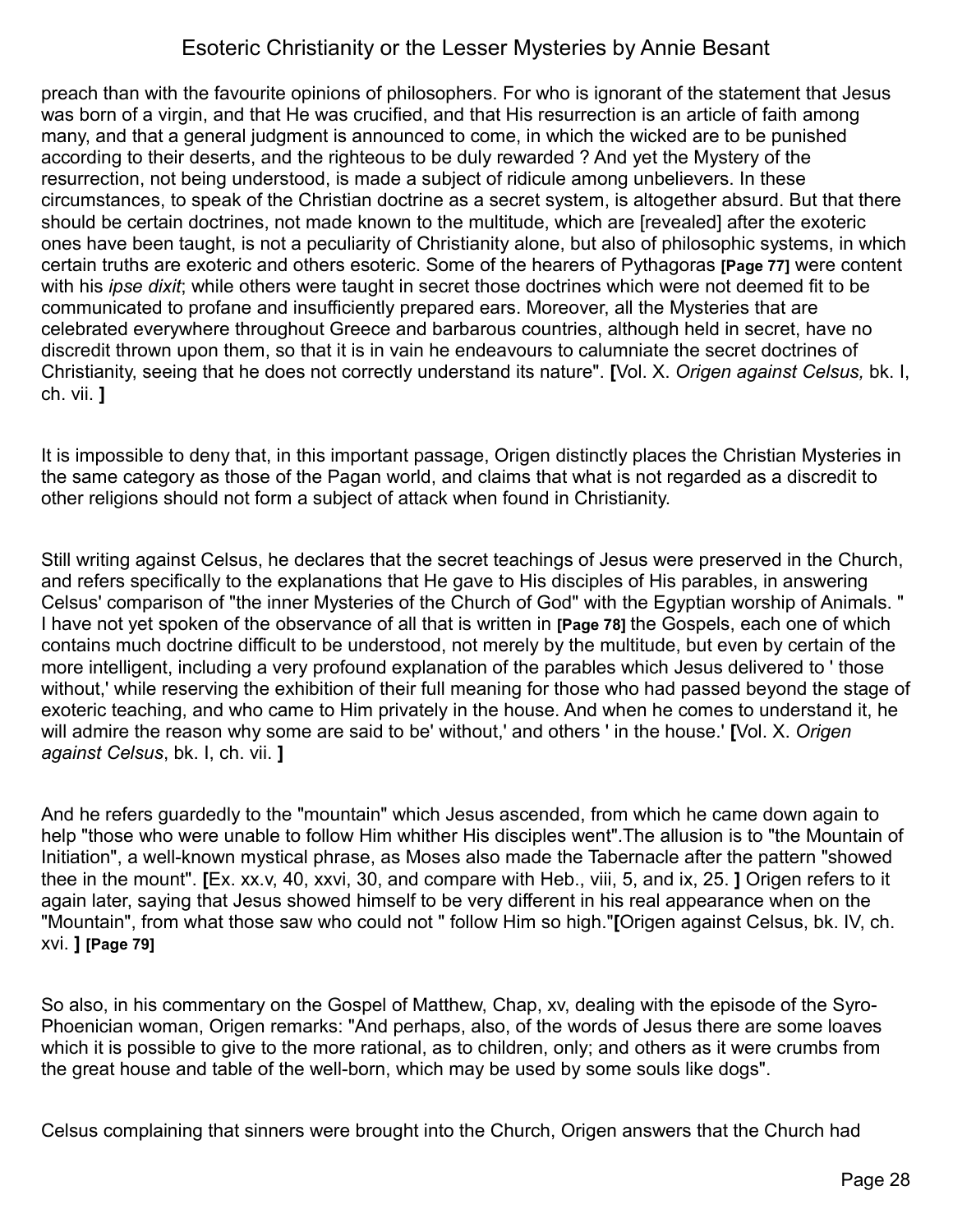medicine for those that were sick, but also the study and the knowledge of divine things for those who were in health. Sinners were taught not to sin, and only when it was seen that progress had been made, and men were "purified by the Word", "then, and not before, do we invite them to participation in our Mysteries. For we speak wisdom among them that are perfect".**[***Origen against Celsus,* bk. Ill, ch. lix. **]** Sinners came to be healed: "For there are in the divinity of the Word some helps towards the cure of those who are sick. . . . Others, again, which to the pure in soul and body exhibit the ' revelation of the Mystery, which was kept secret since the world began, but now is made manifest by the Scriptures of the **[Page 80]** prophets,' and ' by the appearing of our Lord Jesus Christ,' which 'appearing' is manifested to each one of those who are perfect, and which enlightens the reason in the true knowledge of things". **[***Origen against Celsus*, bk. Ill, ch. Ixi. **]** Such appearances of divine Beings took place, we have seen, in the Pagan Mysteries, and those of the Church had equally glorious visitants. "God the Word", he says, "was sent as a physician to sinners, but as a Teacher of Divine Mysteries to those who are already pure, and who sin no more".**[***Ibid*., ch. Ixii. **]** "Wisdom will not enter into the soul of a base man, nor dwell in a body that is involved in sin;" hence these higher teachings are given only to those who are "athletes in piety and in every virtue".

Christians did not admit the impure to this knowledge, but said: "Whoever has clean hands, and, therefore, lifts up holy hands to God .. . let him come to us .... whoever is pure not only from all defilement, but from what are regarded as lesser transgressions, let him be boldly initiated in the Mysteries of Jesus, which properly are made known only to the holy and the pure". Hence also, ere the ceremony of Initiation began, he who acts as Initiator, according to **[Page 81]** the precepts of Jesus, the Hierophant, made the significant proclamation "to those who have been purified in heart: He, whose soul has, for a long time, been conscious of no evil, especially since he yielded himself to the healing of the Word, let such a one hear the doctrines which were spoken in private by Jesus to His genuine disciples". This was the opening of the "initiating those who were already purified into the sacred Mysteries".**[***Origen against Celsus*, bk. Ill, ch. Ix. **]** Such only might learn the realities of the unseen worlds, and might enter into the sacred precincts where, as of old, angels were the teachers, and where knowledge was given by sight and not only by words. It is impossible not to be struck with the different tone of these Christians from that of their modern successors. With them perfect purity of life, the practice of virtue, the fulfilling of the divine Law in every detail of outer conduct, the perfection of righteousness, were — as with the Pagans — only the beginning of the way instead of the end. Nowadays religion is considered to have gloriously accomplished its object when it has made the Saint; then, it was to the Saints that it devoted its highest energies, and, taking the pure in heart, it led them to the Beatific Vision. **[Page 82]** 

The same fact of secret teaching comes out again, when Origen is discussing the arguments of Celsus as to the wisdom of retaining ancestral customs, based on the belief that "the various quarters of the earth were from the beginning allotted to different superintending Spirits, and were thus distributed among certain governing Powers, and in this way the administration of the world is carried on". **[**Vol. XXIII. *Origen against Celsus*, bk. V, ch. xxv. **]**

Origen having animadverted on the deductions of Celsus, proceeds: "But as we think it likely that some of those who are accustomed to deeper investigation will fall in with this treatise, let us venture to lay down some considerations of a profounder kind, conveying a mystical and secret view respecting the original distribution of the various quarters of the earth among different superintending Spirits". **[***Ibid*., ch. xxviii. **]** He says that Celsus has misunderstood the deeper reasons relating to the arrangement of terrestrial affairs, some of which are even touched upon in Grecian history. Then he quotes Deut., xxxii,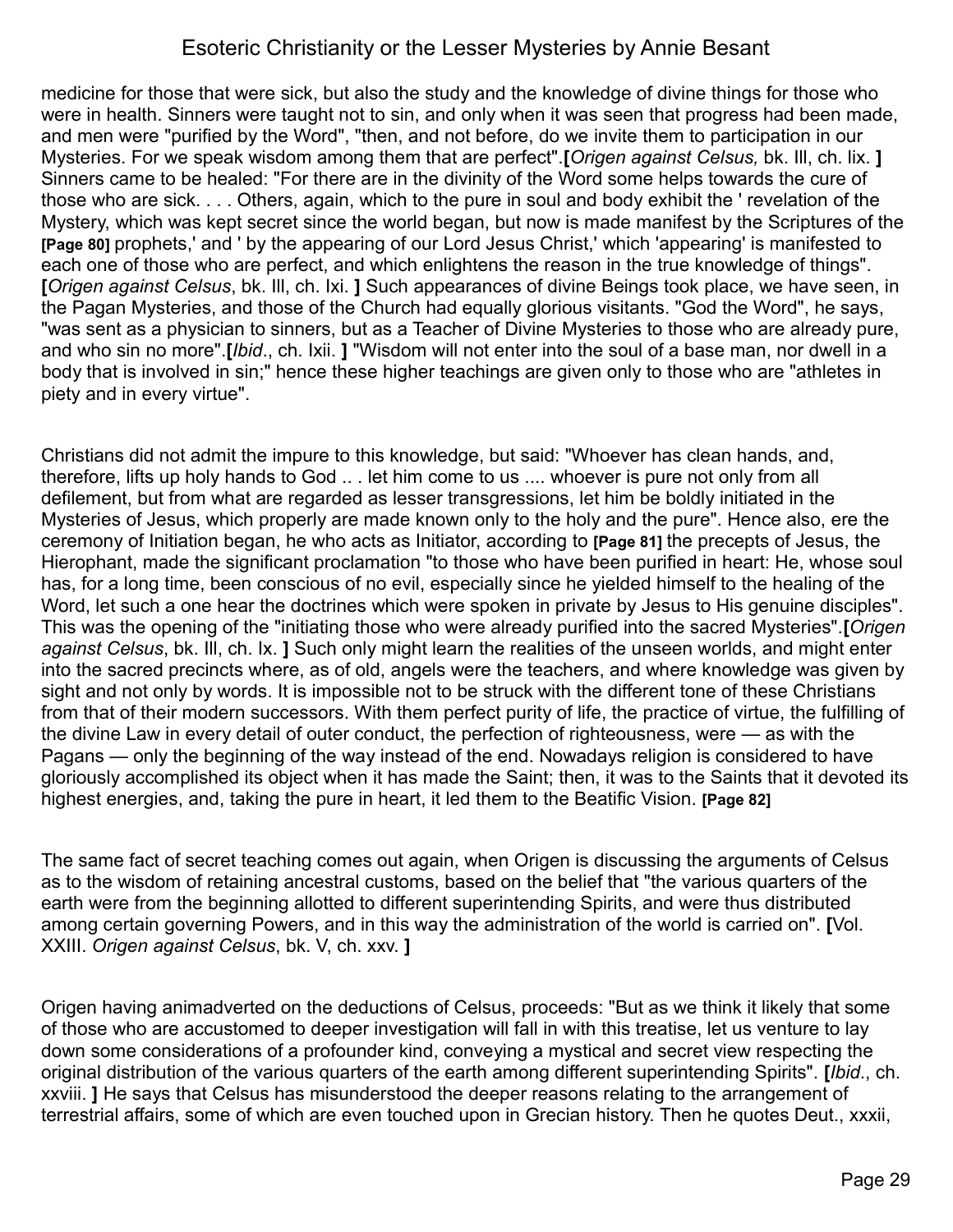8-9: "When the Most High divided the nations, when he dispersed the sons of Adam, He set the bounds of the people according to the number of the **[Page 83]** Angels of God; and the Lord's portion was his people Jacob, and Israel the cord of his inheritance". This is the wording of the Septuagint, not that of the English authorised version, but it is very suggestive of the title, the "Lord", being regarded as that of the Ruling Angel of the Jews only, and not of the "Most High", *i.e*., God. This view has disappeared, from ignorance, and hence the impropriety of many of the statements referring to the "Lord", when they are transferred to the "Most High", *e.g*., Judges, i,19.

Origen then relates the history of the Tower of Babel, and continues: "But on these subjects much, and that of a mystical kind, might be said; in keeping with which is the following:' It is good to keep close the secret of a king,' Tobit, xii, 7, in order that the doctrine of the entrance of souls into bodies (not, however, that of the transmigration from one body into another) may not be thrown before the common understanding, nor what is holy given to the dogs, nor pearls be cast before swine. For such a procedure would be impious, being equivalent to a betrayal of the mysterious declarations of God's wisdom ... It is sufficient, however, to represent in the style of a historic narrative what is intended to convey a **[Page 84]** secret meaning in the garb of history, that those who have the capacity may work out for themselves all that relates to the subject". **[**Vol. XXIII. *Origen against Celsus*, bk. V, ch. xxix. **]** He then expounds more fully the Tower of Babel story, and writes: "Now, in the next place, if any one has the capacity let him understand that in what assumes the form of history, and which contains some things that are literally true, while yet it conveys a deeper meaning. . . ." **[***Ibid*., ch. xxxi **]**

After endeavouring to show that the "Lord" was more powerful than the other superintending Spirits of the different quarters of the earth, and that he sent his people forth to be punished by living under the dominion of the other powers, and afterwards reclaimed them with all of the less favoured nations who could be drawn in, Origen concludes by saying: "As we have previously observed, these remarks are to be understood as being made by us with a concealed meaning, by way of pointing out the mistakes of those who assert. . . ."**[***Ibid*., ch. xxxii **]** as did Celsus.

After remarking that " the object of Christianity is that we should become wise",**[***Ibid*., ch. xlv. **]** Origen proceeds: "If you come to the books written after **[Page 85]** the time of Jesus, you will find that those multitudes of believers who hear the parables are, as it were, ' without,' and worthy only of exoteric doctrines, while the disciples learn in private the explanation of the parables. For, privately, to His own disciples did Jesus open up all things, esteeming above the multitudes those who desired to know His wisdom. And He promises to those who believe on Him to send them wise men and scribes. . . . And Paul also in the catalogue of 'Charismata' bestowed by God, placed first 'the Word of wisdom', and second, as being inferior to it,' the word of knowledge,' but third, and lower down, 'faith'. And because he regarded 'the Word' as higher than miraculous powers, he for that reason places 'workings of miracles' and 'gifts of healings' in a lower place than gifts of the Word". **[**Vol. XXIII. *Origen against Celsus*, bk. V, ch. xlvi**]** 

The Gospel truly helped the ignorant, "but it is no hindrance to the knowledge of God, but an assistance, to have been educated, and to have studied the best opinions, and to be wise". **[***Ibid*., chs. xlvii-liv. **]** As for the unintelligent, "I endeavour to improve such also to the best of my ability, although I would not desire to build up the Christian **[Page 86]** community out of such materials. For I seek in preference those who are more clever and acute, because they are able to comprehend the meaning of the hard sayings". **[**Vol. XXIII. *Origen against Celsus*, bk. V, ch, Ixxiv. **]** Here we have plainly stated the ancient Christian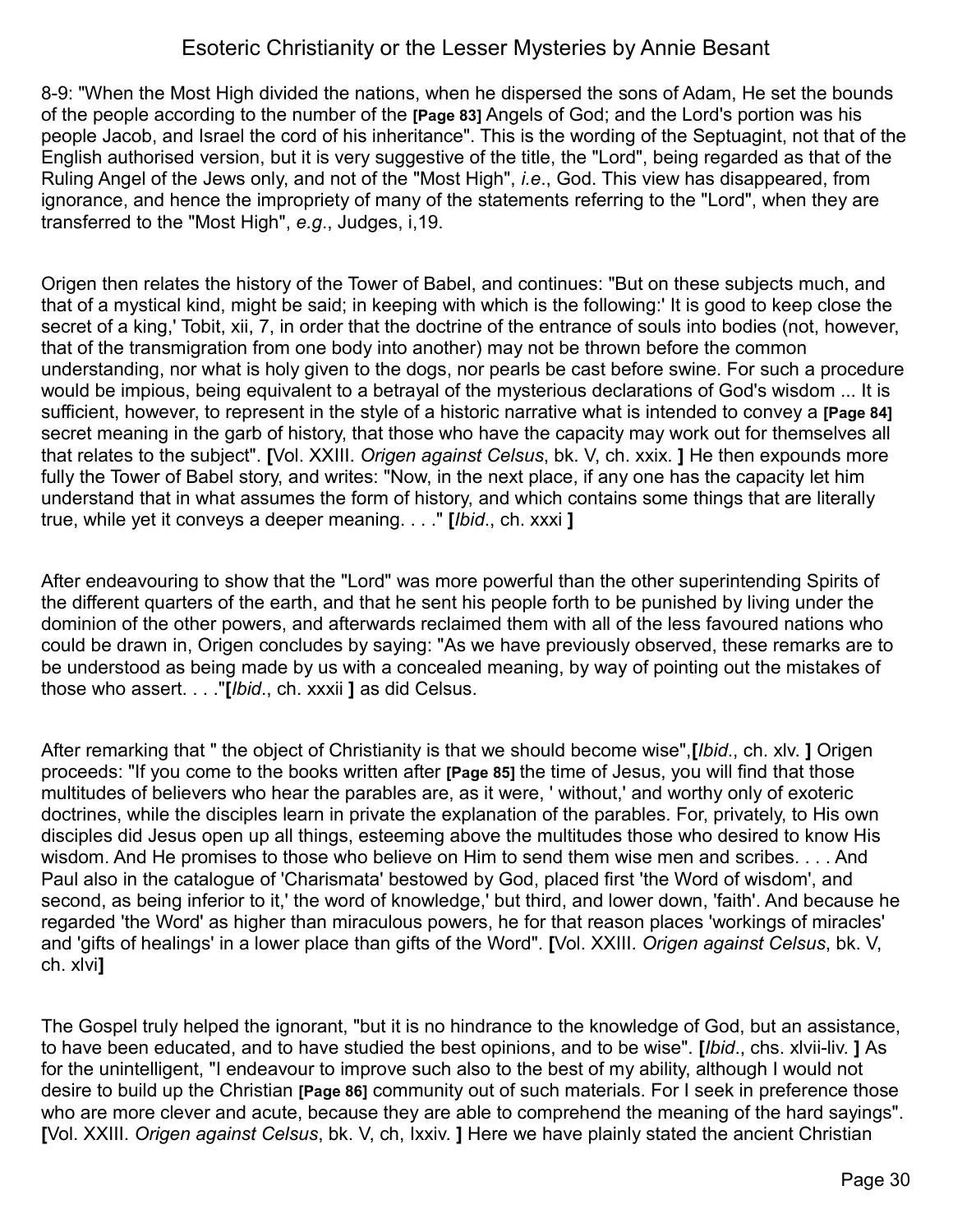idea, entirely at one with the considerations submitted in Chapter I of this book. There is room for the ignorant in Christianity, but it is not intended *only* for them, and has deep teachings for the "clever and acute".

It is for these that he takes much pains to show that the Jewish and Christian Scriptures have hidden meanings, veiled under stories the outer meaning of which repels them as absurd, alluding to the serpent and the tree of life, and "the other statements which follow, which might of themselves lead a candid reader to see that all these things had, not inappropriately, an allegorical meaning".**[***Ibid*., bk. IV, oh. xxxix.**]** Many chapters are devoted to these allegorical and mystical meanings, hidden beneath the words of the Old and New Testaments, and he alleges that Moses, like the Egyptians, gave histories with concealed meanings". **[**Vol. X. *Origen against Celsus*, bk. I, ch. xvii and others. **]** "He who deals candidly with histories" — this is Origen's general canon of interpretation — "and **[Page 87]** would wish to keep himself also from being imposed on by them, will exercise his judgment as to what statements he will give his assent to, and what he will accept figuratively, seeking to discover the meaning of the authors of such inventions, and from what statements he will withhold his beliefs, as having been written for the gratification of certain individuals. And we have said this by way of anticipation respecting the whole history related in the Gospels concerning Jesus". **[**Vol. X. *Origen against Celsus*, bk. I, ch. xlii. **]** A great part of his Fourth Book is taken up with illustrations of the mystical explanations of the Scripture stories, and anyone who wishes to pursue the subject can read through it.

In the *De Principiis*, Origen gives it as the received teaching of the Church " that the Scriptures were written by the Spirit of God, and have a meaning, not only such as is apparent at first sight, but also another, which escapes the notice of most. For those [words] which are written are the forms of certain Mysteries, and the images of divine things. Respecting which there is one opinion throughout the whole Church, that the whole law is indeed spiritual; but that the spiritual meaning which the law conveys is not known to all, but to those only on whom the grace of **[Page 88]** the Holy Spirit is bestowed in the word of wisdom and knowledge". **[**Vol. X. *De Principiis*, Preface, p. 8.**]** Those who remember what has already been quoted will see in the "Word of wisdom" and "the word of knowledge" the two typical mystical instructions, the spiritual and the intellectual.

In the Fourth Book of *De Principiis*, Origen explains at length his views on the interpretation of Scripture. It has a "body", which is the "common and historical sense"; a "soul", a figurative meaning to be discovered by the exercise of the intellect; and a " spirit," an inner and divine sense, to be known only by those who have "the mind of Christ". He considers that incongruous and impossible things are introduced into the history to arouse an intelligent reader, and compel him to search for a deeper explanation, while simple people would read on without appreciating the difficulties. **[***Ibid*., ch. i. **]**

Cardinal Newman, in his *Arians of the Fourth Century,* has some interesting remarks on the *Disciplina Arcani*, but, with the deeply-rooted ingrained scepticism of the nineteenth century, he cannot believe to the full in the "riches of the glory of the Mystery", or probably never for a moment conceived the possibility of the existence **[Page 89]** of such splendid realities. Yet he was a believer in Jesus, and the words of the promise of Jesus were clear and definite: "I will not leave you comfortless; I will come to you. Yet a little while, and the world seeth me no more; but ye see me: because I live, ye shall live also. At that day ye shall know that I am in my Father, and ye in me, and I in you". **[**S. John, xiv, 18-20. **]** The promise was amply redeemed, for He came to them and taught them in His Mysteries; therein they saw Him, though the world saw Him no more, and they knew the Christ as in them, and their life as Christ's.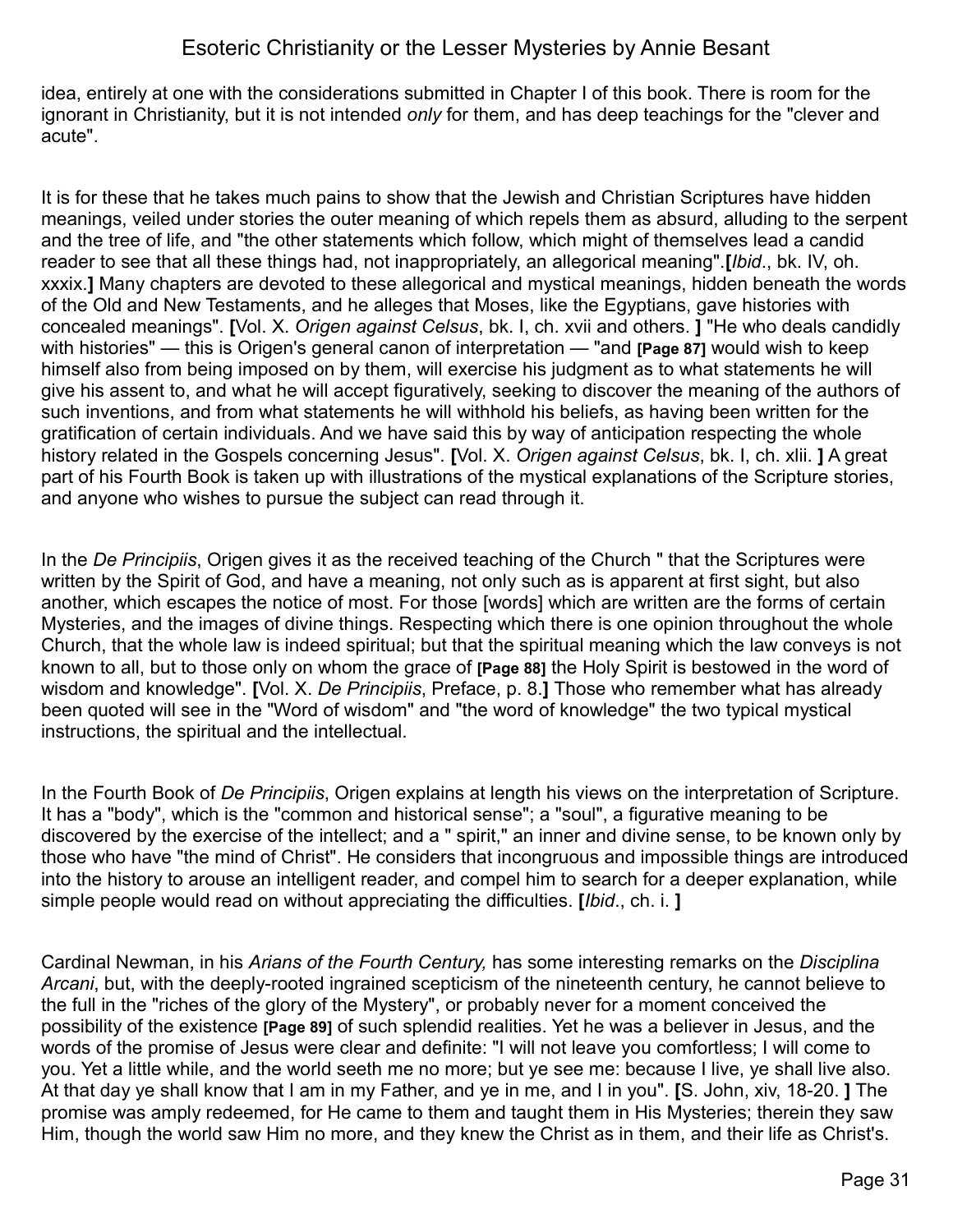Cardinal Newman recognises a secret tradition, handed down from the Apostles, but he considers that it consisted of Christian doctrines, later divulged, forgetting that those who were told that they were not yet fit to receive it were not heathen, nor even catechumens under instruction, but full communicating members of the Christian Church. Thus he states that this secret tradition was later "authoritatively divulged and perpetuated in the form of symbols", and was embodied "in the creeds of the early Councils". **[**Loc. cit., ch. i, Sec. Ill, p. 55. **]** But as the doctrines in the **[Page 90]** creeds are to be found clearly stated in the Gospels and Epistles, this position is wholly untenable, all these having been already divulged to the world at large; and in all of them the members of the Church were certainly thoroughly instructed. The repeated statements as to secrecy become meaningless if thus explained. The Cardinal, however, says that whatever "has not been thus authenticated, whether it was prophetical information or comment on the past dispensations, is, from the circumstances of the case, lost to the Church".**[**Loc. cit., ch. i, Sec. Ill, pp. 55, 56. **]** That is very probably, in fact, certainly, true, so far as the Church is concerned, but it is none the less recoverable.

Commenting on Ireneeus, who in his work *Against Heresies* lays much stress on the existence of an Apostolic Tradition in the Church, the Cardinal writes: "He then proceeds to speak of the clearness and cogency of the traditions preserved in the Church, as containing that true wisdom of the perfect, of which S. Paul speaks, and to which the Gnostics pretended. And, indeed, without formal proofs of the existence and the authority in primitive times of an Apostolic Tradition, it is plain that there **[Page 91]** must have been such a tradition, granting that the Apostles conversed, and their friends had memories, like other men. It is quite inconceivable that they should not have been led to arrange the series of revealed doctrines more systematically than they record them in Scripture, as soon as their converts became exposed to the attacks and misrepresentations of heretics; unless they were forbidden to do so, a supposition which cannot be maintained. Their statements thus occasioned would be preserved as a matter of course; together with those other secret but less important truths, to which S. Paul seems to allude, and which the early writers more or less acknowledge, whether concerning the types of the Jewish Church, or the prospective fortunes of the Christian. And such recollections of apostolical teaching would evidently be binding on the faith of those who were instructed in them; unless it can be supposed that, though coming from inspired teachers, they were not of divine origin". **[** *Ibid*., pp. 54, 55. **]** In a part of the section dealing with the allegorising method, he writes in reference to the sacrifice of Isaac, etc., as "typical of the New Testament revelation": "In corroboration of this remark, let it be observed, **[Page 92]** that there seems to have been **[**"Seems to have been" is a somewhat weak expression, after what is said by Clement arid Origen, of which some specimens are given in the text. **]** in the Church a traditionary explanation of these historical types, derived from the Apostles, but kept among the secret doctrines, as being dangerous to the majority of hearers; and certainly S. Paul, in the Epistle to the Hebrews, affords us an instance of such a tradition, both as existing and as secret (even though it be shown to be of Jewish origin), when, first checking himself and questioning his brethren's faith, he communicates, not without hesitation, the evangelical scope of the account of Melchisedec, as introduced into the book of Genesis". **[** *Ibid*., p. 62. **]**

The social and political convulsions that accompanied its dying now began to torture the vast frame of the Roman Empire, and even the Christians were caught up in the whirlpool of selfish warring interests. We still find scattered references to special knowledge imparted to the leaders and teachers of the Church, knowledge of the heavenly hierarchies, instructions given by angels, and so on. But the lack of suitable pupils caused the Mysteries to be withdrawn as an institution publicly known to exist, and teaching was **[Page 93]** given more and more secretly to those rarer and rarer souls, who by learning, purity, and devotion showed themselves capable of receiving it. No longer were schools to be found wherein the preliminary teachings were given, and with the disappearance of these the "door was shut".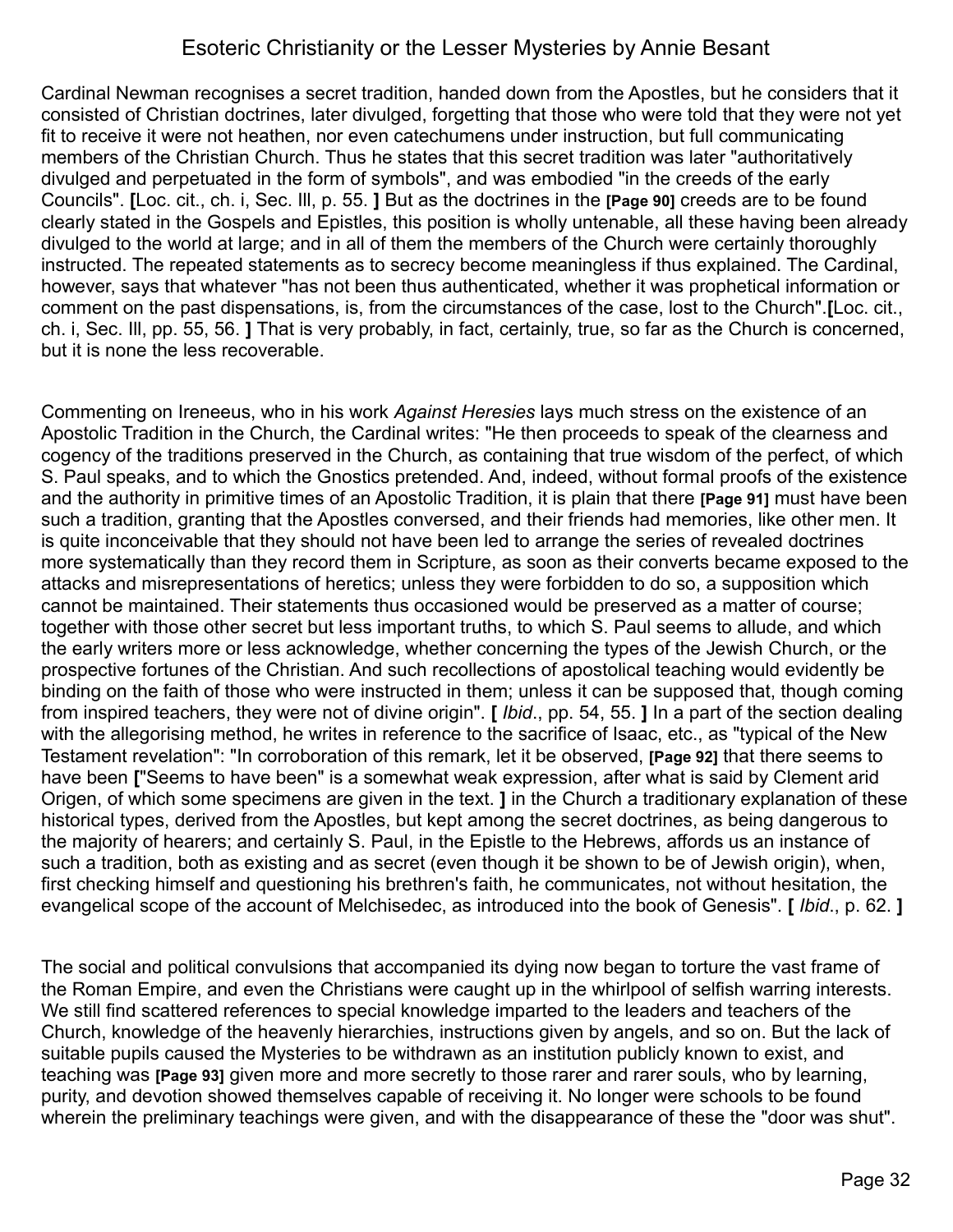Two streams may nevertheless be tracked through Christendom, streams which had as their source the vanished Mysteries. One was the stream of mystic learning, flowing from the Wisdom, the Gnosis, imparted in the Mysteries; the other was the stream of mystic contemplation, equally part of the Gnosis, leading to the ecstasy, to spiritual vision. This latter, however, divorced from knowledge, rarely attained the true ecstasies, and tended either to run riot in the lower regions of the invisible worlds, or to lose itself amid a variegated crowd of subtle superphysical forms, visible as objective appearances to the inner vision — prematurely forced by fastings, vigils, and strained attention — but mostly born of the thoughts and emotions of the seer. Even when the forms observed were not externalised thoughts, they were seen through a distorting atmosphere of preconceived ideas and beliefs, and were thus rendered largely unreliable. None the less, some of the visions were verily of heavenly **[Page 94]** things, and Jesus truly appeared from time to time to His devoted lovers, and angels would sometimes brighten with their presence the cell of monk and nun, the solitude of rapt devotee and patient seeker after God. To deny the possibility of such experiences would be to strike at the very root of that "which has been most surely believed" in all religions, and is known to all Occultists — the intercommunication between Spirits veiled in flesh and those clad in subtler vestures, the touching of mind with mind across the barriers of matter, the unfolding of the Divinity in man, the sure knowledge of a life beyond the gates of death.

Glancing down the centuries we find no time in which Christendom was left wholly devoid of mysteries. "It was probably about the end of the 5th century, just as ancient philosophy was dying out in the Schools of Athens, that the speculative philosophy of neo-Platonism made a definite lodgment in Christian thought through the literary forgeries of the Pseudo-Dionysius. The doctrines of Christianity were by that time so firmly established that the Church could look upon a symbolical or mystical interpretation of them without anxiety. The author of the *Theologica Mystica* and the other works ascribed to the **[Page 95]** Areopagite proceeds, therefore, to develop the doctrines of Proclus with very little modification into a system of esoteric Christianity. God is the nameless and supra-essential One, elevated above goodness itself. Hence 'negative theology', which ascends from the creature to God by dropping one after another every determinate predicate, leads us nearest to the truth. The return to God is the consummation of all things and the goal indicated by Christian teaching. The same doctrines were preached with more of churchly fervour by Maximus, the Confessor, (580-622). Maximus represents almost the last speculative activity of the Greek Church, but the influence of the Pseudo-Dionysian writing was transmitted to the West in the ninth century by Erigena, in whose speculative spirit both the scholasticism and the mysticism of the Middle Ages have their rise. Erigena translated Dionysius into Latin along with the commentaries of Maximus, and his system is essentially based upon theirs. The negative theology is adopted, and God is stated to be predicateless Being, above all categories, and therefore not improperly called Nothing [*query*, No-Thing]. Out of this Nothing or incomprehensible essence the world of ideas or primordial causes is eternally **[Page 96]** created. This is the Word or Son of God, in whom all things exist, so far as they have substantial existence. All existence is a theophany, and as God is the beginning of all things, so also is He the end. Erigena teaches the restitution of all things under the form of the Dionysian *adunatio* or *deificatio.* These are the permanent outlines of what may be called the philosophy of mysticism in Christian times, and it is remarkable with how little variation they are repeated from age to age". **[**Article on "Mysticism".— *Encyc. Britan*.**]**

In the eleventh century Bernard of Clairvaux (A.D. 1091-1153) and Hugo of S. Victor carry on the mystic tradition, with Richard of S. Victor in the following century, and S. Bonaventura the Seraphic Doctor, and the great S. Thomas Aquinas (A.D. 1227-1274) in the thirteenth. Thomas Aquinas dominates the Europe of the Middle Ages, by his force of character no less than by his learning and piety. He asserts "Revelation" as one source of knowledge, Scripture and tradition being the two channels in which it runs,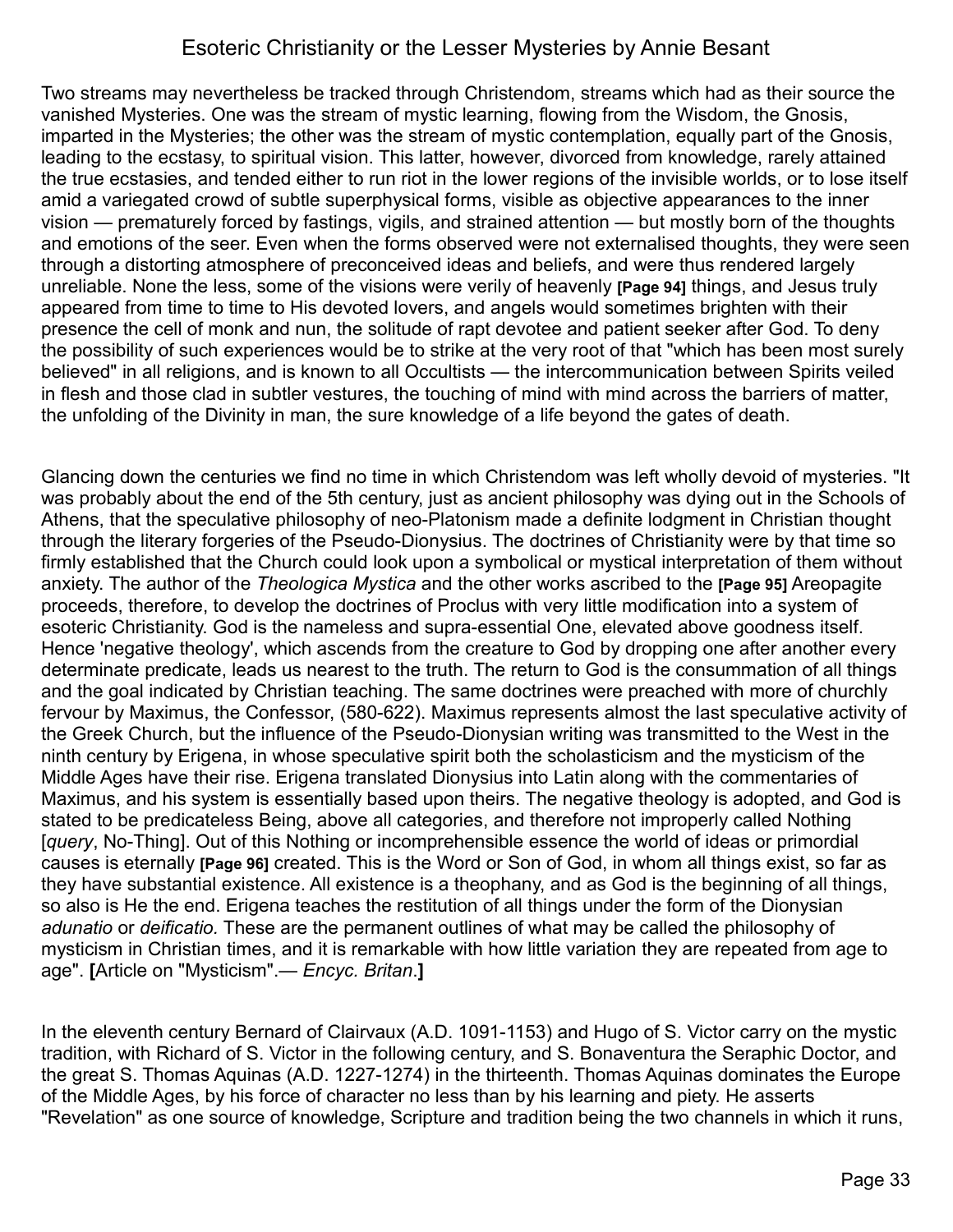and the influence, seen in his writings, of the Pseudo-Dionysius links him to the Neo-Platonists. The second source is Reason, and here the channels are the Platonic philosophy **[Page 97]** and the methods of Aristotle — the latter an alliance that did Christianity no good, for Aristotle became an obstacle to the advance of the higher thought, as was made manifest in the struggles of Giordano Bruno, the Pythagorean. Thomas Aquinas was canonised in A.D. 1323, and the great Dominican remains as a type of the union of theology and philosophy — the aim of his life. These belong to the great Church of western Europe, vindicating her claim to be regarded as the transmitter of the holy torch of mystic learning. Around her there also sprang up many sects, deemed heretical, yet containing true traditions of the sacred secret learning, the Cathari and many others, persecuted by a Church jealous of her authority, and fearing lest the holy pearls should pass into profane custody. In this century also S. Elizabeth of Hungary shines out with sweetness and purity, while Eckhart (A.D. 1260-1329) proves himself a worthy inheritor of the Alexandrian Schools. Eckhart taught that "the Godhead is the absolute Essence (*Wesen*), unknowable not only by man but also by Itself; It is darkness and absolute indeterminateness, *Nicht* in contrast to *Icht*, or definite and knowable existence. Yet It is the potentiality of all things, and Its nature is, in a triadic process, to come to **[Page 98]** consciousness of Itself as the triune God. Creation is not a temporal act, but an eternal necessity, of the divine nature. I am as necessary to God, Eckhart is fond of saying, as God is necessary tome. In my knowledge and love God knows and loves Himself". **[**Article "Mysticism". *Encyclopaedia Britannica.* **]** 

Eckhart is followed, in the fourteenth century, by John Tauler, and Nicolas of Basel, "the Friend of God in the Oberland". From these sprang up the Society of the Friends of God, true mystics and followers of the old tradition. Mead remarks that Thomas Aquinas, Tauler, and Eckhart followed the Pseudo-Dionysius, who followed Plotinus, lamblichus, and Proclus, who in turn followed Plato and Pythagoras. **[**Orpheus, pp. 53, 54. **]** So linked together are the followers of the Wisdom in all ages. It was probably a "Friend" who was the author of *Die Deutsche Theologie*, a book of mystical devotion, which had the curious fortune of being approved by Staupitz, the Vicar-General of the Augustiman Order, who recommended it to Luther and by Luther himself, who published it A.D. 1516, as a book which should rank immediately after the Bible and the writings of S. Augustine of Hippo. **[Page 99]** Another "Friend" was Ruysbroeck, to whose influence with Groot was due the founding of the Brethren of the Common Lot or Common Life a Society that must remain ever memorable, as it numbered among its members that prince of mystics, Thomas a Kempis (A. D. 1380-1471), the author of the immortal *Imitation of Christ.*

In the fifteenth century the more purely intellectual side of mysticism comes out more strongly than the ecstatic — so dominant in these societies of the fourteenth — and we have Cardinal Nicolas of Cusa, with Giordano Bruno, the martyred knight-errant of philosophy, and Paracelsus, the much slandered scientist, who drew his knowledge directly from the original eastern fountain, instead of through Greek channels.

The sixteenth century saw the birth of Jacob Bohme (A.D. 1575-1624), the "inspired cobbler", an Initiate in obscuration truly, sorely persecuted by unenlightened men; and then too came S. Teresa, the muchoppressed and suffering Spanish mystic; and S. John of the Cross, a burning flame of intense devotion; and S. Francois de Sales. Wise was Rome in canonising these, wiser than the Reformation that persecuted Bõhme, but the spirit of the Reformation was ever intensely anti-mystical, and wherever its breath **[Page 100]** hath passed the fair flowers of mysticism have withered as under the sirocco.

Borne, however, who, though she canonised Teresa dead, had sorely harried her while living — did ill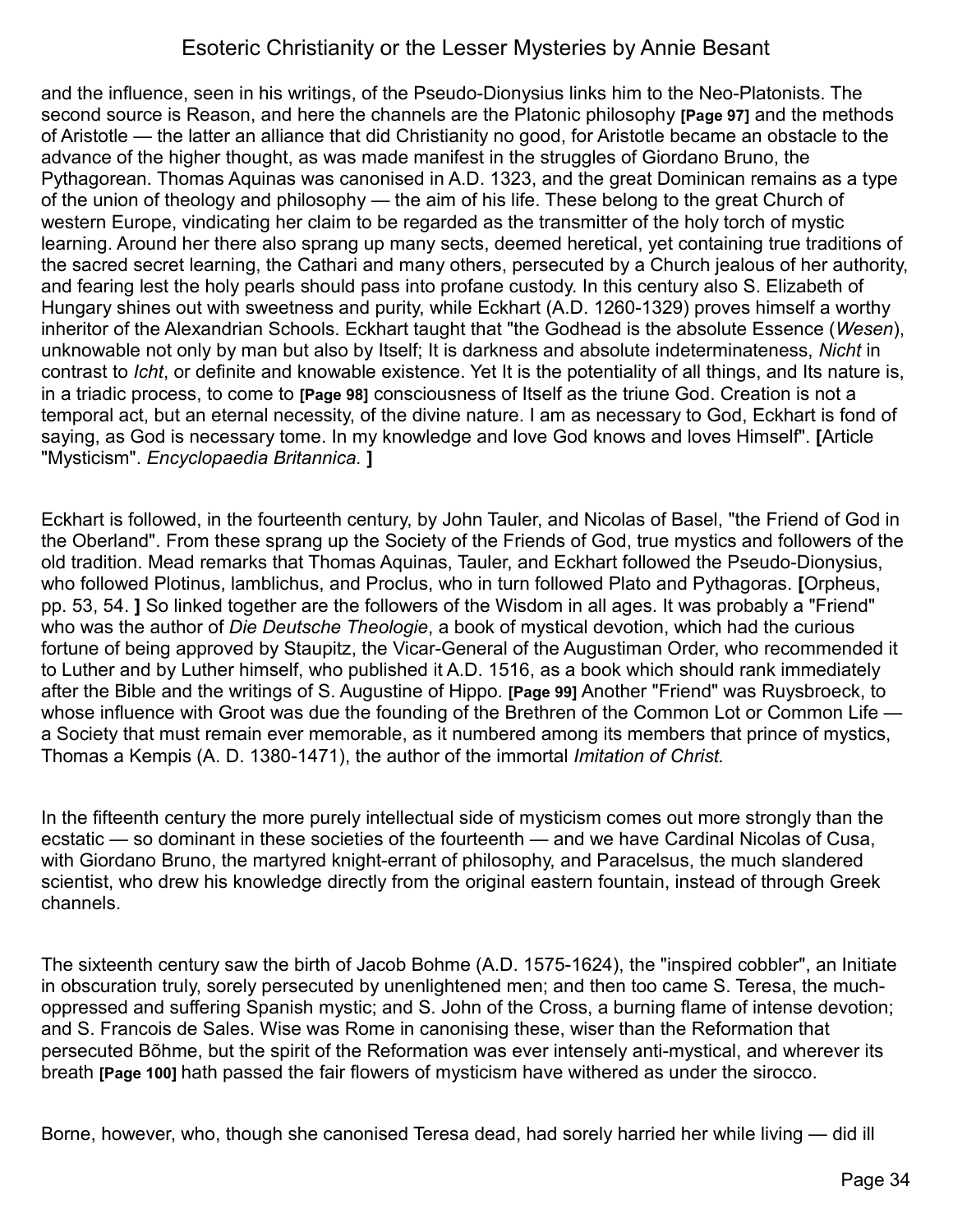with Mme. de Guyon (A. D. 1648-1717), a true mystic, and with Miguel de Molinos (1627-1696), worthy to sit near S. John of the Cross, who carried on in the seventeenth century the high devotion of the mystic, turned into a peculiarly passive form — the Quietist.

In this same century arose the school of Platonists in Cambridge, of whom Henry More (A. D. 1614-1687) may serve as salient example; also Thomas Vaughan, and Robert Fludd the Rosicrucian; and there is formed also the Philadelphian Society, and we see William Law (A.D. 1686-1761) active in the eighteenth century, and overlapping S. Martin (A. D. 1743-1803), whose writings have fascinated so many nineteenth century students.**[**Obligation must be here acknowledged to the Article "Mysticism", in the Encyc. Brit., though that publication is by no means responsible for the opinions expressed.**]**

Nor should we omit Christian Rosenkreutz (d. A.D. 1484), whose mystic Society of the Rosy Cross, appearing in 1614, held true knowledge, and whose spirit was reborn in the "Comte de **[Page 101]** S. Germain", the mysterious figure that appears and disappears through the gloom, lit by lurid flashes, of the closing eighteenth century. Mystics too were some of the Quakers, the much-persecuted sect of Friends, seeking the illumination of the Inner Light, and listening ever for the Inner Voice. And many another mystic was there, "of whom the world was not worthy", like the wholly delightful and wise Mother Juliana of Norwich, of the fourteenth century, jewels of Christendom, too little known, but justifying Christianity to the world.

Yet, as we salute reverently these Children of the Light, scattered over the centuries, we are forced to recognise in them the absence of that union of acute intellect and high devotion which were welded together by the training of the Mysteries, and while we marvel that they soared so high, we cannot but wish that their rare gifts had been developed under that magnificent *disciplina arcani.*

Alphonse Louis Constant, better known under his pseudonym, Eliphas Levi, has put rather well the loss of the Mysteries, and the need for their re-institution. "A great misfortune befell Christianity. The betrayal of the Mysteries by the false Gnostics — for the Gnostics, that is, *those* **[Page 102]** *who know*, were the Initiates of primitive Christianity — caused the Gnosis to be rejected, and alienated the Church from the supreme truths of the Kabbala, which contain all the secrets of transcendental theology .... Let the most absolute science, let the highest reason, become once more the patrimony of the leaders of the people; let the sacerdotal art and the royal art take the double sceptre of antique initiations, and the social world will once more issue from its chaos. Burn the holy images no longer; demolish the temples no more; temples and images are necessary for men; but drive the hirelings from the house of prayer; let the blind be no longer leaders of the blind, reconstruct the hierarchy of intelligence and holiness, and recognise only those who know as the teachers of those who believe". **[***The Mysteries of Magic*. Trans, by A. E. Waite, pp. 58 and 60.**]**

Will the Churches of today again take up the mystic teaching, the Lesser Mysteries, and so prepare their children for the re-establishment of the Greater Mysteries, again drawing down the Angels as Teachers, and having as Hierophant the Divine Master, Jesus? On the answer to that question depends the future of Christianity. **[Page 103]**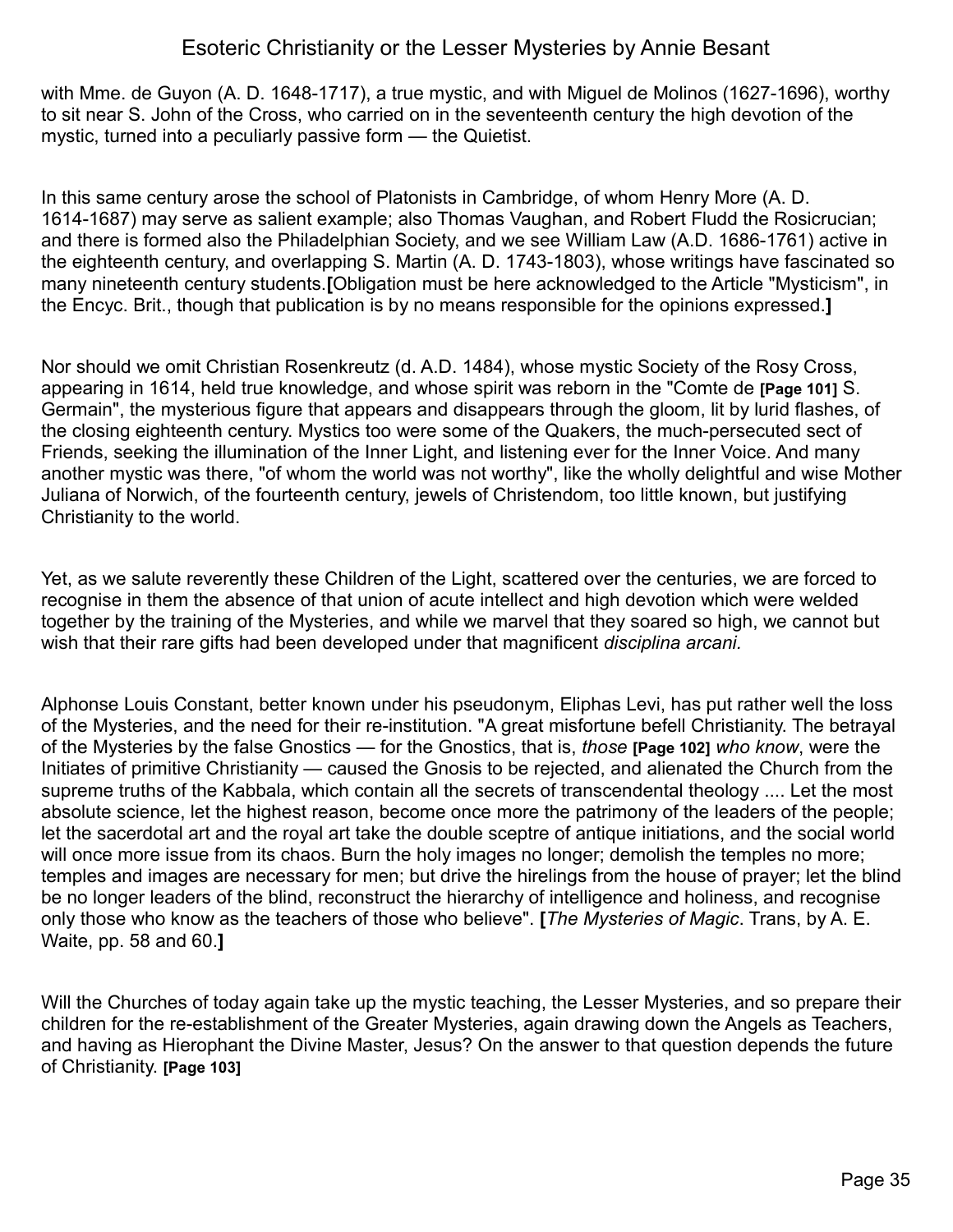## <span id="page-35-0"></span>**CHAPTER 4 THE HISTORICAL CHRIST**

WE have already spoken, in the first chapter, on the identities existing in all the religions of the world, and we have seen that out of a study of these identities in beliefs, symbolisms, rites, ceremonies, histories, and commemorative festivals, has arisen a modern school which relates the whole of these to a common source in human ignorance, and in a primitive explanation of natural phenomena. From these identities have been drawn weapons for the stabbing of each religion in turn, and the most effective attacks on Christianity and on the historical existence of its Founder have been armed from this source. On entering now on the study of the life of the Christ, of the rites of Christianity, its sacraments, its doctrines, it would be fatal to ignore the facts marshalled **[Page 104]** by Comparative Mythologists. Rightly understood, they may be made serviceable instead of mischievous. We have seen that the Apostles and their successors dealt very freely with the Old Testament as having an allegorical and mystic sense far more important than the historical, though by no means negating it, and that they did not scruple to teach the instructed believer that some of the stories that were apparently historical were really purely allegorical. Nowhere, perhaps, is it more necessary to understand this than when we are studying the story of Jesus, surnamed the Christ, for when we do not disentangle the intertwisted threads, and see where symbols have been taken as events, allegories as histories, we lose most of the instructiveness of the narrative and much of its rarest beauty. We cannot too much insist on the fact that Christianity gains, it does not lose, when knowledge is added to faith and virtue, according to the apostolic injunction. **[**II. S.Peter, i,5. **]** Men fear that Christianity will be weakened when reason studies it, and that it is "dangerous" to admit that events thought to be historical have the deeper significance of the mythical or mystical meaning. It is, on the contrary, strengthened, and the student **[Page 105]** finds, with joy, that the pearl of great price shines with a purer, clearer lustre when the coating of ignorance is removed and its many colours are seen.

There are two schools of thought at the present time, bitterly opposed to each other, who dispute over the story of the great Hebrew Teacher. According to one school there is nothing at all in the accounts of His life save myths and legends — myths and legends that were given as explanations of certain natural phenomena, survivals of a pictorial way of teaching certain facts of nature, of impressing on the minds of the uneducated certain grand classifications of natural events that were important in themselves, and that lent themselves to moral instruction. Those who endorse this view form a well-defined school to which belong many men of high education and strong intelligence, and round them gather crowds of the less instructed, who emphasise with crude vehemence the more destructive elements in their pronouncements. This school is opposed by that of the believers in orthodox Christianity, who declare that the whole story of Jesus is history, unadulterated by legend or myth. They maintain that this history is nothing more than the history of the life of a **[Page 106]** man born some nineteen centuries ago in Palestine, who passed through all the experiences set down in the Gospels, and they deny that the story has any significance beyond that of a divine and human life. These two schools stand in direct antagonism, one asserting that everything is legend, the other declaring that everything is history. Between them lie many phases of opinion generally labelled "freethinking", which regard the life-story as partly legendary and partly historical, but offer no definite and rational method of interpretation, no adequate explanation of the complex whole. And we also find, within the limits of the Christian Church, a large and ever-increasing number of faithful and devout Christians of refined intelligence, men and women who are earnest in their faith and religious in their aspirations, but who see in the Gospel story more than the history of a single divine Man, They allege — defending their position from the received Scriptures — that the story of the Christ has a deeper and more significant meaning than lies on the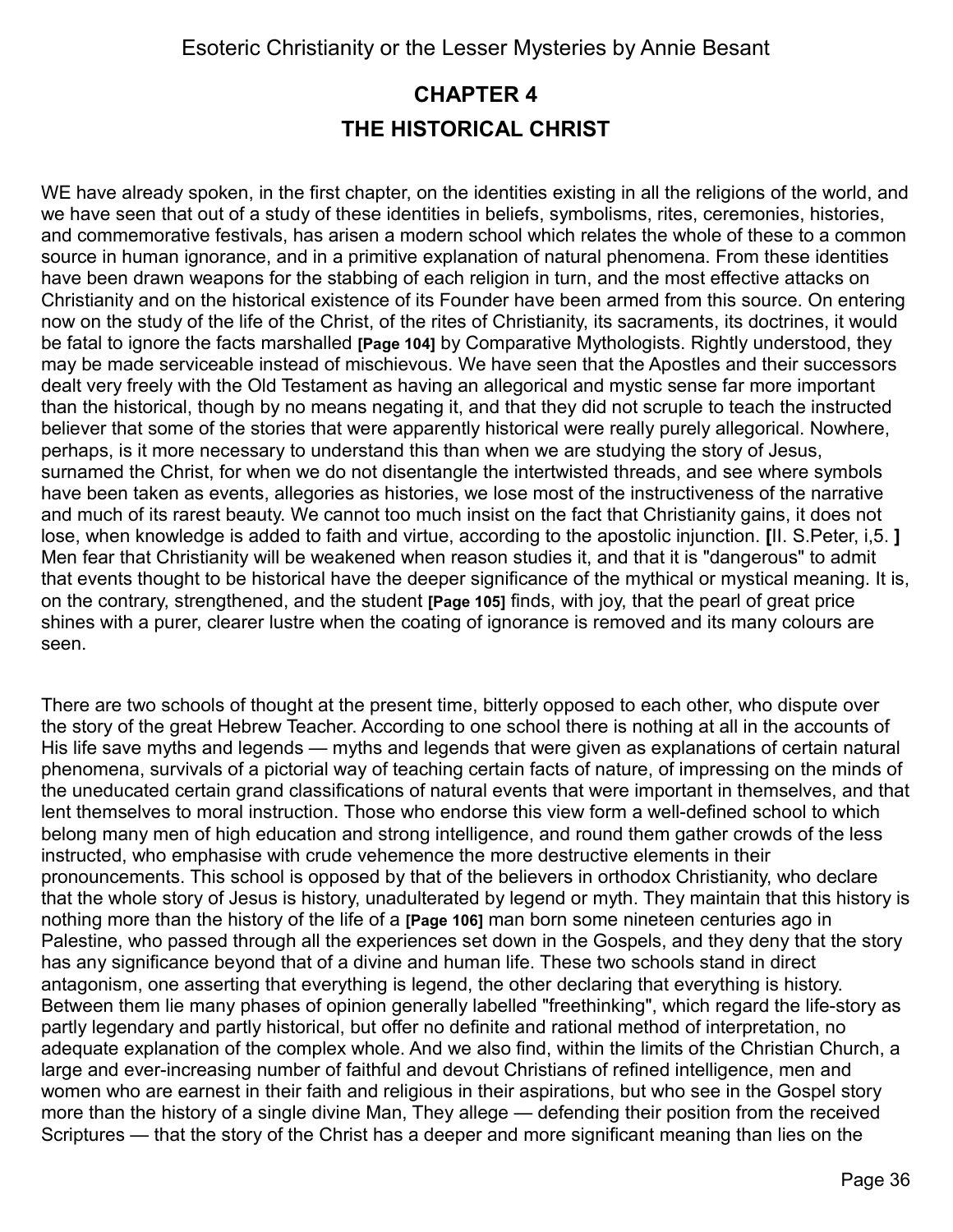surface; while they maintain the historical character of Jesus, they at the same time declare that THE CHRIST is more than the man Jesus, and has a mystical meaning. In support of this contention they point to such phrases **[Page 107]** as that used by S. Paul: "My little children, of whom I travail in birth again until Christ be formed in you"; **[**Gal., iv,19.**]** here S. Paul obviously cannot refer to a historical Jesus, but to some forth-putting from the human soul which is to him the shaping of Christ therein. Again the same teacher declares that though he had known Christ after the flesh yet from henceforth he would know him thus no more; **[**II.Cor., v, 16.**]** obviously implying that while he recognised the Christ of the flesh — Jesus — there was a higher view to which he had attained which threw into the shade the historical Christ. This is the view which many are seeking in our own days, and — faced by the facts of Comparative Religion, puzzled by the contradictions of the Gospels, confused by problems they cannot solve so long as they are tied down to the mere surface meanings of their Scripture — they cry despairingly that the letter killeth while the spirit giveth life, and seek to trace some deep and wide significance in a story which is as old as the religions of the world, and has always served as the very centre and life of every religion in which it has reappeared. These struggling thinkers, too unrelated and indefinite to be spoken of as forming a school, seem to stretch out a hand on **[Page 108]** one side to those who think that all is legend, asking them to accept a historical basis; on the other side they say to their fellow Christians that there is a growing danger lest, in clinging to a literal and unique meaning, which cannot be defended before the increasing knowledge of the day, the spiritual meaning should be entirely lost. There is a danger of losing "the story of the Christ," with that thought of the Christ which has been the support and inspiration of millions of noble lives in East and West, though the Christ be called by other names and worshipped under other forms; a danger lest the pearl of great price should escape from our hold, and man be left the poorer for evermore.

What is needed, in order that this danger may be averted, is to disentangle the different threads in the story of the Christ, and to lay them side by side — the thread of history, the thread of legend, the thread of mysticism. These have been intertwined into a single strand, to the great loss of the thoughtful, and in disentangling them we shall find that the story becomes more, not less, valuable as knowledge is added to it, and that here, as in all that is basically of the truth, the brighter the light thrown upon it the greater the beauty that is revealed. **[Page 109]**

We will study first the historical Christ; secondly, the mythic Christ; thirdly, the mystic Christ. And we shall find that elements drawn from all these make up the Jesus Christ of the Churches. They all enter into the composition of the grandiose and pathetic Figure which dominates the thoughts and the emotions of Christendom, the Man of Borrows, the Saviour, the Lover and Lord of Men.

#### **THE HISTORICAL CHRIST OR JESUS THE HEALER AND TEACHER**

The thread of the life-story of Jesus is one which may be disentangled from those with which it is intertwined without any great difficulty. We may fairly here aid our study by reference to those records of the past which experts can reverify for themselves, and from which certain details regarding the Hebrew Teacher have been given to the world by H. P. Blavatsky and by others who are experts in occult investigation. Now in the minds of many there is apt to arise a challenge when this word "expert" is used in connection with occultism. Yet it only means a person who by special study, by special training, has accumulated a special kind of knowledge, and has developed powers that enable him **[Page 110]** to give an opinion founded on his own individual knowledge of the subject with which he is dealing. Just as we speak of Huxley as an expert in biology, as we speak of a Senior Wrangler as an expert in mathematics,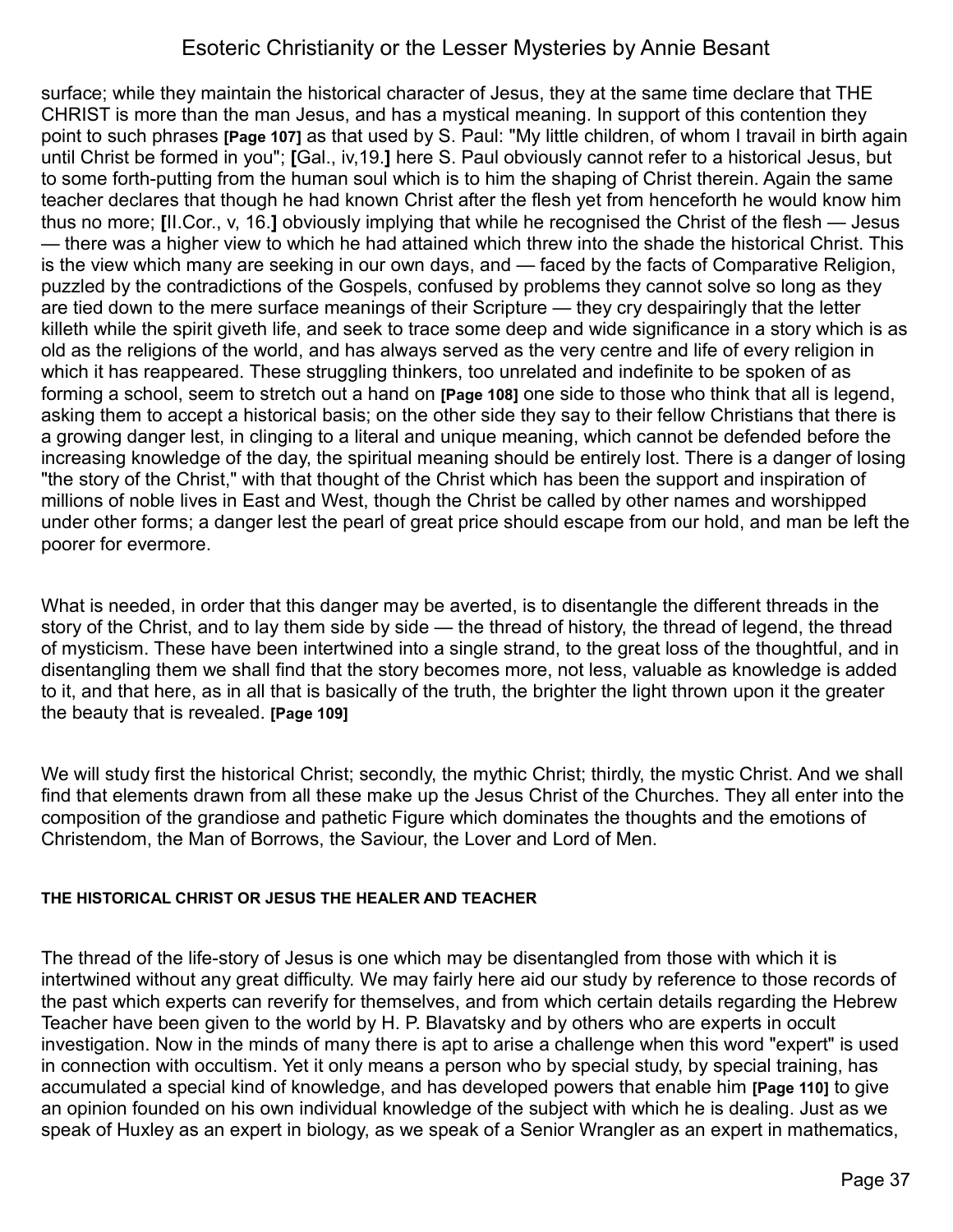or of Lyell as an expert in geology, so we may fairly call a man an expert in occultism who has first mastered intellectually certain fundamental theories of the constitution of man and the universe, and secondly has developed within himself the powers that are latent in everyone — and are capable of being developed by those who give themselves to appropriate studies — capacities which enable him to examine for himself the more obscure processes of nature. As a man may be born with a mathematical faculty, and by training that faculty year after year may immensely increase his mathematical capacity, so may a man be born with certain faculties within him, faculties belonging to the Soul, which he can develop by training and by discipline. When, having developed those faculties, he applies them to the study of the invisible world, such a man becomes an expert in Occult Science, and such a man can at his will reverify the records to which I have referred. Such reverification is as much out of the reach of the ordinary person as a mathematical **[Page 111]** book written in the symbols of the higher mathematics is out of the reach of those who are untrained in mathematical science. There is nothing exclusive in the knowledge save as every science is exclusive; those who are born with a faculty, and train the faculty, can master its appropriate science, while those who start in life without any faculty, or those who do not develop it if they have it, must be content to remain in ignorance. These are the rules everywhere of the obtaining of knowledge, in Occultism as in every other science.

The occult records partly endorse the story told in the Gospels, and partly do not endorse it; they show us the life, and thus enable us to disentangle it from the myths which are intertwined therewith.

The child whose Jewish name has been turned into that of Jesus was born in Palestine B.C. 105, during the consulate of Publius Rutilius Rufus and Gnaeus Mallius Maximus. His parents were well-born though poor, and he was educated in a knowledge of the Hebrew Scriptures. His fervent devotion and a gravity beyond his years led his parents to dedicate him to the religious and ascetic life, and soon after a visit to Jerusalem, in which the extraordinary intelligence and eagerness for knowledge of the youth were shown **[Page 112]** in his seeking of the doctors in the Temple, he was sent to be trained in an Essene community in the southern Judaean desert. When he had reached the age of nineteen he went on to the Essene monastery near Mount Serbal, a monastery which was much visited by learned men travelling from Persia and India to Egypt, and where a magnificent library of occult works — many of them Indian of the Trans-Himalayan regions — had been established. From this seat of mystic learning he proceeded later to Egypt. He had been fully instructed in the secret teachings which were the real fount of life among the Essenes, and was initiated in Egypt as a disciple of that one sublime Lodge from which every great religion has its Founder. For Egypt has remained one of the world-centres of the true Mysteries, whereof all semi-public Mysteries are the faint and far-off reflections. The Mysteries spoken of in history as Egyptian were the shadows of the true things "in the Mount", and there the young Hebrew received the solemn consecration which prepared him for the Royal Priesthood he was later to attain. So superhumanly pure and so full of devotion was he, that in his gracious manhood he stood out preeminently from the severe and somewhat fanatical ascetics among whom **[Page 113]** he had been trained, shedding on the stern Jews around him the fragrance of a gentle and tender wisdom, as a rose-tree strangely planted in a desert would shed its sweetness on the barrenness around. The fair and stately grace of his white purity was round him as a radiant moonlit halo, and his words, though few, were ever sweet and loving, winning even the most harsh to a temporary gentleness, and the most rigid to a passing softness. Thus he lived through nine-and-twenty years of mortal life, growing from grace to grace.

This superhuman purity and devotion fitted the man Jesus, the disciple, to become the temple of a loftier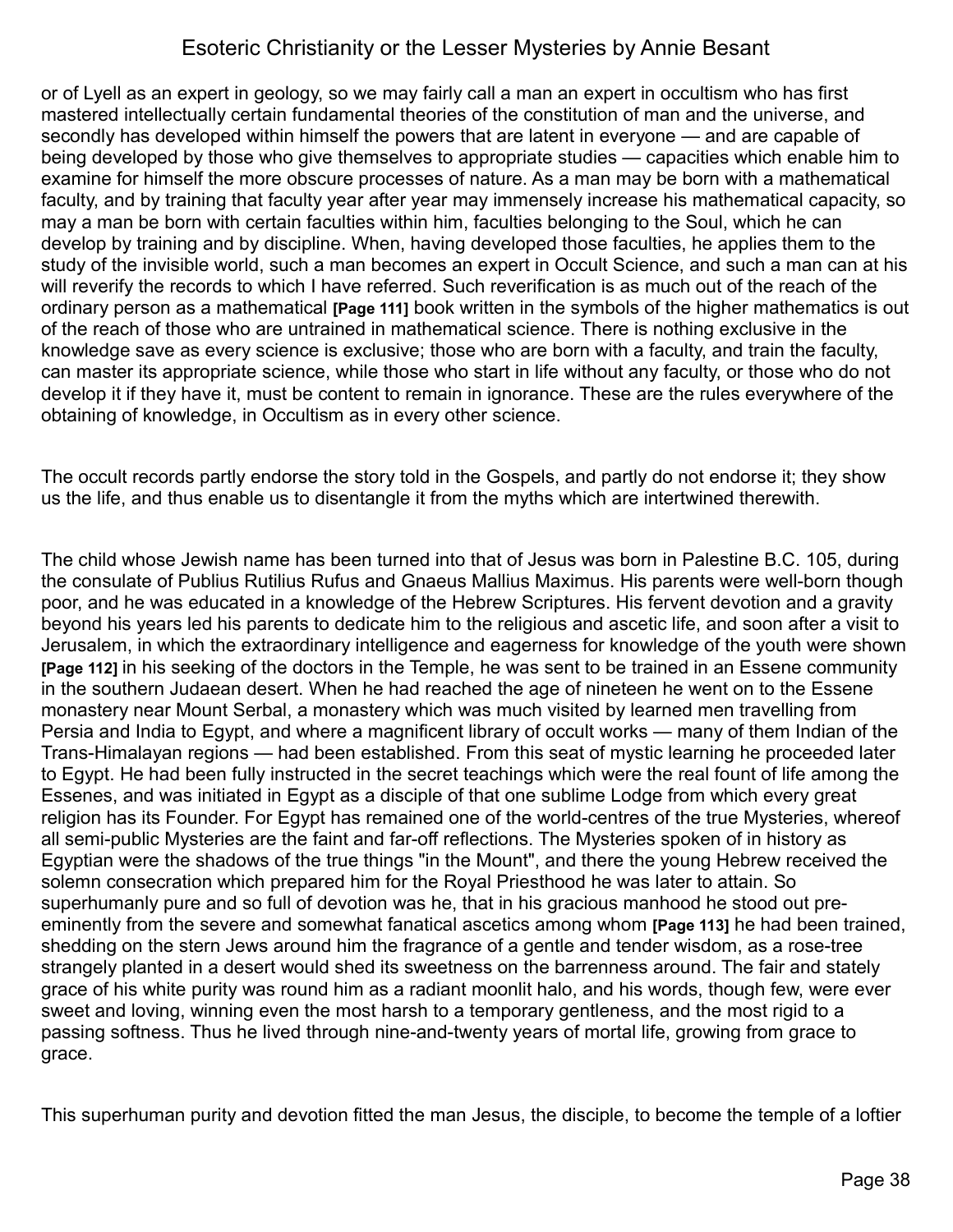Power, of a mighty, indwelling Presence. The time had come for one of those Divine manifestations which from age to age are made for the helping of humanity, when a new impulse is needed to quicken the spiritual evolution of mankind, when a new civilisation is about to dawn. The world of the West was then in the womb of time, ready for the birth, and the Teutonic sub-race was to catch the sceptre of empire falling from the failing hands of Rome. Ere it started on its journey a World-Saviour must appear, to stand in blessing beside the cradle of the infant Hercules. **[Page 114]** 

A mighty "Son of God" was to take flesh upon earth, a supreme Teacher, "full of grace and truth" — **[**S. John, i, 14. **]** One in whom the Divine Wisdom abode in fullest measure, who was verily "the Word" incarnate, Light and Life in outpouring richness, a very Fountain of the Waters of Life. Lord of Compassion and of Wisdom — such was His name — and from His dwelling in the Secret Places He came forth into the world of men.

For Him was needed an earthly tabernacle, a human form, the body of a man, and who so fit to yield his body in glad and willing service to One before whom Angels and men bow down in lowliest reverence, as this Hebrew of the Hebrews, this purest and noblest of "the Perfect", whose spotless body and stainless mind offered the best that humanity could bring ? The man Jesus yielded himself a willing sacrifice, "offered himself without spot" to the Lord of Love, who took unto Himself that pure form as tabernacle, and dwelt therein for three years of mortal life.

This epoch is marked in the traditions embodied in the Gospels as that of the Baptism of Jesus, when the Spirit was seen "descending from heaven like a dove, and it abode upon Him",**[***Ibid.*, i, 32. **] [Page 115]** and a celestial voice proclaimed Him as the beloved Son, to whom men should give ear. Truly was He the beloved Son in whom the Father was well-pleased, **[**S. Matt., iii, 17 **]** and from that time forward "Jesus began to preach", **[***Ibid.*, iv. 17. **]** and was that wondrous mystery, "God manifest in the flesh" **[** I. Tim., iii, 16**]** — not unique in that He was God, for: "Is it not written in your law, I said, Ye are Gods ? If he called them Gods, unto whom the word of God came, and the scripture cannot be broken; say ye of Him, whom the Father hath sanctified and sent into the world, Thou blasphemest; because I said, I am the Son of God ?" **[**S. John x, 34-86. **]** Truly all men are Gods, in respect to the Spirit within them, but not in all is the Godhead manifested, as in that well-beloved Son of the Most High.

To that manifested Presence the name of "the Christ" may rightly be given, and it was He who lived and moved in the form of the man Jesus over the hills and plains of Palestine, teaching, healing diseases, and gathering round Him as disciples a few of the more advanced souls. The rare charm of His royal love, outpouring from Him as rays from a sun, drew round Him the suffering, the weary, and the oppressed, and the **[Page 116]** subtly tender magic of His gentle wisdom purified, ennobled, and sweetened the lives that came into contact with His own. By parable and luminous imagery He taught the uninstructed crowds who pressed around Him, and, using the powers of the free Spirit, He healed many a disease by word or touch, reinforcing the magnetic energies belonging to His pure body with the compelling force of His inner life. Rejected by His Essene brethren among whom He first laboured whose arguments against His purposed life of loving labour are summarised in the story of the temptation — because he carried to the people the spiritual wisdom that they regarded as their proudest and most secret treasure, and because His all-embracing love drew within its circle the outcast and the degraded — ever loving in the lowest as in the highest, the Divine Self — He saw gathering round Him all too quickly the dark clouds of hatred and suspicion. The teachers and rulers of His nation soon came to eye Him with jealousy and anger; His spirituality was a constant reproach to their materialism, His power a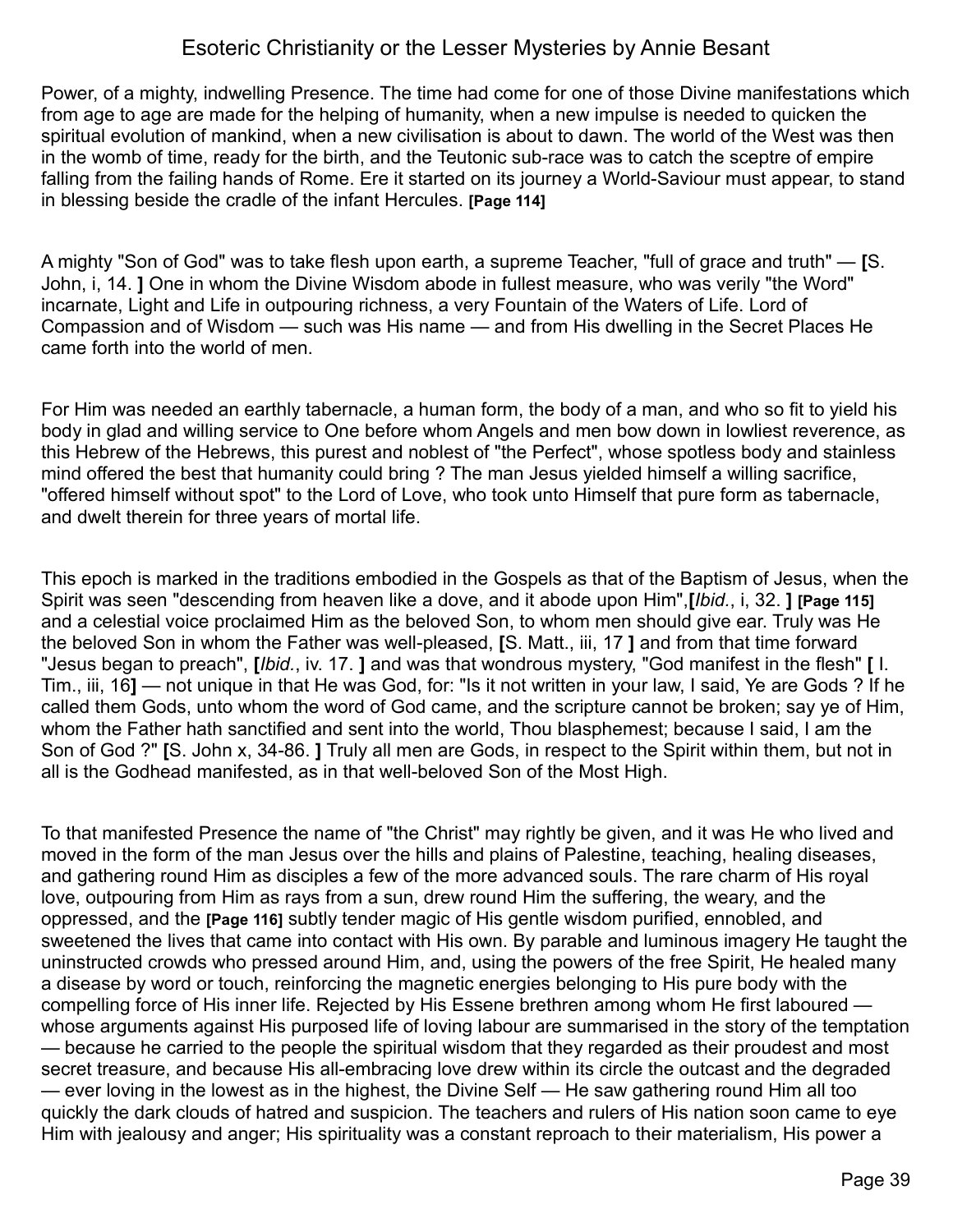constant, though silent, exposure of their weakness. Three years had scarcely passed since His baptism when the gathering storm outbroke, and the human body of Jesus paid the penalty for **[Page 117]** enshrining the glorious Presence of a Teacher more than man.

The little band of chosen disciples whom He had selected as repositories of His teachings were thus deprived of their Master's physical presence ere they had assimilated His instructions, but they were souls of high and advanced type, ready to learn the Wisdom, and fit to hand it on to lesser men. Most receptive of all was that "disciple whom Jesus loved", young, eager, and fervid, profoundly devoted to his Master, and sharing His spirit of all-embracing love. He represented, through the century that followed the physical departure of the Christ, the spirit of mystic devotion that sought the exstasis, the vision of and the union with the Divine, while the later great Apostle, S. Paul, represented the wisdom side of the Mysteries.

The Master did not forget His promise to come to them after the world had lost sight of Him,**[**S. John, xiv, 18, 19. **]** and for something over fifty years He visited them in His subtle spiritual body, continuing the teachings He had begun while with them, and training them in a knowledge of occult truths. They lived together, for the most part, in a retired spot on the outskirts of Judaea, attracting **[Page 118]** no attention among the many apparently similar communities of the time, studying the profound truths He taught them and acquiring "the gifts of the Spirit".

These inner instructions, commenced during His physical life among them and carried on after He had left the body, formed the basis of the "Mysteries of Jesus", which we have seen in early Church History, and gave the inner life which was the nucleus round which gathered the heterogeneous materials which formed ecclesiastical Christianity.

In the remarkable fragment called the *Pistis Sophia*, we have a document of the greatest interest bearing on the hidden teaching, written by the famous Valentinus. In this it is said that during the eleven years immediately after His death Jesus instructed His disciples so far as "the regions of the first statutes only, and up to the regions of the first mystery, the mystery within the veil".**[**Valentinus. Trans, by G. B. S. Mead. *Pistis Sophia*, bk. i. 1.**]** They had not so far learned the distribution of the angelic orders, of part whereof Ignatius speaks.**[***Ante*, p. 62. **]** Then Jesus, being "in the Mount" with His disciples, and having received His mystic Vesture, the knowledge of all **[Page 119]** the regions and the Words of Power which unlocked them, taught His disciples further, promising: "I will perfect you in every perfection, from the mysteries of the interior to the mysteries of the exterior: I will fill you with the Spirit, so that ye shall be called spiritual, perfect in all perfections".**[***Ibid*., 60. **]** And He taught them of Sophia, the Wisdom, and of her fall into matter in her attempt to rise unto the Highest, and of her cries to the Light in which she had trusted, and of the sending of Jesus to redeem her from chaos, and of her crowning with His light, and leading forth from bondage. And He told them further of the highest Mystery, the ineffable, the simplest and clearest of all, though the highest, to be known by him alone who utterly renounced the world; **[***Ibid*., bk. ii, 218. **]** by that knowledge men became Christs, for such "men are myself, and I am these men", for Christ is that highest Mystery. **[** *Ibid.*, 230. **]** Knowing that, men are "transformed into pure light and are brought into the light". **[***Ibid*., 357.**]** And He performed for them the great ceremony of Initiation, the baptism "which leadeth to the region of truth and into the region of light", and bade them celebrate it for others who were **[Page 120]** worthy: "But hide ye this mystery, give it not unto every man, but unto him [only] who shall do all things which I have said unto you in my commandments". **[***Ibid*., 377. **]**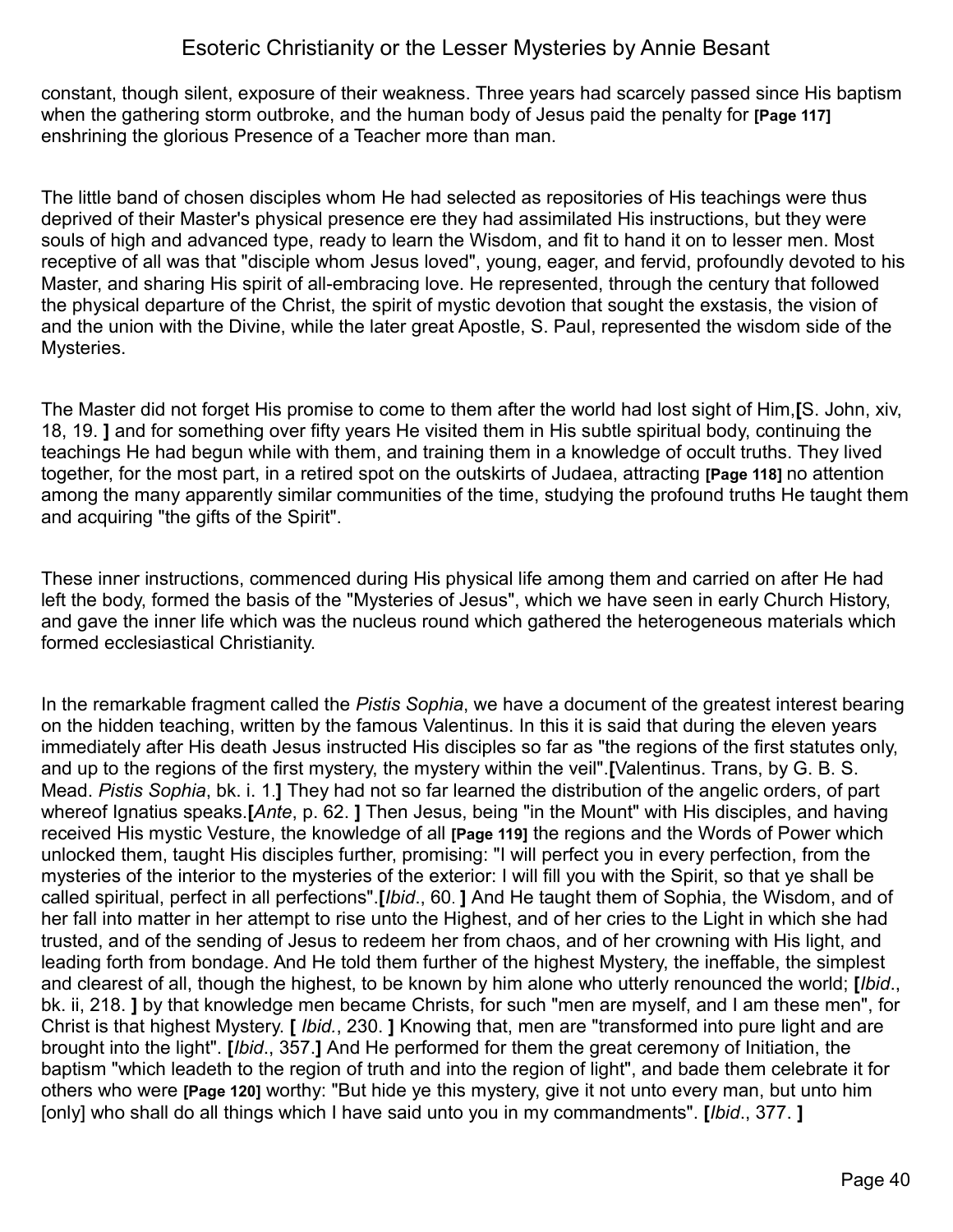Thereafter, being fully instructed, the apostles went forth to preach, ever aided by their Master.

Moreover these same disciples and their earliest colleagues wrote down from memory all the public sayings and parables of the Master that they had heard, and collected with great eagerness any reports they could find, writing down these also, and circulating them all among those who gradually attached themselves to their small community. Various collections were made, any member writing down what he himself remembered, and adding selections from the accounts of others. The inner teachings, given by the Christ to His chosen ones, were not written down, but were taught orally to those deemed worthy to receive them, to students who formed small communities for leading a retired life, and remained in touch with the central body.

The historical Christ, then, is a glorious Being belonging to the great spiritual hierarchy that guides the spiritual evolution of humanity, who used for some three years the human body of the **[Page 121]** disciple Jesus; who spent the last of these three years in public teaching throughout Judaea and Samaria; who was a healer of diseases and performed other remarkable occult works; who gathered round Him a small band of disciples whom He instructed in the deeper truths of the spiritual life; who drew men to Him by the singular love and tenderness and the rich wisdom that breathed from His Person; and who was finally put to death for blasphemy, for teaching the inherent Divinity of Himself and of all men. He came to give a new impulse of spiritual life to the world; to re-issue the inner teachings affecting spiritual life; to mark out again the narrow ancient way; to proclaim the existence of the "Kingdom of Heaven", of the Initiation which admits to that knowledge of God which is eternal life; and to admit a few to that Kingdom who should be able to teach others. Round this glorious Figure gathered the myths which united Him to the long array of His predecessors, the myths telling in allegory the story of all such lives, as they symbolise the work of the Logos in the Kosmos and the higher evolution of the individual human soul.

But it must not be supposed that the work of the Christ for His followers was over after He **[Page 122]** had established the Mysteries, or was confined to rare appearances therein. That Mighty One who had used the body of Jesus as His vehicle, and whose guardian care extends over the whole spiritual evolution of the fifth race of humanity, gave into the strong hands of the holy disciple who had surrendered to Him his body the care of the infant Church. Perfecting his human evolution, Jesus became one of the Masters of Wisdom, and took Christianity under His special charge, ever seeking to guide it to the right lines, to protect, to guard and nourish it. He was the Hierophant in the Christian Mysteries, the direct Teacher of the Initiates. His the inspiration that kept alight the Gnosis in the Church, until the superincumbent mass of ignorance became so great that even His breath could not fan the flame sufficiently to prevent its extinguishment. His the patient labour which strengthened soul after soul to endure through the darkness, and cherish within itself the spark of mystic longing, the thirst to find the Hidden God. His the steady inpouring of truth into every brain ready to receive it, so that hand stretched out to hand across the centuries and passed on the torch of knowledge, which thus was never extinguished. His the Form which stood beside the rack and in **[Page 123]** the flames of the burning pile, cheering His confessors and His martyrs, soothing the anguish of their pains, and filling their hearts with His peace. His the impulse which spoke in the thunder of Savonarola, which guided the calm wisdom of Erasmus, which inspired the deep ethics of the God-intoxicated Spinoza. His the energy which impelled Roger Bacon, Galileo, and Paracelsus in their searchings into nature. His the beauty that allured Fra Angelica and Raphael and Leonardo da Vinci, that inspired the genius of Michael-Angelo, that shone before the eyes of Murillo, and that gave the power that raised the marvels of the world, the Duorno of Milan, the San Marco of Venice, the Cathedral of Florence. His the melody that breathed in the masses of Mozart, the sonatas of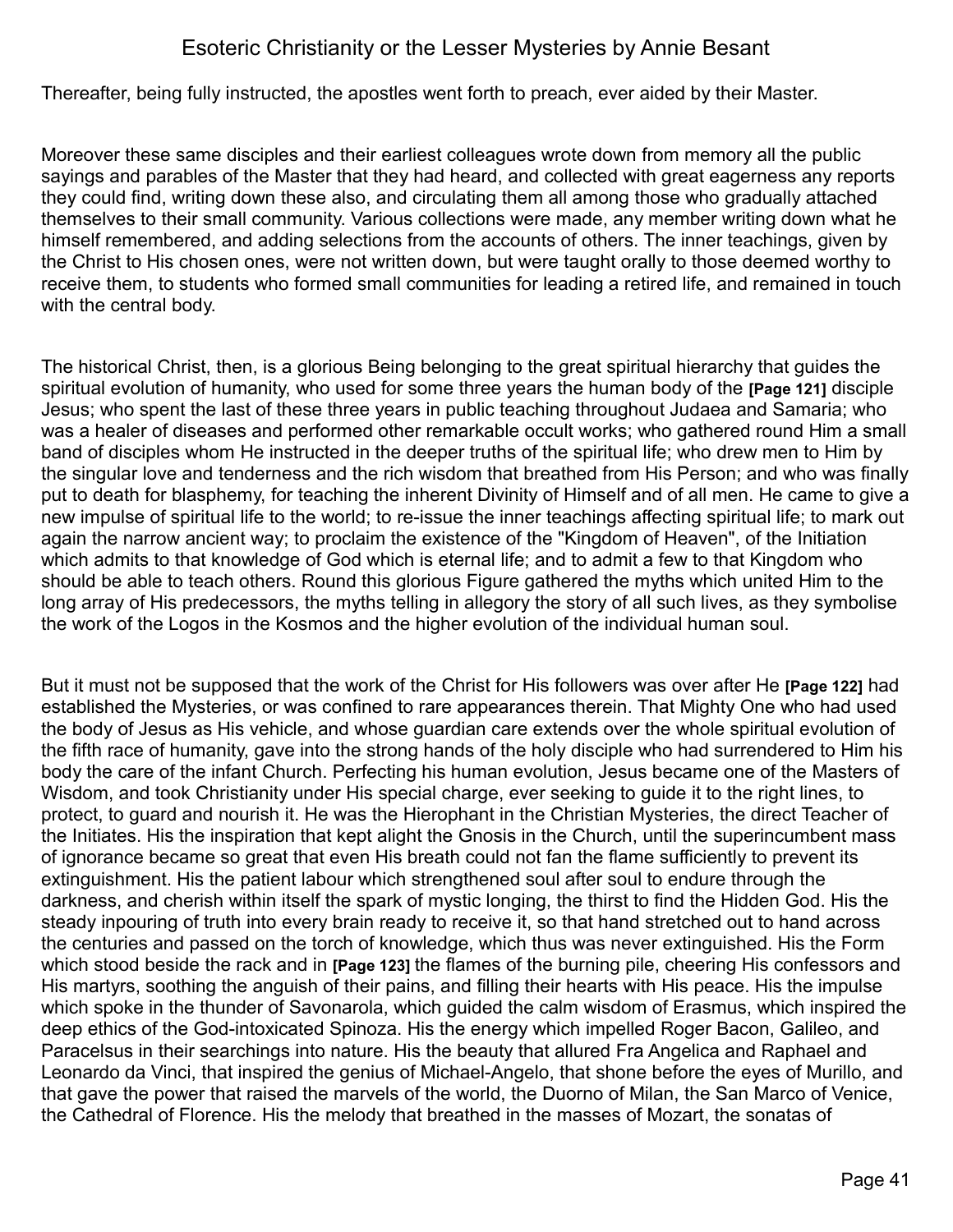Beethoven, the oratorios of Handel, the fugues of Bach, the austere splendour of Brahms. His the Presence that cheered the solitary mystics, the hunted occultists, the patient seekers after truth. By persuasion and by menace, by the eloquence of a S. Francis and by the gibes of a Voltaire, by the sweet submission of a Thomas à Kempis, and the rough virility of a Luther, He sought to instruct and awaken, to win into holiness or to scourge from evil. Through the long centuries He has striven and **[Page 124]** laboured, and, with all the mighty burden of the Churches to carry, He has never left uncared for or unsolaced one human heart that cried to Him for help. And now He is striving to turn to the benefit of Christendom part of the great flood of the Wisdom poured out for the refreshing of the world, and He is seeking through the Churches for some who have ears to hear the Wisdom, and who will answer to His appeal for messengers to carry it to His flock; "Here am I; send me". **[Page 125]**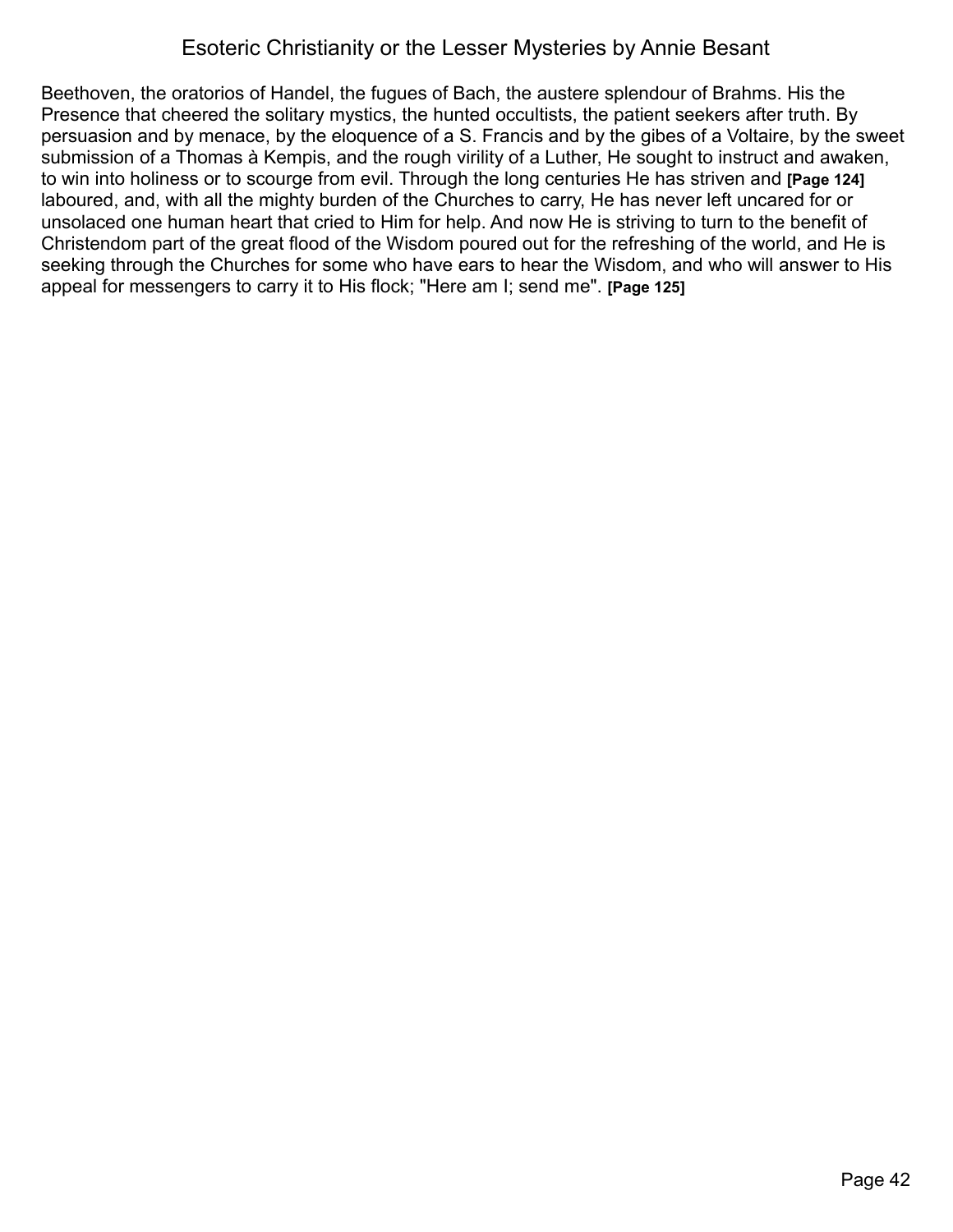# **CHAPTER 5 THE MYTHIC CHRIST**

WE have already seen the use that is made of Comparative Mythology against Religion, and some of its most destructive attacks have been levelled against the Christ. His birth of a Virgin at "Christmas", the slaughter of the Innocents, His wonder-working and His teachings, His crucifixion, resurrection, and ascension — all these events in the story of His life are pointed to in the stories of other lives, and His historical existence is challenged on the strength of these identities. So far as the wonder-working and the teachings are concerned, we may briefly dismiss these first with the acknowledgment that most great Teachers have wrought works which, on the physical plane, appear as miracles in the sight of their contemporaries, but **[Page 126]** are known by occultists to be done by the exercise of powers possessed by all Initiates above a certain grade. The teachings He gave may also be acknowledged to be nonoriginal; but where the student of Comparative Mythology thinks that he has proved that none is divinely inspired, when he shows that similar moral teachings fell from the lips of Manu, from the lips of the Buddha, from the lips of Jesus, the occultist says that certainly Jesus must have repeated the teachings of His predecessors, since He was a messenger from the same Lodge. The profound verities touching the divine and the human Spirit were as much truths twenty thousand years before Jesus was born in Palestine as after He was born; and to say that the world was left without such teaching, and that man was left in moral darkness from his beginnings to twenty centuries ago, is to say that there was a humanity without a Teacher, children without a Father, human souls crying for light into a darkness that gave them no answer — a conception as blasphemous of God as it is desperate for man, a conception contradicted by the appearance of every Sage, by the mighty literature, by the noble lives, in the thousands of ages ere the Christ came forth. **[Page 127]**

Recognising then in Jesus the great Master of the West, the leading Messenger of the Lodge to the western world, we must face the difficulty which has made havoc of this belief in the minds of many: Why are the festivals that commemorate events in the life of Jesus found in pre-Christian religions, and in them commemorate identical events in the lives of other Teachers ?

Comparative Mythology, which has drawn public attention to this question in modern times, may be said to be about a century old, dating from the appearance of Dulaure's *Histoire Abrégée de différents Cultes*, of Dupuis' *Origines de tous les Cultes*, of Moor's *Hindu Pantheon*, and of Godfrey Higgins' *Anacalypsi*s. These works were followed by a shoal of others, growing more scientific and rigid in their collection and comparison of facts, until it has become impossible for any educated person to even challenge the identities and similarities existing in every direction. Christians are not to be found, in these days, who are prepared to contend that Christian symbols, rites, and ceremonies are unique — except, indeed, among the ignorant. There we still behold simplicity of belief hand-in-hand with ignorance of facts; but outside this class we do not find even the most devout Christians alleging **[Page 128]** that Christianity has not very much in common with faiths older than itself. But it is well known that in the first centuries "after Christ" these likenesses were on all hands admitted, and that modern Comparative Mythology is only repeating with great precision that which was universally recognised in the Early Church. Justin Martyr, for instance, crowds his pages with references to the religions of his time, and if a modern assailant of Christianity would cite a number of cases in which Christian teachings are identical with those of elder religions, he can find no better guides than the apologists of the second century. They quote Pagan teachings, stories, and symbols, pleading that the very identity of the Christian with these should prevent the off hand rejection of the latter as in themselves incredible. A curious reason is, indeed, given for this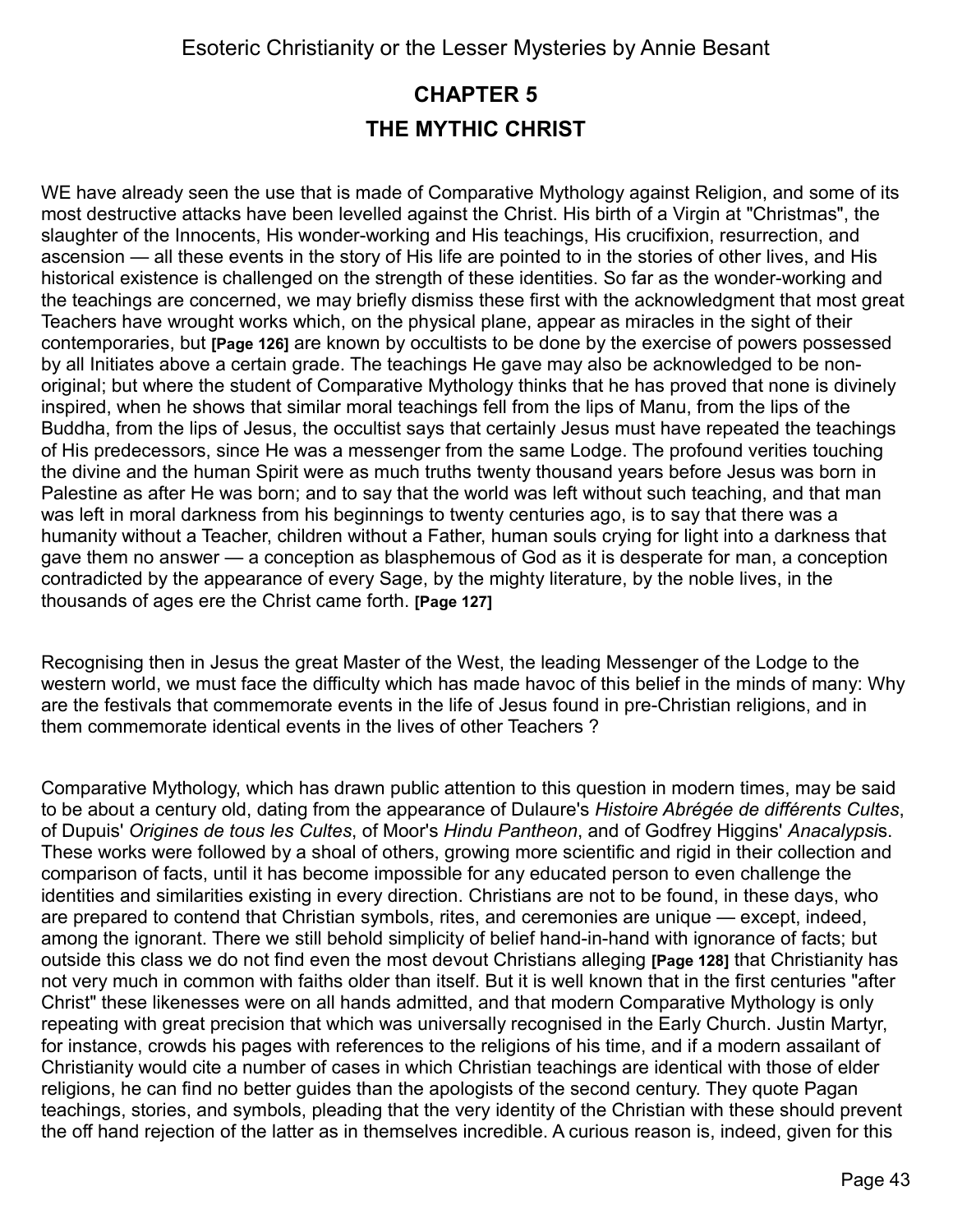identity, one that will scarcely find many adherents in modern days. Says Justin Martyr: "These who hand down the myths which the poets have made adduce no proof to the youths who learn them; and we proceed to demonstrate that they have been uttered by the influence of the wicked demons, to deceive and lead astray the human race. For having heard it proclaimed through the prophets that the Christ was to come, **[Page 129]** and that the ungodly among men were to be punished by fire, they put forward many to be called sons of Jupiter, under the impression that they would be able to produce in men the idea that the things which were said with regard to Christ were mere marvellous tales, like the things which were said by the poets". And the devils, indeed, having heard this washing published by the prophet, instigated those who enter their temples, and are about to approach them with libations and burnt offerings, also to sprinkle themselves; and they cause them also to wash themselves entirely as they depart". "Which [the Lord's Supper] the wicked devils have imitated in the mysteries of Mithras, commanding the same thing to be done". **[**Vol. II. Justin Martyr. *First Apology*, §§ liv, Ixii and Ixvi. **]** "For I myself, when I discovered the wicked disguise which the evil spirits had thrown around the divine doctrines of the Christians, to turn aside others from joining them, laughed". **[**Vol. II. Justin Martyr. *Second Apology,* § xiii **]** 

These identities were thus regarded as the work of devils, copies of the Christian originals, largely circulated in the pre-Christian world with the object of prejudicing the reception of the truth when it came. There is a certain difficulty in **[Page 130]** accepting the earlier statements as copies and the later as originals, but without disputing with Justin Martyr whether the copies preceded the original or the original the copies, we may be content to accept his testimony as to the existence of these identities between the faith flourishing in the Roman empire of his time and the new religion he was engaged in defending.

Tertullian speaks equally plainly, stating the objection made in his days also to Christianity, that "the nations who are strangers to all understanding of spiritual powers, ascribe to their idols the imbuing of waters with the self-same efficacy". "So they do", he answers quite frankly, "but these cheat themselves with waters that are widowed. For washing is the channel through which they are initiated into some sacred rites of some notorious Isis or Mithra; and the Gods themselves they honour by washings .... At the Appollinarian and Eleusinian games they are baptised; and they presume that the effect of their doing that is the regeneration and the remission of the penalties due to their perjuries. Which fact, being acknowledged, we recognise here also the zeal of the devil rivalling the things of God, while we find him too practising baptism in his subjects". **[** Vol. VII. Tertullian, *On Baptism*, ch. v.**] [Page 131]** To solve the difficulty of these identities we must study the Mythic Christ, the Christ of the solar myths or legends, these myths being the pictorial forms in which certain profound truths were given to the world.

Now a "myth" is by no means what most people imagine it to be — a mere fanciful story erected on a basis of fact, or even altogether apart from fact. A myth is far truer than a history, for a history only gives a story of the shadows, whereas a myth gives a story of the substances that cast the shadows. As above so below; and *first* above and then below. There are certain great principles according to which our system is built; there are certain laws by which these principles are worked out in detail; there are certain Beings who embody the principles and whose activities are the laws; there are hosts of inferior beings who act as vehicles for these activities, as agents, as instruments; there are the Egos of men intermingled with all these, performing their share of the great kosmic drama. These multifarious workers in the invisible worlds cast their shadows on physical matter, and these shadows are "things" — the bodies, the objects, that make up the physical universe. These shadows give but a poor idea of **[Page 132]** the objects that cast them, just as what we call shadows down here give but a poor idea of the objects that cast them; they are mere outlines, with blank darkness in lieu of details, and have only length and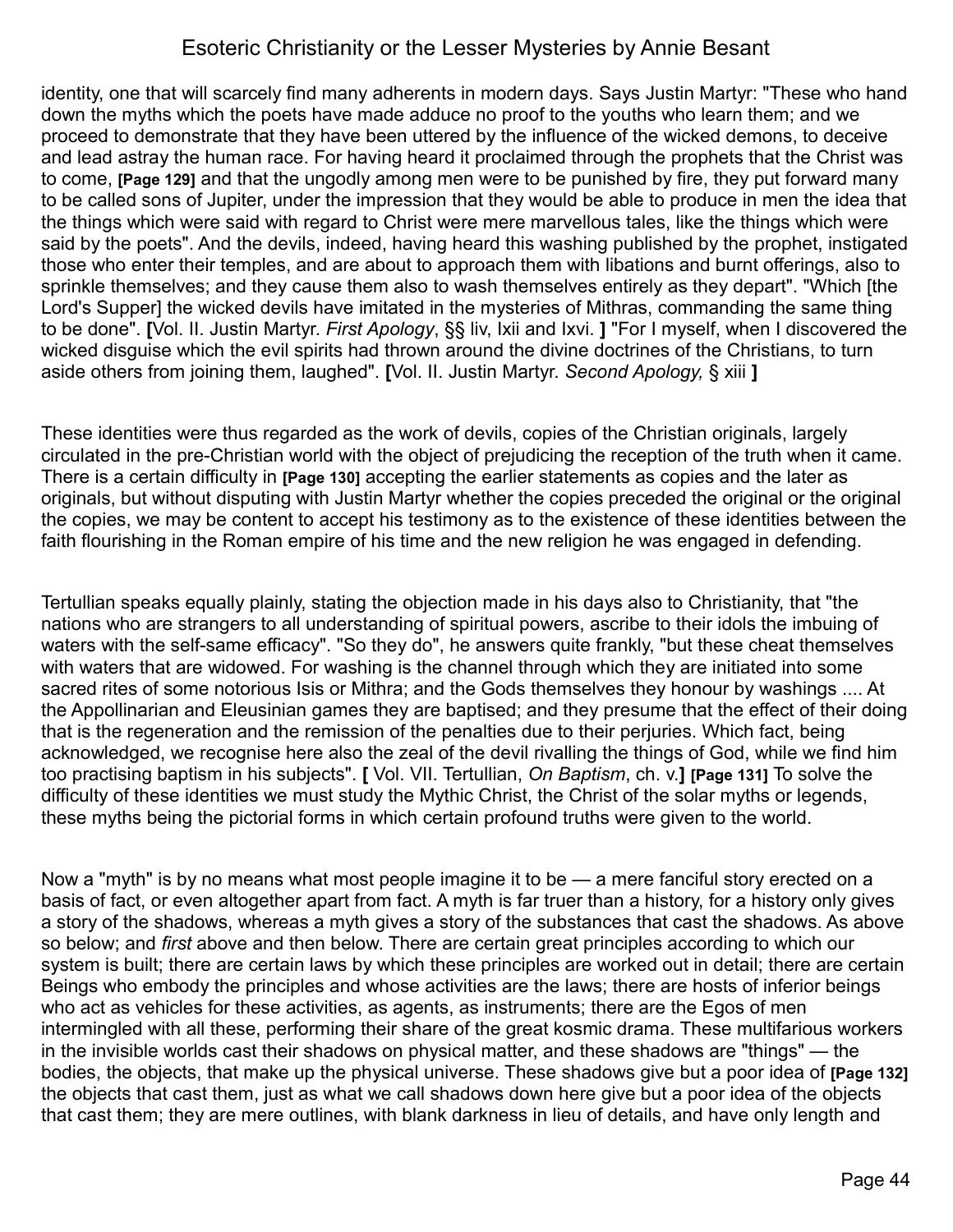breadth, no depth.

History is an account, very imperfect and often distorted, of the dance of these shadows in the shadowworld of physical matter. Anyone who has seen, a clever Shadow-Play, and has compared what goes on behind the screen on which the shadows are cast with the movements of the shadows on the screen, may have a vivid idea of the illusory nature of the shadow-actions, and may draw therefrom several not misleading analogies.**[**The student might read Plato's account of the "Cave" and its inhabitants, remembering that Plato was an Initiate. *Republic*, bk. vii. **]**

Myth is an account of the movements of those who cast the shadows; and the language in which the account is given is what is called the language of symbols. Just as here we have words which stand for things — as the word "table" is a symbol for a recognised article of a certain kind — so do symbols stand for objects on higher planes. They are a pictorial alphabet, used by all myth-writers, and each has its recognised meaning. A symbol is used to signify a certain **[Page 133]** object just as words are used down here to distinguish one thing from another, and so a knowledge of symbols is necessary for the reading of a myth. For the original tellers of great myths are ever Initiates, who are accustomed to use the symbolic language, and who, of course, use symbols in their fixed and accepted meanings.

A symbol has a chief meaning, and then various subsidiary meanings related to that chief meaning. For instance, the Sun is the symbol of the Logos; that is its chief or primary significance. But it stands also for an incarnation of the Logos, or for any of the great Messengers who represent Him for the time, as an ambassador represents his King. High Initiates who are sent on special missions to incarnate among men and live with them for a time as Rulers or Teachers, would be designated by the symbol of the Sun; for though it is not their symbol in an individual sense, it is theirs in virtue of their office.

All those who are signified by this symbol have certain characteristics, pass through certain situations, perform certain activities, during their lives on earth. The Sun is the physical shadow, or body, as it is called, of the Logos; hence its yearly course in nature reflects His activity, in the partial way in which a shadow **[Page 134]** represents the activity of the object that casts it. The Logos, "the Son of God", descending into matter, has as shadow the annual course of the Sun, and the Sun-Myth tells it. Hence, again, an incarnation of the Logos, or one of His high ambassadors, will also represent that activity, shadow-like, in His body as a man. Thus will necessarily arise identities in the life-histories of these ambassadors. In fact, the absence of such identities would at once point out that the person concerned was not a full ambassador, and that his mission was of a lower order.

The Solar Myth, then, is a story which primarily representing the activity of the Logos, or Word, in the kosmos, secondarily embodies the life of one who is an incarnation of the Logos, or is one of His ambassadors. The Hero of the myth is usually represented as a God, or Demi-God, and his life, as will be understood by what has been said above, must be outlined by the course of the Sun, as the shadow of the Logos. The part of the course lived out during the human life is that which falls between the winter solstice and the reaching of the zenith in summer. The Hero is born at the winter solstice, dies at the spring equinox, and, conquering death, rises into mid-heaven. **[Page 135]**

The following remarks are interesting in this connection, though looking at myth in a more general way,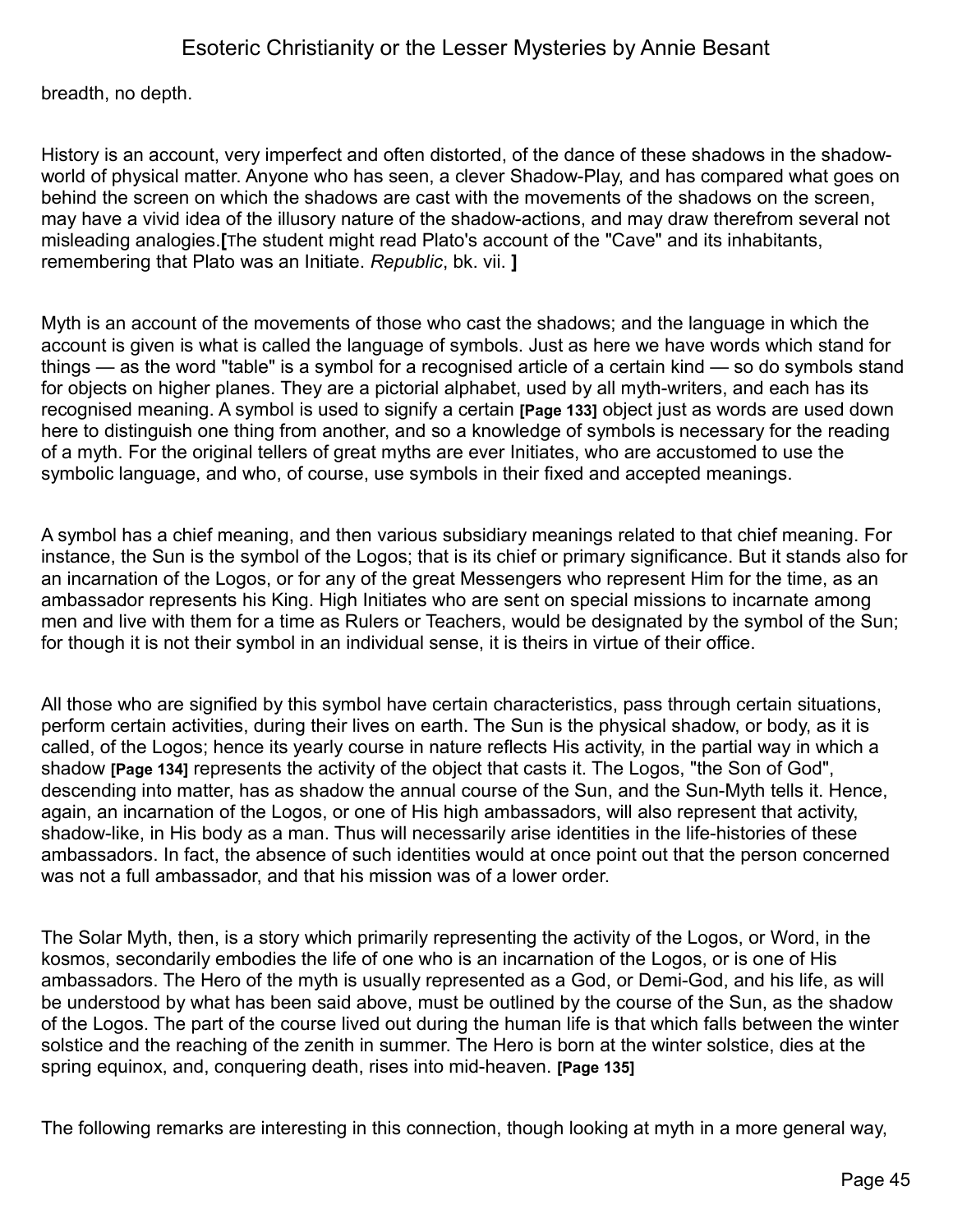as an allegory, picturing inner truths: "Alfred de Vigny has said that legend is frequently more true than history, because legend recounts not acts which are often incomplete and abortive, but the genius itself of great men and great nations. It is pre-eminently to the Gospel that this beautiful thought is applicable, for the Gospel is not merely the narration of what has been; it is the sublime narration of what is and what always will be. Ever will the Saviour of the world be adored by the kings of intelligence, represented by the Magi; ever will He multiply the eucharistic bread, to nourish and comfort our souls; ever, when we invoke Him in the night and the tempest, will He come to us walking on the waters, ever will He stretch forth His hand and make us pass over the crests of the billows; ever will He cure our distempers and give back light to our eyes; ever will He appear to His faithful, luminous and transfigured upon Tabor, interpreting the law of Moses and moderating the zeal of Elias". **[**Eliphas Levi. *The Mysteries of Magic,* p. 48. **]**

We shall find that myths are very closely related to the Mysteries, for part of the Mysteries **[Page 136]** consisted in showing living pictures of the occurrences in the higher worlds that became embodied in myths. In fact in the Pseudo-Mysteries, mutilated fragments of the living pictures of the true Mysteries were represented by actors who acted out a drama, and many secondary myths are these dramas put into words.

The broad outlines of the story of the Sun-God are very clear, the eventful life of the Sun-God being spanned within the first six months of the solar year, the other six being employed in the general protecting and preserving. He is always born at the winter solstice, after the shortest day in the year, at the midnight of the 24th of December, when the sign Virgo is rising above the horizon; born as this sign is rising, he is born always of a virgin, and she remains a virgin after she has given birth to her Sun-Child, as the celestial Virgo remains unchanged and unsullied when the Sun comes forth from her in the heavens. Weak, feeble as an infant is he, born when the days are shortest and the nights are longest we are on the north of the equatorial line — surrounded with perils in his infancy, and the reign of the darkness far longer than his in his early days. But he lives through all the **[Page 137]** threatening dangers, and the day lengthens towards the spring equinox, till the time comes for the crossing over, the crucifixion, the date varying with each year. The Sun-God is sometimes found sculptured within the circle of the horizon, with the head and feet touching the circle at north and south, and the outstretched hands at east and west — "He was crucified". After this he rises triumphantly and ascends into heaven, and ripens the corn and the grape, giving his very life to them to make their substance and through them to his worshippers. The God who is born at the dawning of December 25th is ever crucified at the spring equinox, and ever gives his life as food to his worshippers — these are among the most salient marks of the Sun-God. The fixity of the birth-date and the variableness of the death-date are full of significance, when we remember that the one is a fixed and the other a variable solar position. "Easter" is a movable event, calculated by the relative positions of sun and moon, an impossible way of fixing year by year the anniversary of a historical event, but a very natural and indeed inevitable way of calculating a solar festival. These changing dates do not point to the history of a man, but to the Hero of a solar myth. **[Page 138]**

These events are reproduced in the lives of the various Solar Gods, and antiquity teems with illustrations of them. Isis of Egypt like Mary of Bethlehem was our Immaculate Lady, Star of the Sea, Queen of Heaven, Mother of God. We see her in pictures standing on the crescent moon, star-crowned; she nurses her child Horus, and the cross appears on the back of the seat in which he sits on his mother's knee. The Virgo of the Zodiac is represented in ancient drawings as a woman suckling a child—the type of all future Madonnas with their divine Babes, showing the origin of the symbol. Devakî is likewise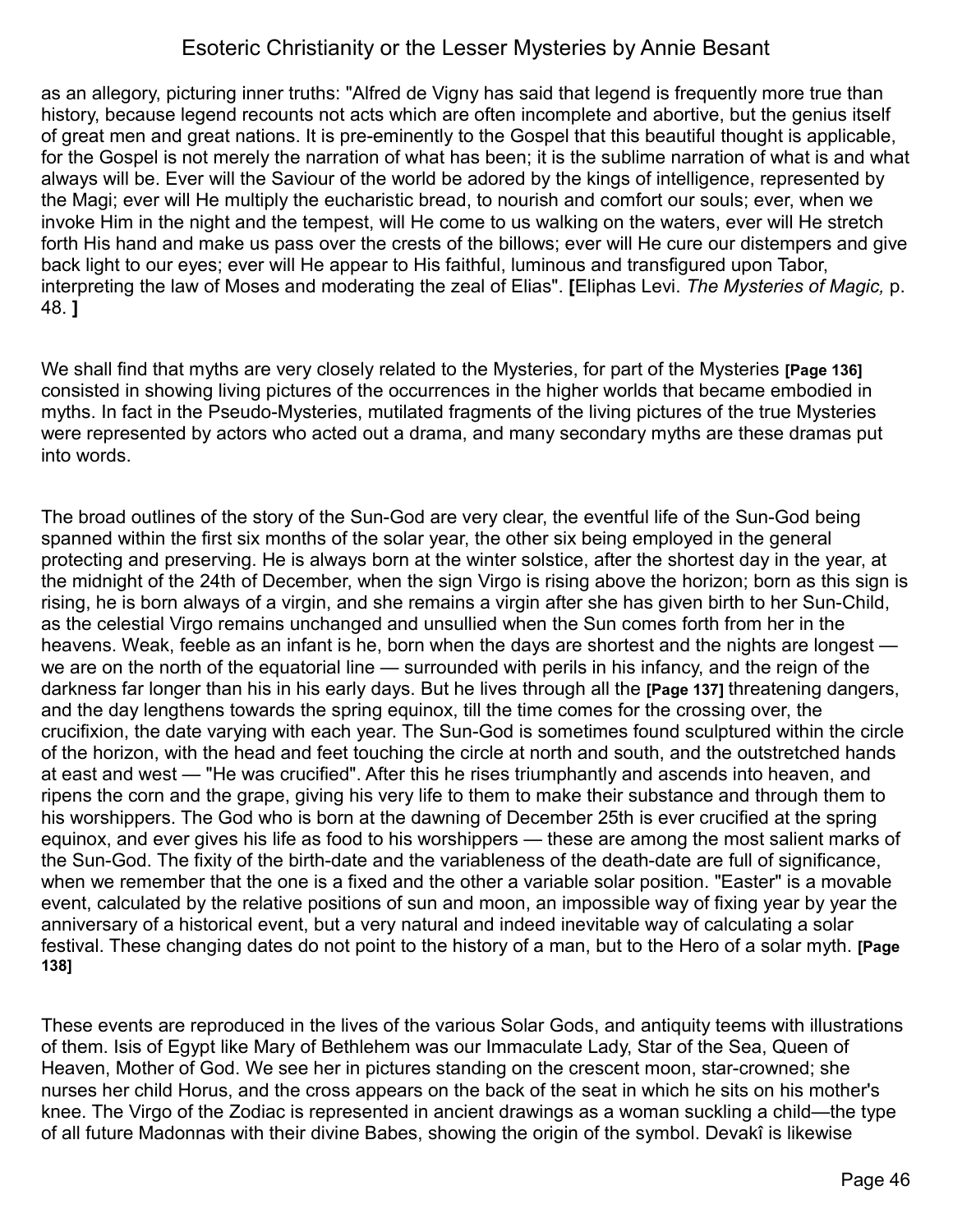figured with the divine Krshna in her arms, as is Mylitta, or Istar, of Babylon, also with the recurrent crown of stars, and with her child Tammuz on her knee. Mercury and Aesculapius, Bacchus and Hercules, Perseus and the Dioscuri, Mithras and Zarathustra, were all of divine and human birth.

The relation of the winter solstice to Jesus is also significant. The birth of Mithras was celebrated in the winter solstice with great rejoicings, and Horus was also then born: "His birth is one of the greatest mysteries of the [Egyptian] religion. Pictures representing it appeared on the walls of temples. . . . He **[Page 139]** was the child of Deity. At Christmas time, or that answering to our festival, his image was brought out of the sanctuary with peculiar ceremonies, as the image of the infant Bambino is still brought out and exhibited at Rome".**[**Bonwiok. *Egyptian Belief*, p. 157. Quoted in Williamson's *The Great Law,* p. 26 ]

On the fixing of the 25th December as the birthday of Jesus, Williamson has the following: "All Christians know that the 25th December is *now* the recognised festival of the birth of Jesus, but few are aware that this has not always been so. There have been, it is said, one hundred and thirty-six different dates fixed on by different Christian sects. Lightfoot gives it as 15th September, others as in February or August. Epiphanius mentions two sects, one celebrating it in June, the other in July. The matter was finally settled by Pope Julius I, in 337 A. D., and S. Chrysostom, writing in 390, says : ' On this day [.i.e., 25th December] also the birth of Christ was lately fixed at Rome, in order that while the heathen were busy with their ceremonies [the Brumalia, in honour of Bacchus] the Christians might perform their rites undisturbed.' Gibbon in his *Decline and Fall of the Roman* **[Page 140]** *Empire,* writes: ' The [Christian] Romans, as ignorant as their brethren of the real date of his [Christ's birth] fixed the solemn festival to the 25th December, the Brumalia or winter solstice, when the Pagans annually celebrated the birth of the Sun.' King, in his *Gnostics and Their Remains*, also says: ' The ancient festival held on the 25th December in honour of the birthday of the Invincible One,**[**The festival "Natalia Solis Invicti", the birthday of the Invincible Son. **]** and celebrated by the great games at the Circus, was afterwards transferred to the commemoration of the birth of Christ, the precise date of which many of the Fathers confess was then unknown;' while at the present day Canon Farrar writes that 'all attempts to discover the month and day of the nativity are useless. No data whatever exist to enable us to determine them with even approximate accuracy.' From the foregoing it is apparent that the great festival of the winter solstice has been celebrated during past ages, and in widely separated lands, in honour of the birth of a God, who is almost invariably alluded to as a ' Saviour,' and whose mother is referred to as a pure virgin. The striking resemblances, too, which have been instanced not only in the birth but in the life of so many **[Page 141]** of these Saviour-Gods are far too numerous to be accounted for by any mere coincidence". **[**Williamson. *The Great Law*, pp. 40-42, Those who wish to study this matter as one of Comparative Religion cannot do better than read The Great Law, whose author is a profoundly religious man and a Christian. **]** 

In the case of the Lord Buddha we may see how a myth attaches itself to a historical personage. The story of His life is well known, and in the current Indian accounts the birth-story is simple and human. But in the Chinese account He is born of a virgin, Mâyâdevi, the archaic myth finding in Him a new Hero.

Williamson also tells us that fires were and are lighted on the 25th December on the hills among Keltic peoples, and these are still known among the Irish and the Scotch Highlanders as Bheil or Baaltinne, the fires thus bearing the name of Bel, Bal, or Baal, their ancient Deity, the Sun-God, though now lighted in honour of Christ.**[***Ibid*., pp. 36, 37. **]**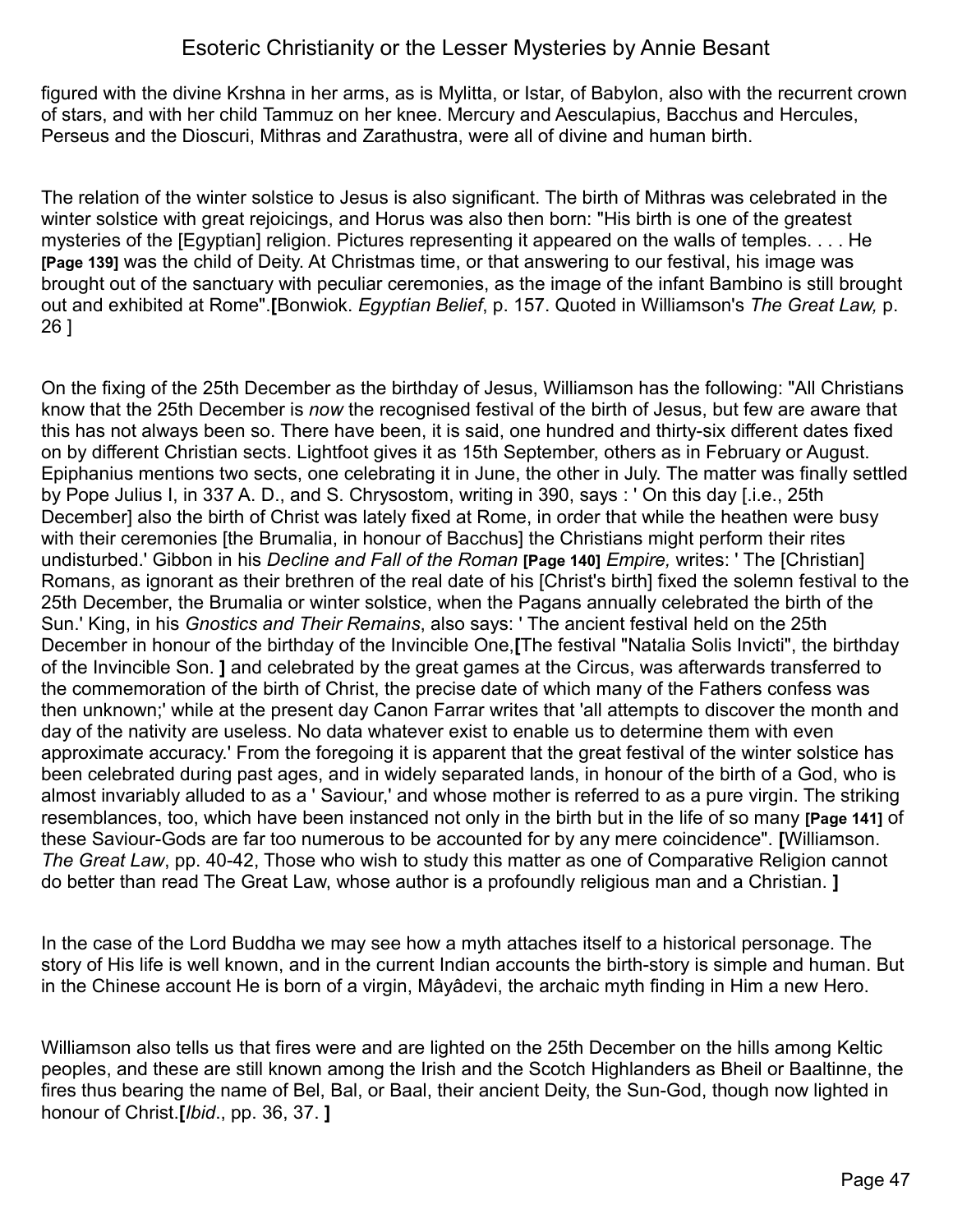Rightly considered, the Christmas festival should take on new elements of rejoicing and of sacredness, when the lovers of Christ see in it the repetition of an ancient solemnity, see it stretching all the world over, and far, far back into dim antiquity; so that the Christmas bells are ringing throughout human history, and sound **[Page 142]** musically out of the far-off night of time. Not in exclusive possession, but in universal acceptance, is found the hall-mark of truth.

The death-date, as said above, is not a fixed one, like the birth-date. The date of the death is calculated by the relative positions of Sun and Moon at the spring equinox, varying with each year, and the deathdate of each Solar Hero is found to be celebrated in this connection. The animal adopted as the symbol of the Hero is the sign of the Zodiac in which the Sun is at the vernal equinox of his age, and this varies with the precession of the equinoxes. Oannes of Assyria had the sign of Pisces, the Fish, and is thus figured. Mithra is in Taurus, and, therefore, rides on a Bull, and Osiris was worshipped as Osiris-Apis, or Serapis, the Bull. Merodach of Babylon was worshipped as a Bull, as was Astarte of Syria. When the Sun is in the sign of Aries, the Ram or Lamb, we have Osiris again as Ram, and so also Astarte, and Jupiter Ammon, and it is this same animal that became the symbol of Jesus — the Lamb of God. The use of the Lamb as His symbol, often leaning on a cross, is common in the sculptures of the catacombs. On this Williamson says: "In the course of time the Lamb was represented on the cross, but it was **[Page 143]** not until the sixth synod of Constantinople, held about the year 680, that it was ordained that instead of the ancient symbol, the figure of a *man* fastened to a cross should be represented. This canon was confirmed by Pope Adrian I". **[***The Great Law*, p. 116. **]** The very ancient Pisces is also assigned to Jesus, and He is thus pictured in the catacombs.

The death and resurrection of the Solar Hero at or about the vernal equinox is as wide-spread as his birth at the winter solstice. Osiris was then slain by Typhon, and He is pictured on the circle of the horizon, with outstretched arms, as if crucified — a posture originally of benediction, not of suffering. The death of Tammuz was annually bewailed at the spring equinox in Babylonia and Syria, as were Adonis in Syria and Greece, and Attis in Phrygia, pictured "as a man fastened with a lamb at the foot". **[***Ibid*., p. 68.**]** Mithras' death was similarly celebrated in Persia, and that of Bacchus and Dionysius — one and the same — in Greece. In Mexico the same idea reappears, as usual accompanied with the cross.

In all these cases the mourning for the death is immediately followed by the rejoicing over the resurrection, and on this it is interesting to notice **[Page 144]** hat the name of Easter has been traced to the virgin-mother of the slain Tammuz, Ishtar.**[***Ibid*., p. 56. **]**

It is interesting also to notice that the fast preceding the death at the vernal equinox, — the modern Lent — is found in Mexico, Egypt, Persia, Babylon, Assyria, Asia Minor, in some cases definitely for forty days. **[** *Ibid.*, pp. 120-123. **]**

In the Pseudo-Mysteries, the Sun-God story was dramatised, and in the ancient Mysteries it was lived by the Initiate, and hence the solar "myths" and the great facts of Initiation became interwoven together. Hence when the Master Christ became the Christ of the Mysteries, the legends of the older Heroes of those Mysteries gathered round Him, and the stories were again recited with the latest divine Teacher as the representative of the Logos in the Sun. Then the festival of His nativity became the immemorial date when the Sun was born of the Virgin, when the midnight sky was filled with the rejoicing hosts of the celestials, and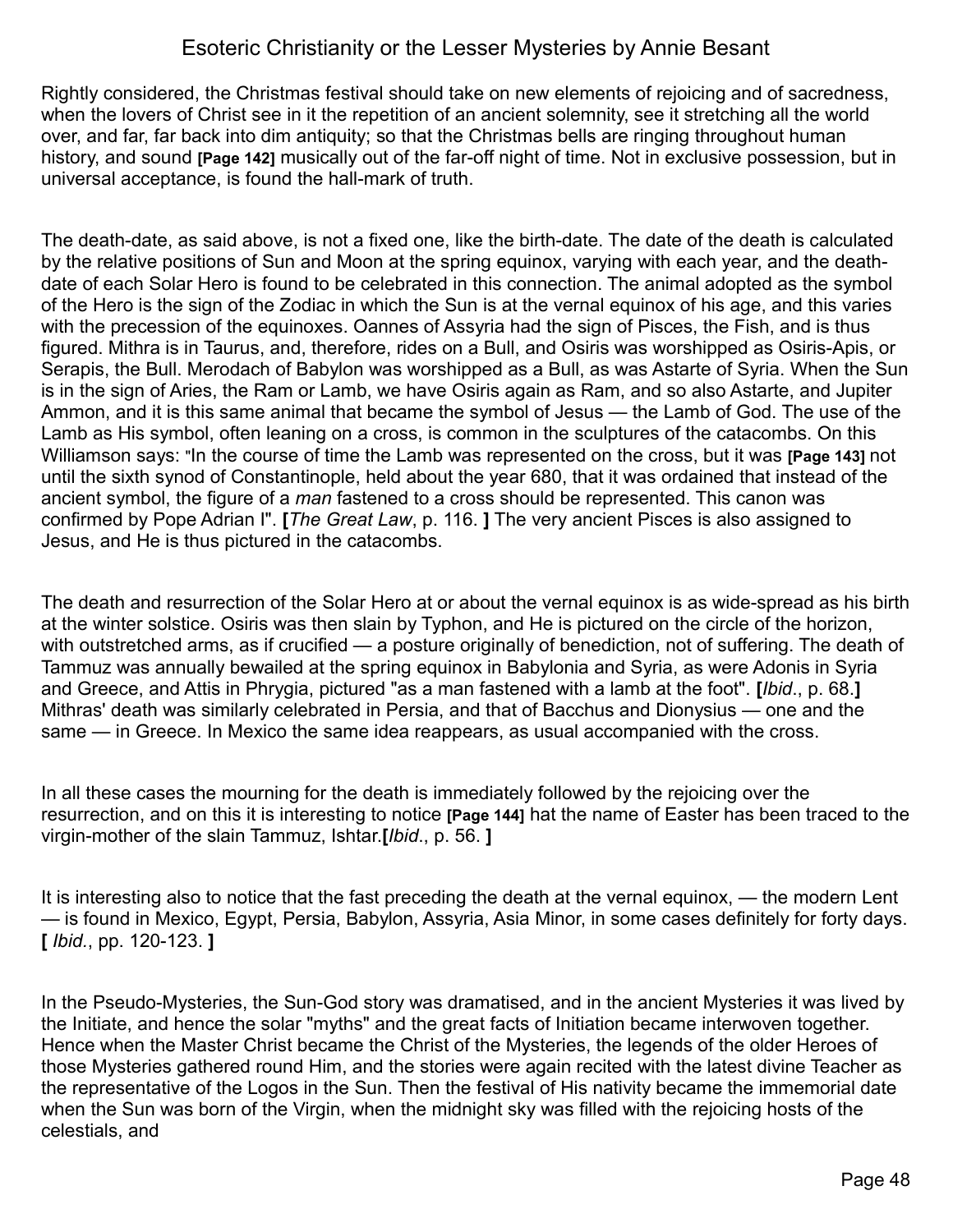Very early, very early, Christ was born.

As the great legend of the Sun gathered round Him, the sign of the Lamb became that of His crucifixion as the sign of the Virgin had become that of His birth. We have seen that **[Page 145]** the Bull was sacred to Mithras and the Fish to Oannes, and that the Lamb was sacred to Christ, and for the same reason; it was the sign of the spring equinox, at the period of history in which He crossed the great circle of the horizon, was "crucified in space".

These Sun myths, ever recurring throughout the ages, with a different name for their Hero in each new recension, cannot pass unrecognised by the student, though they may naturally and rightly be ignored by the devotee; and when they are used as a weapon to mutilate or destroy the majestic figure of the Christ, they must be met, not by denying the facts, but by understanding the deeper meaning of the stories, the spiritual truths that the legends expressed under a veil.

Why have these legends mingled with the history of Jesus, and crystallised round Him, as a historical personage ? These are really the stories not of a particular individual named Jesus but of the universal Christ; of a Man who symbolised a Divine Being, and who represented a fundamental truth in nature; a Man who filled a certain office and held a certain characteristic position towards humanity; standing towards humanity in a special relationship, renewed age after age, as generation succeeded generation, as **[Page 146]** race gave way to race. Hence He was, as are all such, the "Son of Man", a peculiar and distinctive title, the title of an office, not of an individual. The Christ of the Solar Myth was the Christ of the Mysteries, and we find the secret of the mythic in the mystic Christ. **[Page 147]**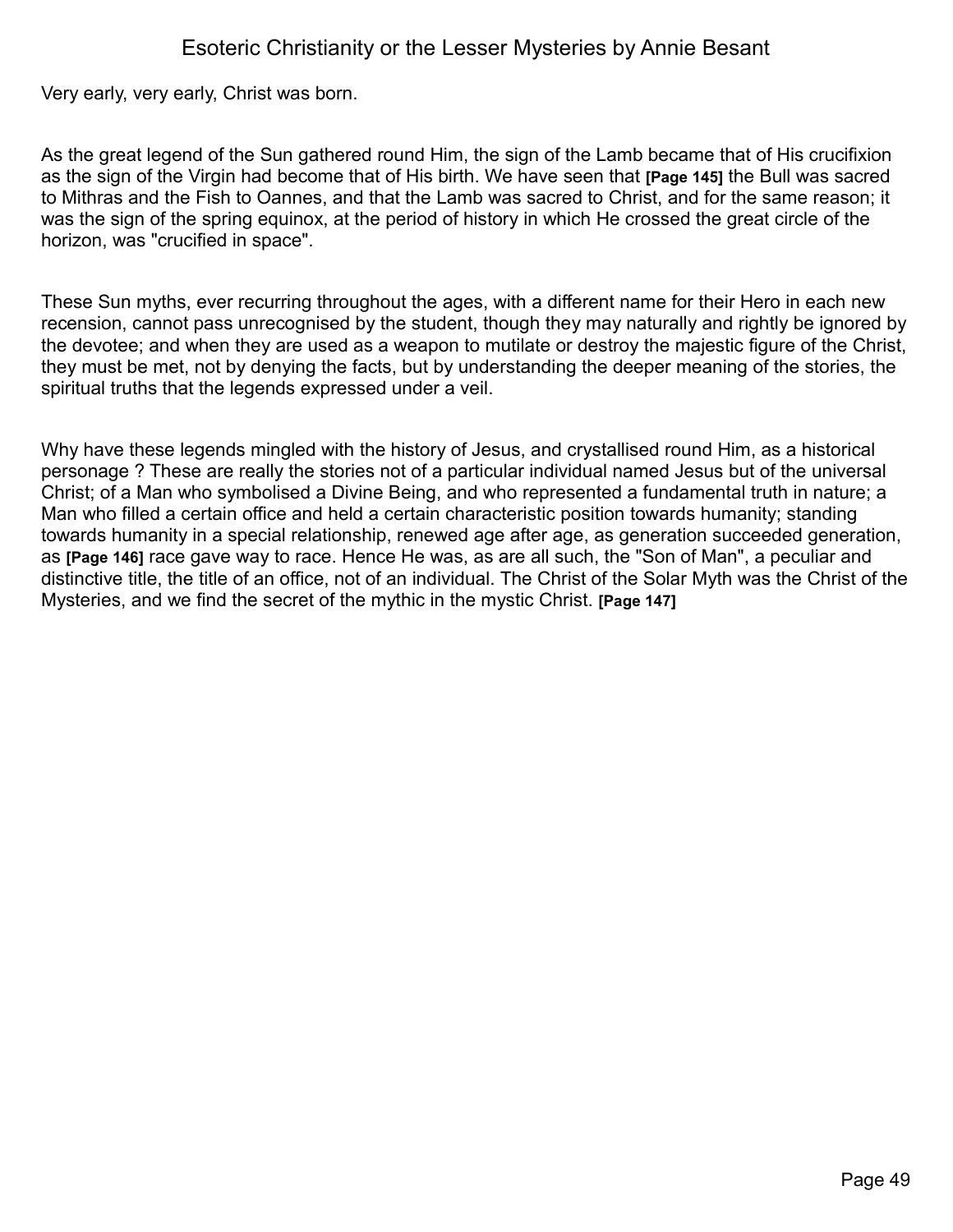# **CHAPTER 6 THE MYSTIC CHRIST (concluded)**

WE now approach that deeper side of the Christ story that gives it its real hold upon the hearts of men. We approach that perennial life which bubbles up from an unseen source, and so baptises its representative with its lucent flood that human hearts cling round the Christ, and feel that they could almost more readily reject the apparent facts of history than deny that which they intuitively feel to be a vital, an essential truth of the higher life. We draw near the sacred portal of the Mysteries, and lift a corner of the veil that hides the sanctuary.

We have seen that, go back as far as we may into antiquity, we find everywhere recognised the existence of a hidden teaching, a secret doctrine, given under strict and exacting conditions **[Page 148]** to approved candidates by the Masters of Wisdom. Such candidates were initiated into "The Mysteries" — a name that covers in antiquity, as we have seen, all that was most spiritual in religion, all that was most profound in philosophy, all that was most valuable in science. Every great Teacher of antiquity passed through the Mysteries and the greatest were the Hierophants of the Mysteries; each who came forth into the world to speak of the invisible worlds had passed through the portal of Initiation and had learned the secret of the Holy Ones from Their own lips: each who came forth came forth with the same story, and the solar myths are all versions of this story, identical in their essential features, varying only in their local colour.

This story is primarily that of the descent of the Logos into matter, and the Sun-God is aptly His symbol, since the Sun is His body, and He is often described as "He that dwelleth in the Sun". In one aspect, the Christ of the Mysteries is the Logos descending into matter, and the great Sun-Myth is the popular teaching of this sublime truth. As in previous cases, the Divine Teacher, who brought the Ancient Wisdom and republished it in the world, was regarded as a special manifestation of the Logos, and the Jesus **[Page 149]** of the Churches was gradually draped with the stories which belonged to this great One; thus He became identified, in Christian nomenclature, with the Second Person in the Trinity, the Logos, or Word of God,**[**See on this the opening of the Johannine Gospel, i, 1-5. The name Logos, ascribed to the manifested God, shaping matter — "all things were made by Him" — is Platonic, and is hence directly derived from the Mysteries; ages before Plato, Vâk, Voice, derived from the same source, was used among Hindus, **]** and the salient events recounted in the myth of the Sun-God became the salient events of the story of Jesus, regarded as the incarnate Deity, the "mythic Christ". As in the macrocosm, the kosmos, the Christ of the Mysteries represents the Logos, the Second Person in the Trinity, so in the microcosm, man, does He represent the second aspect of the Divine Spirit in man — hence called in man "the Christ".**[**See *Ante*, pp. 106-107**]** The second aspect of the Christ of the Mysteries is then the life of the Initiate, the life which is entered on at the first great Initiation, at which the Christ is born in man, and after which He develops in man. To make this quite intelligible, we must consider the conditions imposed on the candidate for Initiation, and the nature of the Spirit in man. **[Page 150]**

Only those could be recognised as candidates for Initiation who were already good as men count goodness, according to the strict measure of the law. Pure, holy, without defilement, clean from sin, living without transgression — such were some of the descriptive phrases used of them.**[**See *Ante*, p. 80. 3 **]** Intelligent also must they be, of well-developed and well-trained minds.**[**See *Ante*, p. 73. **]** The evolution carried on in the world life after life, developing and mastering the powers of the mind, the emotions, and the moral sense, learning through exoteric religions, practising the discharge of duties, seeking to help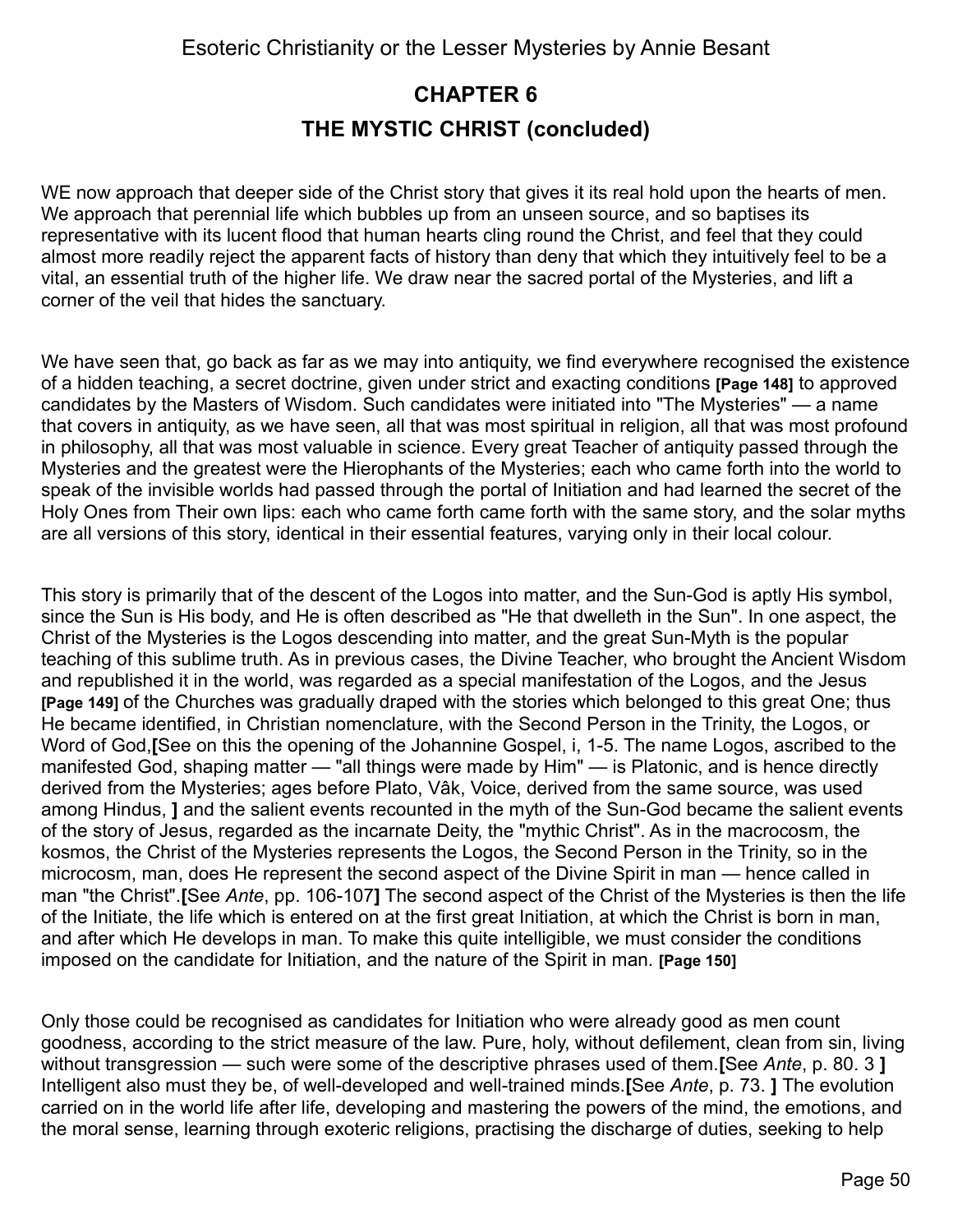and lift others — all this belongs to the ordinary life of an evolving man. When all this is done, the man has become "a good man", the Chrêstos of the Greeks, and this he must be ere he can become the Christos, the Anointed. Having accomplished the exoteric good life, he becomes a candidate for the esoteric life, and enters on the preparation for Initiation, which consists in the fulfilment of certain conditions.

These conditions mark out the attributes he is to acquire, and while he is labouring to create these, he is sometimes said to be treading the Probationary Path, the Path which leads up to **[Page 151]** the "Strait Gate", beyond which is the "Narrow Way", or the "Path of Holiness", the " Way of the Cross". He is not expected to develop these attributes perfectly, but he must have made some progress in all of them, ere the Christ can be born in him. He must prepare a pure home for that Divine Child who is to develop within him.

The first of these attributes — they are all mental and moral — is Discrimination; this means that the aspirant must begin to separate in his mind the Eternal from the Temporary, the Real from the Unreal, the True from the False, the Heavenly from the Earthly. "The things which are seen are temporal", says the Apostle; "but the things which are not seen are eternal". **[**II. Cor., IV, 18.**]** Men are constantly living under the glamour of the seen, and are blinded by it to the unseen. The aspirant must learn to discriminate between them, so that what is unreal to the world may become real to him, and that which is real to the world may to him become unreal, for thus only is it possible to "walk by faith, not by sight". **[***Ibid.*, v, 7. **]** And thus also must a man become one of those of whom the Apostle says that they "are of full age, even those who by reason **[Page 152]** of use have their senses exercised to discern both good and evil". **[**Heb., v, 14. **]** Next, this sense of unreality must breed in him *Disgust* with the unreal and the fleeting, the mere husks of life, unfit to satisfy hunger, save the hunger of swine.**[**S. Luke, xv, 16. **]** This stage is described in the emphatic language of Jesus: "If any man come to me, and hate not his father, and mother, and wife, and children, and brethren, and sisters, yea, and his own life also, he cannot be my disciple".**[***Ibid.*, xiv, 26 **]** Truly a "hard saying", and yet out of this hatred will spring a deeper, truer, love, and the stage may not be escaped on the way to the Strait Gate. Then the aspirant must learn *Control of thoughts,* and this will lead to *Control of actions*, the thought being, to the inner eye, the same as the action: "Whosoever looketh on a woman to lust after her, *hath committed adultery* with her already in his heart".**[** S. Matt., v, 28.**]** He must acquire *Endurance*, for they who aspire to tread "the Way of the Cross" will have to brave long and bitter sufferings, and they must be able to endure, "as seeing Him who is invisible". **[**Heb., xi, 27. **]** He must add to these *Tolerance*, if he would be the child of Him who "maketh His sun to rise on the evil, and on the good, and **[Page 153]** sendeth rain on the just and on the unjust",**[**S. Matt., v, 45. **]** the disciple of Him who bade His apostles not to forbid a man to use His name because he did not follow with them.**[**S. Luke, ix, 49, 60.**]** Further, he must acquire the Faith to which nothing is impossible,**[**S. Matt., xvii, 20. **]** and the *Balance* which is described by the Apostle.**[**II. Cor., vi, 8-10.**]** Lastly, he must seek only "those things which are above",**[**Col., iii, 1. **]** and long to reach the beatitude of the vision of and union with God.**[**S. Matt., v, 8; and S. John, xvii, 21 **]** When a man has wrought these qualities into his character he is regarded as fit for Initiation, and the Guardians of the Mysteries will open for him the Strait Gate. Thus, but thus only, he becomes the prepared candidate.

Now, the Spirit in man is the gift of the Supreme God, and contains within itself the three aspects of the Divine Life — Intelligence, Love, Will — being the Image of God. As it evolves, it first develops the aspect of Intelligence, develops the intellect, and this evolution is effected in the ordinary life in the world. To have done this to a high point, accompanying it with moral development, brings the evolving man to the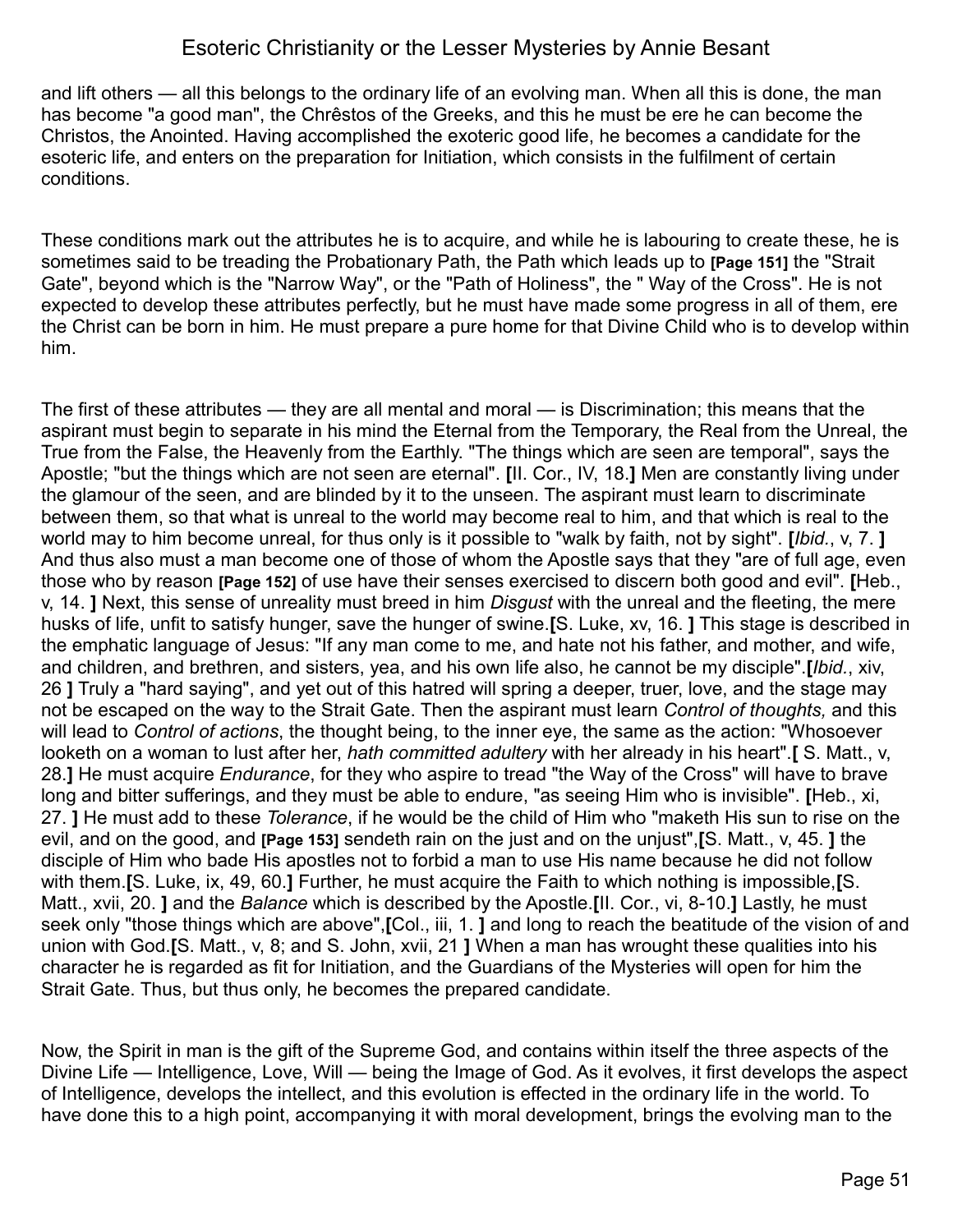condition of the candidate. The second aspect **[Page 154]** of the Spirit is that of Love, and the evolution of that is the evolution of the Christ. In the true Mysteries this evolution is undergone — the disciple's life is the Mystery Drama, and the Great Initiations mark its stages. In the Mysteries performed on the physical plane these used to be dramatically represented, and the ceremonies followed in many respects "the pattern" ever shown forth "on the Mount", for they were the shadows in a deteriorating age of the mighty Realities in the spiritual world.

The Mystic Christ, then, is twofold — the Logos, the Second Person of the Trinity, descending into matter, and the Love, or second, aspect of the unfolding Divine Spirit in man. The one represents kosmic processes carried on in the past and is the root of the Solar Myth; the other represents a process carried on in the individual, the concluding stage of his human evolution, and added many details in the Myth. Both of these have contributed to the Gospel story, and together form the Image of the "Mystic Christ".

Let us consider first the kosmic Christ, Deity becoming enveloped in matter, the becoming incarnate of the Logos, the clothing of God in "flesh".

When the matter which is to form our solar system is separated off from the infinite ocean **[Page 155]** of matter which fills space, the Third Person of the Trinity — the Holy Spirit — pours His Life into this matter to vivify it, that it may presently take form. It is then drawn together, and form is given to it by the life of the Logos, the Second Person of the Trinity, who sacrifices Himself by putting on the limitations of matter, becoming the "Heavenly Man", in whose Body all forms exist, of whose Body all forms are part. This was the kosmic story, dramatically shown in the Mysteries — in the true Mysteries seen as it occurred in space, in the physical plane Mysteries represented by magical or other means, and in some parts by actors.

These processes are very distinctly stated in the *Bible*; when the "Spirit of God moved upon the face of the waters" in the darkness that was "upon the face of the deep", **[**Gen., i, 2. 3 **]** the great deep of matter showed no forms, it was void, inchoate. Form was given by the Logos, the Word, of whom it is written that "all things were made by Him; and without Him was not anything made that was made".**[**S. John, i, 3. **]** C. W. Leadbeater has well put it: "The result of this first great outpouring [the 'moving' of the Spirit] is the **[Page 156]** quickening of that wonderful and glorious vitality which pervades all matter (inert though it may seem to our dim physical eyes), so that the atoms of the various planes develop, when electrified by it, all sorts of previously latent attractions and repulsions, and enter into combinations of all kinds". **[***The Christian Creed*, p. 29. This is a most valuable and fascinating little book, on the mystical meaning of the creeds.**]**

Only when this work of the Spirit has been done can the Logos, the kosmic Mystic Christ, take on Himself the clothing of matter, entering in very truth the Virgin's womb, the womb of Matter as yet virgin, unproductive. This matter had been vivified by the Holy Spirit, who, overshadowing the Virgin, poured into it His life, thus preparing it to receive the life of the Second Logos, who took this matter as the vehicle for His energies. This is the becoming incarnate of the Christ, the taking flesh — "Thou did'st not despise the Virgin's womb".

In the Latin and English translations of the original Greek text of the Nicene Creed, the phrase which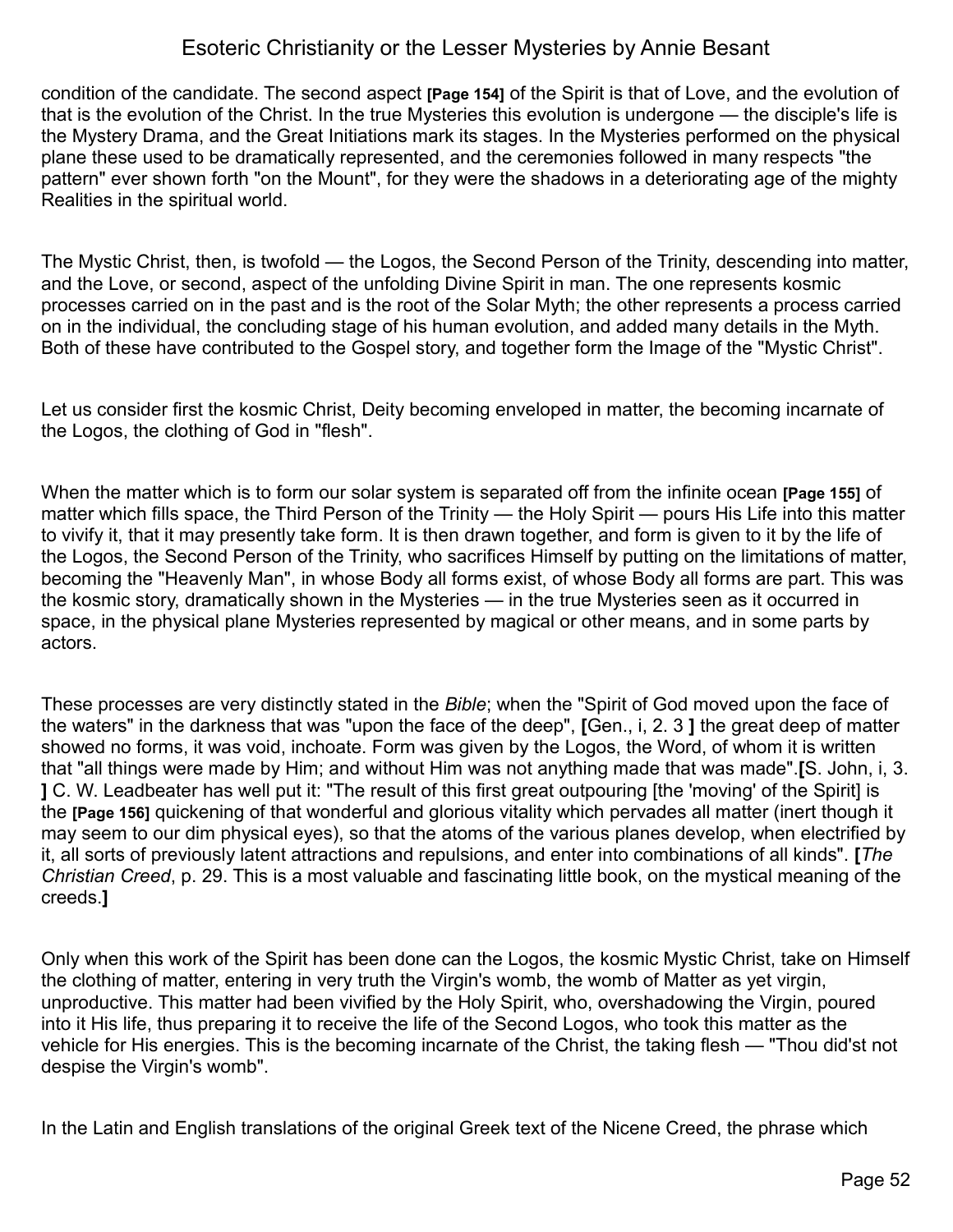describes this phase of the descent has changed the prepositions and so changed the sense. The original ran: "and was incarnate of the Holy Ghost and the Virgin Mary", whereas **[Page 157]** he translation reads : " and was incarnate by the Holy Ghost of the Virgin Mary." **[***The Christian Creed*, p. 42**]** The Christ "takes form not of the ' Virgin' matter alone, but of matter which is already instinct and pulsating with the life of the Third Logos,**[**A name of the Holy Ghost **]** so that both the life and the matter surround Him as a vesture".**[**I*bid.*, p. 43**]**

This is the descent of the Logos into matter, described as the birth of the Christ of a Virgin, and this, in the Solar Myth, becomes the birth of the Sun-God as the sign Virgo rises.

Then come the early workings of the Logos in matter, aptly typified by the infancy of the myth. To all the feebleness of infancy His majestic powers bow themselves, letting but little play forth on the tender forms they ensoul. Matter imprisons, seems as though threatening to slay, its infant King, whose glory is veiled by the limitations He has assumed. Slowly He shapes it towards high ends, and lifts it into manhood, and then stretches Himself on the cross of matter that He may pour forth from that cross alt the powers of His surrendered life. This is the Logos of whom Plato said that He was in the figure of a cross on the universe ; this is the **[Page 158]** Heavenly Man, standing in space, with arms outstretched in blessing; this is the Christ crucified, whose death on the cross of matter fills all matter with His life. Dead He seems and buried out of sight, but He rises again clothed in the very matter in which He seemed to perish, and carries up His body of now radiant matter into heaven, where it receives the downpouring life of the Father, and becomes the vehicle of man's immortal life. For it is the life of the Logos which forms the garment of the Soul in man, and He gives it that men may live through the ages and grow to the measure of His own stature. Truly are we clothed in Him, first materially and then spiritually. He sacrificed Himself to bring many sons into glory, and He is with us always, even to the end of the age.

The crucifixion of Christ, then, is part of the great kosmic sacrifice, and the allegorical representation of this in the physical Mysteries, and the sacred symbol of the crucified man in space, became materialised into an actual death by crucifixion, and a crucifix bearing a dying human form; then this story, now the story of a man, was attached to the Divine Teacher, Jesus, and became the story of His physical death, while the birth from a Virgin, the danger-encircled **[Page 159]** infancy, the resurrection and ascension, became also incidents in His human life. The Mysteries disappeared, but their grandiose and graphic representations of the kosmic work of the Logos encircled and uplifted the beloved figure of the Teacher of Judaea, and the kosmic Christ of the Mysteries, with the lineaments of the Jesus of history, thus became the central Figure of the Christian Church.

But even this was not all; the last touch of fascination is added to the Christ-story by the fact that there is another Christ of the Mysteries, close and dear to the human heart — the Christ of the human Spirit, the Christ who is in every one of us, is born and lives, is crucified, rises from the dead, and ascends into heaven, in every suffering and triumphant "Son of Man".

The life-story of every Initiate into the true, the heavenly Mysteries, is told in its salient features in the Gospel biography. For this reason, S. Paul speaks as we have seen **[***Ante*, p. 107. **]** of the birth of the Christ in the disciple, and of His evolution and His full stature therein. Every man is a potential Christ, and the unfolding of the Christ-life in a man follows the outline of the Gospel **[Page 160]** story in its striking incidents, which we have seen to be universal, and not particular.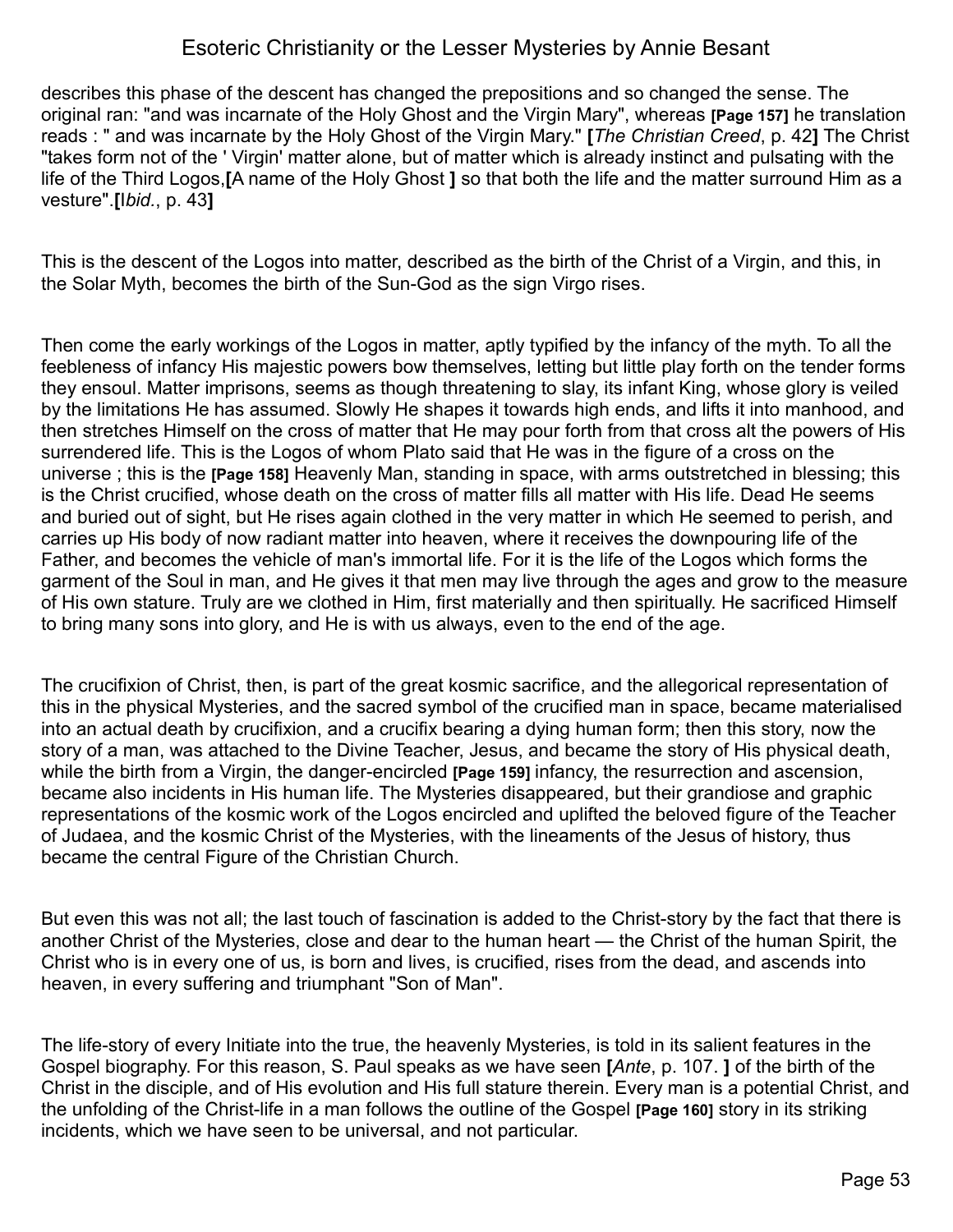There are five great Initiations in the life of a Christ, each one marking a stage in the unfolding of the Life of Love. They are given now, as of old, and the last marks the final triumph of the Man who has developed into Divinity, who has transcended humanity, and has become a Saviour of the world.

Let us trace this life-story, ever newly repeated in spiritual experience, and see the Initiate living out the life of the Christ.

At the first great Initiation the Christ is born in the disciple; it is then that he realises for the first time *in himself* the outpouring of the divine Love, and experiences that marvellous change which makes him feel himself to be one with all that lives. This is the "Second Birth", and at that birth the heavenly ones rejoice, for he is born into " the kingdom of heaven", as one of the " little ones," as "a little child " — the names ever given to the new initiates. Such is the meaning of the words of Jesus, that a man must become a little child to enter into the Kingdom.**[**S. Matt., xviii, 3. **]** It is significantly said in some of the early Christian writers that Jesus was "born in a cave" — the **[Page 161]** "stable" of the gospel narrative; the "Cave of Initiation" is a well-known ancient phrase, and the Initiate is ever born therein; over that cave "where the young child" is, burns the "Star of Initiation", the Star that ever shines forth in the East when a Child-Christ is born. Every such child is surrounded by perils and menaces, strange dangers that befall not other babes; for he is anointed with the chrism of the second birth and the Dark Powers of the unseen world ever seek his undoing. Despite all trials, however, he grows into manhood, for the Christ once born can never perish, the Christ once beginning to develop can never fail in his evolution; his fair life expands and grows, ever-increasing in wisdom and in spiritual stature, until the time comes for the second great Initiation, the Baptism of the Christ by Water and the Spirit, that gives him the powers necessary for the Teacher, who is to go forth and labour in the world as "the beloved Son".

Then there descends upon him in rich measure the divine Spirit, and the glory of the unseen Father pours down its pure radiance on him; but from that scene of blessing is he led by the Spirit into the wilderness and is once more exposed to the ordeal of fierce temptations. For now the powers of the Spirit are unfolding themselves in **[Page 162]** him, and the Dark Ones strive to lure him from his path by these very powers, bidding him use them for his own helping instead of resting on his Father in patient trust. In the swift, sudden transitions which test his strength and faith, the whisper of the embodied Tempter follows the voice of the Father, and the burning sands of the wilderness scorch the feet erstwhile laved in the cool waters of the holy river. Conqueror over these temptations he passes into the world of men to use for their helping the powers he would not put forth for his own needs, and he who would not turn one stone to bread for the stilling of his own cravings feeds "five thousand men, besides women and children", with a few loaves.

Into his life of ceaseless service conies another brief period of glory, when he ascends "a high mountain apart" — the sacred Mount of Initiation. There he is transfigured and there meets some of his great Forerunners, the Mighty Ones of old who trod where he now is treading. He passes thus the third great Initiation, and then the shadow of his coming Passion falls on him, and he steadfastly sets his face to go to Jerusalem — repelling the tempting words of one of his disciples — Jerusalem, where awaits him the baptism of the Holy Ghost and of Fire. After **[Page 163]** the Birth, the attack by Herod; after the Baptism, the temptation in the wilderness; after the Transfiguration, the setting forth towards the last stage of the Way of the Cross. Thus is triumph ever followed by ordeal, until the goal is reached.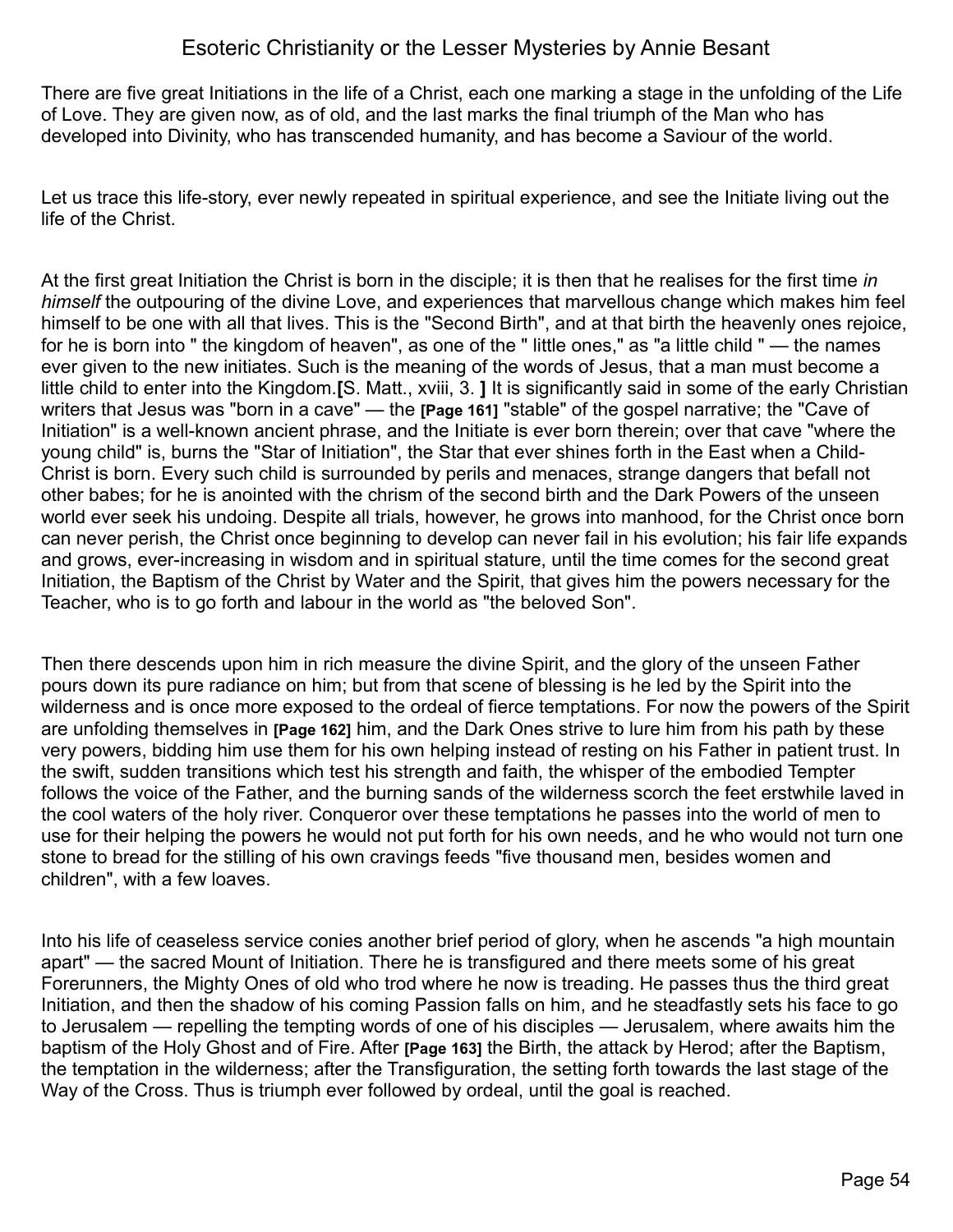Still grows the life of love, ever fuller and more perfect, the Son of Man shining forth more clearly as the Son of God, until the time draws near for his final battle, and the fourth great Initiation leads him in triumph into Jerusalem, into sight of Gethsemane and Calvary. He is now the Christ ready to be offered, ready for the sacrifice on the cross- He is now to face the bitter agony in the Garden, where even his chosen ones sleep while he wrestles with his mortal anguish, and for a moment prays that the cup may pass from his lips; but the strong will triumphs and he stretches out his hand to take and drink, and in his loneliness an angel comes to him and strengthens him, as angels are wont to do when they see a Son of Man bending beneath his load of agony. The drinking of the bitter cup of betrayal, of desertion, of denial, meets him as he goes forth, and alone amid his jeering foes he passes to his last fierce trial. Scourged by physical pain, pierced by cruel thorns of suspicion, stripped of his fair garments of purity in the eyes of the world, left in the hands **[Page 164]** of his foes, deserted apparently by God and man, he endures patiently all that befalls him, wistfully looking in his last extremity for aid. Left still to suffer, crucified, to die to the life of form, to surrender all life that belongs to the lower world, surrounded by triumphant foes who mock him, the last horror of great darkness envelopes him, and in the darkness he meets all the forces of evil; his inner vision is blinded, he finds himself alone, utterly alone, till the strong heart, sinking in despair, cries out to the Father who seems to have abandoned him, and the human soul faces, in uttermost loneliness, the crushing agony of apparent defeat. Yet, summoning all the strength of the "unconquerable spirit", the lower life is yielded up, its death is willingly embraced, the body of desire is abandoned, and the Initiate "descends into hell", that no region of the universe he is to help may remain untrodden by him, that none may be too outcast to be reached by his all-embracing love. And then springing upwards from the darkness, he sees the light once more, feels himself again as the Son, inseparable from the Father whose he is, rises to the life that knows no ending, radiant in the consciousness of death faced and overcome, strong to help to the uttermost every child of man, able to **[Page 165]** pour out his life into every struggling soul. Among his disciples he remains awhile to teach, unveiling to them the mysteries of the spiritual worlds, preparing them also to tread the path he has trodden, until, the earth-life over, he ascends to the Father, and, in the fifth great Initiation, becomes the Master triumphant, the link between God and man.

Such was the story lived through in the true Mysteries of old and now, and dramatically portrayed in symbols in the physical plane Mysteries, half veiled, half shown. Such is the Christ of the Mysteries in His dual aspect, Logos and man, kosmic and individual. Is it any wonder that this story, dimly felt, even when unknown, by the mystic, has woven itself into the heart, and served as an inspiration to all noble living ? The Christ of the human heart is, for the most part, Jesus seen as the mystic human Christ, struggling, suffering, dying, finally triumphant, the Man in whom humanity is seen crucified and risen, whose victory is the promise of victory to every one who, like Him, is faithful through death and beyond — the Christ who can never be forgotten while He is born again and again in humanity, while the world needs Saviours, and Saviours give themselves for men. **[Page 166]**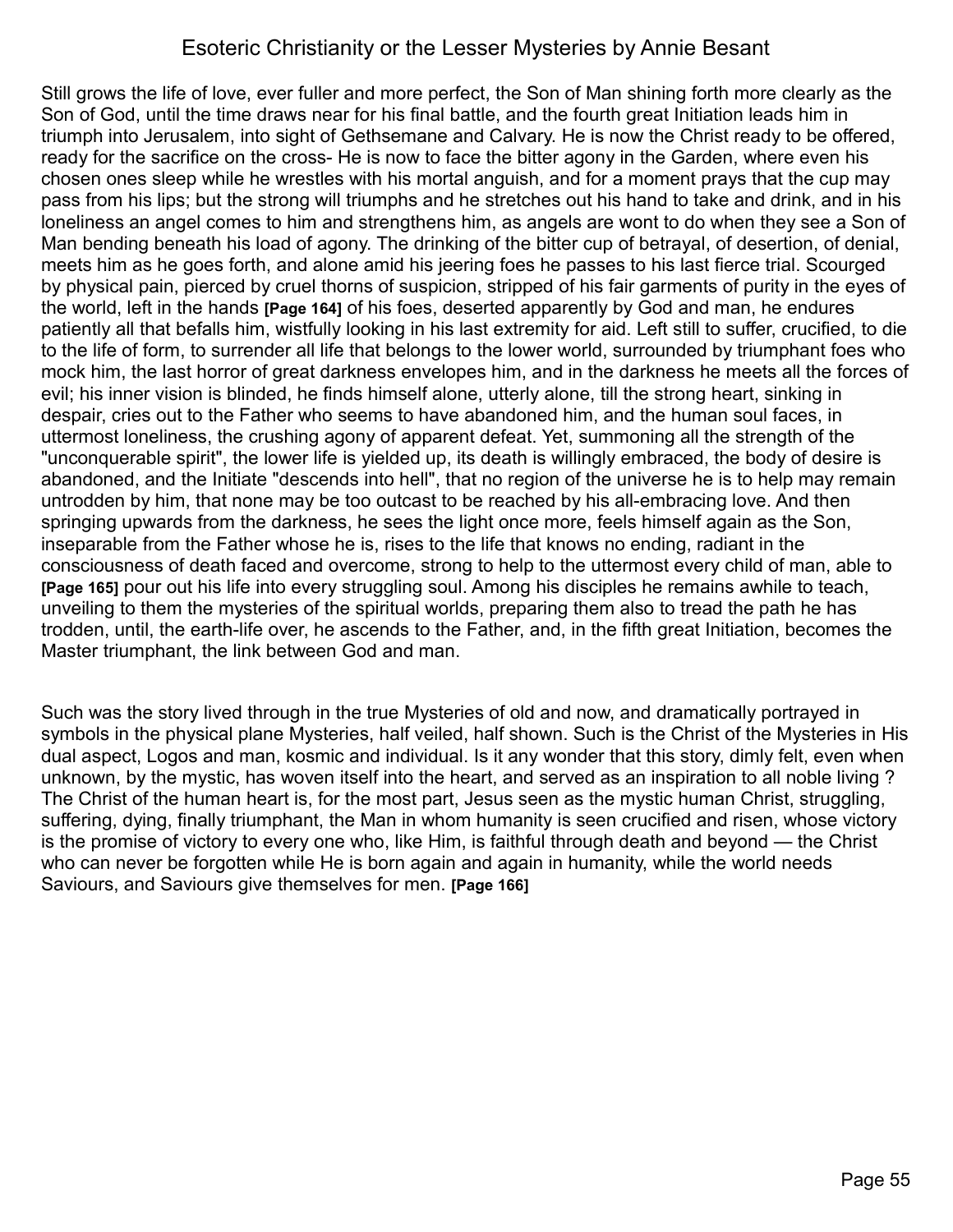# **CHAPTER 7 THE ATONEMENT**

WE will now proceed to study certain aspects of the Christ-Life, as they appear among the doctrines of Christianity. In the exoteric teachings they appear as attached only to the Person of the Christ; in the esoteric they are seen as belonging indeed to Him, since in their primary, their fullest and deepest meaning they form part of the activities of the Logos, but as being only secondarily reflected in the Christ, and therefore also in every Christ-Soul that treads the way of the Cross. Thus studied they will be seen to be profoundly true, while in their exoteric form they often bewilder the intelligence and jar the emotions.

Among these stands prominently forward the doctrine of the Atonement; not only has it [**Page 167]** been a point of bitter attack from those outside the pale of Christianity, but it has wrung many sensitive consciences within that pale. Some of the most deeply Christian thinkers of the last half of the nineteenth century have been tortured with doubts as to the teaching of the churches on this matter, and have striven to see, and to present it, in a way that softens or explains away the cruder notions based on an unintelligent reading of a few profoundly mystical texts. Nowhere, perhaps, more than in connection with these should the warning of S. Peter be borne in mind: "Our beloved brother Paul also, according to the wisdom given unto him, hath written unto you — as also in all his epistles — speaking in them of these things; in which are some things hard to be understood, which they that are unlearned and unstable wrest, as they do also the other scriptures, unto their own destruction". **[**2 S. Peter, III, 15,16. **]** For the texts that tell of the identity of the Christ with His brother-men have been wrested into a legal substitution of Himself for them, and have thus been used as an escape from the results of sin, instead of as an inspiration to righteousness.

The general teaching in the Early Church on the doctrine of the Atonement was that Christ, as **[Page 168]** the Representative of Humanity, faced and conquered Satan, the representative of the Dark Powers, who held humanity in bondage, wrested his captive from him, and set him free. Slowly, as Christian teachers lost touch with spiritual truths, and they reflected their own increasing intolerance and harshness on the pure and loving Father of the teachings of the Christ, they represented Him as angry with man, and the Christ was made to save man from the wrath of God instead of from the bondage of evil. Then legal phrases intruded, still further materialising the once spiritual idea, and the "scheme of redemption" was forensically outlined".The seal was set on the 'redemption scheme' by Anselm in his great work, *Cur Deus Hom*o, and the doctrine which had been slowly growing into the theology of Christendom was thenceforward stamped with the signet of the Church. Roman Catholics and Protestants, at the time of the Reformation, alike believed in the vicarious and substitutionary character of the atonement wrought by Christ. There is no dispute between them on this point. I prefer to allow the Christian divines to speak for themselves as to the character of the atonement. ... Luther teaches that' Christ did truly and effectually feel for all **[Page 169]** mankind the wrath of God, malediction, and death'. Flavel says that 'to wrath, to the wrath of an infinite God without mixture, to the very torments of hell, was Christ delivered, and that by the hand of his own father'.The Anglican homily preaches that 'sin did pluck God out of heaven to make him feel the horrors and pains of death', and that man, being a firebrand of hell and a bondsman of the devil ,'was ransomed by the death of his only and well-beloved son'; the 'heat of his wrath', 'his burning wrath', could only be 'pacified' by Jesus, 'so pleasant was the sacrifice and oblation of his son's death'. Edwards, being logical, saw that there was a gross injustice in sin being twice punished, and in the pains of hell, the penalty of sin, being twice inflicted, first on Jesus, the substitute of mankind, and then on the lost, a portion of mankind; so he, in common with most Calvinists, finds himself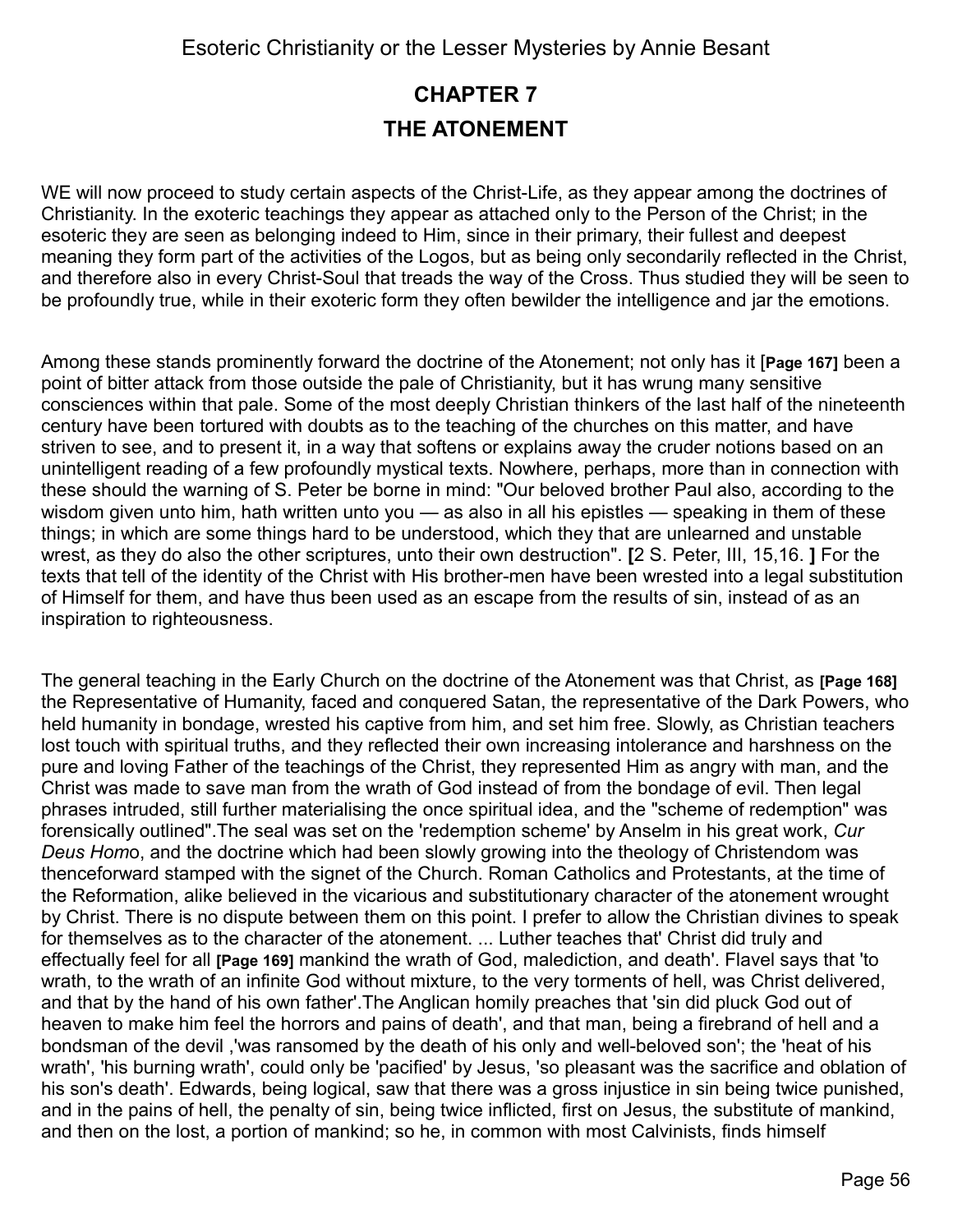compelled to restrict the atonement to the elect, and declared that Christ bore the sins, not of the world, but of the chosen out of the world; he suffers 'not for the world, but for them whom thou hast given me'. But Edwards adheres firmly to the belief in substitution, and rejects the universal atonement for the very reason that 'to believe Christ died for all is the surest way **[Page 170]** of proving that he died for none in the sense Christians have hitherto believed.' He declares that 'Christ suffered the wrath of God for men's sins'; that 'God imposed his wrath due unto, and Christ underwent the pains of hell for', sin. Owen regards Christ's sufferings as ' a full valuable compensation to the justice of God for all the sins' of the elect, and says that he underwent ' that same punishment which.. . they themselves were bound to undergo". **[** A. Besant. *Essay on the Atonement.***]**

To show that these views were still authoritatively taught in the churches, I wrote further: "Stroud makes Christ drink 'the cup of the wrath of God'. Jenkyn says 'He suffered as one disowned and reprobated and forsaken of God Dwight considers that he endured God's 'hatred and contempt'. Bishop Jeune tells us that 'after man had done his worst, worse remained for Christ to bear. He had fallen into his father's hands'. Archbishop Thomson preaches that 'the clouds of God's wrath gathered thick over the whole human race: they discharged themselves on Jesus only'. He 'becomes a curse for us and a vessel of wrath'. Liddon echoes the same sentiment: 'The apostles teach that mankind are slaves, and that Christ on the cross is paying **[Page 171]** their ransom. Christ crucified is voluntarily devoted and accursed'; he even speaks of 'the precise amount of ignominy and pain needed for the redemption', and says that the 'divine victim' paid more than was absolutely necessary". **[**A. Besant. *Essay on the Atonement.* **]**

These are the views against which the learned and deeply religious Dr. McLeod Campbell wrote his wellknown work, *On the Atonement*, a volume containing many true and beautiful thoughts; F. D. Maurice and many other Christian men have also striven to lift from Christianity the burden of a doctrine so destructive of all true ideas as to the relations between God and man.

None the less, as we look backwards over the effects produced by this doctrine, we find that belief in it, even in its legal — and to us crude exoteric — form, is connected with some of the very highest developments of Christian conduct, and that some of the noblest examples of Christian manhood and womanhood have drawn from it their strength, their inspiration, and their comfort. It would be unjust not to recognise this fact. And whenever we come upon a fact that seems to us startling and incongruous, we do well to pause upon that fact, and to endeavour to understand it. For if this doctrine contained nothing more than is **[Page 172]** seen in it by its assailants inside and outside the churches, if it were in its true meaning as repellent to the conscience and the intellect as it is found to be by many thoughtful Christians, then it could not possibly have exercised over the minds and hearts of men a compelling fascination, nor could it have been the root of heroic self-surrenders, of touching and pathetic examples of self-sacrifice in the service of man. Something more there must be in it than lies on the surface, some hidden kernel of life which has nourished those who have drawn from it their inspiration. In studying it as one of the Lesser Mysteries we shall find the hidden life which these noble ones have unconsciously absorbed, these souls which were so at one with that life that the form in which it was veiled could not repel them.

When we come to study it as one of the Lesser Mysteries, we shall feel that for its understanding some spiritual development is needed, some opening of the inner eyes. To grasp it requires that its spirit should be partly evolved in the life, and only those who know practically something of the meaning of selfsurrender will be able to catch a glimpse of what is implied in the esoteric teaching on this doctrine, as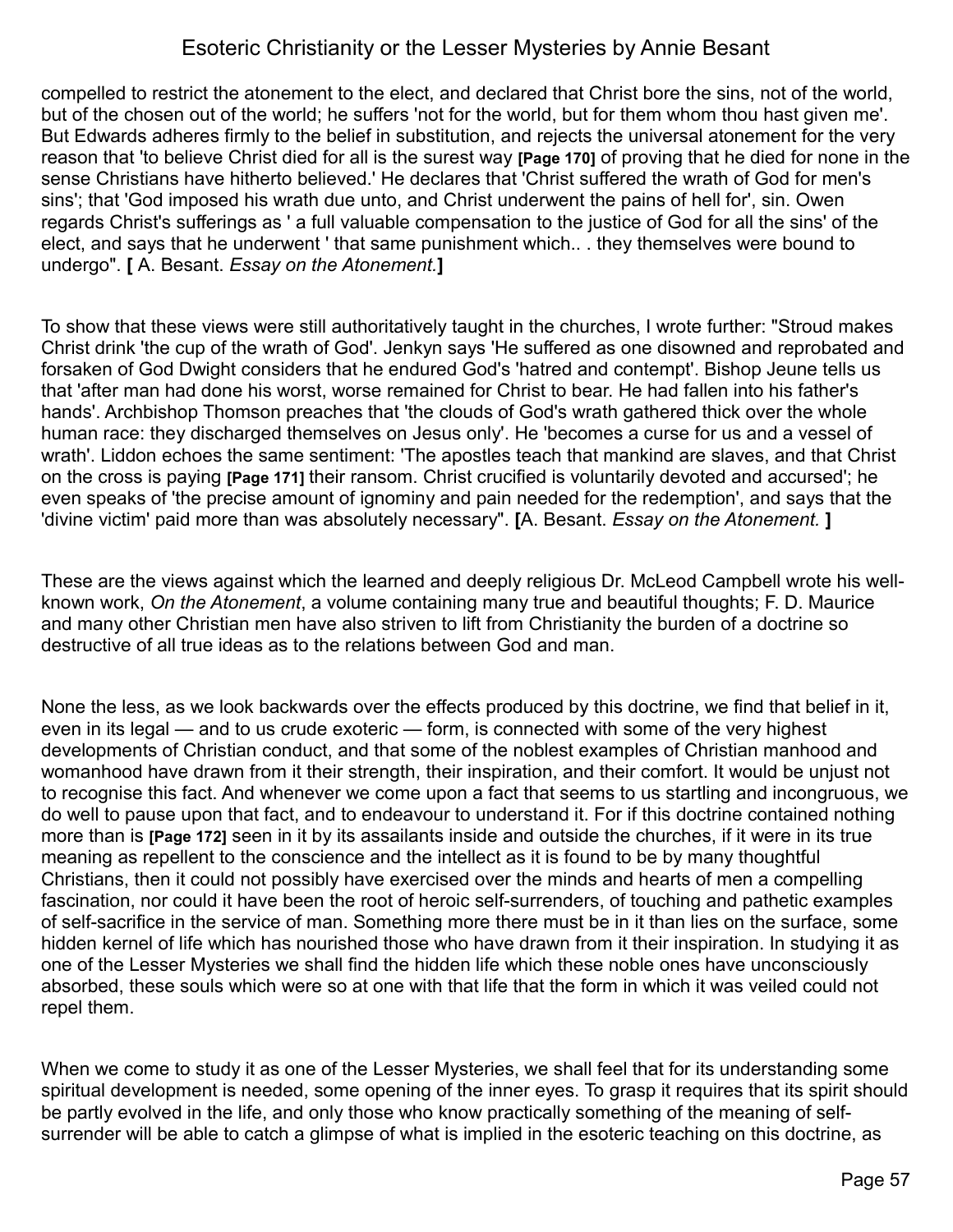the typical manifestation of the Law of Sacrifice. We can only understand **[Page 173]** it as applied to the Christ, when we see it as a special manifestation of the universal law, a reflection below of the Pattern above, showing us in a concrete human life what sacrifice means.

The Law of Sacrifice underlies our system and all systems, and on it all universes are builded. It lies at the root of evolution, and alone makes it intelligible. In the doctrine of the Atonement it takes a concrete form in connection with men who have reached a certain stage in spiritual development, the stage that enables them to realise their oneness with humanity, and to become, in very deed and truth, Saviours of men.

All the great religions of the world have declared that the universe begins by an act of sacrifice and have incorporated the idea o sacrifice into their most solemn rites In Hinduism, the dawn of manifestation is said to be by sacrifice,**[**Brhadãaranyakopanishat, I, i, 1. **]** mankind is emanated with sacrifice ,**[**Bhagavad-Gita, iii, 10.**]** and it is Deity who sacrifices Himself;,**[**Brhadãranyakopanishat, I, ii,7 **]** the object of the sacrifice is manifestation; He cannot become manifest unless an act of sacrifice be performed and inasmuch as nothing can be manifest until **[Page 174]** He manifests, **[** Mundakopanishat, II, ii, 10. **]** the act of sacrifice is called "the dawn" of creation.

In the Zoroastrian religion it was taught that in the Existence that is boundless, unknowable, unnameable, sacrifice was performed and manifest Deity appeared; Ahura-mazdao was born of an act of sacrifice. **[**Hang. *Essays on the Parsis*, pp. 12-14. 1 **]**

In the Christian religion the same idea is indicated in the phrase: "the Lamb slain from the foundation of the world",**[**Rev., xiii, 8. **]** slain at the origin of things. These words can but refer to the important truth that there can be no founding of a world until the Deity has made an act of sacrifice. This act is explained as limiting Himself in order to become manifest. "The Law of Sacrifice might perhaps more truly be called The Law of Manifestation, or the Law of Love and of Life, for throughout the universe, from the highest to the lowest, it is the cause of manifestation and life".**[**W. Williamson. *The Great Law*, p. 406. **]**

"Now, if we study this physical world, as being the most available material, we find that all life in it, all growth, all progress, alike for units and for aggregates, depend on continual sacrifice and **[Page 175]** the endurance of pain. Mineral is sacrificed to vegetable, vegetable to animal, both to man, men to men, and all the higher forms again break up, and reinforce again with their separated constituents the lowest kingdom. It is a continual sequence of sacrifices from the lowest to the highest, and the very mark of progress is that the sacrifice from being involuntary and imposed becomes voluntary and self-chosen, and those who are recognised as greatest by man's intellect and loved most by man's heart are the supreme sufferers, those heroic souls who wrought, endured, and died that the race might profit by their pain. If the world be the work of the Logos, and the law of the world's progress in the whole and the parts is sacrifice, then the Law of Sacrifice must point to something in the very nature of the Logos; it must have its root in the Divine Nature itself. A little further thought shows us that if there is to be a world, a universe at all, this can only be by the One Existence conditioning Itself and thus making manifestation possible, and that the very Logos is the Self-limited God; limited to become manifest; manifested to bring a universe into being; such self-limitation and manifestation can only be a supreme act of sacrifice, and what wonder that on every hand the world **[Page 176]** should show its birth-mark, and that the Law of Sacrifice should be the law of being, the law of the derived lives.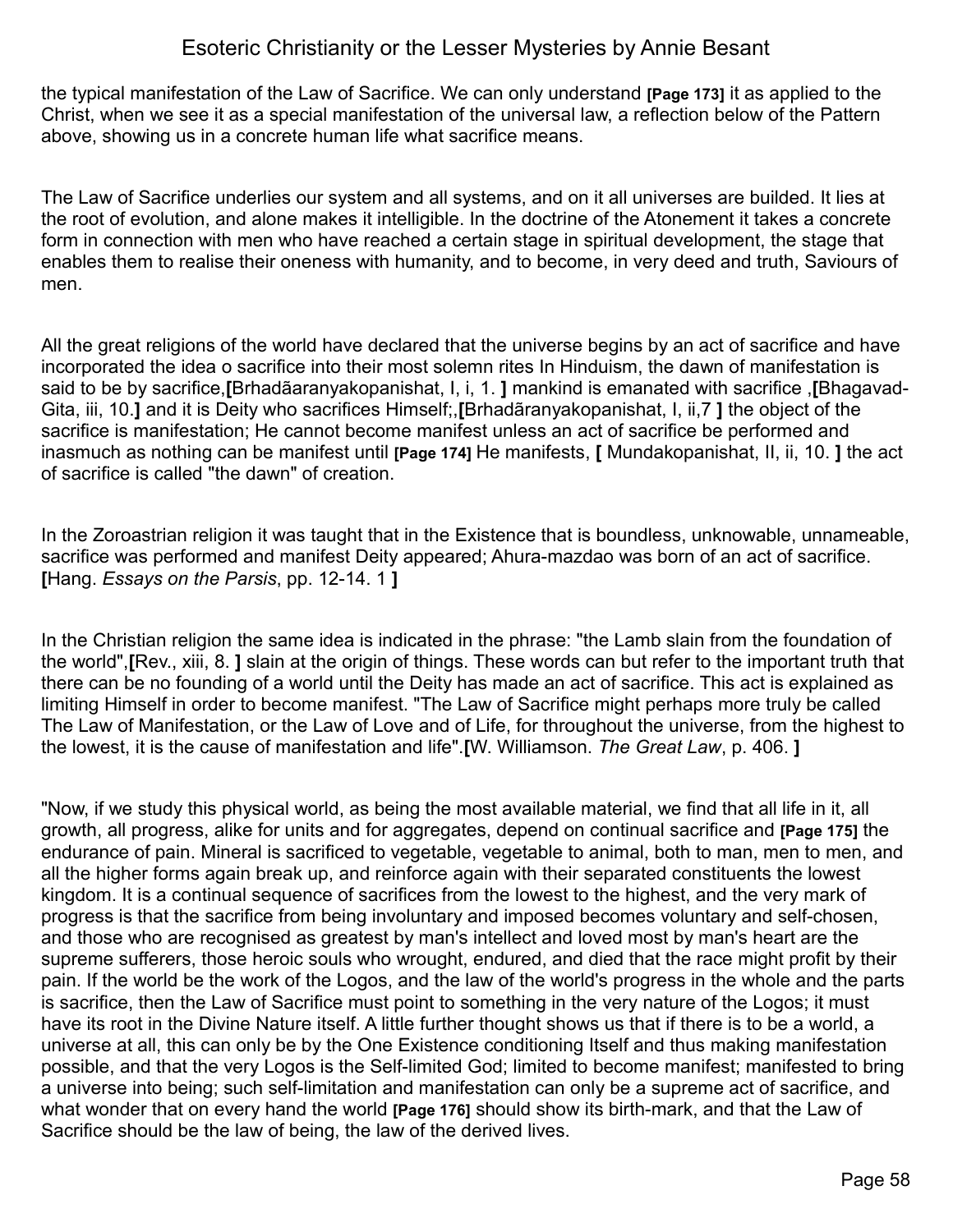"Further, as it is an act of sacrifice in order that individuals may come into existence to share the Divine bliss, it is very truly a vicarious act — an act done for the sake of others; hence the fact already noted, that progress is marked by sacrifice becoming voluntary and self-chosen, and we realise that humanity reaches its perfection in the man who gives himself for men, and by his own suffering purchases for the race some lofty good.

"Here, in the highest regions, is the inmost verity of vicarious sacrifice, and however it may be degraded and distorted, this inner spiritual truth makes it indestructible, eternal, and the fount whence flows the spiritual energy which, in manifold forms and ways, redeems the world from evil and draws it home to God". **[**A. Besant. *Nineteenth Century*, June, 1895, "The Atonement" **]**

When the Logos comes forth from "the bosom of the Father" in that "Day" when He is said to be "begotten", **[**Heb., i, 5.**]** the dawn of the Day of Creation, of Manifestation, when by Him God "made the **[Page 177]** worlds", **[**Heb., i, 2.**]** He by His own will limits Himself, making as it were a sphere enclosing the Divine Life, coming forth as a radiant orb of Deity, the Divine Substance, Spirit within and limitation, or Matter, without. This is the veil of matter which makes possible the birth of the Logos, Mary, the World-Mother, necessary for the manifestation in time of the Eternal, that Deity may manifest for the building of the worlds.

That circumscription, that self-limitation, is the act of sacrifice, a voluntary action done for love's sake, that other lives may be born from Him. Such a manifestation has been regarded as a death, for, in comparison with the unimaginable life of God in Himself, such circumscription in matter may truly be called death. It has been regarded, as we have seen, as a crucifixion in matter, and has been thus figured, the true origin of the symbol of the cross, whether in its so-called Greek form, wherein the vivifying of matter by the Holy Ghost is signified, or in its so-called Latin, whereby the Heavenly Man is figured, the supernal Christ. **[**C. W. Leadbeater.- *The Christian Creed* pp 54-56**]**

"In tracing the symbolism of the Latin cross, or rather of the crucifix, back into the night of **[Page 178]** time, the investigators had expected to find the figure disappear, leaving behind what they supposed to be the earlier cross-emblem. As a matter of fact exactly the reverse took place, and they were startled to find that eventually the cross drops away, leaving only the figure with uplifted arms. No longer is there any thought of pain or sorrow connected with that figure, though still it tells of sacrifice; rather is it now the symbol of the purest joy the world can hold — the joy of freely giving — for it typifies the Divine Man standing in space with arms upraised in blessing, casting abroad His gifts to all humanity, pouring forth freely of Himself in all directions, descending into that 'dense sea' of matter, to be cribbed, cabined, and confined therein, in order that through that descent *we* may come into being".**[**C. W. Leadbeater. *The Christian Creed*, pp. 56, 57.**]**

This sacrifice is perpetual, for in every form in this universe of infinite diversity this life is enfolded, and is its very heart, the "Heart of Silence" of the Egyptian ritual, the "Hidden God". This sacrifice is the secret of evolution. The Divine Life, cabined within a form, ever presses outwards in order that the form may expand, but presses gently, lest the form should break ere **[Page 179]** yet it had reached its utmost limit of expansion. With infinite patience and tact and discretion, the divine One keeps up the constant pressure that expands, without loosing a force that would disrupt. In every form, in mineral, in vegetable, in animal, in man, this expansive energy of the Logos is ceaselessly working. That is the evolutionary force, the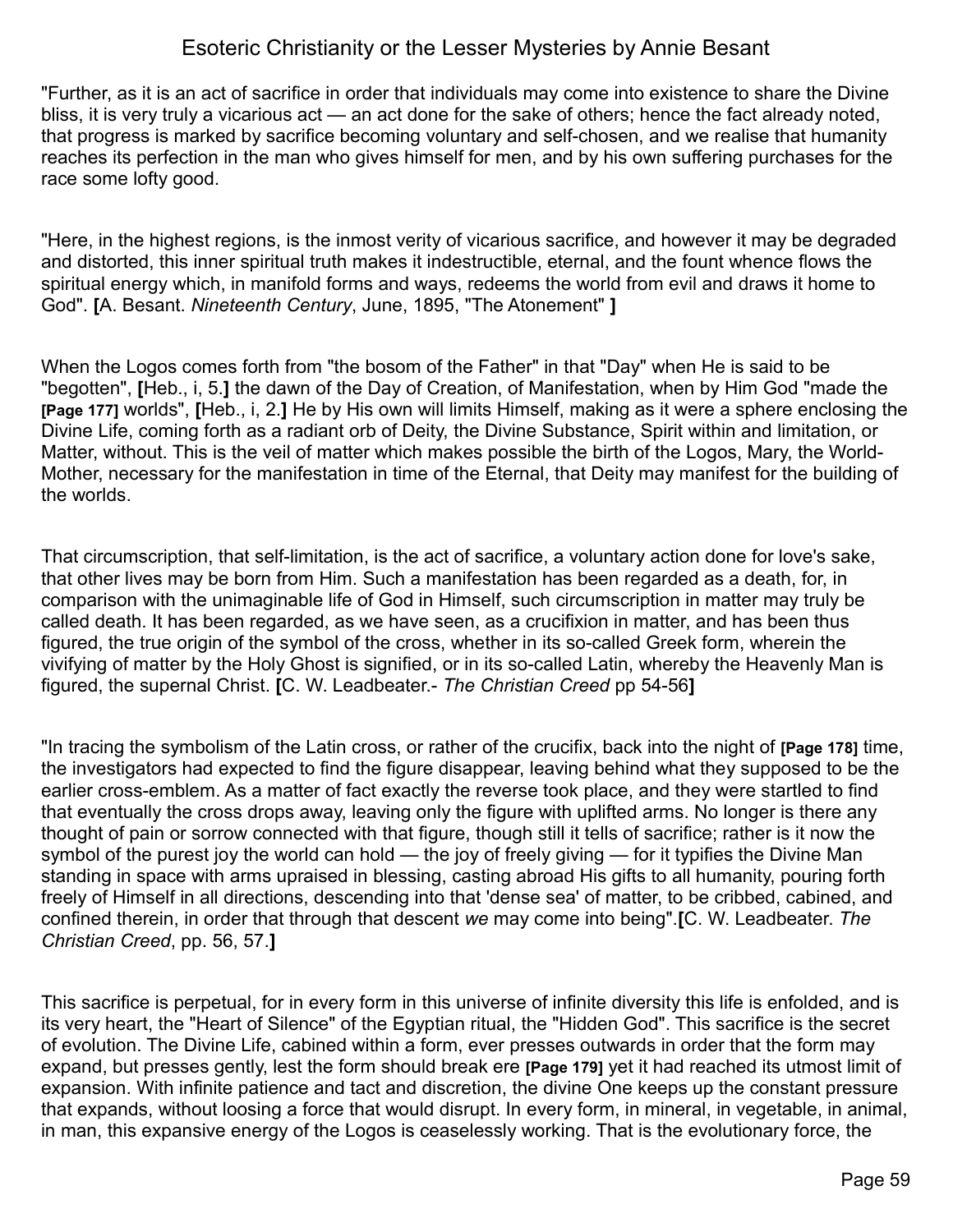lifting life within the forms, the rising energy that science glimpses, but knows not whence it comes. The botanist tells of an energy within the plant, that pulls ever upwards; he knows not how, he knows not why, but he gives it a name — the *vis a front*e — because he finds it there, or rather finds its results. Just as it is in plant life, so is it in other forms as well, making them more and more expressive of the life within them. When the limit of any form is reached, and it can grow no further, so that nothing more can be gained through it by the soul of it — that germ of Himself, which the Logos is brooding over — then He draws away His energy, and the form disintegrates — we call it death and decay. But the soul is with Him, and He shapes for it a new form, and the death of the form is the birth of the soul into fuller life. If we saw with the eyes of the Spirit instead of with the eyes of the flesh, we should not weep over a form, **[Page 180]** which is a corpse giving back the materials out of which it was builded, but we should joy over the life passing onwards into nobler form, to expand under the unchanging process the powers still latent within.

Through that perpetual sacrifice of the Logos all lives exist; it is the life by which the universe is ever becoming. This life is One, but it embodies itself in myriad forms, ever drawing them together and gently overcoming their resistance. Thus it is an At-one-ment, a unifying force, by which the separated lives are gradually made conscious of their unity, labouring to develop in each a self-consciousness, which shall at last know itself to be one with all others, and its root One and divine.

This is the primary and ever-continued sacrifice, and it will be seen that it is an outpouring of Life directed by Love, a voluntary and glad pouring forth of Self for the making of other Selves. This is "the joy of thy Lord" **[**S. Matt., xxv, 21, 23, 31-45 **]** into which the faithful servant enters, significantly followed by the statement that He was hungry, thirsty, naked, sick, a stranger and in prison, in the helped or neglected children of men. To the free Spirit to give itself is joy, and it feels its life the more keenly **[Page 181]** the more it pours itself forth. And the more it gives, the more it grows, for the law of the growth of life is that it increases by pouring itself forth and not by drawing from without — by giving, not by taking. Sacrifice, then, in its primary meaning, is a thing of joy the Logos pours Himself out to make a world, and, seeing the travail of His soul, is satisfied.**[**Is.liii,11 **]** 

But the word has come to be associated with suffering, and in all religious rites of sacrifice some suffering, if only that of a trivial loss to the sacrificer, is present. It is well to understand how this change has come about, so that when the word "sacrifice" is used the instinctive connotation is one of pain.

The explanation is seen when we turn from the manifesting Life to the forms in which it is embodied, and look at the question of sacrifice from the side of the forms. While the life of Life is in giving, the life, or persistence, of form is in taking, for the form is wasted as it is exercised, it is diminished as it is exerted. If the form is to continue, it must draw fresh material from outside itself in order to repair its losses, else will it waste and vanish away. The form must grasp, keep, build into itself what it **[Page 182]** has grasped, else it cannot persist; and the law of growth of the form is to take and assimilate that which the wider universe supplies. As the consciousness identifies itself with the form, regarding the form as itself, sacrifice takes on a painful aspect; to give, to surrender, to lose what has been acquired, is felt to undermine the persistence of the form, and thus the Law of Sacrifice becomes a law of pain instead of a law of joy.

Man had to learn by the constant breaking up of forms, and the pain involved in the breaking, that he must not identify himself with the wasting and changing forms, but with the growing persistent life, and he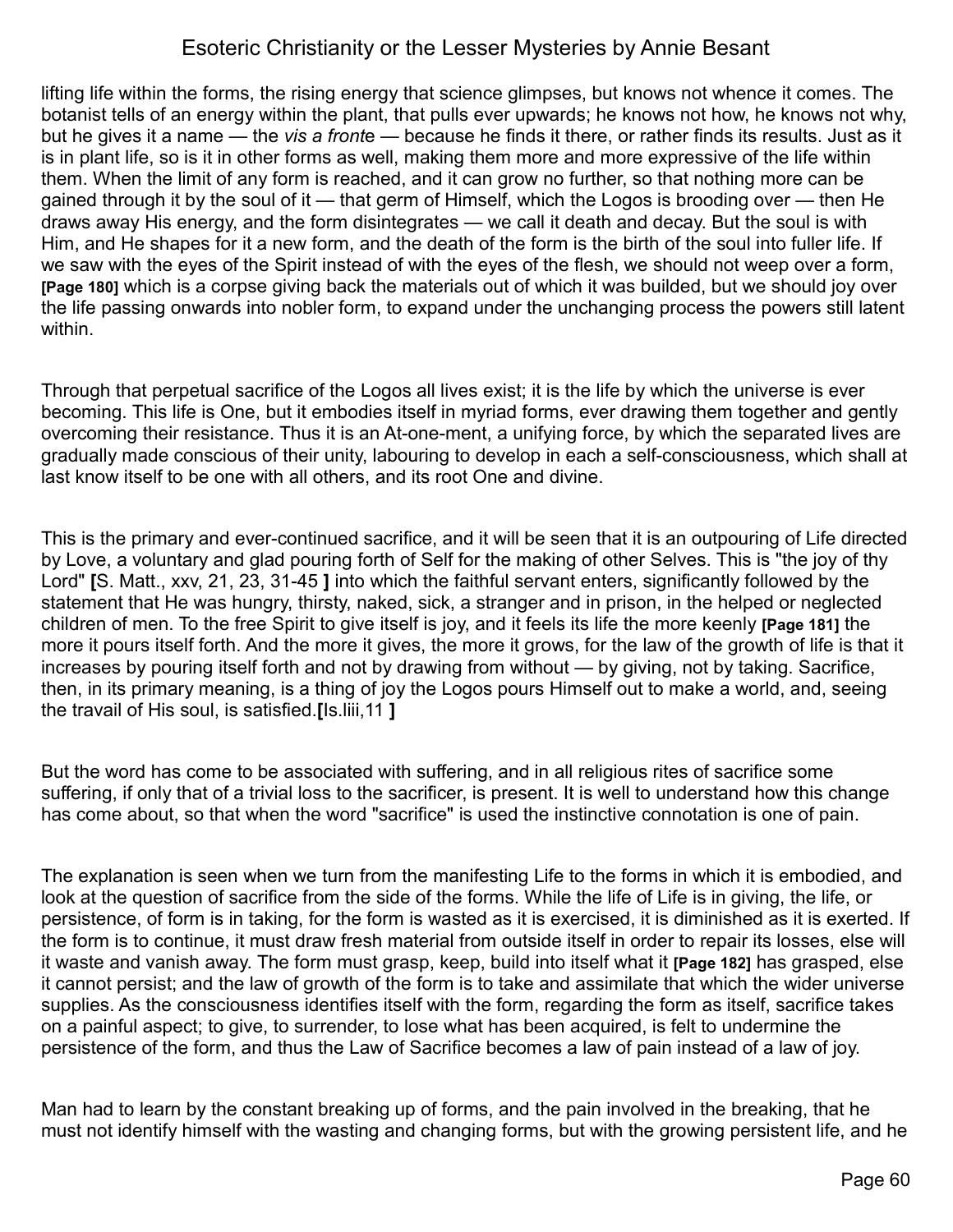was taught his lesson not only by external nature, but by the deliberate lessons of the Teachers who gave him religions.

We can trace in the religions of the world four great stages of instruction in the Law of Sacrifice. First, man was taught to sacrifice part of his material possession in order to gain increased material prosperity, and sacrifices were made in charity to men and in offerings to Deities, as we may read in the scriptures of the Hindus, the Zoroastrians, the Hebrews, indeed all the world over. The man gave up something he valued to insure future prosperity to himself, **[Page 183]** his family, his community, his nation. He sacrificed in the present to gain in the future. Secondly, came a lesson a little harder to learn; instead of physical prosperity and worldly good, the fruit to be gained by sacrifice was celestial bliss. Heaven was to be won, happiness was to be enjoyed on the other side of death — such was the reward for sacrifices made during the life led on earth.

A considerable step forward was made when a man learned to give up the things for which his body craved for the sake of a distant good which he could not see nor demonstrate. He learned to surrender the visible for the invisible, and in so doing rose in the scale of being; for so great is the fascination of the visible and the tangible, that if a man be able to surrender them for the sake of an unseen world in which he believes, he has acquired much strength and has made a long step towards the realisation of that unseen world. Over and over again martyrdom has been endured, obloquy has been faced, man has learned to stand alone, bearing all that his race could pour upon him of pain, misery, and shame, looking to that which is beyond the grave. True, there still remains in this a longing for celestial glory, but it is no small thing to be able **[Page 184]** to stand alone on earth and rest on spiritual companionship, to cling firmly to the inner life when the outer is all torture.

The third lesson came when a man, seeing himself as part of a greater life, was willing to sacrifice himself for the good of the whole, and so became strong enough to recognise that sacrifice was right, that a part, a fragment, a unit in the sum total of life, should subordinate the part to the whole, the fragment to the totality. Then he learned to do right, without being affected by the outcome to his own person, to do duty, without wishing for result to himself, to endure because endurance was right not because it would be crowned, to give because gifts were due to humanity not because they would be repaid by the Lord. The hero-soul thus trained was ready for the fourth lesson: that sacrifice of all the separated fragment possesses is to be offered because the Spirit is not really separate but is part of the divine Life, and knowing no difference, feeling no separation, the man pours himself forth as part of the Life Universal, and in the expression of that Life he shares the joy of his Lord.

It is in the three earlier stages that the pain-aspect of sacrifice is seen. The first meets but **[Page 185]** small sufferings; in the second the physical life and all that earth has to give may be sacrificed; the third is the great time of testing, of trying, of the growth and evolution of the human soul. For in that stage duty may demand all in which life seems to consist, and the man, still identified in *feeling* with the form, though *knowing* himself theoretically to transcend it, finds that all he feels as life is demanded of him, and questions: "If I let this go, what then will remain ?" It seems as though consciousness itself would cease with this surrender, for it must loose its hold on all it realises, and it sees nothing to grasp on the other side. An over-mastering conviction, an imperious voice, call on him to surrender his very life. If he shrinks back, he must go on in the life of sensation, the life of the intellect, the life of the world, and as he has the joys he dared not resign, he finds a constant dissatisfaction, a constant craving, a constant regret and lack of pleasure in the world, and he realises the truth of the saying of the Christ, that "he that will save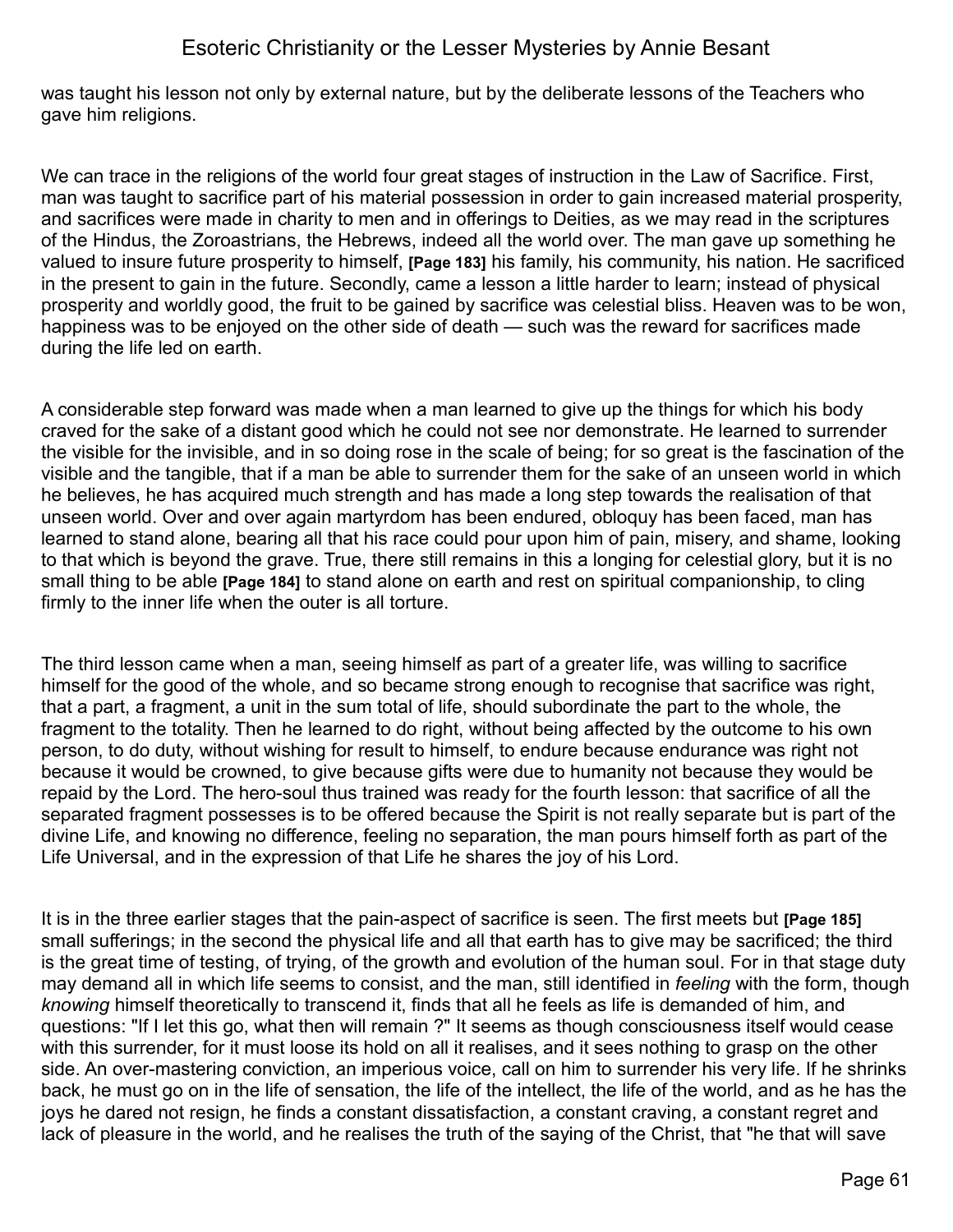his life shall lose it",**[**S. Matt., xvi, 25. **]** and that the life that was loved and clung to is only lost at last. Whereas if he risks all in obedience to the voice that summons, if he throws away his life, then in losing it, he **[Page 186]** finds it unto life eternal,**[**S. John, xii, 25.**]** and he discovers that the life he surrendered was only death in life, that all he gave up was illusion, and that he found reality. In that choice the metal of the soul is proved, and only the pure gold comes forth from the fiery furnace, where life seemed to be surrendered but where life was won. And then follows the joyous discovery that the life thus won is won for all, not for the separated self, that the abandoning of the separated self has meant the realising of the Self in man, and that the resignation of the limit which alone seemed to make life possible has meant the pouring out into myriad forms, an undreamed vividness and fullness, " the power of an endless life". **[**Heb., vii, 16. **]**

Such is an outline of the Law of Sacrifice, based on the primary Sacrifice of the Logos, that Sacrifice of which all other sacrifices are reflections.

We have seen how the man Jesus, the Hebrew disciple, laid down His body in glad surrender that a higher Life might descend and become embodied in the form He thus willingly sacrificed, and how by that act He became a Christ of full stature, to be the Guardian of Christianity, and to pour out His life into the great religion founded by the Mighty One with whom the **[Page 187]** sacrifice had identified Him. We have seen the Christ-Soul passing through the great Initiations — born as a little child, stepping down into the river of the world's sorrows, with the waters of which he must be baptised into his active ministry, transfigured on the Mount, led to the scene of his last combat, and triumphing over death. We have now to see in what sense he is an atonement, how in the Christ-life the Law of Sacrifice finds a perfect expression.

The beginning of what may be called the ministry of the Christ come to manhood is in that intense and permanent sympathy with the world's sorrows which is typified by the stepping down into the river. From that time forward the life must be summed up in the phrase, "He went about doing good"; for those who sacrifice the separated life to be a channel of the divine Life, can have no interest in this world save the helping of others. He learns to identify himself with the consciousness of those around him, to feel as they feel, think as they think, enjoy as they enjoy, suffer as they suffer, and thus he brings into his daily waking life that sense of unity with others which he experiences in the higher realms of being. He must develop a sympathy which vibrates in perfect harmony with **[Page 188]** the many-toned chord of human life, so that he may link in himself the human and the divine lives, and become a mediator between heaven and earth.

Power is now manifested in him, for the Spirit is resting on him, and he begins to stand out in the eyes of men as one of those who are able to help their younger brethren to tread the path of life. As they gather round him, they feel the power that comes out from him, the divine Life in the accredited Son of the Highest. The souls that are hungry come to him and he feeds them with the bread of life; the diseased with sin approach him, and he heals them with the living word which cures the sickness and makes whole the soul; the blind with ignorance draw nigh him, and he opens their eyes by the light of his wisdom. It is the chief mark in his ministry that the lowest and the poorest, the most desperate and the most degraded, feel in approaching him no wall of separation, feel as they throng around him welcome and not repulsion; for there radiates from him a love that understands and that can therefore never wish to repel. However low the soul may be, he never feels the Christ-Soul as standing above him but rather as standing beside him, treading with human feet the ground he **[Page 189]** also treads; yet as filled with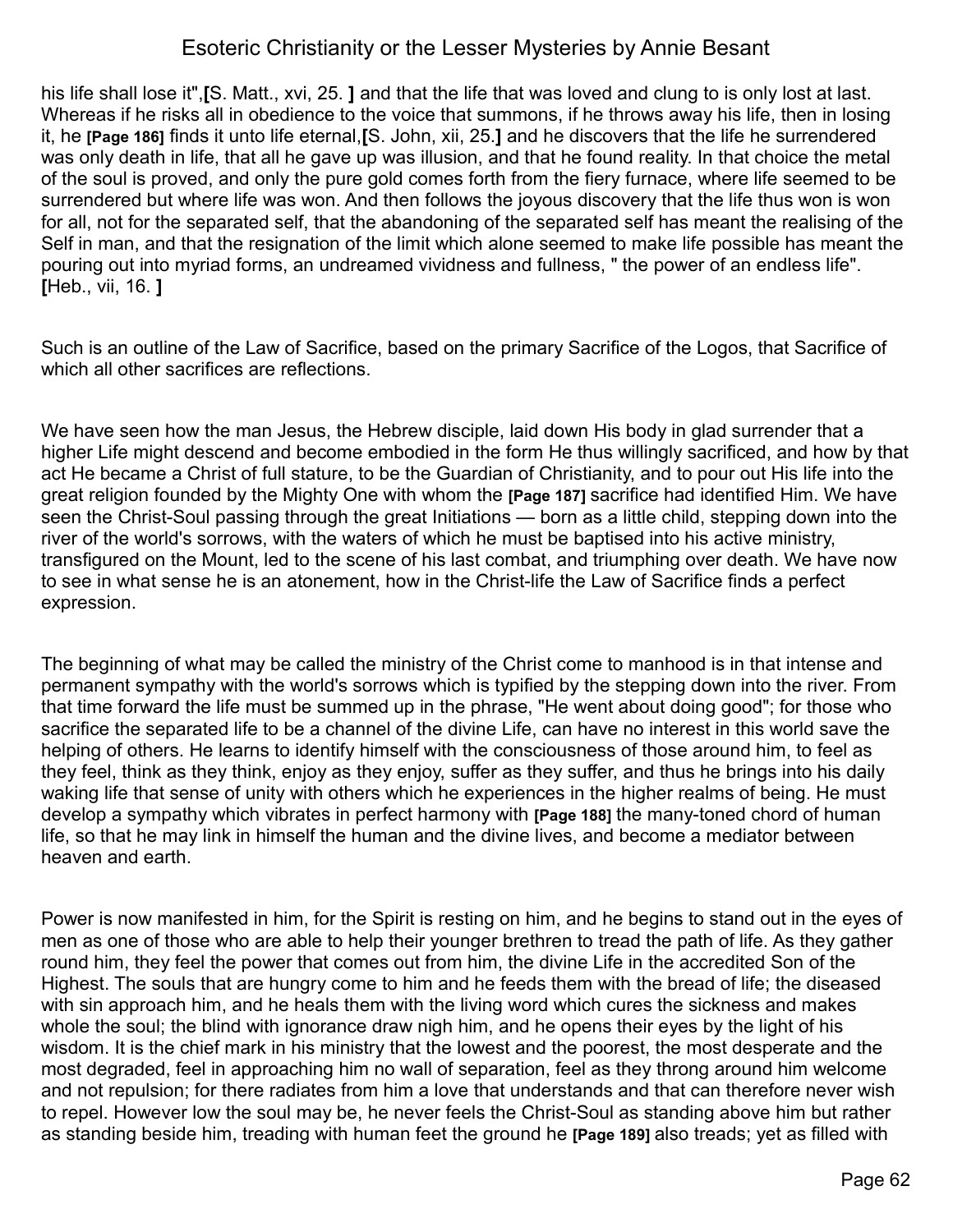some strange uplifting power that raises him upwards and fills him also with new impulse and fresh inspiration.

Thus he lives and labours, a true Saviour of men, until the time comes when he must learn another lesson, losing for awhile his consciousness of that divine Life of which his own has been becoming ever more and more the expression. And this lesson is that the true centre of divine Life lies within and not without. The Self has its centre within each human soul — truly is "the centre everywhere", for Christ is *in* all, and God in Christ — and no embodied life, nothing "out of the Eternal' **[***Light on the Path*, § 8. **]**"can help him in his direst need. He has to learn that the true unity of Father and Son is to be found within and not without, and this lesson can only come in uttermost isolation, when he feels forsaken by the God outside himself. As this trial approaches, he cries out to those who are nearest to him to watch with him through his hour of darkness; and then, by the breaking of every human sympathy, the failing of every human love, he finds himself thrown back on the life of the divine Spirit, and cries out to his Father, feeling himself in conscious union with Him, that the cup may pass away. **[Page 190]** Having stood alone, save for that divine Helper, he is worthy to face the last ordeal, where the God without him vanishes, and only the God within is left. "My God, my God, why hast Thou forsaken me?" rings out the bitter cry of startled love and fear. The last loneliness descends on him, and he feels himself forsaken and alone. Yet never is the Father nearer to the Son than at the moment when the Christ-Soul feels himself forsaken, for as he thus touches the lowest depth of sorrow, the hour of his triumph begins to dawn. For now he learns that he must himself become the God to whom he cries, and by feeling the last pang of separation he finds the eternal unity, he feels the fount of life is within, and knows himself eternal.

None can become fully a Saviour of men nor sympathise perfectly with all human suffering, unless he has faced and conquered pain and fear and death unaided, save by the aid he draws from the God within him. It is easy to suffer when there is unbroken consciousness between the higher and the lower; nay, suffering is not, while that consciousness remains unbroken, for the light of the higher makes darkness in the lower impossible, and pain is not pain when borne in the smile of God. There is a suffering that men have **[Page 191]** to face, that every Saviour of man must face, where darkness is on the human consciousness, and never a glimmer of light comes through; he must know the pang of the despair felt by the human soul when there is darkness on every side, and the groping consciousness cannot find a hand to clasp. Into that darkness every Son of Man goes down, ere he rises triumphant; that bitterest experience is tasted by every Christ, ere he is "able to save them to the uttermost" **[**Heb., vii, 25. **]** who seek the Divine through him.

Such a one has become truly divine, a Saviour of men, and he takes up the world-work for which all this has been the preparation. Into him must pour all the forces that make against man, in order that in him they may be changed into forces that help. Thus he becomes one of the Peace-centres of the world, which transmute the forces of combat that would otherwise crush man. For the Christs of the world are these Peace-centres into which pour all warring forces, to be changed within them and then poured out as forces that work for harmony.

Part of the sufferings of the Christ not yet perfect lies in this harmonising of the discord-making forces in the world. Although a Son, he **[Page 192]** yet learns by suffering and is thus "made perfect". **[** Heb., v, 8, 9. **]** Humanity would be far more full of combat and rent with strife were it not for the Christ-disciples living in its midst, and harmonising many of the warring forces into peace.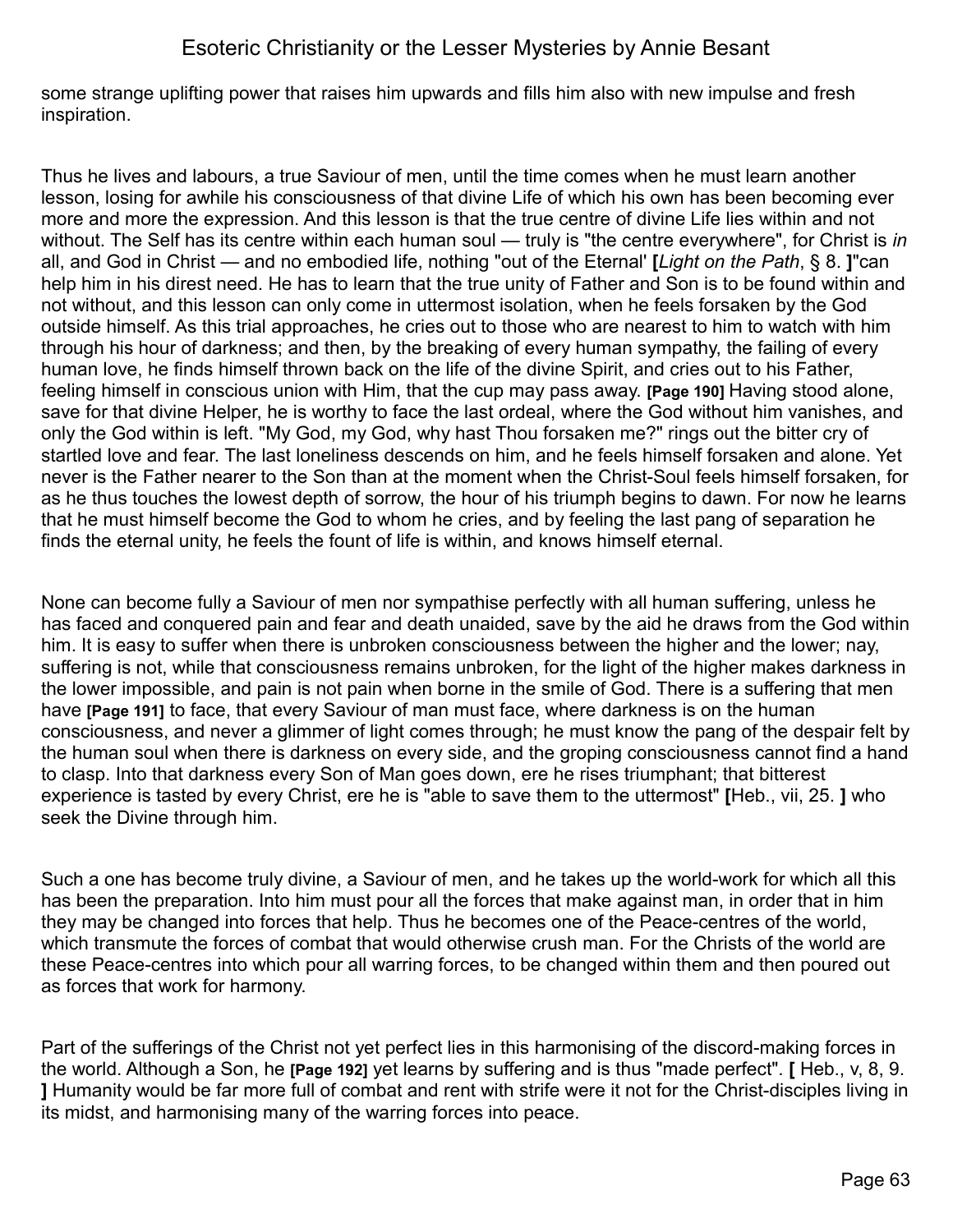When it is said that the Christ suffers " for men", that His strength replaces their weakness, His purity their sin, His wisdom their ignorance, a truth is spoken; for the Christ so becomes one with men that they share with Him and He with them. There is no substitution of Him for them, but the taking of their lives into His, and the pouring of His life into theirs. For, having risen to the plane of unity, He is able to share all He has gained, to give all He has won. Standing above the plane of separateness and looking down at the souls immersed in separateness, He can reach each while they cannot reach each other. Water can flow from above into many pipes, open to the reservoir though closed as regards each other, and so He can send His life into each soul. Only one condition is needed in order that a Christ may share His strength with a younger brother: that in the separated life the human consciousness will open itself to the divine, will show itself receptive of the offered life, and take **[Page 193]** the freely outpoured gift. For so reverent is God to that Spirit which is Himself in man, that He will not even pour into the human soul a flood of strength and life unless that soul is willing to receive it. There must be an opening from below as well as an outpouring from above, the receptiveness of the lower nature as well as the willingness of the higher to give. That is the link between the Christ and the man; that is what the churches have called the outpouring of "divine grace"; that is what is meant by the "faith" necessary to make the grace effective. As Giordano Bruno once put it — the human soul has windows, and can shut those windows close. The sun outside is shining, the light is unchanging; let the windows be opened and the sunlight must stream in. The light of God is beating against the windows of every human soul, and when the windows are thrown open, the soul becomes illuminated. There is no change in God, but there is a change in man; and man's will may not be forced, else were the divine Life in him blocked in its due evolution.

Thus in every Christ that rises, all humanity is lifted a step higher, and by His wisdom the ignorance of the whole world is lessened. Each man is less weak because of His strength, which **[Page 194]** pours out over all humanity and enters the separated soul Out of that doctrine, seen narrowly, and therefore misseen, grew the idea of the vicarious Atonement as a legal transaction between God and man, in which Jesus took the place of the sinner. It was not understood that One who had touched that height was verily one with all His brethren; identity of nature was mistaken for a personal substitution, and thus the spiritual truth was lost in the harshness of a judicial exchange.

"Then he comes to a knowledge of his place in the world, of his function in nature — to be a Saviour and to make atonement for the sins of the people. He stands in the inner Heart of the world, the Holy of Holies, as a High Priest of Humanity. He is one with all his brethren, not by a vicarious substitution, but by the unity of a common life. Is any sinful ? he is sinful in them, that his purity may purge them. Is any sorrowful? in them he is the man of sorrows; every broken heart breaks his, in every pierced heart his heart is pierced. Is any glad ? in them he is joyous, and pours out his bliss. Is any craving ? in them he is feeling want that he may fill them with his utter satisfaction. He has everything, and because it is his it is theirs. He is perfect; **[Page 195]** then they are perfect with him. He is strong; who then can be weak, since he is in them ? He climbed to his high place that he might pour out to all below him, and he lives in order that all may share his life. He lifts the whole world with him as he rises, the path is easier for all men because he has trodden it.

"Every son of man may become such a manifested Son of God, such a Saviour of the world. In each such Son is 'God manifest in the flesh', **[**1 Tim., iii, 16.**]** the atonement that aids all mankind, the living power that makes all things new. Only one thing is needed to bring that power into manifested activity in any individual soul; the soul must open the door and let Him in. Even He, all-permeating, cannot force His way against His brother's will; the human will can hold its own alike against God and man, and by the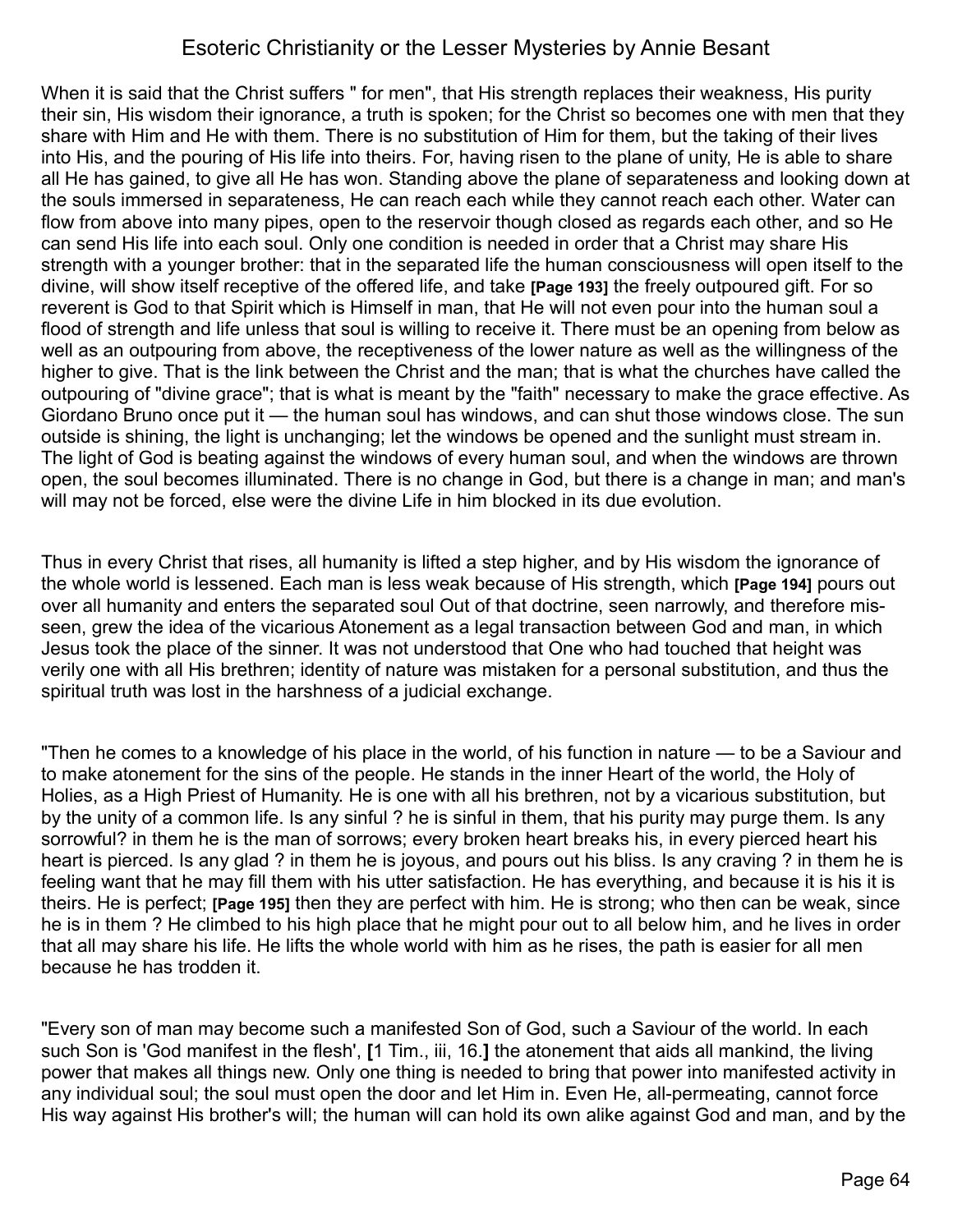law of evolution it must voluntarily associate itself with divine action, and not be broken into sullen submission. Let the will throw open the door and the life will flood the soul. While the door is closed it will only gently breathe through it its unutterable fragrance, that the sweetness of that fragrance may win, where the barrier may not be forced by strength. **[Page 196]**.

"This it is, in part, to be a Christ; but how can mortal pen mirror the immortal, or mortal words tell of that which is beyond the power of speech ? Tongue may not utter, the unillumined mind may not grasp, that mystery of the Son who has become one with the Father, carrying in His bosom the sons of men". **[**Annie Besant. *Theosophical Review*, Dec.,1898, pp. 344, 346. **]**

Those who would prepare to rise to such a life in the future must begin even now to tread in the lower life the path of the Shadow of the Cross. Nor should they doubt their power to rise, for to do so is to doubt the God within them. "Have faith in yourself", is one of the lessons that comes from the higher view of man, for that faith is really in the God within. There is a way by which the shadow of the Christ-life may fall on the common life of man, and that is by doing every act as a sacrifice, not for what it will bring to the doer but for what it will bring to others, and, in the daily common life of small duties, petty actions, narrow interests, by changing the motive and thus changing all. Not one thing in the outer life need necessarily be varied; in any life sacrifice may be offered, amid any surroundings God may be served. Evolving spirituality is marked not by **[Page 197]** what a man does, but by how he does it; not in the circumstances, but in the attitude of a man towards them, lies the opportunity of growth. "And indeed this symbol of the cross may be to us as a touchstone to distinguish the good from the evil in many of the difficulties of life. 'Only those actions through which shines the light of the cross are worthy of the life of the disciple', says one of the verses in a book of occult maxims; and it is interpreted to mean that all that the aspirant does should be prompted by the fervour of self-sacrificing love. The same thought appears in a later verse: 'When one enters the path, he lays his heart upon the cross; when the cross and the heart have become one, then hath he reached the goal'. So, perchance, we may measure our progress by watching whether selfishness or self-sacrifice is dominant in our lives". **[**C.W. Leadbeater. *The Christian Creed*, pp. 61, 62. **]**

Every life which begins thus to shape itself is preparing the cave in which the Child-Christ shall be born, and the life shall become a constant at-one-ment, bringing the divine more and more into the human. Every such life shall grow into the life of a "beloved Son" and shall have **[Page 198]** in it the glory of the Christ. Every man may work in that direction by making every act and power a sacrifice, until the gold is purged from the dross, and only the pure ore remains. **[Page 199]**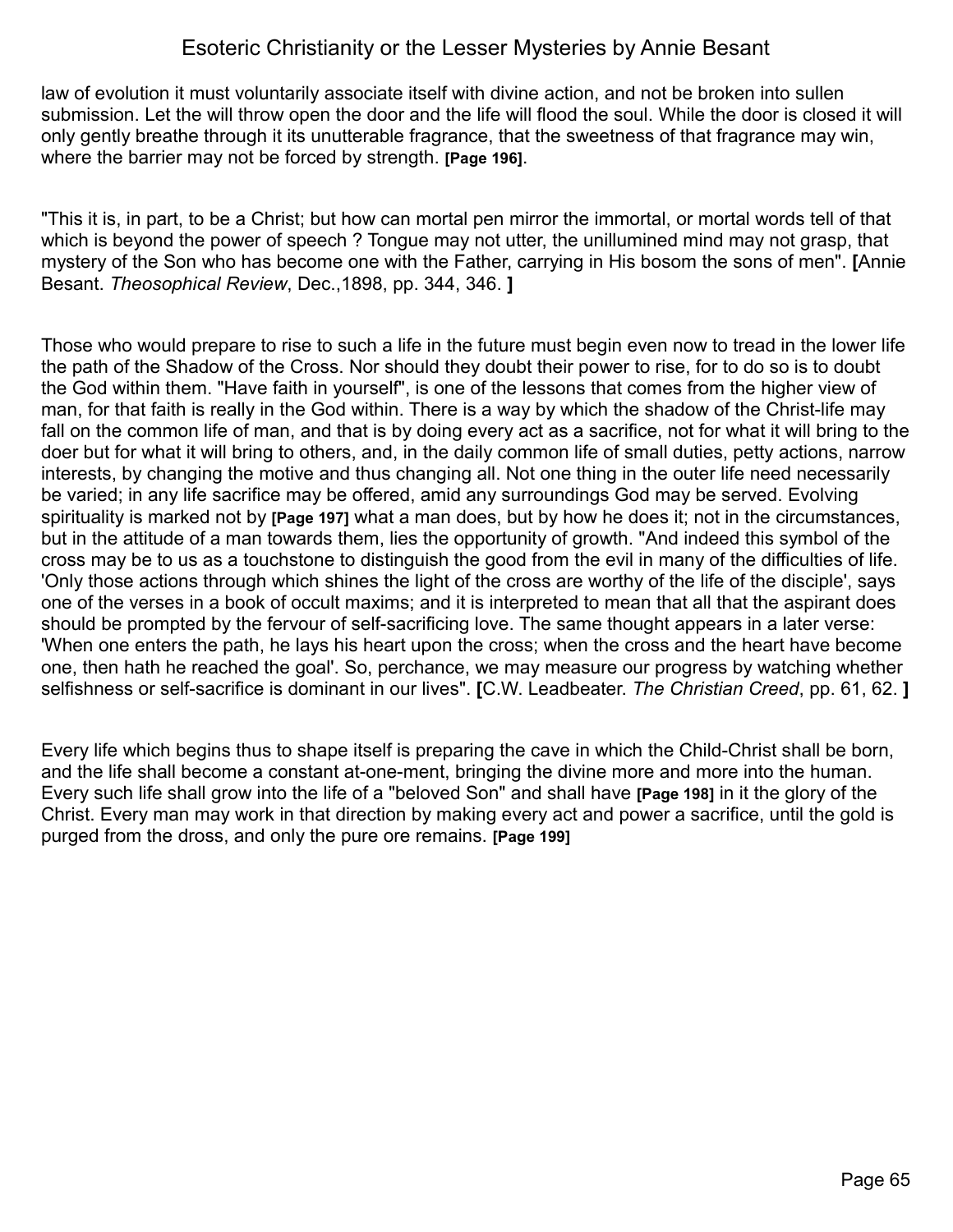# **CHAPTER 8 RESURRECTION AND ASCENSION**

THE doctrines of the Resurrection and Ascension of Christ also form part of the Lesser Mysteries, being integral portions of "The Solar Myth", and of the life-story of the Christ in man.

As regards Christ Himself they have their historical basis in the facts of His continuing to teach His apostles after His physical death, and of His appearance in the Greater Mysteries as Hierophant after His direct instructions had ceased, until Jesus took His place. In the mythic tales the resurrection of the hero and his glorification invariably formed the conclusion of his death-story; and in the Mysteries, the body of the candidate was always thrown into a deathlike trance, during which he, as a liberated soul, travelled through the invisible world, returning **[Page 200]** and reviving the body after three days. And in the lifestory of the individual, who is becoming a Christ, we shall find, as we study it, that the dramas of the Resurrection and Ascension are repeated.

But before we can intelligently follow that story, we must master the outlines of the human constitution, and understand the natural and spiritual bodies of man. "There is a natural body, and there is a spiritual body".**[**1 Cor., xv, 44. **]**

There are still some uninstructed people who regard man as a mere duality, made up of "soul" and "body". Such people use the words "soul" and "spirit" as synonyms, and speak indifferently of "soul and body", or "spirit and body", meaning that man is composed of two constituents, one of which perishes at death, while the other survives. For the very simple and ignorant this rough division is sufficient, but it will not enable us to understand the mysteries of the Resurrection and Ascension.

Every Christian who has made even a superficial study of the human constitution recognises in it three distinct constituents — Spirit, Soul, and Body. This division is sound, though needing **[Page 201]** further sub-division for more profound study, and it has been used by S. Paul in his prayer that "your whole spirit and soul and body be preserved blameless" **[**1 Thess., v, 23. **]** That threefold division is accepted in Christian Theology.

The Spirit itself is really a Trinity, the reflexion and image of the Supreme Trinity, and this we shall study in the following chapter.**[**See Chapter IX, "The Trinity" **]** The true man, the immortal, who is the Spirit, is the Trinity in man. This is life, consciousness, and to this the spiritual body belongs, each aspect of the Trinity having its own Body. The Soul is dual, and comprises the mind and the emotional nature, with its appropriate garments. And the Body is the material instrument of Spirit and Soul. In one Christian view of man he is a twelve-fold being, six modifications forming the spiritual man, and six the natural man; according to another, he is divisible into fourteen, seven modifications of consciousness and seven corresponding types of form. This latter view is practically identical with that studied by Mystics, and it is usually spoken of as seven-fold, because there are really seven divisions, each being two-fold, having a life-side and a form-side. **[Page 202]**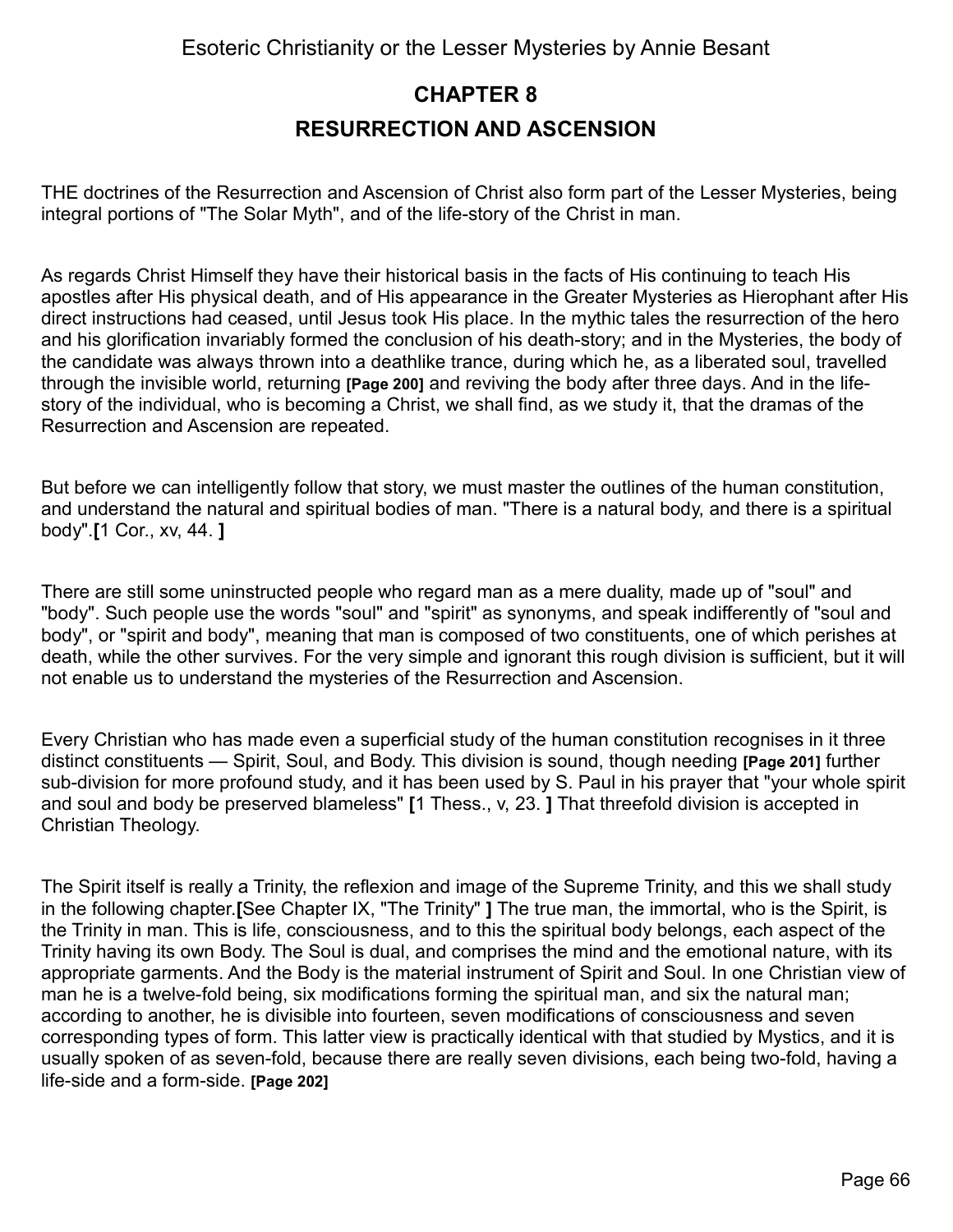These divisions and sub-divisions are somewhat confusing and perplexing to the dull, and hence Origen and Clement, as we have seen,**[**See *Ante*, pp. 72, 84, 85.**]** laid great stress on the need for intelligence on the part of all who desired to become Gnostics. After all, those who find them troublesome can leave them on one side, without grudging them to the earnest student, who finds them not only illuminative, but absolutely necessary to any clear understanding of the Mysteries of Life and Man.

The word Body means a vehicle of consciousness, or an instrument of consciousness; that in which consciousness is carried about, as in a vehicle, or which consciousness uses to contact the external world, as a mechanic uses an instrument. Or, we may liken it to a vessel, in which consciousness is held, as a jar holds liquid. It is a form used by a life, and we know nothing of consciousness save as connected with such forms. The form may be of rarest, subtlest, materials, may be so diaphanous that we are only conscious of the indwelling life; still it is there, and it is composed of Matter. It may be so dense, that it hides the indwelling life, and we are conscious only of the form; still the life is there, and it is composed of the opposite of Matter — Spirit. **[Page 203]** The student must study and re-study this fundamental fact the duality of all manifested existence, the inseparable co-existence of Spirit and Matter in a grain of dust, in the Logos, the God manifested. The idea must become part of him; else must he give up the study of the Lesser Mysteries. The Christ, as God and Man, only shows out on the kosmic scale the same fact of duality that is repeated everywhere in nature. On that original duality everything in the universe is formed.

Man has a "natural body", and this is made up of four different and separable portions, and is subject to death. Two of these are composed of physical matter, and are never completely separated from each other until death, though a partial separation may be caused by anaesthetics, or by disease. These two may be classed together as the Physical Body. In this the man carries on his conscious activities while he is awake; speaking technically, it is his vehicle of consciousness in the physical world.

The third portion is the Desire Body, so called because man's feeling and passional nature finds in this its special vehicle. In sleep, the man leaves the physical body, and carries on his conscious activities in this, which functions in the **[Page 204]** invisible world closest to our visible earth. It is therefore his vehicle of consciousness in the lowest of the super-physical worlds, which is also the first world into which men pass at death.

The fourth portion is the Mental Body, so called because man's intellectual nature, so far as it deals with the concrete, functions in this. It is his vehicle of consciousness in the second of the super-physical worlds, which is also the second, or lower heavenly world, into which men pass after death, when freed from the world alluded to in the preceding paragraph.

These four portions of his encircling form, made up of the dual physical body, the desire body, and the mental body, form the natural body of which S. Paul speaks.

This scientific analysis has fallen out of the ordinary Christian teaching, which is vague and confused on this matter. It is not that the churches have never possessed it; on the contrary, this knowledge of the constitution of man formed part of the teachings in the Lesser Mysteries; the simple division into Spirit, Soul, and Body was exoteric, the first rough and ready division given as a foundation. The sub-division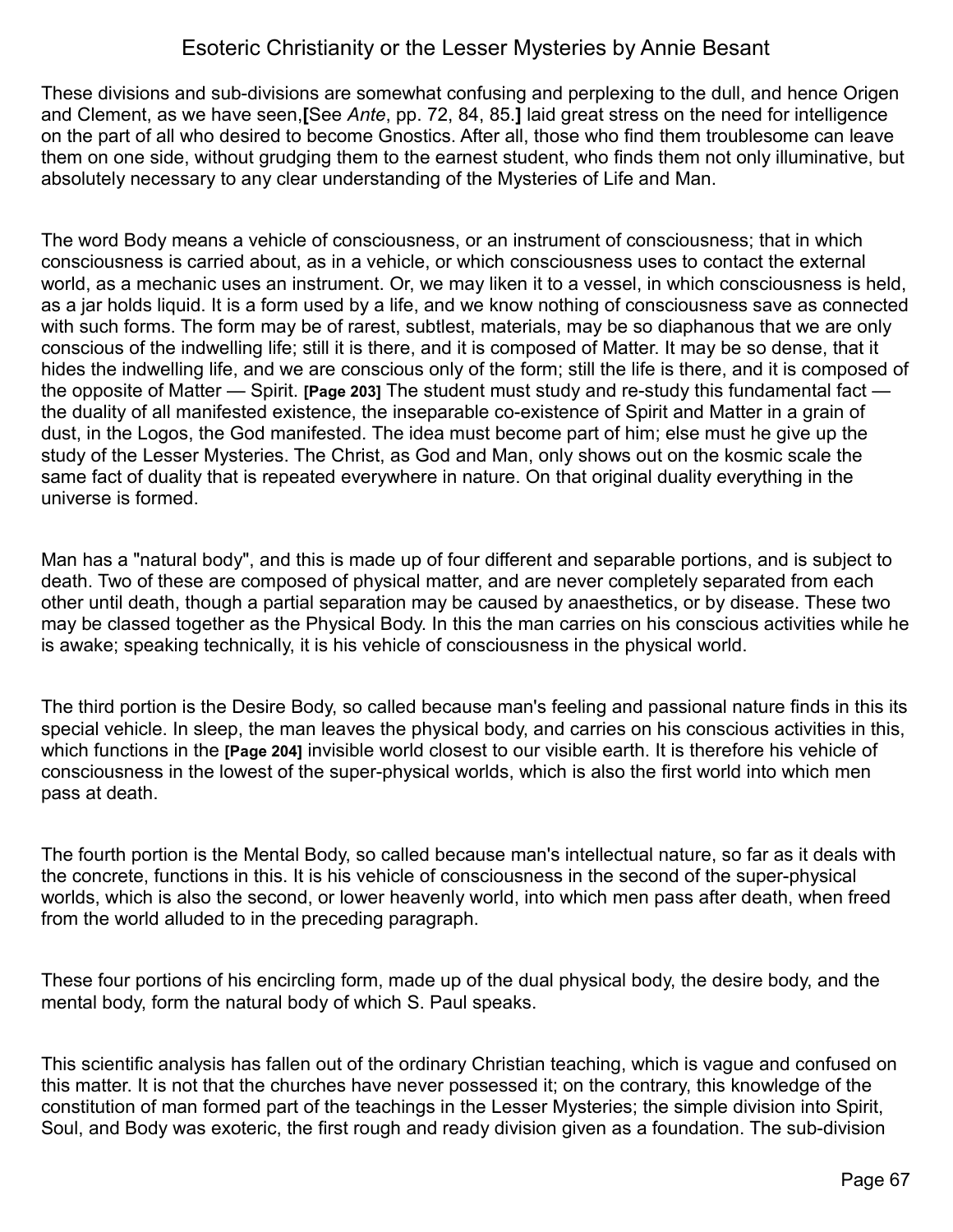as regards the "Body" was made in the course of later instruction, as a preliminary to the training by **[Page 205]** which the instructor enabled his pupil to separate one vehicle from another, and to use each as a vehicle of consciousness in its appropriate region.

This conception should be readily enough grasped. If a man wants to travel on the solid earth, he uses as his vehicle a carriage or a train. If he wants to travel on the liquid seas, he changes his vehicle, and takes a ship. If he wants to travel in the air, he changes his vehicle again and uses a balloon. He is the same man throughout, but he is using three different vehicles, according to the kind of matter he wants to travel in. The analogy is rough and inadequate, but it is not misleading. When a man is busy in the physical world, his vehicle is the physical body, and his consciousness works in and through that body. When he passes into the world beyond the physical, in sleep and at death, his vehicle is the desire body, and he may learn to use this consciously, as he uses the physical consciously. He already uses it unconsciously every day of his life when he is feeling and desiring, as well as every night of his life. When he goes on into the heavenly world after death, his vehicle is the mental body, and this also he is daily using, when he is thinking, and there would be no thought in the brain were there none in the mental body. **[Page 206]**

Man has further "a spiritual body". This is made up of three separable portions, each portion belonging to one of, and separating off, the three Persons in the Trinity of the human Spirit. S. Paul speaks of being "caught up to the third heaven", and of there hearing "unspeakable words which it is not lawful for a man to utter".**[**2 Cor., xii, 2, 4.**]** These different regions of the invisible supernal worlds are known to Initiates, and they are well aware that those who pass beyond the first heaven need the truly spiritual body as their vehicle, and that according to the development of its three divisions is the heaven into which they can penetrate.

The lowest of these three divisions is usually called the Causal Body, for a reason that will be only fully assimilable by those who have studied the teaching of Reincarnation — taught in the Early Church and who understand that human evolution needs very many successive lives on earth, ere the germinal soul of the savage can become the perfected soul of the Christ, and then, becoming perfect as the Father in Heaven,**[**S. Matt., v, 48. **]** can realise the union of the Son with the Father. **[**S. John.xvii, 22,23. **] [Page 207]** It is a body that lasts from life to life, and in it all memory of the past is stored. From it come forth the causes that build up the lower bodies. It is the receptacle of human experience, the treasurehouse in which all we gather in our lives is stored up, the seat of Conscience, the wielder of the Will.

The second of the three divisions of the spiritual body is spoken of by S. Paul in the significant words: " We have a building of God, an house not made with hands, eternal in the heavens". **[**2 Cor., v, 1. **]** That is the Bliss Body, the glorified body of the Christ, "the Resurrection Body". It is not a body which is "made with hands", by the working of consciousness in the the lower vehicles; it is hot formed by experience, not builded out of the materials gathered by man in his long pilgrimage. It is a body which belongs to the Christ-life, the life of Initiation; to the divine unfoldment in man; it is builded of God, by the activity of the Spirit, and grows during the whole life or lives of the Initiate, only reaching its perfection at "the Resurrection".

The third division of the spiritual body is the fine film of subtle matter that separates off the **[Page 208]** individual Spirit as a Being, and yet permits the interpenetration of all by all, and is thus the expression of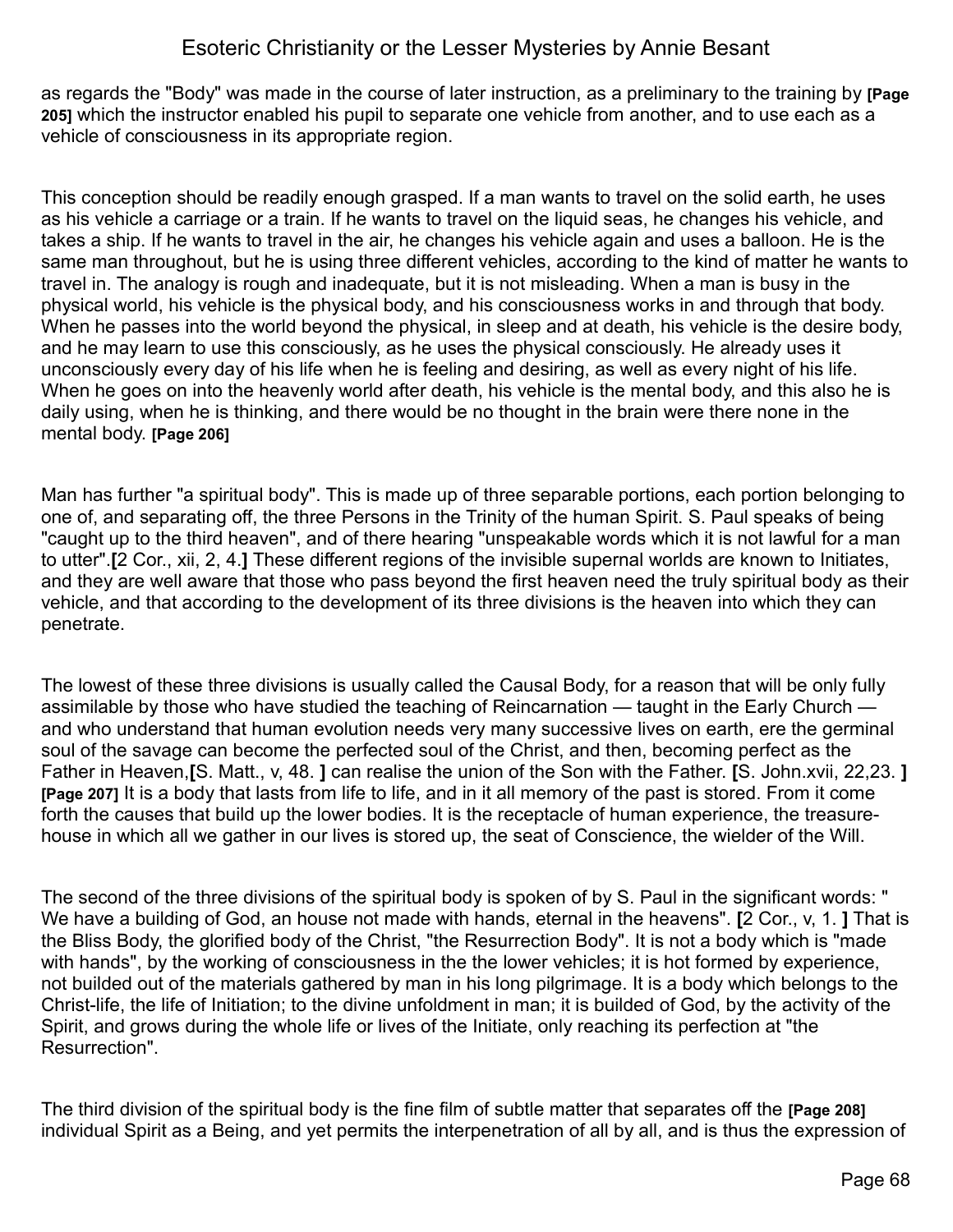the fundamental unity. In the day when the Son Himself shall "be subject unto Him that put all things under Him, that God may be all in all", **[**1 Cor., xv, 28.**]** this film will be transcended, but for us it remains the highest division of the spiritual body, in which we ascend to the Father, and are united with Him.

Christianity has always recognised the existence of three worlds, or regions, through which a man passes; first, the physical world; secondly, an intermediate state into which he passes at death; thirdly, the heavenly world. These three worlds are universally believed in by educated Christians; only the uninstructed imagine that a man passes from his death-bed into the final state of beatitude. But there is some difference of opinion as to the nature of the intermediate world. The Roman Catholic names it Purgatory, and believes that every soul passes into it, save that of the Saint, the man who has reached perfection, or that of a man who has died in "mortal sin". The great mass of humanity pass into a purifying region, wherein a man remains for a period varying in length according to the sins he has committed, **[Page 209]** only passing out of it into the heavenly world when he has become pure. The various communities that are called Protestant vary in their teachings as to details, and mostly repudiate the idea of *post mortem* purification; but they agree broadly that there is an intermediate state, sometimes spoken of as "Paradise" or as a "waiting period". The heavenly world is almost universally, in modern Christendom, regarded as a final state, with no very definite or general idea as to its nature, or as to the progress or stationary condition of those attaining to it. In early Christianity this heaven was considered to be, as it really is, a stage in the progress of the soul, re-incarnation in one form or another, the pre-existence of the soul, being then very generally taught. The result was, of course that the heavenly state was a temporary condition, though often a very prolonged one, lasting for "an age" — as stated in the Greek of the New Testament, the age being ended by the return of the man for the next stage of his continuing life and progress - and not "everlasting", as in the mistranslation of the English authorised version.**[** This mistranslation was a very natural one, as the translation was made in the seventeenth century, and all idea of the preexistence of the soul and of its evolution had long faded out of Christendom, save in the teachings of a few sects regarded as heretical and persecuted by the Roman Catholic Church. **[Page 210]**

In order to complete the outline necessary for the understanding of the Resurrection and Ascension, we must see how these various bodies are developed in the higher evolution.

The physical body is in a constant state of flux, its minute particles being continually renewed, so that it is ever building; and as it is composed of the food we eat, the liquids we drink, the air we breathe, and particles drawn from our physical surroundings, both people and things, we can steadily purify it, by choosing its materials well, and thus make it an ever purer vehicle through which to act, receptive of subtler vibrations, responsive to purer desires, to nobler and more elevated thoughts. For this reason all who aspired to attain to the Mysteries were subjected to rules of diet, ablution, etc., and were desired to be very careful as to the people with whom they associated, and the places to which they went.

The desire body also changes, in similar fashion, but the materials for it are expelled and drawn in by the play of the desires, arising from the feelings, passions, and emotions. If these are coarse, the materials built into the desire **[Page 211]** body are also coarse, while as these are purified, the desire body grows subtle and becomes very sensitive to the higher influences. In proportion as a man dominates his lower nature, and becomes unselfish in his wishes, feelings, and emotions, as he makes his love for those around him less selfish and grasping, he is purifying this higher vehicle of consciousness; the result is that when out of the body in sleep he has higher, purer, and more instructive experiences, and when he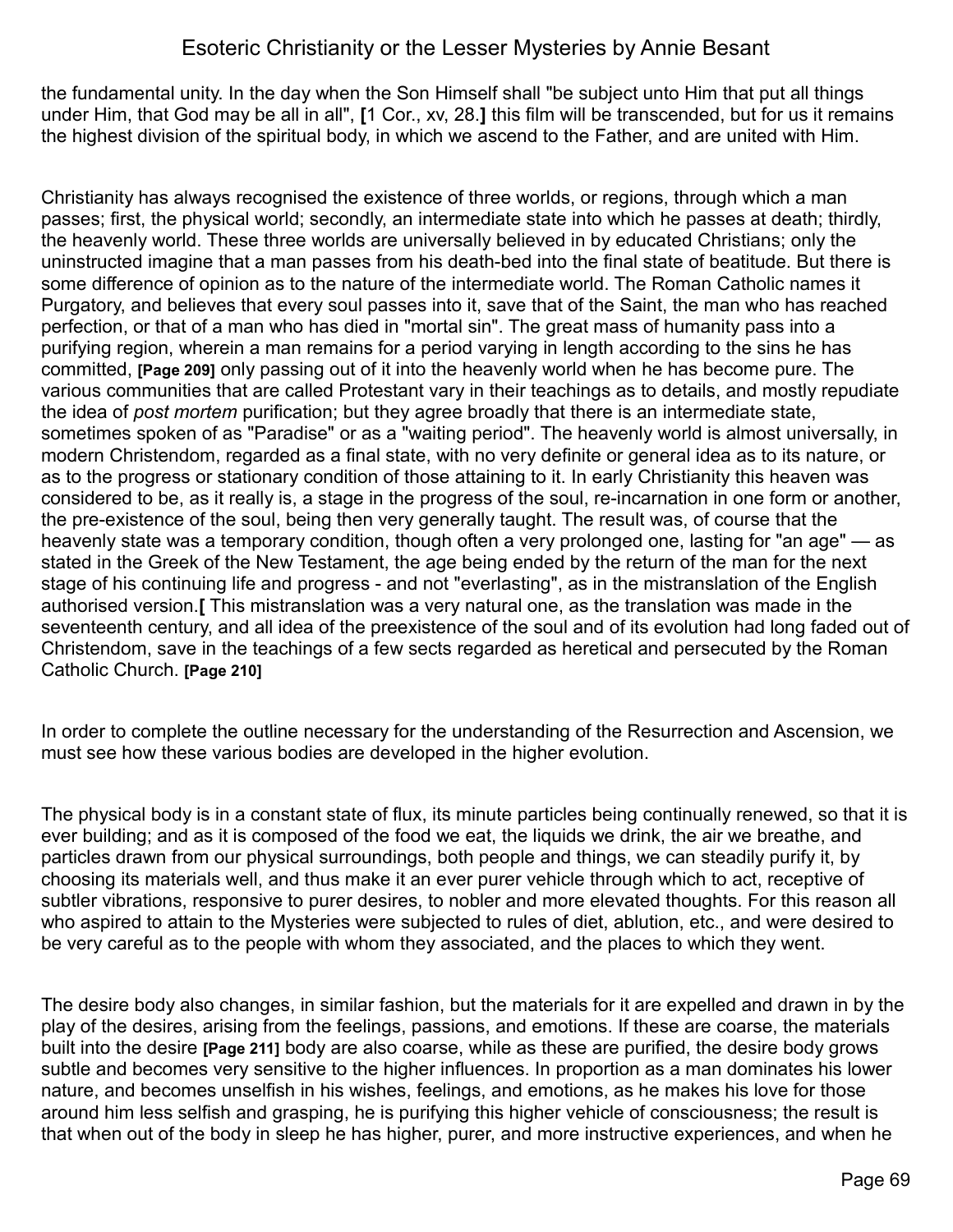leaves the physical body at death he passes swiftly through the intermediate state, the desire body disintegrating with great rapidity, and not delaying him in his onward journey.

The mental body is similarly being built now in this case by thoughts. It will be the vehicle of consciousness in the heavenly world, but is being built now by aspirations, by imagination, reason, judgment, artistic faculties, by the use of all the mental powers. Such as the man makes it, so must he wear it, and the length and richness of his heavenly state depend on the kind of mental body he has built during his life on earth.

As a man enters the higher evolution, this body comes into independent activity on this side of death, and he gradually becomes conscious of his heavenly life, even amid the whirl of mundane **[Page 212]** existence. Then he becomes "the Son of man which is in heaven", **[**S.John, iii, 13.**]** who can speak with the authority of knowledge on heavenly things. When the man begins to live the life of the Son, having passed on to the Path of Holiness, he lives in heaven while remaining on earth, coming into conscious possession and use of this heavenly body. And inasmuch as heaven is not far away from us, but surrounds us on every side, and we are only shut out from it by our incapacity to feel its vibrations, not by their absence; inasmuch as those vibrations are playing upon us at every moment of our lives; all that is needed to be in Heaven is to become conscious of those vibrations. We become conscious of them with the vitalising, the organising, the evolution of this heavenly body, which, being builded out of the heavenly materials, answers to the vibrations of the matter of the heavenly world. Hence the "Son of man" is ever in heaven. But we know that the "Son of man" is a term applied to the Initiate, not to the Christ risen and glorified but to the Son while he is yet "being made perfect". **[**Heb. v, 9**]**

During the stages of evolution that lead up to and include the Probationary Path, the first division of the spiritual body — the Causal Body **[Page 213]** — develops rapidly, and enables the man, after death, to rise into the second heaven. After the Second Birth, the birth of the Christ in man, begins the building of the Bliss Body "in the heavens". This is the body of the Christ, developing during the days of His service on earth, and, as it develops, the consciousness of the "Son of God" becomes more and more marked, and the coming union with the Father illuminates the unfolding Spirit.

In the Christian Mysteries — as in the ancient Egyptian, Chaldean, and others — there was an outer symbolism which expressed the stages through which the man was passing. He was brought into the chamber of Initiation, and was stretched on the ground with his arms extended, sometimes on a cross of wood, sometimes merely on the stone floor, in the posture of a crucified man. He was then touched with the thyrsus on the heart — the "spear" of the crucifixion — and, leaving the body, he passed into the worlds beyond, the body falling into a deep trance, the death of the crucified. The body was placed in a sarcophagus of stone, and there left, carefully guarded. Meanwhile the man himself was treading first the strange obscure regions called "the heart of the earth", and thereafter the **[Page 214]** heavenly mount, where he put on the perfected bliss body, now fully organised as a vehicle of consciousness. In that he returned to the body of flesh, to re-animate it. The cross bearing that body, or the entranced and rigid body, if no cross had been used, was lifted out of the sarcophagus and placed on a sloping surface, facing the east, ready for the rising of the sun on the third day. At the moment that the rays of the sun touched the face, the Christ, the perfected Initiate or Master, re-entered the body, glorifying it by the bliss body He was wearing, changing the body of flesh by contact with the body of bliss, giving it new properties, new powers, new capacities, transmuting it into His own likeness. That was the Resurrection of the Christ, and thereafter the body of flesh itself was changed, and took on a new nature.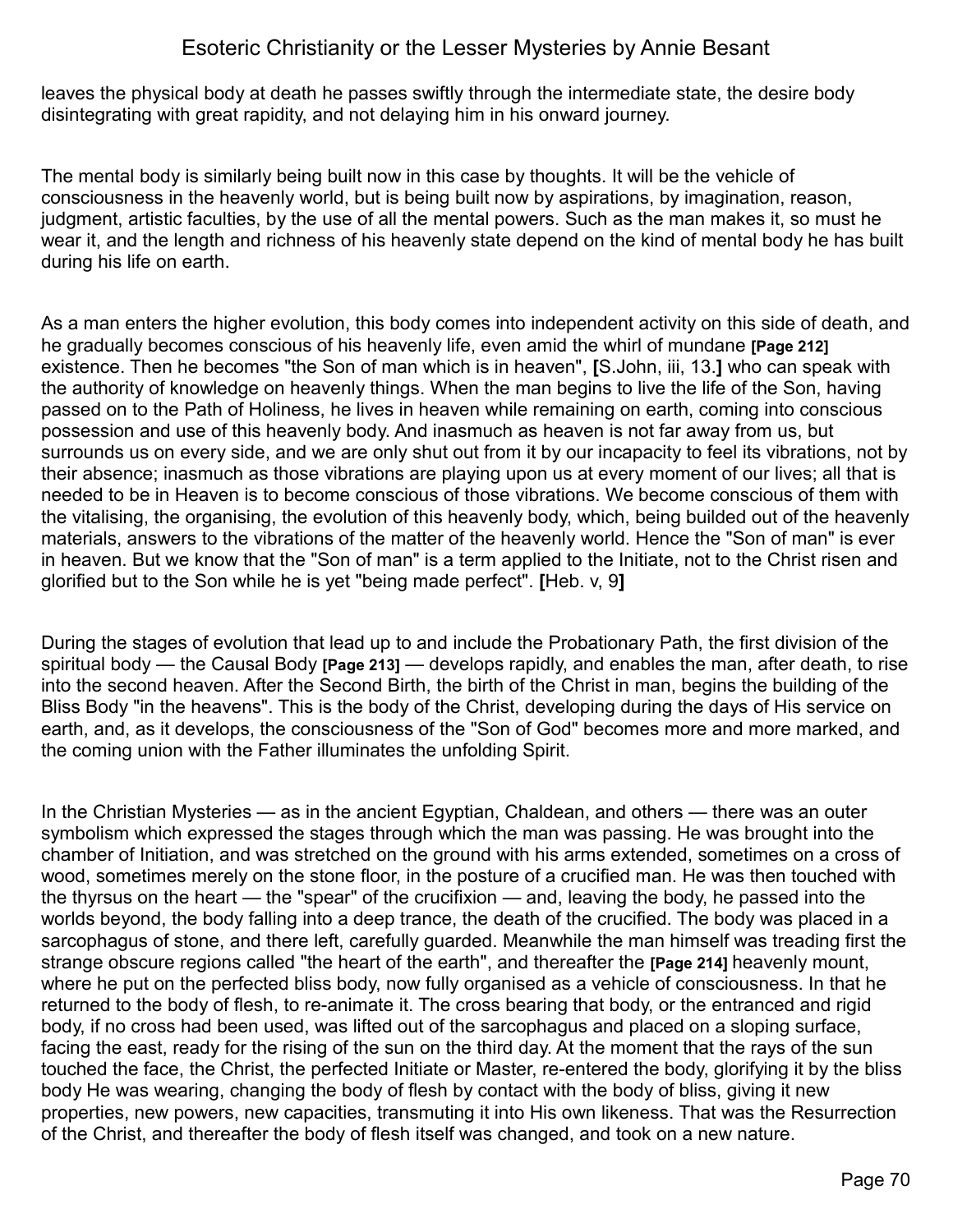This is why the sun has ever been taken as the symbol of the rising Christ, and why, in Easter hymns, there is constant reference to the rising of the Sun of Righteousness. So also is it written of the triumphant Christ: "I am He that liveth and was dead; and behold, I am alive for evermore, Amen; and have the keys of hell and of death".**[** Rev., i, 18.**]** All the powers of the lower worlds **[Page 215]** have been taken under the dominion of the Son, who has triumphed gloriously; over Him death no more has power, "He holdeth life and death in His strong hand". **[**H. P. Blavatsky. *The Voice of the Silence*, p. 90, 5th Edition.**]** He is the risen Christ, the Christ triumphant.

The Ascension of the Christ was the Mystery of the third part of the spiritual body, the putting on of the Vesture of Glory, preparatory to the union of the Son with the Father, of man with God, when the Spirit reentered the glory it had "before the world was". **[**S.John, xvii, 5. **]** Then the triple Spirit becomes one, knows itself eternal, and the Hidden God is found. That is imaged in the doctrine of the Ascension, so far as the individual is concerned.

The Ascension for humanity is when the whole race has attained the Christ condition, the state of the Son, and that Son becomes one with the Father, and God is all in all. That is the goal, prefigured in the triumph of the Initiate, but reached only when the human race is perfected, and when "the great orphan Humanity" is no longer an orphan, but consciously recognises itself as the Son of God. **[Page 216]**

Thus studying the doctrines of the Atonement, the Resurrection, and the Ascension, we reach the truths unfolded concerning them in the Lesser Mysteries, and we begin to understand the full truth of the apostolic teaching that Christ was not a unique personality, but "the first fruits of them that slept", **[**1 Cor., xv, 20**]** and that every man was to become a Christ. Not then was the Christ regarded as an external Saviour, by whose imputed righteousness men were to be saved from divine wrath. There was current in the Church the glorious and inspiring teaching that He was but the first fruits of humanity, the model that every man should reproduce in himself, the life that all should share. The Initiates have ever been regarded as these first fruits, the promise of a race made perfect. To the early Christian, Christ was the living symbol of his own divinity, the glorious fruit of the seed he bore in his own heart. Not to be saved by an external Christ, but to be glorified into an inner Christ, was the teaching of esoteric Christianity, of the Lesser Mysteries. The stage of discipleship was to pass into that of Sonship. The life of the Son was to be lived among men till it was closed by the Resurrection, **[Page 217]** and the glorified Christ became one of the perfected Saviours of the world.

How far greater a Gospel than the one of modern days ! Placed beside that grandiose ideal of esoteric Christianity, the exoteric teaching of the churches seems narrow and poor indeed. **[Page 218]**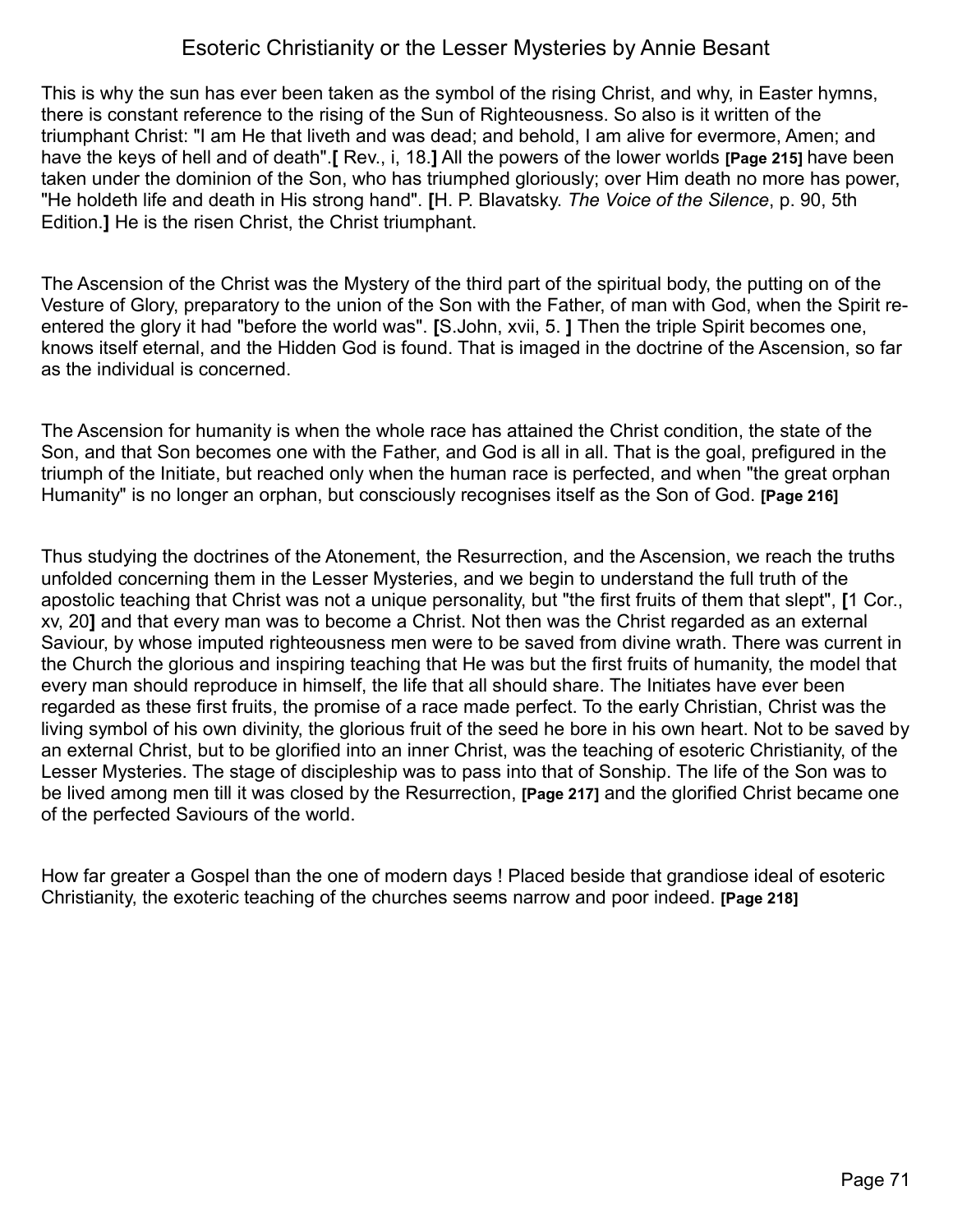### **CHAPTER 9 THE TRINITY**

ALL fruitful study of the Divine Existence must start from the affirmation that it is One. All the Sages have thus proclaimed It; every religion has thus affirmed It; every philosophy thus posits It — "One only without a second".**[**Chhãndogyopanishat, VI, ii, 1**]**"Hear, O Israel!" cried Moses, "The Lord our God is one Lord". **[**Deut., vi, 4. **]** "To us there is but one God", **[**I Cor., viii, 6. **]** declares S. Paul. "There is no God but God", affirms the founder of Islam, and makes the phrase the symbol of his faith. One Existence unbounded, known in Its fullness only to Itself — the word It seems more reverent and inclusive than He, and is therefore used. That is the Eternal Darkness, out of which is born the Light. **[Page 219]**

But as the Manifested God, the One appears as Three. A Trinity of Divine Beings, One as God, Three as manifested Powers. This also has ever been declared, and the truth is so vital in its relation to man and his evolution that it is one which ever forms an essential part of the Lesser Mysteries.

Among the Hebrews, in consequence of their anthropomorphising tendencies, the doctrine was kept secret, but the Rabbis studied and worshipped the Ancient of Days, from whom came forth the Wisdom, from whom the Understanding — Kether, Chochmah, Binah, these formed the Supreme Trinity, the shining forth in time of the One beyond time. The Book of the Wisdom of Solomon refers to this teaching, making Wisdom a Being. " According to Maurice, ' The first Sephira, who is denominated Kether the Crown, Kadrnon the pure Light, and En Soph the Infinite, **[** An error: En, or Ain, Soph is not one of the Trinity, but the One Existence, manifested in the Three; nor is Kadrnon, or Adam Kadmon, one Sephira, but their totality. **]** is the omnipotent Father of the universe. . . . The second is the Chochmah, whom we have sufficiently proved, both from sacred and Rabbinical writings, to be the creative Wisdom. The third is the Binah, or heavenly Intelligence, **[Page 220]** whence the Egyptians had their Cneph, and Plato his *Nous Demiurgos*. He is the Holy Spirit who . . . pervades, animates, and governs this boundless universe'.**[**Quoted in Williamson's *The Great Law*, pp. 201, 202.**]**

The bearing of this doctrine on Christian teaching is indicated by Dean Milman in his History of Christianity. He says: "This Being [the Word or the Wisdom] was more or less distinctly impersonated, according to the more popular or more philosophic, the more material or the more abstract, notions of the age or people. This was the doctrine from the Ganges, or even the shores of the Yellow Sea, to the Ilissus; it was the fundamental principle of the Indian religion and the Indian philosophy; it was the basis of Zoroastrianism; it was pure Platonism ; it was the Platonic Judaism of the Alexandrian school. Many fine passages might be quoted from Philo on the impossibility that the first self-existing Being should become cognisable to the sense of man; and even in Palestine, no doubt, John the Baptist and our Lord Himself spoke no new doctrine, but rather the common sentiment of the more enlightened, when they declared ' that no man had seen God at any time. In conformity with this principle the Jews, in the **[Page 221]** interpretation of the older Scriptures, instead of direct and sensible communication from the one great Deity, had interposed either one or more intermediate beings as the channels of communication. According to one accredited tradition alluded to by S. Stephen, the law was delivered ' by the disposition of angels'; according to another this office was delegated to a single angel, sometimes called the Angel of the Law (see Gal., iii, 19); at others the Metatron. But the more ordinary representative, as it were, of God, to the sense and mind of man, was the Memra, or the Divine Word; and it is remarkable that the same appellation is found in the Indian, the Persian, the Platonic, and the Alexandrian systems. By the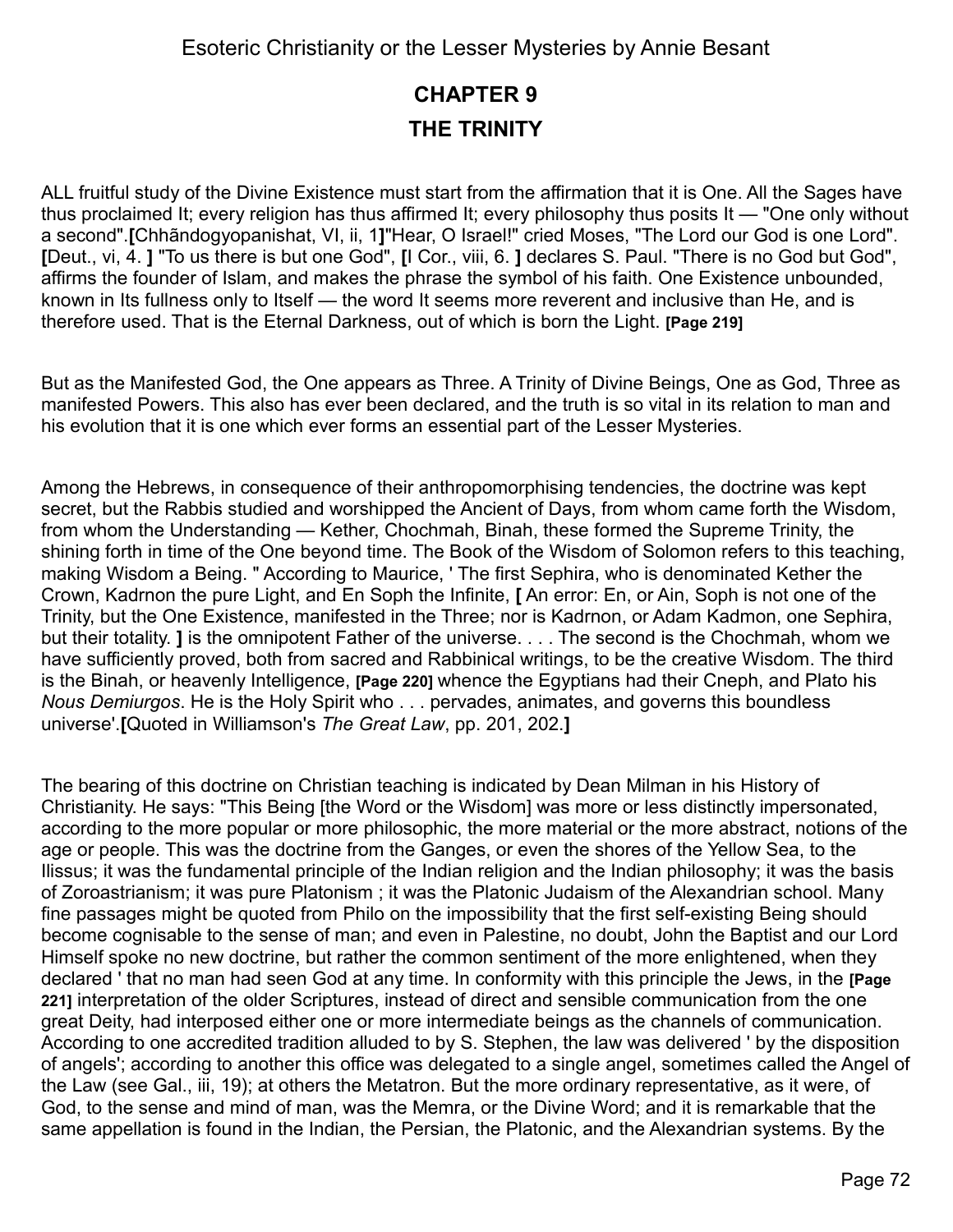Targumists, the earliest Jewish commentators on the Scriptures, this term had been already applied to the Messiah; nor is it necessary to observe the manner in which it has been sanctified by its introduction into the Christian scheme".**[**H. H. Milman. *The History of Christianity*, 1867, pp. 10-1-2.**]**

As above said by the learned Dean, the idea of the Word, the Logos, was universal, and it formed part of the idea of a Trinity. Among the Hindus, the philosophers speak of the manifested Brahman **[Page 222]** as Sat-Chit-Ananda — Existence, Intelligence, and Bliss. Popularly, the Manifested God is a Trinity; Shiva, the Beginning and the End; Vishnu, the Preserver; Brahmã, the Creator of the Universe. The Zoroastrian faith presents a similar Trinity; Ahuramazdao, the Great One, the First; then "the twins", the dual Second Person — for the Second Person in a Trinity is ever dual, deteriorated in modern days into an opposing God and Devil — and the Universal Wisdom, Armaiti. In Northern Buddhism we find Ami-tabhã, the boundless Light; Avalokiteshvara, the source of incarnations, and the Universal Mind, Mandjusri. In Southern Buddhism the idea of God has faded away, but with significant tenacity the triplicity re-appears as that in which the Southern Buddhist takes his refuge — the Buddha, the Dharma (the Doctrine), the Sangha (the Order). But the Buddha Himself is sometimes worshipped as a Trinity; on a stone in Buddha Gaya is inscribed a salutation to Him as an incarnation of the Eternal One, and it is said: "Om! Thou art Brahma, Vishnu, and Mahesha (Shiva) .... I adore Thee, who art celebrated by a thousand names and under various forms, in the shape of Buddha, the God of Mercy". **[** *Asiatic Researches*, i, 285.**] [Page 223]**

In extinct religions the same idea of a Trinity is found. In Egypt it dominated all religious worship. "We have a hieoroglyphical inscription in the British Museum as early as the reign of Senechus of the eighth century before the Christian era, showing that the doctrine of Trinity in Unity already formed part of their religion". **[**S. Sharpe. *Egyptian Mythology and Egyptian Christology,* p. 14. **]** This is true of a far earlier date. Râ, Osiris, and Horus formed one widely worshipped Trinity; Osiris, Isis, and Horus were worshipped at Abydos; other names are given in different cities, and the triangle is the frequently used symbol of the Triune God. The idea which underlay these Trinities, however named, is shown in a passage quoted from Marutho, in which an oracle, rebuking the pride of Alexander the Great, speaks of: "First God, then the Word, and with Them the Spirit". **[**See Williamson's *The Great Law,* p. 196. **]**

In Chaldea, Anu, Ea, and Bel were the Supreme Trinity, Anu being the Origin of all, Ea the Wisdom, and Bel the creative Spirit. Of China Williamson remarks: "In ancient China the emperors used to sacrifice every third year to ' Him who is one and three.' There was a Chinese **[Page 224]** saying,' Fo is one person but has three forms.' . . . In the lofty philosophical system known in China as Taoism, a trinity also figures : ' Eternal Reason produced One, One produced Two, Two produced Three, and Three produced all things,' which, as Le Compte goes on to say, seems to show as if they had some knowledge of the Trinity' ".**[**Loc. Git., pp. 208, 209. **]**

In the Christian doctrine of the Trinity we find a complete agreement with other faiths as to the functions of the three Divine Persons, the word Person coming from *persona*, a mask, that which covers something, the mask of the One Existence, Its Self-revelation under a form. The Father is the Origin and End of all; the Son is dual in His nature, and is the Word, or the Wisdom; the Holy Spirit is the creative Intelligence, that brooding over the chaos of primeval matter organises it into the materials out of which forms can be constructed.

It is this identity of functions under so many varying names which shows that we have here not a mere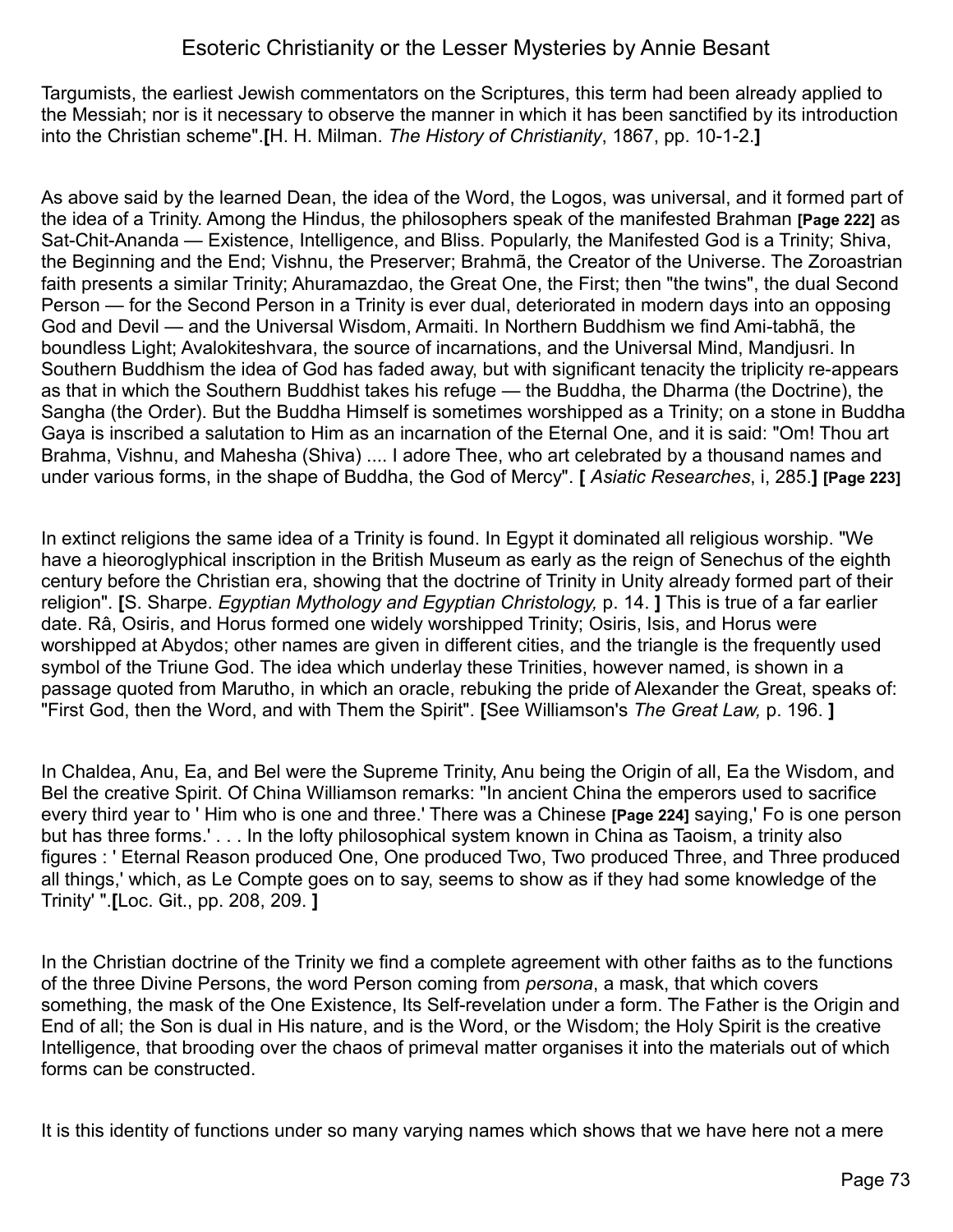outer likeness, but an expression of an inner truth. There is something of which this triplicity is a manifestation, something that can be traced in nature and in evolution, and which, **[Page 225]** being recognised, will render intelligible the growth of man, the stages of his evolving life. Further, we find that in the universal language of symbolism the Persons are distinguished by certain emblems, and may be recognised by these under diversity of forms and names.

But there is one other point that must be remembered ere we leave the exoteric statement of the Trinity that in connection with all these Trinities there is a fourth fundamental manifestation, the Power of the God, and this has always a feminine form. In Hinduism each Person in the Trinity has His manifested Power, the One and these six aspects making up the sacred Seven. With many of the Trinities one feminine form appears, then ever specially connected with the Second Person, and then there is the sacred Quaternary.

Let us now see the inner truth.

The One becomes manifest as the First. Being, the Self-Existent Lord, the Root of all, the Supreme Father; the word Will, or Power, seems best to express this primary Self-revealing, since until there is Will to manifest there can be no manifestation, and until there is Will manifested, impulse is lacking for further unfoldment. The universe may be said to be rooted in the **[Page 226]** divine Will. Then follows the second aspect of the One — Wisdom; Power is guided by Wisdom, and therefore it is written that "without Him was not anything made that is made";**[**S. John, i, 3. **]** Wisdom is dual in its nature, as will presently be seen. When the aspects of Will and Wisdom are revealed, a third aspect must follow to make them effective — Creative Intelligence, the divine mind in Action. A Jewish prophet writes: " He hath made the earth by His Power, He hath established the world by His Wisdom; and hath stretched out the heaven by His Understanding," **[**Jer., li,15**]** the reference to the three functions being very clear.**[**See *Ante*, pp. 155, 156. **]** These Three are inseparable, indivisible, three aspects of One. Their functions may be thought of separately, for the sake of clearness, but cannot be disjoined. Each is necessary to each, and each is present in each. In the First Being, Will, Power, is seen as predominant, as characteristic, but Wisdom and Creative Action are also present; in the Second Being, Wisdom is seen as predominant, but Power and Creative Action are none the less inherent in Him; in the Third Being, Creative Action is seen as predominant, but Power and Wisdom are **[Page 227]** ever also to be seen. And though the words First, Second, Third are used, because the Beings are thus manifested in Time, in the order of Self-unfolding, yet in Eternity they are known as interdependent and co-equal, "None is greater or less than Another". **[**Athanasian Creed. a Rev iv 8 **]**

This Trinity is the divine Self, the divine Spirit, the Manifested God, He that "was and is and is to come", **[**Rev., iv,8**]** and He is the root of the fundamental triplicity in life, in consciousness.

But we saw that there was a Fourth Person, or in some religions a second Trinity, feminine, the Mother. This is That which makes manifestation possible, That which eternally in the One is the root of limitation and division, and which, when manifested, is called Matter. This is the divine Not-Self, the divine Matter, the manifested Nature. Regarded as One, She is the Fourth, making possible the activity of the Three, the Field of Their operations by virtue of Her infinite divisibility, at once the "Handmaid of the Lord", **[**S. Luke, i,38. **]** and also His Mother, yielding of Her substance to form His Body, the universe, when overshadowed by His power.**[***Ibid*., 35 **]** Regarded carefully She is seen to be triple also, existing in three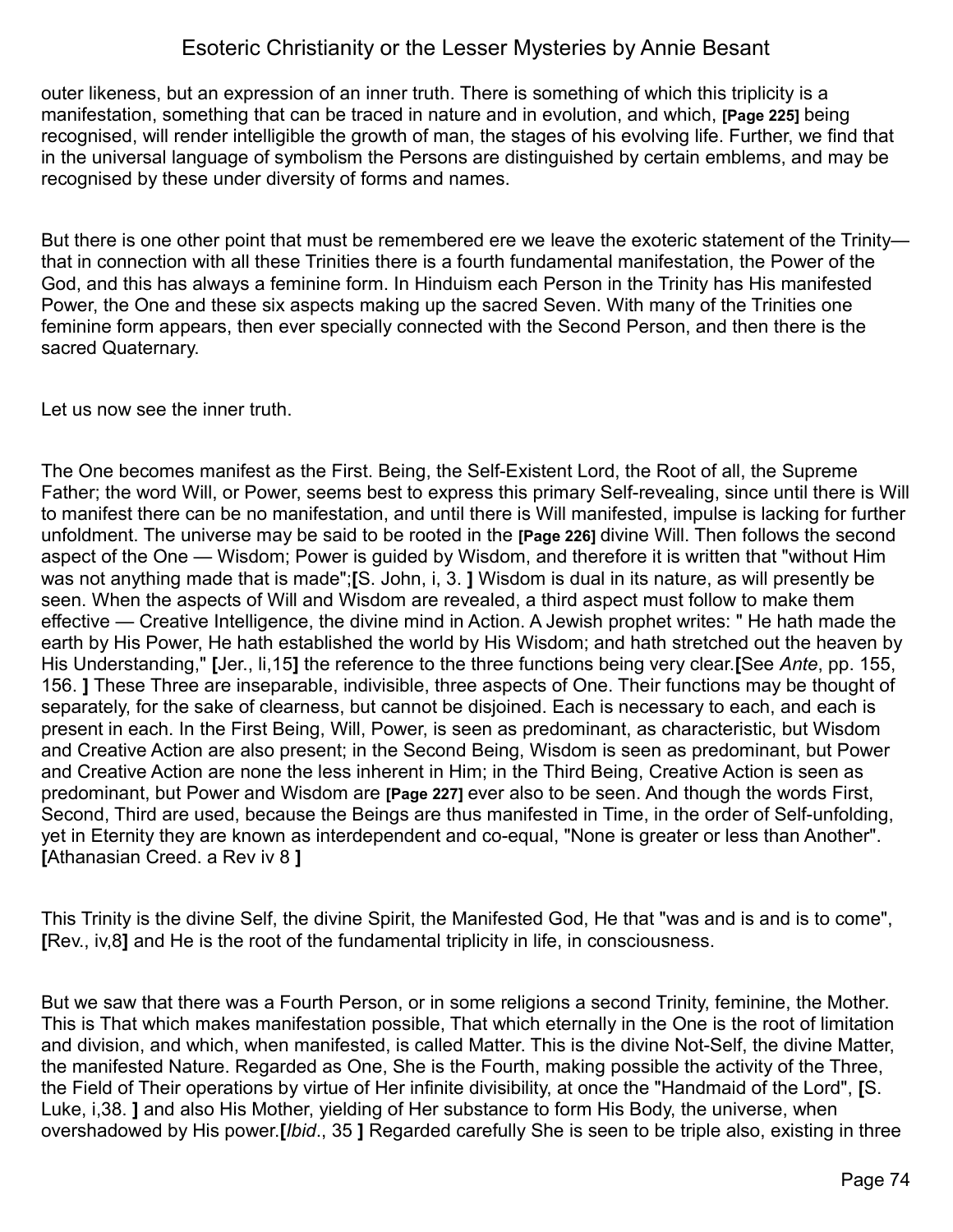**[Page 228]** inseparable aspects, without which She could not be. These are Stability- Inertia or Resistance-Motion, and Rhythm; the fundamental or essential qualities of Matter, these are called. They alone render Spirit effective, and have therefore been regarded as the manifested Powers of the Trinity. Stability or Inertia affords a basis, the fulcrum for the lever; Motion is then rendered manifest, but could make only chaos; then Rhythm is imposed, and there is Matter in vibration, capable of being shaped and moulded When the three qualities are in equilibrium there is the One, the Virgin Matter, unproductive. When the power of the Highest overshadows Her, and the breath of the Spirit comes upon Her, the qualities are thrown out of equilibrium and She becomes the divine Mother of the worlds.

The first interaction is between Her and the Third Person of the Trinity; by His action She becomes capable of giving birth to form. Then is revealed the Second Person, who clothes Himself in the material thus provided, and thus becomes the Mediator, linking in His own Person Spirit and Matter, the Archetype of all forms. Only through Him does the First Person become revealed, as the Father of all Spirits. **[Page 229]**

It is now possible to see why the Second Person of the Trinity of Spirit is ever dual; He is the One who clothes Himself in Matter, in whom the twin-halves of Deity appear in union, not as one. Hence also is He Wisdom; for Wisdom on the side of Spirit is the Pure Reason that knows itself as the One Self and knows all things in that Self, and on the side of Matter it is Love, drawing the infinite diversity of forms together, and making each form a unit, not a mere heap of particles — the principle of attraction which holds the worlds and all in them in a perfect order and balance. This is the Wisdom which is spoken of as "mightily and sweetly ordering all things", **[**Book of Wisdom, viii, 1 **]** which sustains and preserves the universe.

In the world-symbols, found in every religion, the Point — that which has position only — has been taken as a symbol of the First Person in the Trinity. On this symbol St. Clement of Alexandria remarks that we abstract from a body its properties, then depth, then breadth, then length; "the point which remains is a unit, so to speak, having position; from which if we abstract position, there is the conception of unity".**[**Vol. IV. Ante-Nicene Library. S. Clement of Alexandria. *Stromata*, bk. V, ch, ii.**]** He shines out, as it were, from the infinite Darkness, **[Page 230]** a Point of Light, the centre of a future universe, a Unit, in whom all exists inseparate; the matter which is to form the universe, the field of His work, is marked out by the backward and forward vibration of the Point in every direction, a vast sphere, limited by His Will, His Power. This is the making of "the earth by His Power", spoken of by Jeremiah.**[**See *Ante*, 226. **]** Thus the full symbol is a Point within a sphere, represented usually as a Point within a circle. The Second Person is represented by a Line, a diameter of this circle, a single complete vibration of the Point, and this Line is equally in every direction within the sphere; this Line dividing the circle in twain signifies also His duality, that in Him Matter and Spirit — a unity in the First Person — are visibly two, though in union. The Third Person is represented by a Cross formed by two diameters at right angles to each other within the circle, the second line of the Cross separating the upper part of the circle from the lower. This is the Greek Cross. **[**See *Ante*, pp. 177, 178.. **]**

When the Trinity is represented as a Unity, the Triangle is used, either inscribed within a circle, or free. The universe is symbolised by two **[Page 231]** triangles interlaced, the Trinity of Spirit with the apex of the triangle upward, the Trinity of Matter with the apex of the triangle downward, and if colours are used, the first is white, yellow, golden or flame-coloured, and the second black, or some dark shade.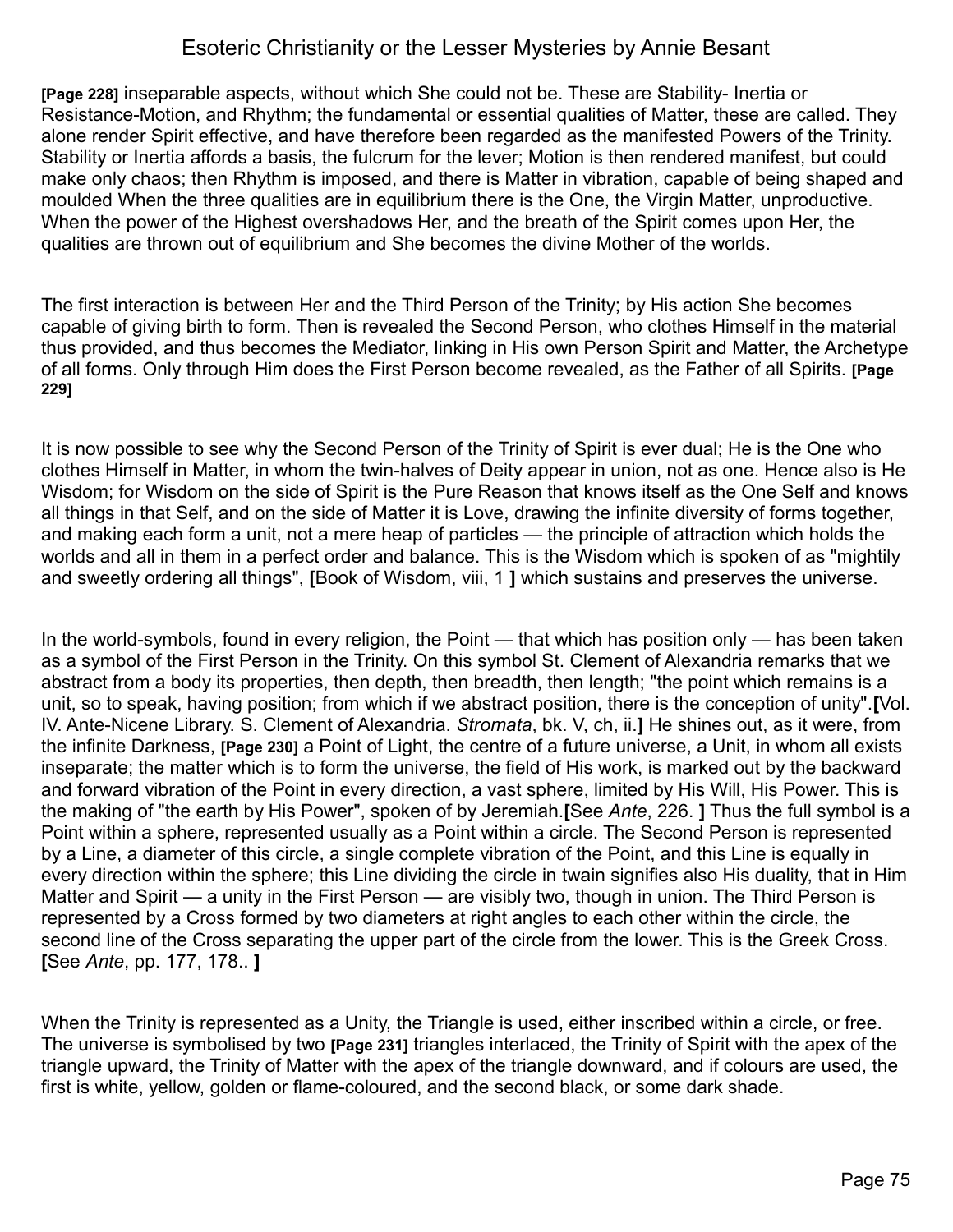The kosmic process can now be readily followed. The One has become Two, and the Two Three, and the Trinity is revealed. The Matter of the universe is marked out and awaits the action of Spirit. This is the "in the beginning" of Genesis, when "God created the heaven and the earth", **[**Gen., i, 1.**]** a statement further elucidated by the repeated phrases that He "laid the foundations of the earth"; **[**Job, xxxviii, 4; Zech., xii,1: etc **]** we have here the marking out of the material, but a mere chaos, "without form and void". **[**Gen., i, 2. **]**

On this begins the action of the Creative Intelligence, the Holy Spirit, who "moved upon the face of the waters", **[**Gen., i, 2. **]**the vast ocean of matter. Thus His was the first activity, though He was the Third Person — a point of great importance.

In the Mysteries this work was shown in its detail as the preparation of the matter of the universe, the formation of atoms, the drawing of these together into aggregates, and the grouping **[Page 232]** of these together into elements, and of these again into gaseous, liquid, and solid compounds. This work includes not only the kind of matter called physical, but also all the subtle states of matter in the invisible worlds. He further as the "Spirit of Understanding" conceived the forms into which the prepared matter should be shaped, not building the forms, but by the action of the Creative Intelligence producing the ideas of them, the heavenly prototypes, as they are often called. This is the work referred to when it is written, He " stretched out the heaven by His Understanding".**[** See *Ante*, p.226.**]**

The work of the Second Person follows that of the Third. He by virtue of His Wisdom "established the world", **[***Ibid*. **]** building all globes and all things upon them, "all things were made by Him".**[**S. John, i, 3. **]** He is the organising Life of the worlds, and all beings are rooted in Him.**[**Bhagavad-Gita, ix, 4**]** The life of the Son thus manifested in the matter prepared by the Holy Spirit — again the great "Myth" of the Incarnation — is the life that builds up, preserves, and maintains all forms, for He is the Love, the attracting power, that gives cohesion to forms, enabling them to grow without falling **[Page 233]** apart, the Preserver, the Supporter, the Saviour. That is why all must be subject to the Son, **[**I Cor,, xr, 27, 28. **]** all must be gathered up in Him, and why "no man cometh unto the Father but by" Him.**[**S. John, xiv, 6. See also the further meaning of this text on p. 234.**]**

For the work of the First Person follows that of the Second, as that of the Second follows that of the Third. He is spoken of as "the Father of Spirits", **[**Heb., xii, 9. **]** the "God of the Spirits of all flesh",**[**Numb., xvi, 22. **]** and His is the gift of the divine Spirit, the true Self in man. The human Spirit is the outpoured divine Life of the Father, poured into the vessel prepared by the Son, out of the materials vivified by the Spirit. And this Spirit in man, being from the Father — from whom came forth the Son and the Holy Spirit — is a Unity like Himself, with the three aspects in One, and man is thus truly made "in our image, after our likeness", **[**Gen., i, 26 **]** and is able to become "perfect, even as your Father which is in heaven is perfect".**[** S. Matt., v, 48.**]**

Such is the kosmic process, and in human evolution it is repeated; "as above, so below".

The Trinity of the Spirit in man, being in the divine likeness, must show out the divine **[Page 234]** characteristics, and thus we find in him Power, which, whether in its higher form of Will or its lower form of Desire, gives the impulse to his evolution. We find also in him Wisdom, the Pure Reason which has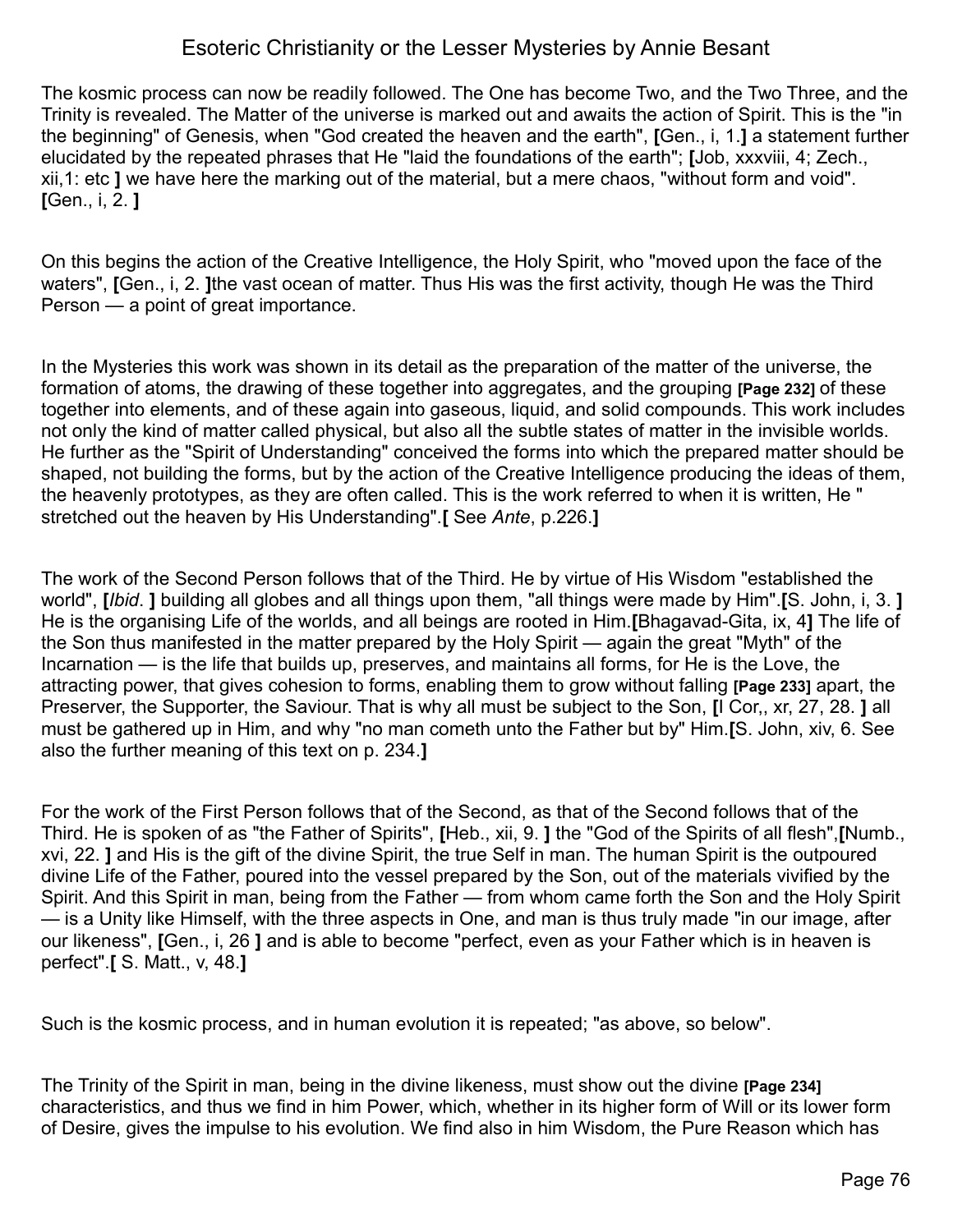Love as its expression in the world of forms, and lastly Intelligence, or Mind, the active shaping energy. And in man also we find that the manifestation of these in his evolution is from the third to the second, and from the second to the first. The mass of humanity is unfolding the mind, evolving the intelligence, and we can see its separative action everywhere, isolating, as it were, the human atoms and developing each severally, so that they may be fit materials for building up a divine Humanity. To this point only has the race arrived, and here it is still working.

As we study a small minority of our race, we see that the second aspect of the divine Spirit in man is appearing, and we speak of it in Christendom as the Christ in man. Its evolution lies, as we have seen, beyond the first of the Great Initiations, and Wisdom and Love are the marks of the Initiate, shining out more and more as he develops this aspect of the Spirit. Here again is it true that "no man cometh to the Father but by Me", for only when the life of the Son is touching on completion can He pray: "Now, 0 Father, **[Page 235]** glorify Thou Me with Thine own Self, with the glory which I had with Thee before the world was". **[**S.John, xvii,5**]** Then the Son ascends to the Father and becomes one with Him in the divine glory; He manifests self-existence, the existence inherent in his divine nature, unfolded from seed to flower, for "as the Father hath life in Himself, so hath He given to the Son to have life in Himself".**[***Ibid,* v,26**]** He becomes a living self-conscious Centre in the Life of God, a Centre able to exist as such, no longer bound by the limitations of his earlier life, expanding to divine consciousness, while keeping the identity of his life unshaken, a living, fiery Centre in the divine Flame.

In this evolution now lies the possibility of divine Incarnations in the future, as this evolution in the past has rendered possible divine Incarnations in our own world. These living Centres do not lose Their identity, nor the memory of Their past, of aught that They have experienced in the long climb upwards; and such a Self-conscious Being can come forth from the Bosom of the Father, and reveal Himself for the helping of the world. He has maintained the union in Himself of Spirit and Matter, the duality of the **[Page 236]** Second Person — all divine Incarnations in all religions are therefore connected with the Second Person in the Trinity — and hence can readily re-clothe Himself for physical manifestation, and again become Man. This nature of the Mediator He has retained, and is thus a link between the celestial and terrestrial Trinities, "God with us". **[**S. Matt., i, 22 **]** He has ever been called.

Such a Being, the glorious fruit of a past universe, can come into the present world with all the perfection of His divine Wisdom and Love, with all the memory of His past, able by virtue of that memory to be the perfect Helper of every living Being, knowing every stage because He has lived it, able to help at every point because He has experienced all. ''In that He Himself hath suffered being tempted, He is able to succour them that are tempted". **[**Heb., ii, 18. **]** 

It is in the humanity behind Him that lies this possibility of divine Incarnation; He comes down, having climbed up, in order to help others to climb the ladder. And as we understand these truths, and something of the meaning of the Trinity, above and below, what was once a mere hard unintelligible dogma becomes a living and **[Page 237]** vivifying truth. Only by the existence of the Trinity in man is human evolution intelligible, and we see how man evolves the life of the intellect and then the life of the Christ. On that fact mysticism is based, and our sure hope that we shall know God. Thus have the Sages taught, and as we tread the Path they show, we find that their testimony is true. **[Page 238]**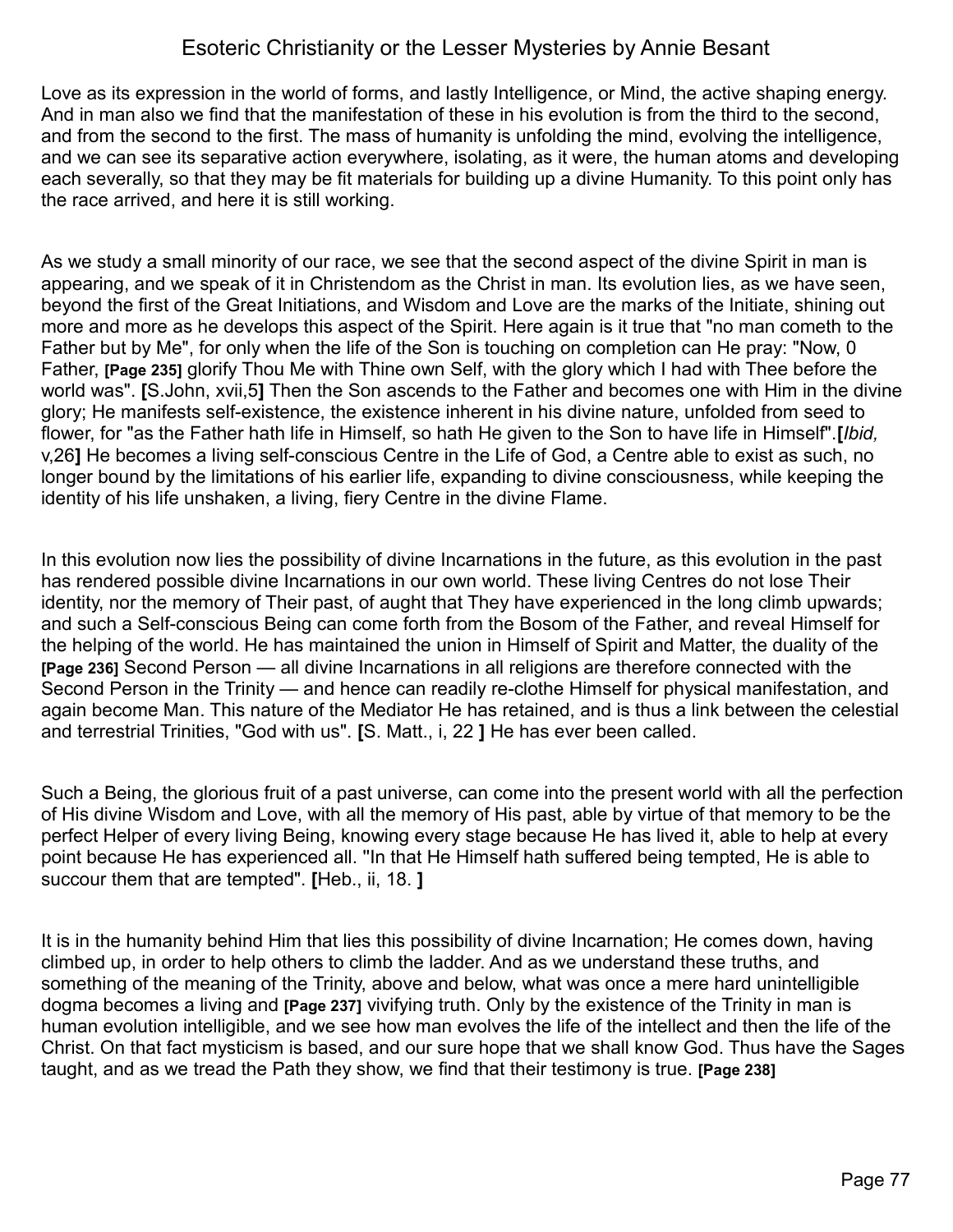# **CHAPTER 10 PRAYER**

[Much of this chapter has already appeared in an earlier work by the author entitled. *Some Problems of Life*].

WHAT is sometimes called "the modern spirit" is exceedingly antagonistic to prayer, failing to see any causal nexus between the uttering of a petition and the happening of an event, whereas the religious spirit is as strongly attached to it, and finds its very life in prayer. Yet even the religious man sometimes feels uneasy as to the rationale of prayer; is he teaching the All-wise, is he urging beneficence on the All-Good, is he altering the will of Him in "whom is no variableness, neither shadow of turning? "**[**S. James, i, 17. **]** Yet he finds in his own experience and in that of others "answers to prayer" - a definite sequence of a request and a fulfilment. **[Page 239]**

Many of these do not refer to subjective experiences, but to hard facts of the so-called objective world. A man has prayed for money, and the post has brought him the required amount; a woman has prayed for food, and food has been brought to her door. In connection with charitable undertakings, especially, there is plenty of evidence of help prayed for in urgent need, and of speedy and liberal response. On the other hand, there is also plenty of evidence of prayers left unanswered; of the hungry starving to death, of the child snatched from its mother's arms by disease, despite the most passionate appeals to God. Any true view of prayer must take into account all these facts.

Nor is this all. There are many facts in this experience which are strange and puzzling. A prayer that perhaps is trivial meets with an answer, while another on an important matter fails; a passing trouble is relieved, while a prayer poured out to save a passionately beloved life finds no response. It seems almost impossible for the ordinary student to discover the law according to which a prayer is or is not productive.

The first thing necessary in seeking to understand this law is to analyse prayer itself, for the **[Page 240]** word is used to cover various activities of the consciousness, and prayers cannot be dealt with as though they formed a simple whole. There are prayers which are petitions for definite worldly advantages, for the supply of physical necessities — prayers for food, clothing, money, employment, success in business, recovery from illness, etc. These may be grouped together as Class A. Then we have prayers for help in moral and intellectual difficulties and for spiritual growth — for the overcoming of temptations, for strength, for insight, for enlightenment. These may be grouped as Class B. Lastly, there are the prayers that ask for nothing, that consist in meditation on and adoration of the divine Perfection, in intense aspiration for union with God — the ecstasy of the mystic, the meditation of the sage, the soaring rapture of the saint. This is the true "communion between the Divine and the human", when the man pours himself out in love and veneration for THAT which is inherently attractive, that compels the love of the heart. These we will call Class C.

In the invisible worlds there exist many kinds of Intelligences, which come into relationship with man, a veritable Jacob's ladder, on which the Angels of God ascend and descend, and above **[Page 241]** which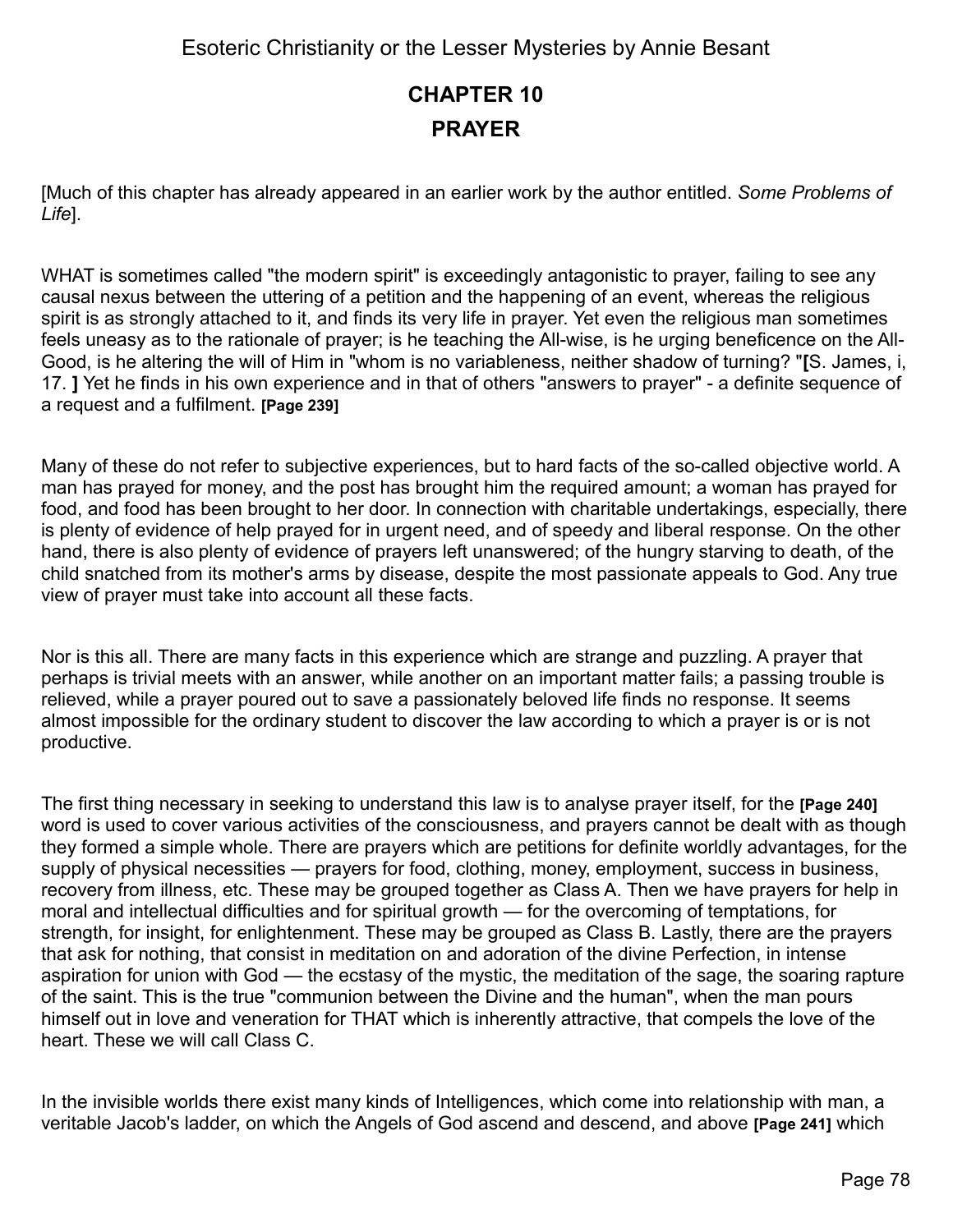stands the Lord Himself.**[**Gen- xxviii 12,13 **]** Some of these Intelligences are mighty spiritual Powers, others are exceedingly limited beings, inferior in consciousness to man. This occult side of Nature - of which more will presently be said **[**See Chapter xii **]** — is a fact recognised by all religions. All the world is filled with living things, invisible to fleshly eyes. The invisible worlds interpenetrate the visible, and crowds of intelligent beings throng round us on every side. Some of these are accessible to human requests, and others are amenable to the human will. Christianity recognises the existence of the higher classes of Intelligences under the general name of Angels, and teaches that they are ministering spirits, sent forth to minister",**[**Heb., i, 14**]** but what is their ministry what the nature of their work, what their relationship to human beings, all that was part of the instruction given in the Lesser Mysteries, as the actual communication with them was enjoyed in the Greater, but in modern days these truths have sunk into the background, except the little that is taught in the Greek and Roman communions. For the Protestant, "the ministry of angels" is little more than a phrase. In addition to all these, man **[Page 242]** is himself a constant creator of invisible beings, for the vibrations of his thoughts and desires create forms of subtle matter the only life of which is the thought or the desire which ensouls them; he thus creates an army of invisible servants, who range through the invisible worlds seeking to do his will. Yet, again, there are in these worlds human helpers, who work there in their subtle bodies while their physical bodies are sleeping, whose attentive ear may catch a cry for help. And to crown all, there is the ever-present, everconscious Life of God Himself, potent and responsive at every point of His realm, of Him without whose knowledge not a sparrow falleth to the ground, **[**S. Matt, x, 29**]** not a dumb creature thrills in joy or pain, not a child laughs or sobs — that all-pervading, all-embracing, all-sustaining Life and Love, in which we live and move.**[**Acts, xvii, 28. **]** As nought that can give pleasure or pain can touch the human body without the sensory nerves carrying the message of its impact to the brain-centres, and as there thrills down from those centres through the motor nerves the answer that welcomes or repels, so does every vibration in the universe, which is His body, touch the consciousness of God, and draw thence responsive **[Page 243]** action. Nerve-cells, nerve-threads, and muscular fibres may be the agents of feeling and moving, but it is the *man* that feels and acts; so may myriads of Intelligences be the agents, but it is God who knows and answers. Nothing can be so small as not to affect that delicate omnipresent consciousness, nothing so vast as to transcend it. We are so limited that the very idea of such an allembracing consciousness staggers and confounds us; yet perhaps a gnat might be as hard bestead if he tried to measure the consciousness of Pythagoras. Professor Huxley, in a remarkable passage, has imagined the possibility of the existence of beings rising higher and higher in intelligence, the consciousness ever expanding, and the reaching of a stage as much above the human as the human is above that of the black-beetle. **[**T. H. Huxley. *Essays on Some Controverted Questions* Page 36**]** That is not a flight of the scientific imagination, but a description of a fact. There is a Being whose consciousness is present at every point of His universe, and therefore can be affected from any point. That consciousness is not only vast in its field, but inconceivably acute, not diminished in delicate capacity to respond because it stretches its vast area in every direction, **[Page 244]** but is more responsive than a more limited consciousness, more perfect in understanding than the more restricted. So far from it being the case that the more exalted the Being the more difficult would it be to reach His consciousness, the very reverse is true. The more exalted the Being, the more easily is His consciousness affected.

Now this all-pervading Life is everywhere utilising as channels all the embodied lives to which He has given birth, and any one of them may be used as an agent of that all-conscious Will. In order that that Will may express itself in the outer world, a means of expression must be found, and these beings, in proportion to their receptivity, offer the necessary channels, and become the intermediary workers between one point of the kosmos and another. They act as the motor nerves of His body, and bring about the required action.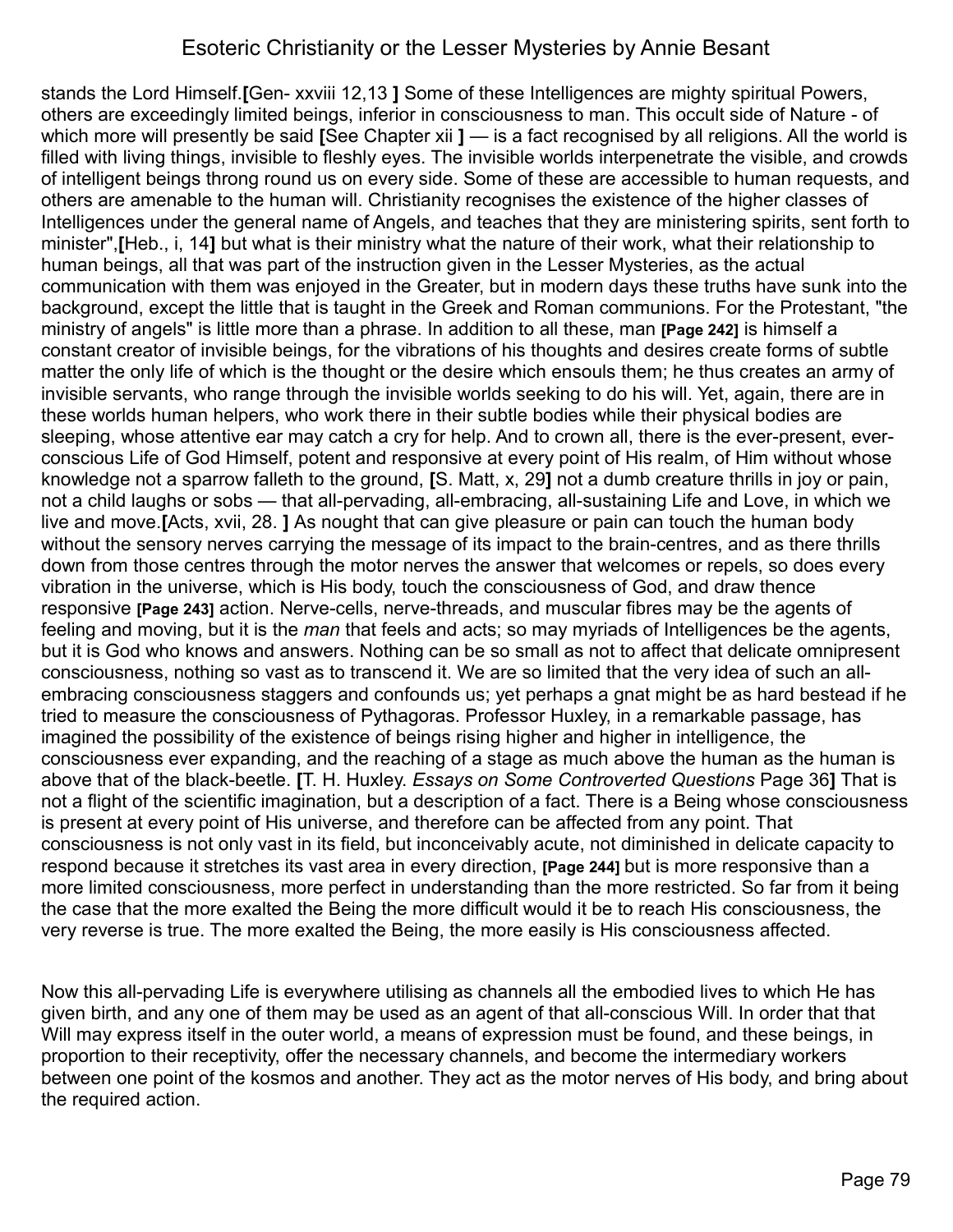Let us now take the classes into which we have divided prayers, and see the methods by which they will be answered.

When a man utters a prayer of Class A there are several means by which his prayer may be answered. Such a man is simple in his nature, with a conception of God natural, inevitable, at the stage of evolution in which he is; he regards **[Page 245]** Him as the supplier of his own needs, in close and immediate touch with his daily necessities, and he turns to Him for his daily bread as naturally as a child turns to his father or mother. A typical instance of this is the case of George Müller, of Bristol, before he was known to the world as a philanthropist, when he was beginning his charitable work, and was without friends or money. He prayed for food for the children who had no resource save his bounty, and money always came sufficient for the immediate needs. What had happened ? His prayer was a strong, energetic desire, and that desire creates a form, of which it is the life and directing energy. That vibrating, living creature has but one idea, the idea that ensouls it — help is wanted, food is wanted; and it ranges the subtle world, seeking. A charitable man desires to give help to the needy, is seeking opportunity to give. As the magnet to soft iron, so is such a person to the desire-form, and it is attracted to him. It rouses in his brain vibrations identical with its own — George Müller, his orphanage, its needs — and he sees the outlet for his charitable impulse, draws a cheque, and sends it. Quite naturally, George Müller would say that God put it into the heart of such a one to give the needed help. In the deepest sense of the words that is true. **[Page 246]** since there is no life, no energy, in His universe that does not come from God; but the intermediate agency, according to the divine laws, is the desire-form created by the prayer.

The result could be obtained equally well by a deliberate exercise of the will, without any prayer, by a person who understood the mechanism concerned, and the way to put it in motion. Such a man would think clearly of what he needed, would draw to him the kind of subtle matter best suited to his purpose to clothe the thought, and by a deliberate exercise of his will would either send it to a definite person to represent his need, or to range his neighbourhood and be attracted by a charitably disposed person. There is here no prayer, but a conscious exercise of will and knowledge.

In the case of most people, however, ignorant of the forces of the invisible worlds and unaccustomed to exercise their wills, the concentration of mind and the earnest desire which are necessary for successful action are far more easily reached by prayer than by a deliberate mental effort to put forth their own strength. They would doubt their own power, even if they understood the theory, and doubt is fatal to the exercise of the will. That the person who **[Page 247]** prays does not understand the machinery he sets going in no wise affects the result. A child who stretches out his hand and grasps an object need not understand anything of the working of the muscles, nor of the electrical and chemical changes set up by the movement in muscles and nerves, nor need he elaborately calculate the distance of the object by measuring the angle made by the optic axes ; he wills to take hold of the thing he wants, and the apparatus of his body obeys his will though he does not even know of its existence. So is it with the man who prays, unknowing of the creative force of his thought, of the living creature he has sent out to do his bidding. He acts as unconsciously as the child, and like the child grasps what he wants. In both cases God is equally the primal Agent, all power being from Him; in both cases the actual work is done by the apparatus provided by His laws.

But this is not the only way in which prayers of this class are answered. Some one temporarily out of the physical body and at work in the invisible worlds, or a passing Angel, may hear the cry for help, and may then put the thought of sending the required aid into the brain of some charitable person. "The thought of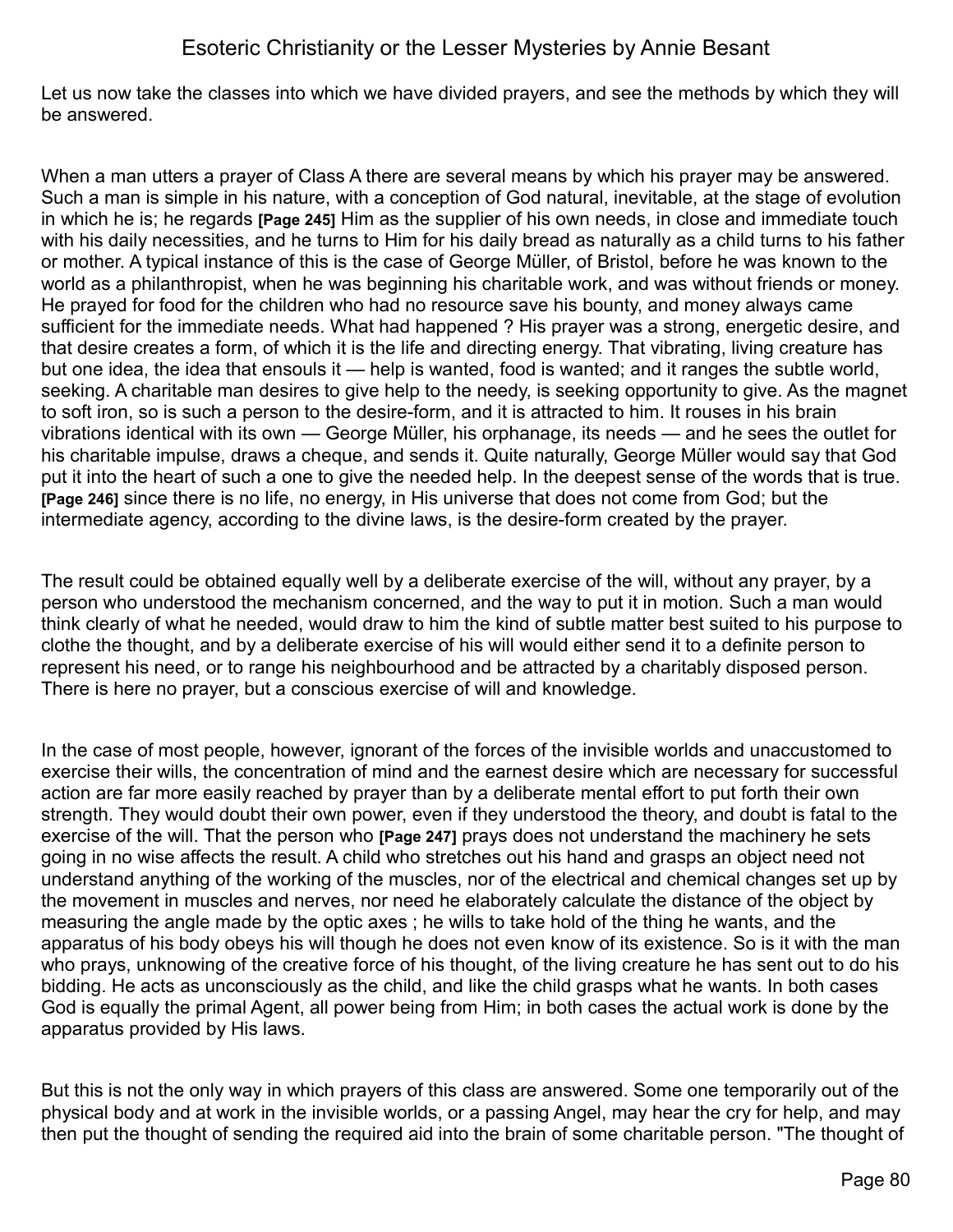so-and-so **[Page 248]** came into my head this morning", such a person will say. "I dare say a cheque would be useful to him". Very many prayers are answered in this way, the link between the need and the supply being some invisible Intelligence. Herein is part of the ministry of the lower Angels, and they will thus supply personal necessities, as well as bring aid to charitable undertakings.

The failure of prayers of this class is due to another hidden cause. Every man has contracted debts which have to be paid; his wrong thoughts, wrong desires, and wrong actions have built up obstacles in his way, and sometimes even hem him in as the walls of a prison-house. A debt of wrong is discharged by a payment of suffering; a man must bear the consequences of the wrongs he has wrought. A man condemned to die of starvation by his own wrong-doing in the past may hurl his prayers against that destiny in vain. The desire-form he creates will seek but will not find; it will be met and thrown back by the current of past wrong. Here, as everywhere, we are living in a realm of law, and forces may be modified or entirely frustrated by the play of other forces with which they come into contact. Two exactly similar forces might be applied to two exactly similar balls; in one case, one other force might **[Page 249]** be applied to the ball, and it might strike the mark aimed at; in the other, a second force might strike the ball and send it entirely out of its course. And so with two similar prayers ; one may go on its way, unopposed and effect its object; the other may be flung aside by the far stronger force of a past wrong. One prayer is answered, the other unanswered; but in both cases the result is by law.

Let us consider Class B. Prayers for help in moral and intellectual difficulties have a double result; they act directly to attract help, and they re-act on the person who prays. They draw the attention of the Angels, of the disciples working outside the body, who are ever seeking to help the bewildered mind, and counsel, encouragement, illumination, are thrown into the brain-consciousness, thus giving the answer to prayer in the most direct way. "And he kneeled down and prayed ......... and there appeared an Angel unto Him from heaven, strengthening Him". **[**S. Luke, xxii, 41, 43.**]** Ideas are suggested which clear away an intellectual difficulty, or throw light on an obscure moral problem, or the sweetest comfort is poured into the distressed heart, soothing its perturbations and calming its anxieties. And truly if no Angel were passing **[Page 250]** that way, the cry of the distressed would reach the "Hidden Heart of Heaven", and a messenger would be sent to carry comfort, some Angel, ever ready to fly swiftly on feeling the impulse, bearing the divine will to help.

There is also what is sometimes called a subjective answer to such prayers, the re-action of the prayer on the utterer. His prayer places his heart and mind in the receptive attitude, and this stills the lower nature, and thus allows the strength and illuminative power of the higher to stream into it unchecked. The currents of energy which normally flow downwards, or outwards, from the Inner Man, are, as a rule, directed to the external world, and are utilised in the ordinary affairs of life by the brain-consciousness, for the carrying on of its daily activities. But when this brain-consciousness turns away from the outer world, and shutting its outward-going doors, directs its gaze inwards; when it deliberately closes itself to the outer and opens itself to the inner; then it becomes a vessel able to receive and to hold, instead of a mere conduit-pipe between the interior and exterior worlds. In the silence obtained by the cessation of the noises of external activities, the "still small voice " of the Spirit can make itself heard, and the **[Page 251]** concentrated attention of the expectant mind enables it to catch the soft whisper of the Inner Self.

Even more markedly does help come from without and from within, when the prayer is for spiritual enlightenment, for spiritual growth. Not only do all helpers, angelic and human, most eagerly seek to forward spiritual progress, seizing on every opportunity offered by the upward-aspiring soul; but the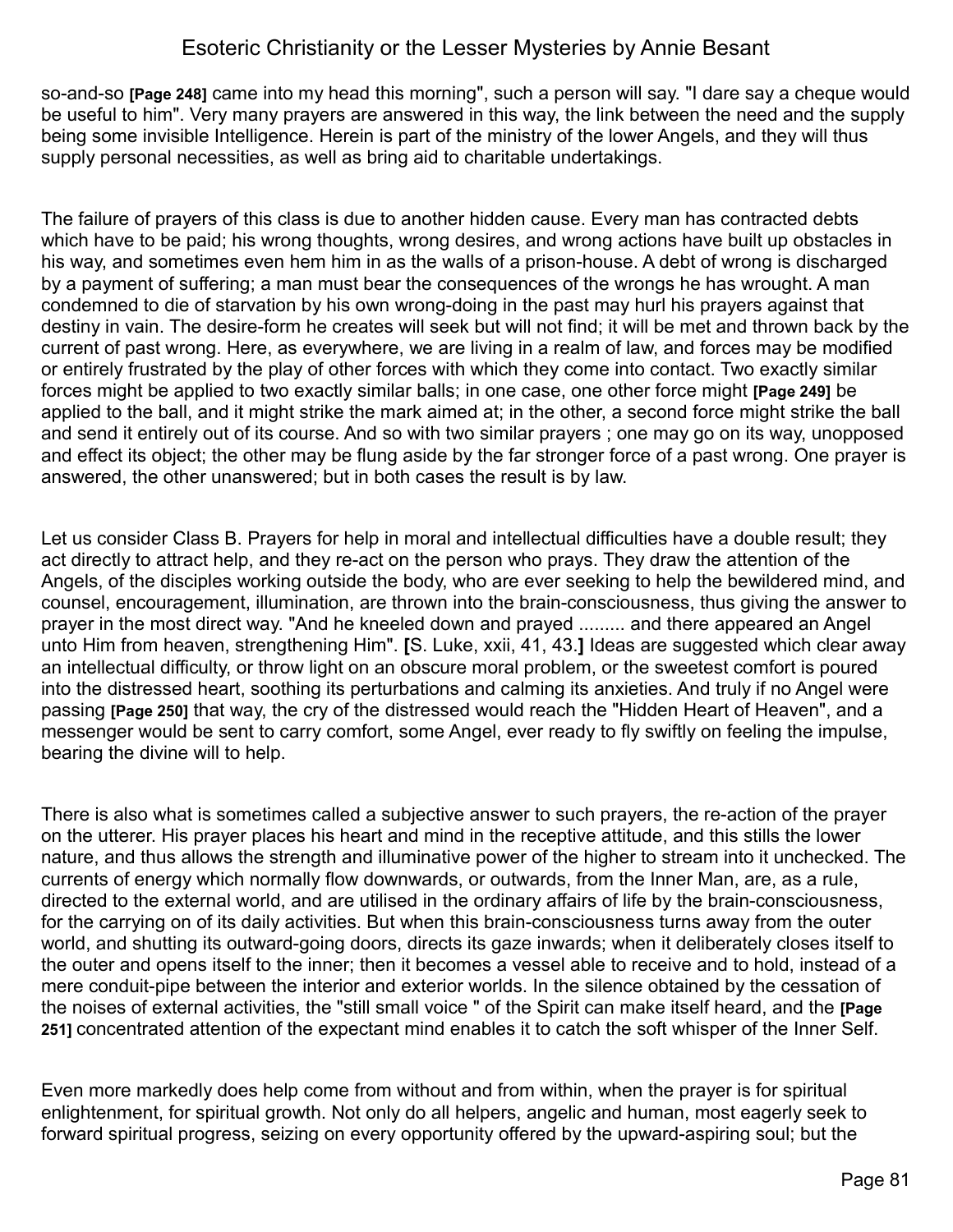longing for such growth liberates energy of a high kind, the spiritual longing calling forth an answer from the spiritual realm. Once more the law of sympathetic vibrations asserts itself, and the note of lofty aspiration is answered by a note of its own order, by a liberation of energy of its own kind, by a vibration synchronous with itself. The divine Life is ever pressing from above against the limits that bind it, and when the upward-rising force strikes against those limits from below, the separating wall is broken through, and the divine Life floods the Soul. When a man feels that inflow of spiritual life, he cries: "My prayer has been answered, and God has sent down His Spirit into my heart". Truly so; yet he rarely understands that that Spirit is ever seeking entrance, but that coming to His own, His own receive Him **[Page 252]** not. **[**S. John, i, 11. **]**"Behold, I stand at the door, and knock: if any man hear my voice, and open the door, I will come in to him". **[**Rev., iii, 20. **]**

The general principle with regard to all prayers of this class is that just in proportion to the submergence of the personality and the intensity of the upward aspiration will be the answer from the wider life within and without us. We separate ourselves. If we cease the separation and make ourselves one with the greater, we find that light and life and strength flow into us. When the separate will is turned away from its own objects and set to serve the divine purpose, then the strength of the Divine pours into it. As a man swims against the stream, he makes slow progress; but with it, he is carried on by all the force of the current. In every department of Nature the divine energies are working, and everything that a man does he does by means of the energies that are working in the line along which he desires to do; his greatest achievements are wrought, not by his own energies, but by the skill with which he selects and combines the forces that aid him, and neutralises those that oppose him by those that are favourable. Forces that would whirl us away **[Page 253]** as straws in the wind become our most effective servants when we work with. them. Is it then any wonder that in prayer, as in everything else, the divine energies become associated with the man who, by his prayer, seeks to work as part of the Divine?

This highest form of prayer in Class B merges almost imperceptibly into Class C, where prayer loses its petitionary character, and becomes either a meditation on, or a worship of, God. Meditation is the steady quiet fixing of the mind on God, whereby the lower mind is stilled and presently left vacant, so that the Spirit, escaping from it, rises into contemplation of the divine Perfection, and reflects within himself the divine Image. "Meditation is silent or unuttered prayer, or as Plato expressed it: ' the ardent turning of the Soul towards the Divine; not to ask any particular good (as in the common meaning of prayer), but for good itself, for the Universal Supreme Good". **[**H. P. Blavatsky.*Key to Theosophy*, p. 10. **]**

This is the prayer that, by thus liberating the Spirit, is the means of union between man and God. By the working of the laws of thought a man becomes that which he thinks, and when he meditates on the divine perfections he gradually **[Page 254]** reproduces in himself that on which his mind is fixed. Such a mind, shaped to the higher and not the lower, cannot bind the Spirit, and the freed Spirit leaping upward to his source, prayer is lost in union and separateness is left behind.

Worship also, the rapt adoration from which all petition is absent, and which seeks to pour itself forth in sheer love of the Perfect, dimly sensed, is a means — the easiest means — of union with God. In this the consciousness, limited by the brain, contemplates in mute ecstasy the Image it creates of Him whom it knows to be beyond imagining, and oft, rapt by the intensity of his love beyond the limits of the intellect, the man as a free Spirit soars upwards into realms where these limits are transcended, and feels and knows far more than on his return he can tell in words or clothe in form.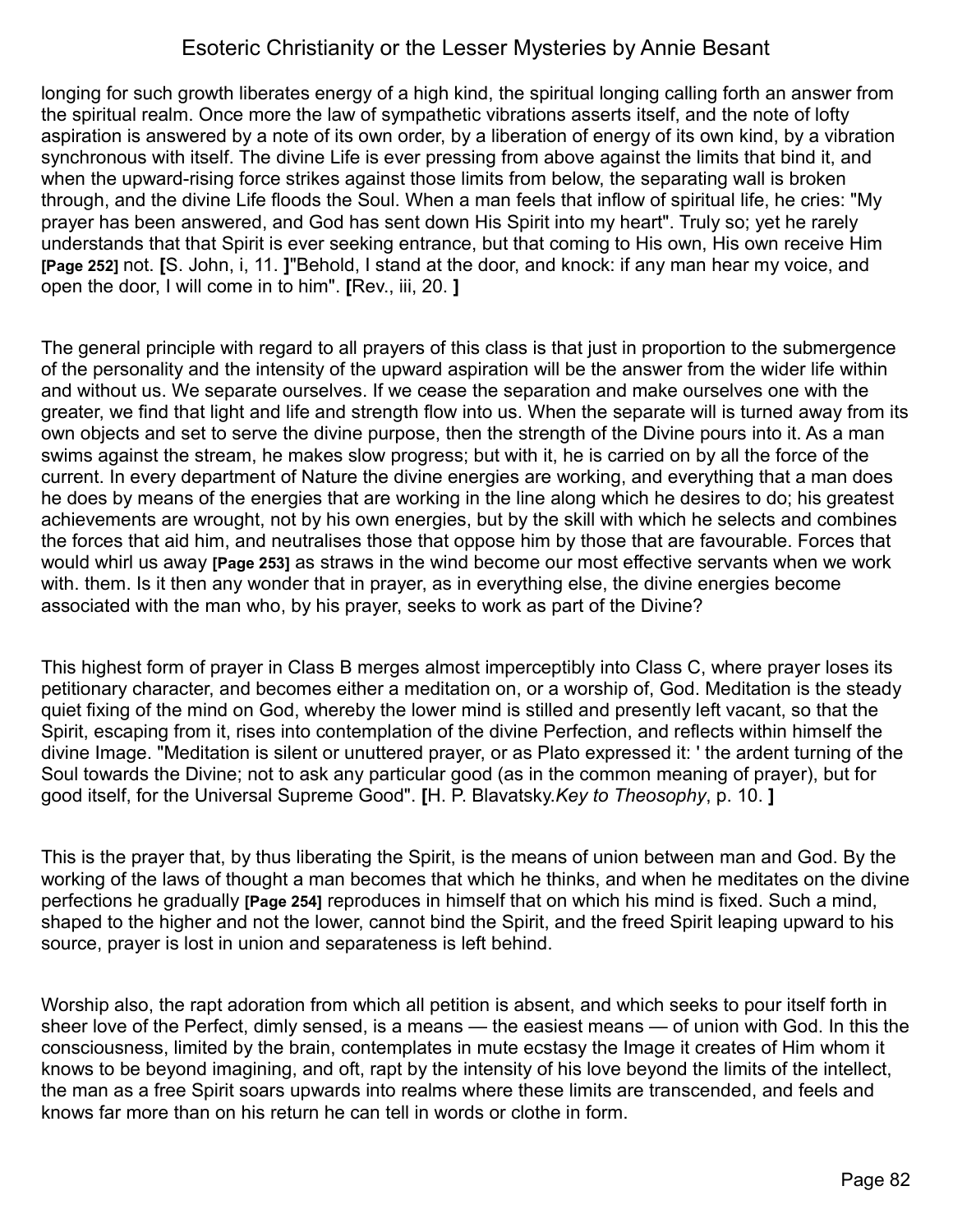Thus the Mystic gazes on the Beatific Vision; thus the Sage rests in the calm of the Wisdom that is beyond knowledge; thus the Saint reaches the purity wherein God is seen. Such prayer irradiates the worshipper, and from the mount of such high communion descending to the plains of earth, the very face of flesh shines with supernal glory, translucent to the flame that burns within. Happy they who know the **[Page 255]** reality which no words may convey to those who know it not. Those whose eyes have seen "the King in His beauty" **[**Is., xxxiii,17**]** will remember, and they will understand.

When prayer is thus understood, its perennial necessity for all who believe in religion will be patent, and we see why its practice has been so much advocated by all who study the higher life. For the student of the Lesser Mysteries prayer should be of the kinds grouped under Class B, and he should endeavour to rise to the pure meditation and worship of the last class, eschewing altogether the lower kinds. For him the teaching of lamblichus on this subject is useful, lamblichus says that prayers "produce an indissoluble and sacred communion with the Gods", and then proceeds to give some interesting details on prayer, as considered by the practical Occultist. " For this is of itself a thing worthy to be known, and renders more perfect the science concerning the Gods. I say, therefore, that the first species of prayer is Collective; and that it is also the leader of contact with, and a knowledge of, divinity. The second species is the bond of concordant Communion, calling forth, prior to the energy of speech, the gifts **[Page 256]** imparted by the Gods, and perfecting the whole of our operations prior to our intellectual conceptions. And the third and most perfect species of prayer is the seal of ineffable Union with the divinities, in whom it establishes all the power and authority of prayer; and thus causes the soul to repose in the Gods, as in a never failing port. But from these three terms, in which all the divine measures are contained, suppliant adoration not only conciliates to us the friendship of the Gods, but supernally extends to us three fruits, being as it were three Hesperian apples of gold. The first of these pertains to illumination; the second to a communion of operation; but through the energy of the third we receive a perfect plenitude of divine fire .... No operation, however, in sacred concerns, can succeed without the intervention of prayer. Lastly, the continual exercise of prayer nourishes the vigour of our intellect, and renders the receptacle of the soul far more capacious for the communications of the Gods. It likewise is the divine key, which opens to men the penetralia of the Gods; accustoms us to the splendid rivers of supernal light; in a short time perfects our inmost recesses, and disposes them for the ineffable embrace and contact of the Gods; and does not desist till it raises us to the **[Page 257]** summit of all. It also gradually and silently draws upward the manners of our soul, by divesting them of everything foreign to a divine nature, and clothes us with the perfections of the Gods. Besides this, it produces an indissoluble communion and friendship with divinity, nourishes a divine love, and inflames the divine part of the soul. Whatever is of an opposing and contrary nature in the soul, it expiates and purifies; expels whatever is prone to generation and retains anything of the dregs of mortality in its ethereal and splendid spirit; perfects a good hope and faith concerning the reception of divine light and in one word, renders those by whom it is employed the familiars and domestics of the Gods". **[***On the Mysteries*, Sec. v, ch. 26 **]**

Out of such study and practice one inevitable result arises, as a man begins to understand and as the wider range of human life unfolds before him. He sees that by knowledge his strength is much increased, that there are forces around him that he can understand and control, and that in proportion to his knowledge is his power Then he learns that Divinity lies hidden within himself, and that nothing that is fleeting can satisfy that God within; that only union with the One, the Perfect, can still his cravings **[Page 258]** then there gradually arises within him the will to set himself at one with the Divine; he ceases to vehemently seek to change circumstances, and to throw fresh causes into the stream of effects. He recognises himself as an agent rather than an actor, a channel rather than a source, a servant rather than a master, and seeks to discover the divine purposes and to work in harmony therewith.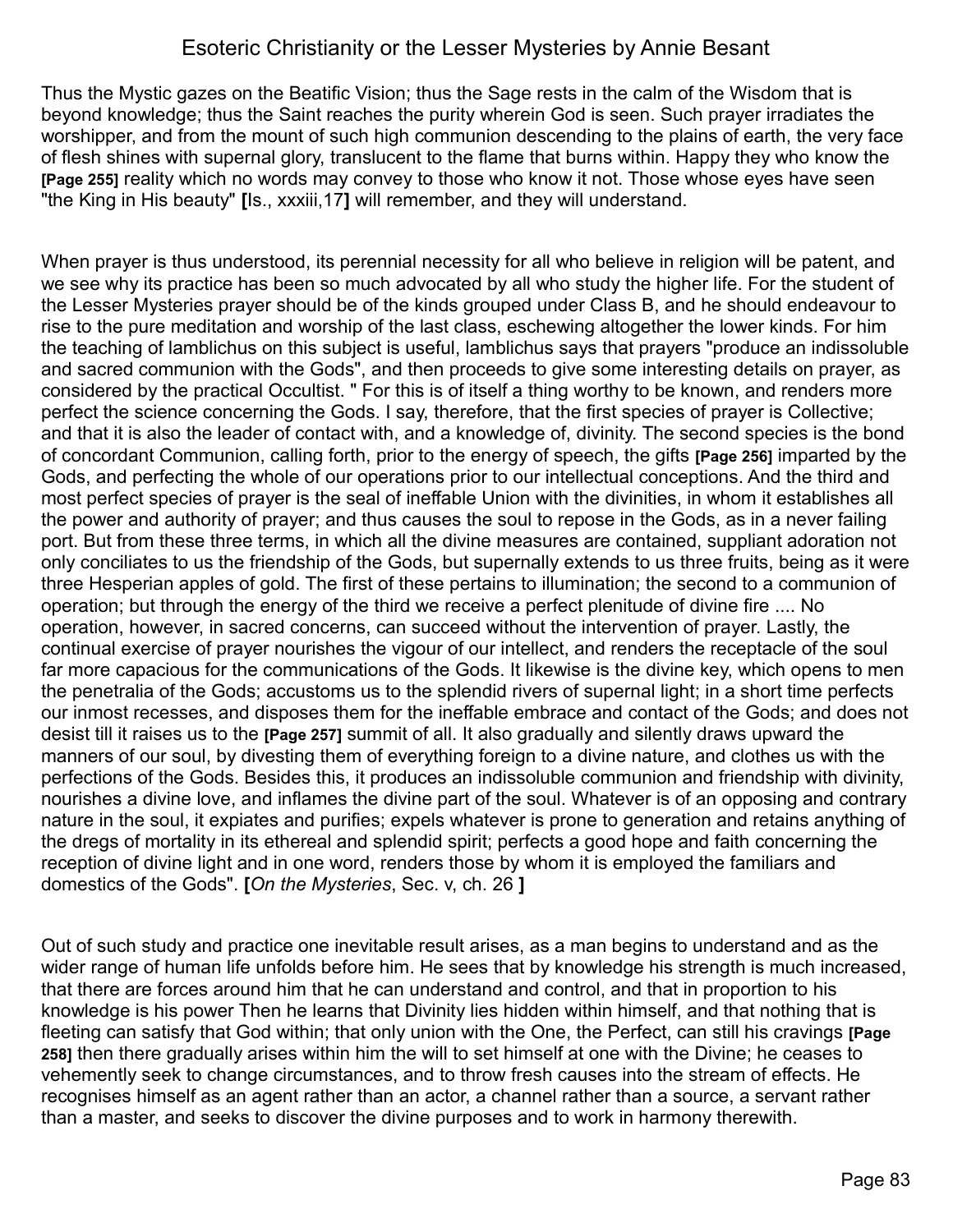When a man has reached that point, he has risen above all prayer, save that which is meditation and worship; he has nothing to ask for, in this world or in any other; he remains in a steadfast serenity, seeking but to serve God. That is the state of Sonship, where the will of the Son is one with the will of the Father, where the one calm surrender is made, "Lo, I come to do Thy will, 0 God. I am content to do it; yea, Thy law is within my heart". **[**Ps., xl, 7, 8, Prayer Book version. **]** Then all prayer is seen to be unnecessary; all asking is felt as an impertinence; nothing can be longed for that is not already in the purposes of that Will, and all will be brought into active manifestation as the agents of that Will perfect themselves in the work. **[Page 259]**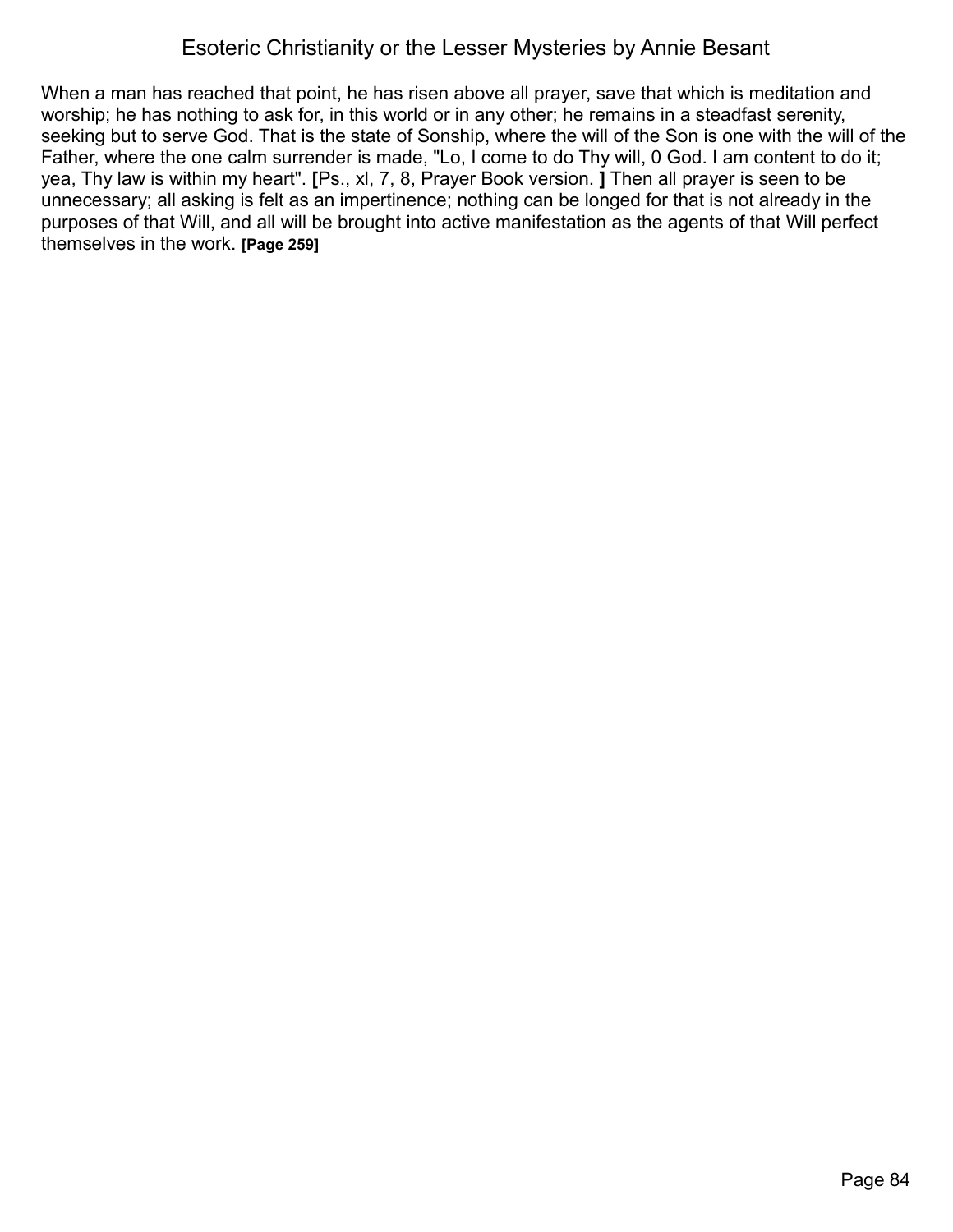# **CHAPTER 11 THE FORGIVENESS OF SINS**

"I BELIEVE in ... the forgiveness of sins". " I acknowledge one baptism for the remission of sins". The words fall facilely from the lips of worshippers in every Christian church throughout the world, as they repeat the familiar creeds called those of the Apostles and the Nicene. Among the sayings of Jesus the words frequently recur: "Thy sins are forgiven thee", and it is noteworthy that this phrase constantly accompanies the exercise of His healing powers, the release from physical and moral disease being thus marked as simultaneous. In fact, on one occasion He pointed to the healing of a palsy-stricken man as a sign that he had a right to declare to a man that his sins were forgiven. **[** S. Luke, v, 18.26.**] [Page 260]** So also of one woman it was said: "Her sins, which are many, are forgiven, for she loved much".**[**S. Luke, vii, 47**]**' In the famous Gnostic treatise, the *Pistis Sophia*, the very purpose of the Mysteries is said to be the remission of sins. " Should they have been sinners, should they have been in all the sins and all the iniquities of the world, of which I have spoken unto you, nevertheless if they turn themselves and repent, and have made the renunciation which I have just described unto you, give ye unto them the mysteries of the kingdom of light; hide them not from them at all. It is because of sin that I have brought these mysteries into the world, for the remission of all the sins which they have committed from the beginning. Wherefore have I said unto you aforetime, 'I came not to call the righteous, 'Now, therefore, I have brought the mysteries, that the sins of all men may be remitted, and they be brought into the kingdom of light. For these mysteries are the boon of the first mystery of the destruction of the sins and iniquities of all sinners'. **[**G. R. S. Mead, translated. Loc. cit., bk. ii, §§ 260, 261.**]**

In these Mysteries, the remission of sin is by baptism, as in the acknowledgment in the Nicene **[Page 261]** Creed. Jesus says: "Hearken, again, that I may tell you the word in truth, of what type is the mystery of baptism which remitteth sins.. . . When a man receiveth the mysteries of the baptisms, those mysteries become a mighty fire, exceedingly fierce, wise, which burneth up all sins; they enter into the soul occultly, and devour all the sins which the spiritual counterfeit hath implanted in it". And after describing further the process of purification, Jesus adds: "This is the way in which the mysteries of the baptisms remit sins and every iniquity". **[**G. R. S. Mead, translated. Loc. Cit., bk ii, §§ 299, 300 **]**

In one form or another the "forgiveness of sins" appears in most, if not in all, religions; and wherever this consensus of opinion is found, we may safely conclude, according to the principle already laid down, that some fact in nature underlies it. Moreover, there is a response in human nature to this idea that sins are forgiven; we notice that people suffer under a consciousness of wrong-doing, and that when they shake themselves clear of their past, and free themselves from the shackling fetters of remorse, they go forward with glad heart and sunlit eyes, though erstwhile enclouded by darkness. They feel as though a burden were lifted off them, a clog removed. The **[Page 262]** sense of sin" has disappeared, and with it the gnawing pain. They know the spring-time of the soul, the word of power which makes all things new. A song of gratitude wells up as the natural outburst of the heart, the time for the singing of birds is come, there is "joy among the Angels". This not uncommon experience is one that becomes puzzling, when the person experiencing it, or seeing it in another, begins to ask himself what has really taken place, what has brought about the change in consciousness, the effects of which are so manifest.

Modern thinkers, who have thoroughly assimilated the idea of changeless laws underlying all phenomena, and who have studied the workings of these laws, are at first apt to reject any and every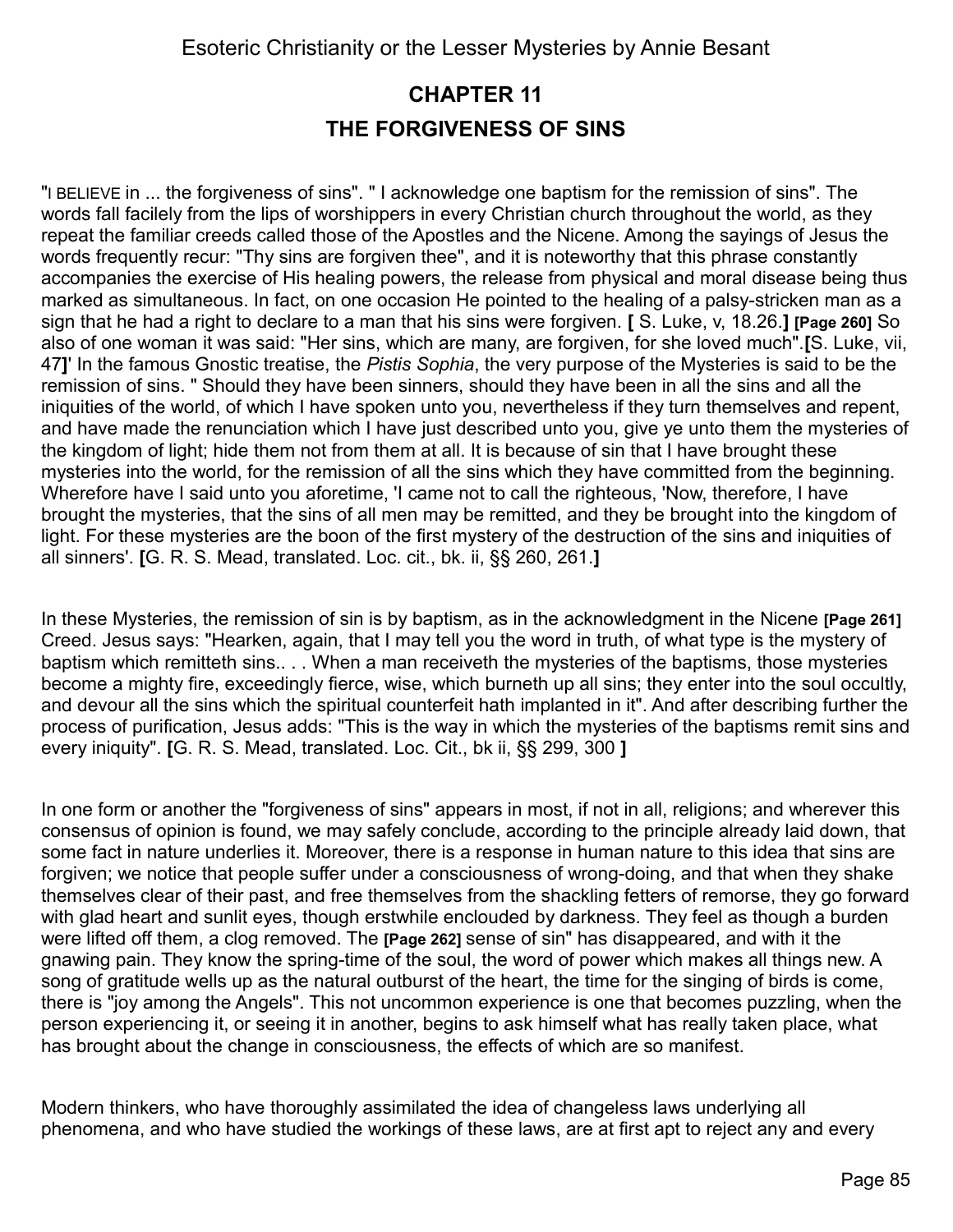theory of the forgiveness of sins as being inconsistent with that fundamental truth, just as the scientist, penetrated with the idea of the inviolability of law, repels all thought which is inconsistent with it. And both are right in founding themselves on the unfaltering working of law, for law is but the expression of the divine Nature, in which there is no variableness, neither shadow of turning. Any view of the forgiveness of sins that we may adopt must not clash with this fundamental idea, as necessary to ethical **[Page 263]** as to physical science. "The bottom would fall out of everything" if we could not rest securely in the everlasting arms of the Good Law.

But in pursuing our investigations, we are struck with the fact that the very Teachers who are most insistent on the changeless working of law are also those who emphatically proclaim the forgiveness of sins. At one time Jesus is saying: "That every idle word that men shall speak, they shall give account thereof in the day of judgment", **[**S. Matt, xii, 36. **]** and at another: "Son, be of good cheer, thy sins be forgiven thee".**[***Ibid*., ix, 2**]** So in the Bhagavad-Gltâ, we read constantly of the bonds of action, that "the world is bound by action".**[**Loc. cit., iii, 9. **]** and that a man "recovereth the characteristics of his former body", **[***Ibid,* vi, 43] and yet it is said that "even if the most sinful worship me, with undivided heart, he, too, must be accounted righteous". **[***Ibid*., ix, 30. **]** It would seem, then, that whatever may have been intended in the world's Scriptures by the phrase, "the forgiveness of sins", it was not thought, by Those who best know the law, to clash with the inviolable sequence of cause and effect. **[Page 264]**

If we examine even the crudest idea of the forgiveness of sins prevalent in our own day, we find that the believer in it does not mean that the forgiven sinner is to escape from the consequences of his sin in this world; the drunkard, whose sins are forgiven on his repentance, is still seen to suffer from shaken nerves, impaired digestion, and the lack of confidence shown towards him by his fellow-men. The statements made as to forgiveness, when they are examined, are ultimately found to refer to the relations between the repentant sinner and God, and to the *post-mortem* penalties attached to unforgiven sin in the creed of the speaker, and not to any escape from the mundane consequences of sin. The loss of belief in reincarnation, and of a sane view as to the continuity of life, whether it were spent in this or in the next two worlds **[**See *ante*, Chap. VIII. **]** brought with it various incongruities and indefensible assertions, among them the blasphemous and terrible idea of the eternal torture of the human soul for sins committed during the brief span of one life spent on earth. In order to escape from this nightmare, theologians posited a forgiveness which should release the sinner from this dread imprisonment in an eternal hell. It did not, and **[Page 265]** was never supposed to, set him free in this world from the natural consequences of his ill-doings, nor — except in modern Protestant communities — was it held to deliver him from prolonged purgatorial sufferings, the direct results of sin, after the death of the physical body. The law had its course, both in this world and in purgatory, and in each world sorrow followed on the heels of sin, even as the wheels follow the ox. It was but eternal torture — which existed only in the clouded imagination of the believer — that was escaped by the forgiveness of sins; and we may perhaps go so far as to suggest that the dogmatist, having postulated an eternal hell as the monstrous result of transient errors, felt compelled to provide a way of escape from an incredible and unjust fate, and therefore further postulated an incredible and unjust forgiveness. Schemes that are elaborated by human speculation, without regard to the facts of life, are apt to land the speculator in thought-morasses, whence he can only extricate himself by blundering through the mire in an opposite direction. A superfluous eternal hell was balanced by a superfluous forgiveness, and thus the uneven scales of justice were again rendered level. Leaving these aberrations of the unenlightened, **[Page 266]** let us return into the realm of fact and right reason.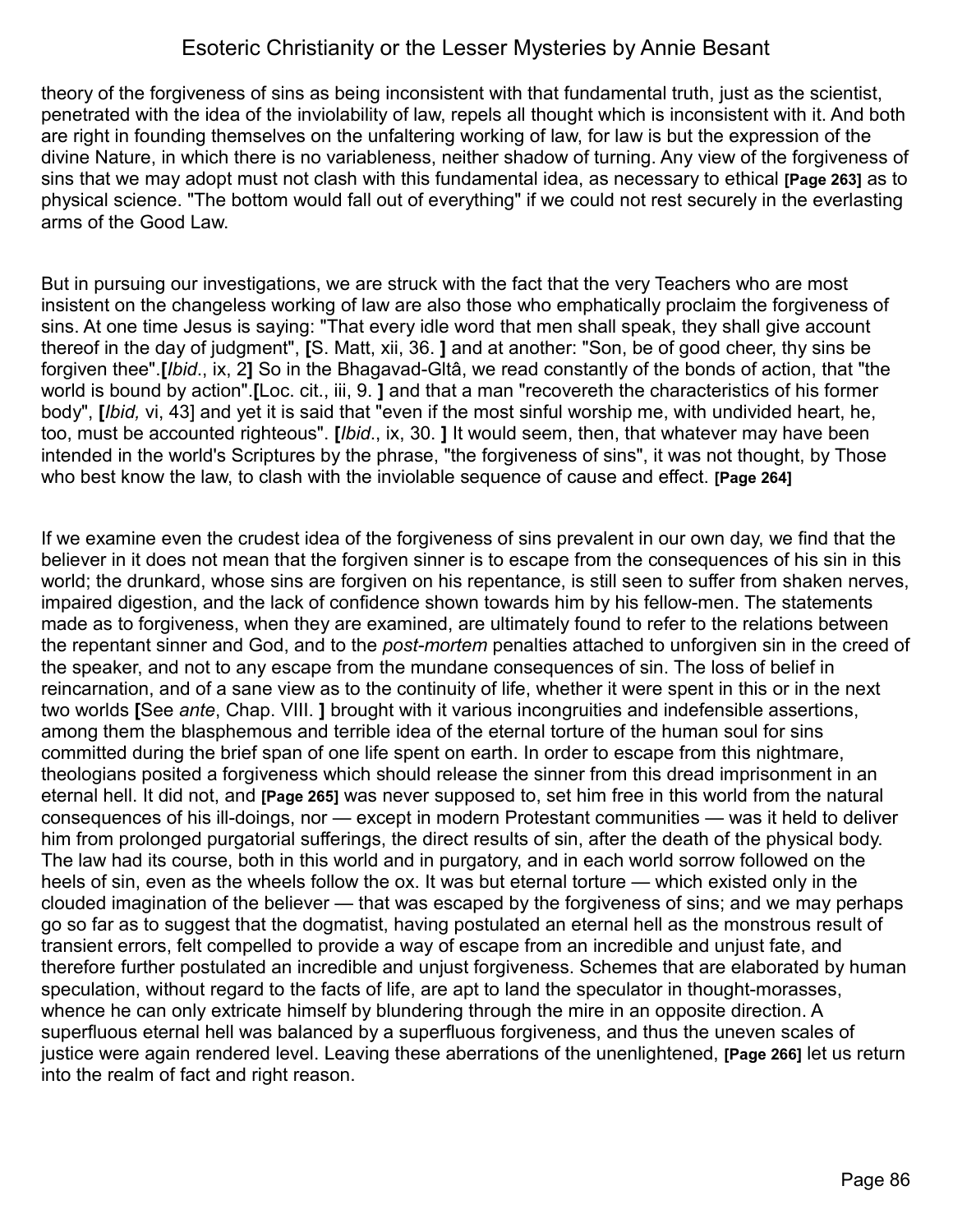When a man has committed an evil action he has attached himself to a sorrow, for sorrow is ever the plant that springs from the seed of sin. It may be said, even more accurately, that sin and sorrow are but the two sides of one act, not two separate events. As every object has two sides, one of which is behind, out of sight, when the other is in front, in sight, so every act has two sides, which cannot both be seen at once in the physical world. In other worlds, good and happiness, evil and sorrow, are seen as the two sides of the same thing. This is what is called karma — a convenient and now widely-used term, originally Samskrit, expressing this connection or identity, literally meaning "action" — and the suffering is therefore called the karmic result of the wrong. The result, the "other side", may not follow immediately, may not even accrue during the present incarnation, but sooner or later it will appear and clasp the sinner with its arms of pain. Now a result in the physical world, an effect experienced through our physical consciousness, is the final outcome of a cause set going in the past; it is the ripened fruit; in it a particular force becomes manifest and **[Page 267]** exhausts itself. That force has been working outwards, and its effects are already over in the mind ere it appears in the body. Its bodily manifestation, its appearance, in the physical world, is the sign of the completion of its course.**[**This is the cause of the sweetness and patience often noticed in the sick who are of very pure nature. They have learned the lesson of suffering, and they do not make fresh evil karma by impatience under the result of past bad karma, then exhausting itself. **]** If at such a moment the sinner, having exhausted the karma of his sin, comes into contact with a Sage who can see the past and the present, the invisible and the visible, such a Sage may discern the ending of the particular karma, and, the sentence being completed, may declare the captive free. Such an instance seems to be given in the story of the man sick of the palsy, already alluded to, a case typical of many. A physical ailment is the last expression of a past ill-doing; the mental and moral outworking is completed, and the sufferer is brought — by the agency of some Angel, as an administrator of the law into the presence of One able to relieve physical disease by the exertion of a higher energy. First, the Initiate declares that the man's sins are forgiven, and then justifies his insight by the authoritative word, "Arise, take up thy bed, and go unto thine house". Had no **[Page 268]** such enlightened One been there, the disease would have passed away under the restoring touch of nature, under a force applied by the invisible angelic Intelligences, who carry out in this world the workings of karmic law; when a greater One is acting, this force is of more swiftly compelling power, and the physical vibrations are at once attuned to the harmony that is health. All such forgiveness of sins may be termed declaratory; the karma is exhausted, and a "knower of karma" declares the fact. The assurance brings a relief to the mind, that is akin to the relief experienced by a prisoner when the order for his release is given, that order being as much a part of the law as the original sentence; but the relief of the man who thus learns of the exhaustion of an evil karma is keener, because he cannot himself tell the term of its action.

It is noticeable that these declarations of forgiveness are constantly coupled with the statement that the sufferer showed "faith", and that without this nothing could be done; *i.e*., the real agent in the ending of this karma is the sinner himself. In the case of the "woman that was a sinner", the two declarations are coupled: "Thy sins are forgiven . . . Thy faith hath saved **[Page 269]** thee; go in peace". **[**S. Luke, vii, 48, 50. **]** This "faith" is the up-welling in man of his own divine essence, seeking the divine ocean of like essence, and when this breaks through the lower nature that holds it in — as the water-spring breaks through the encumbering earth-clods — the power thus liberated works on the whole nature, bringing it into harmony with itself. The man only becomes conscious of this as the karmic crust of evil is broken up by its force, and that glad consciousness of a power within himself, hitherto unknown, asserting itself as soon as the evil karma is exhausted, is a large factor in the joy, relief, and new strength that follow on the feeling that sin is "forgiven", that its results are past.

And this brings us to the heart of the subject — the changes that go on in a man's inner nature,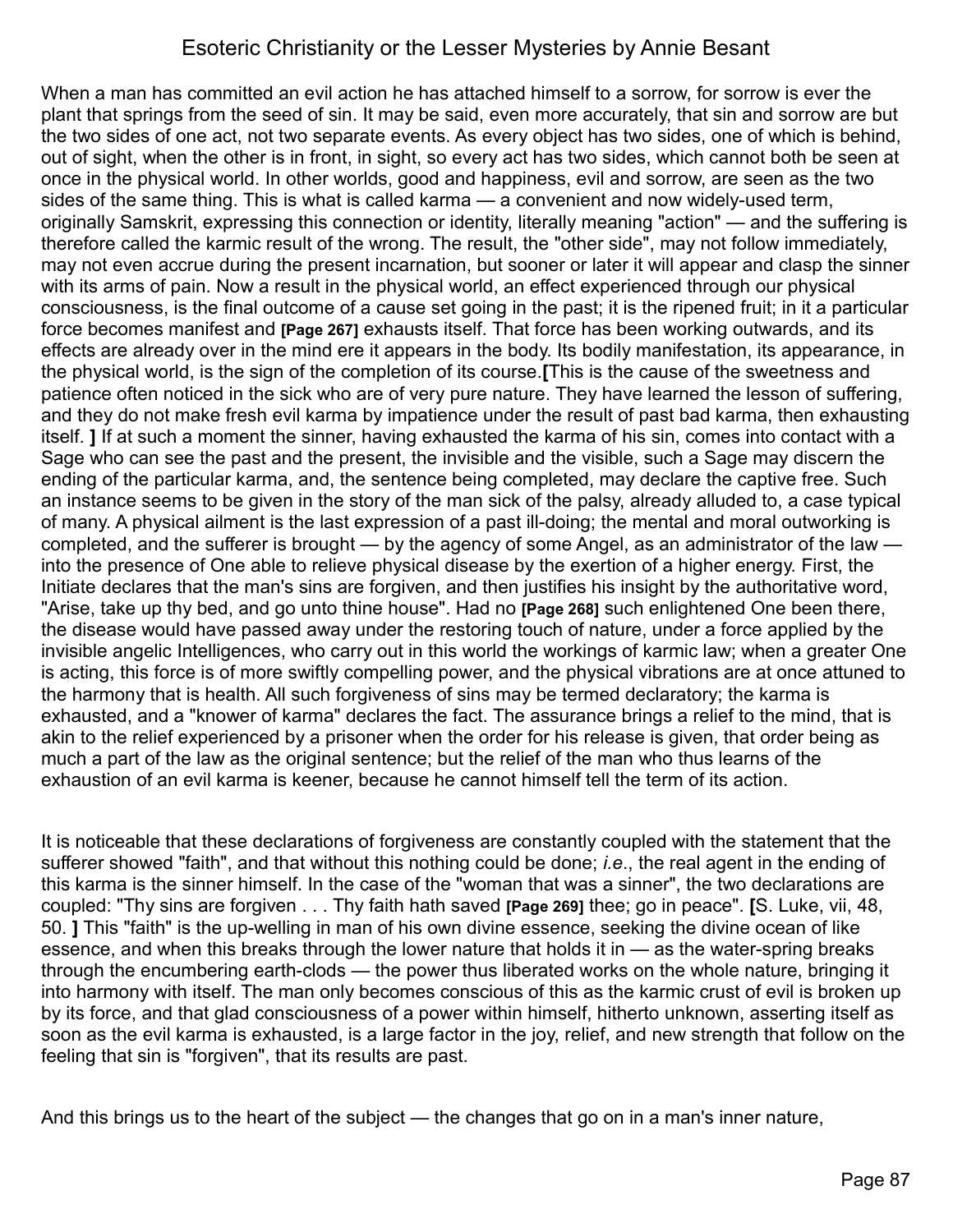unrecognised by that part of his consciousness which works within the limits of his brain, until they suddenly assert themselves within those limits, coming apparently from nowhere, bursting forth "from the blue", pouring from an unknown source. What wonder that a man, bewildered by their downrush knowing nothing of the mysteries of his own nature, nothing of "the inner God" that is verily himself imagines that **[Page 270]** to be from without which is really from within, and, unconscious of his own Divinity, thinks only of Divinities in the world external to himself. And this misconception is the more easy, because the final touch, the vibration that breaks the imprisoning shell, is often the answer from the Divinity within another man, or within some superhuman being, responding to the insistent cry from the imprisoned Divinity within himself; he oft-times recognises the brotherly aid, while not recognising that he himself, the cry from his inner nature, called it forth. As an explanation from a wiser than ourselves may make an intellectual difficulty clear to our mind, though it is our own mind that, thus aided, grasps the solution; as an encouraging word from one purer than ourselves may nerve us to a moral effort that we should have thought beyond our power, though it is our own strength that makes it; so may a loftier Spirit than our own, one more conscious of its Divinity, aid us to put forth our own divine energy, though it is that very putting forth that lifts us to a higher plane. We are all bound by ties of brotherly help to those above us as to those below us, and why should we, who so constantly find ourselves able to help in their development souls less advanced than ourselves, **[Page 271]** hesitate to admit that we can receive similar help from Those far above us, and that our progress may be rendered much swifter by Their aid ?

Now among the changes that go on in a man's inner nature, unknown to his lower consciousness, are those that have to do with the putting forth of his will. The Ego, glancing backward over his past, balancing up its results, suffering under its mistakes, determines on a change of attitude, on a change of activity. While his lower vehicle is still under his former impulses, plunging along lines of action that bring it into sharp collisions with the law, the Ego determines on an opposite course of conduct. Hitherto he has turned his face longingly to the animal, the pleasures of the lower world have held him fast enchained. Now he turns his face to the true goal of evolution, and determines to work for loftier joys. He sees that the whole world is evolving, and that if he sets himself against that mighty current it dashes him aside, bruising him sorely in the process; he sees that if he sets himself with it, it will bear him onwards on its bosom and land him in the desired haven.

He then resolves to change his life, he turns determinedly on his steps, he faces the other way **[Page 272]** The first result of the effort to turn his lower nature into the changed course, is much distress and disturbance. The habits formed under the impacts of the old views resist stubbornly the impulses flowing from the new, and a bitter conflict arises. Gradually the consciousness working in the brain accepts the decision made on higher planes, and then "becomes conscious of sin" by this very recognition of the law. The sense of error deepens, remorse preys on the mind; spasmodic efforts are made towards improvement, and, frustrated by old habits, repeatedly fail, till the man, overwhelmed by grief for the past, despair of the present, is plunged into hopeless gloom. At last, the ever-increasing suffering wrings from the Ego a cry for help, answered from the inner depths of his own nature, from the God within as well as around him, the Life of his life. He turns from the lower nature that is thwarting him to the higher which is his innermost being, from the separated self that tortures him to the One Self that is the Heart of all.

But this change of front means that he turns his face from the darkness, that he turns his face to the light. The light was always there, but his back was towards it; now he sees the sun, and its radiance cheers his eyes, and **[Page 273]** overfloods his being with delight. His heart was closed; it is now flung open, and the ocean of life flows in, in full tide, suffusing him with joy. Wave after wave of new life uplifts him, and the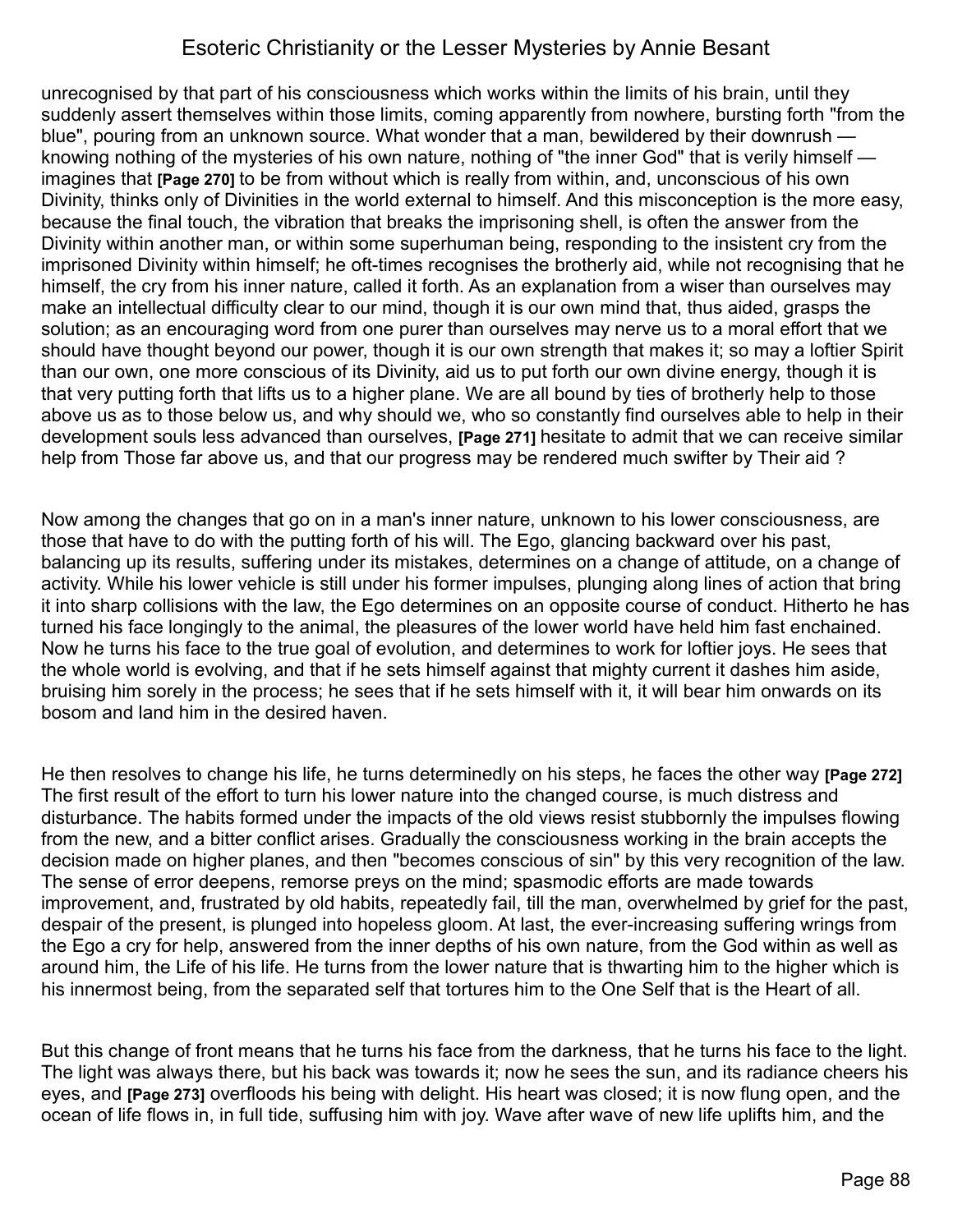gladness of the dawn surrounds him. He sees his past as past, because his will is set to follow a higher path, and he recks little of the suffering that the past may bequeath to him, since he knows he will not hand on such bitter legacy from his present. This sense of peace, of joy, of freedom, is the feeling spoken of as the result of the forgiveness of sins. The obstacles set up by the lower nature between the God within and the God without are swept away, and that nature scarce recognises that the change is in itself and not in the Oversoul. As a child, having thrust away the mother's guiding hand and hidden its face against the wall, may fancy itself alone and forgotten, until, turning with a cry, it finds around it the protecting mother-arms that were never but a handsbreadth away, so does man in his wilfulness push away the shielding arms of the divine Mother of the worlds, only to find, when he turns back his face, that he has never been outside their protecting shelter, and that wherever he may wander that guarding love is round him still. **[Page 274]**

The key to this change in the man, that brings about "forgiveness,"is given in the verse of the Bhagavad-Gitâ already partly quoted: "Even if the most sinful worship me, with undivided heart he too must be accounted righteous, for he hath rightly resolved" On that right resolution follows the inevitable result: "Speedily he becometh dutiful and goeth to peace".**[**Loc. cit., ix, 31**]**' The essence of sin lees in setting the will of the part against the will of the whole, the human against the Divine. When this is changed, when the Ego puts his separate will into union with the will that works for evolution, then, in the world where to will is to do, in the world where effects are seen as present in causes, the man is accounted righteous"; the effects on the lower planes must inevitably follow; "speedily he becometh dutiful" in action, having already become dutiful in will. Here we judge by actions, the dead leaves of the past; there they judge by wills, the germinating seeds of the future. Hence the Christ ever says to men in the lower world: "Judge not". **[**S. Matt., vii, 1**]** 

Even after the new direction has been definitely followed, and has become the normal habit **[Page 275]** of the life, there come times of failure, alluded to in the *Pistis Sophia,* when Jesus is asked whether a man may be again admitted to the Mysteries, after he has fallen away, if he again repents. The answer of Jesus is in the affirmative, but he states that a time comes when re-admission is beyond the power of any save of the highest Mystery, who pardons ever. "Amen, amen, I say unto you, whosoever shall receive the mysteries of the first mystery, and then shall turn back and transgress twelve times [even], and then should again repent twelve times, offering prayer in the mystery of the first mystery, he shall be forgiven. But if he should transgress after twelve times, should he turn back and transgress, it shall not be remitted unto him for ever, so that he may turn again unto his mystery, whatever it be. For him there is no means of repentance unless he have received the mysteries of that ineffable, which hath compassion at all times and remitteth sins for ever and ever.**[**Loc, cit.,bk. ii, § 305. **]** These restorations after failure, in which "sin is remitted", meet us in human life, especially in the higher phases of evolution. A man is offered an opportunity, which taken, would open up to him new possibilities of growth. He fails to grasp it, and falls away **[Page 276]** from the position he had gained that made the further opportunity possible. For him, for the time, further progress is blocked; he must turn all his efforts wearily to retread the ground he had already trodden, and to regain and make sure his footing on the place from which he had slipped. Only when this is accomplished will he hear the gentle Voice that tells him that the past is out-worn, the weakness turned to strength, and that the gateway is again open for his passage. Here again the "forgiveness" is but the declaration by a proper authority of the true state of affairs, the opening of the gate to the competent, its closure to the incompetent. Where there had been failure, with its accompanying suffering, this declaration would be felt as a "baptism for the remission of sins", readmitting the aspirant to a privilege lost by his own act; this would certainly give rise to feelings of joy and peace, to a relief from the burden of sorrow, to a feeling that the clog of the past had at last fallen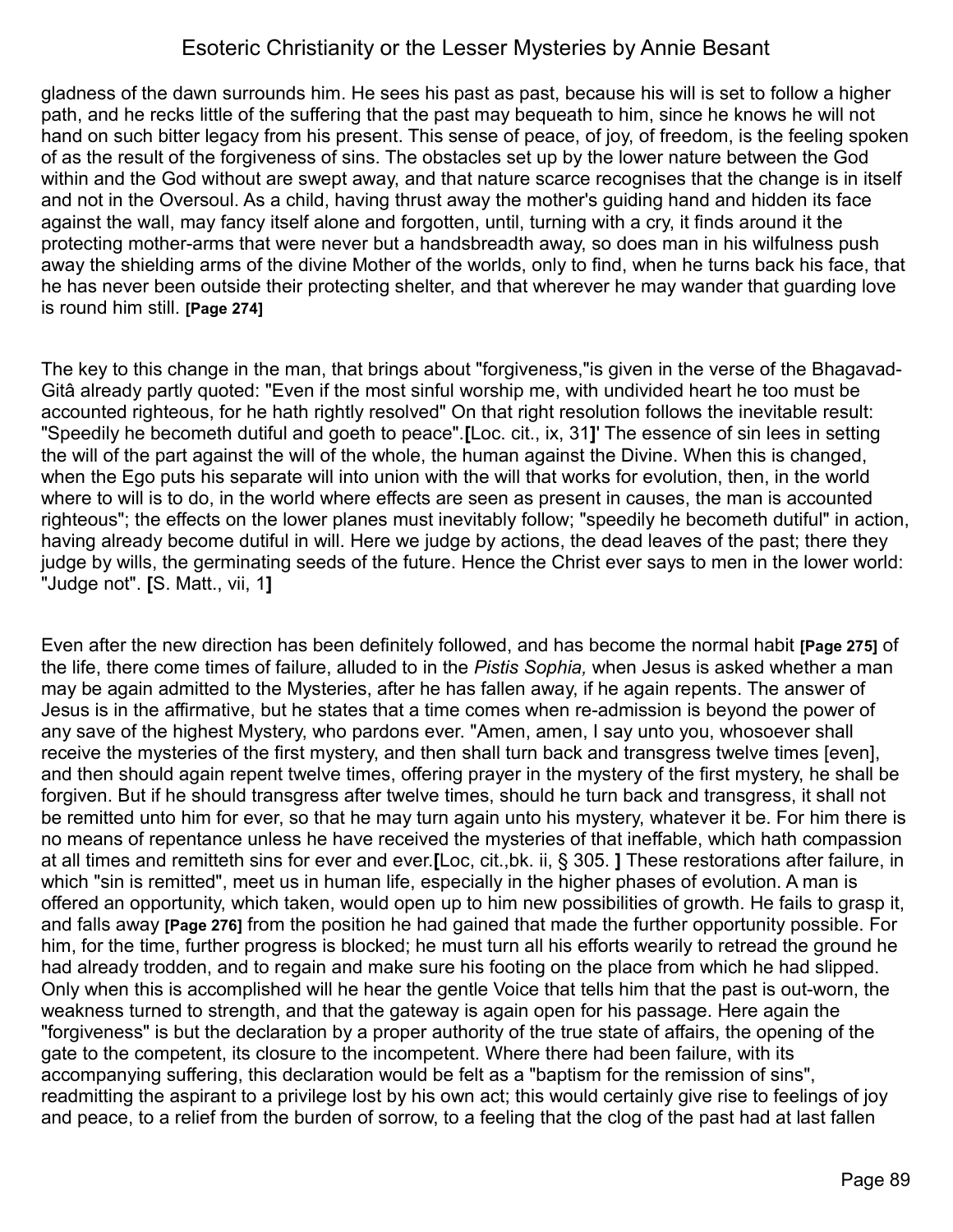from the feet.

Remains one truth that should never be forgotten: that we are living in an ocean of light, of love, of bliss, that surrounds us at all times, the Life of God. As the sun floods the earth with his radiance so does that Life enlighten all, only that **[Page 277]** Sun of the world never sets to any part of it. We shut this light out of our consciousness by our selfishness, our heartlessness, our impurity, our intolerance, but it shines on us ever the same, bathing us on every side, pressing against our self-built walls with gentle, strong persistence. When the soul throws down these excluding walls, the light flows in, and the soul finds itself flooded with sunshine, breathing the blissful air of heaven. "For the Son of man is in heaven", though he know it not, and its breezes fan his brow if he bares it to their breaths. God ever respects man's individuality, and will not enter his consciousness until that consciousness opens to give welcome; "Behold I stand at the door and knock"**[**Rev., iii, 20. **]** is the attitude of every spiritual Intelligence towards the evolving human soul; not in lack of sympathy is rooted that waiting for the open door, but in deepest wisdom.

Man is not to be compelled; he is to be free. He is not a slave, but a God in the making, and the growth cannot be forced, but must be willed from within. Only when the will consents, as Giordano Bruno teaches, will God influence man, though He be "everywhere present, and ready to come to the aid of whosoever turns to Him through **[Page 278]** the act of the intelligence, and who unreservedly presents himself with the affection of the will".**[**G. Bruno, trans, by L. Williams, *The heroic enthusiasts,*vol. i, p. 133. **]** The divine potency which is all in all does not proffer or withhold, except through assimilation or rejection by oneself."**[***Ibid.*, vol. ii, pp. 27, 28. **]**" It is taken in quickly, as the solar light, without hesitation, and makes itself present to whoever turns himself to it and opens himself to it... the windows are opened, but the sun enters in a moment, so does it happen similarly in this case".**[***Ibid,*., pp. 102, 103 **]**

The sense of "forgiveness", then, is the feeling which fills the heart with joy when the will is tuned to harmony with the Divine, when, the soul having opened its windows, the sunshine of love and light and bliss pours in, when the part feels its oneness with the whole, and the One Life thrills each vein. This is the noble truth that gives vitality to even the crudest presentation of the "forgiveness of sins" and that makes it often, despite its intellectual incompleteness, an inspirer to pure and spiritual living. And this is the truth, as seen in the Lesser Mysteries. **[Page 279]**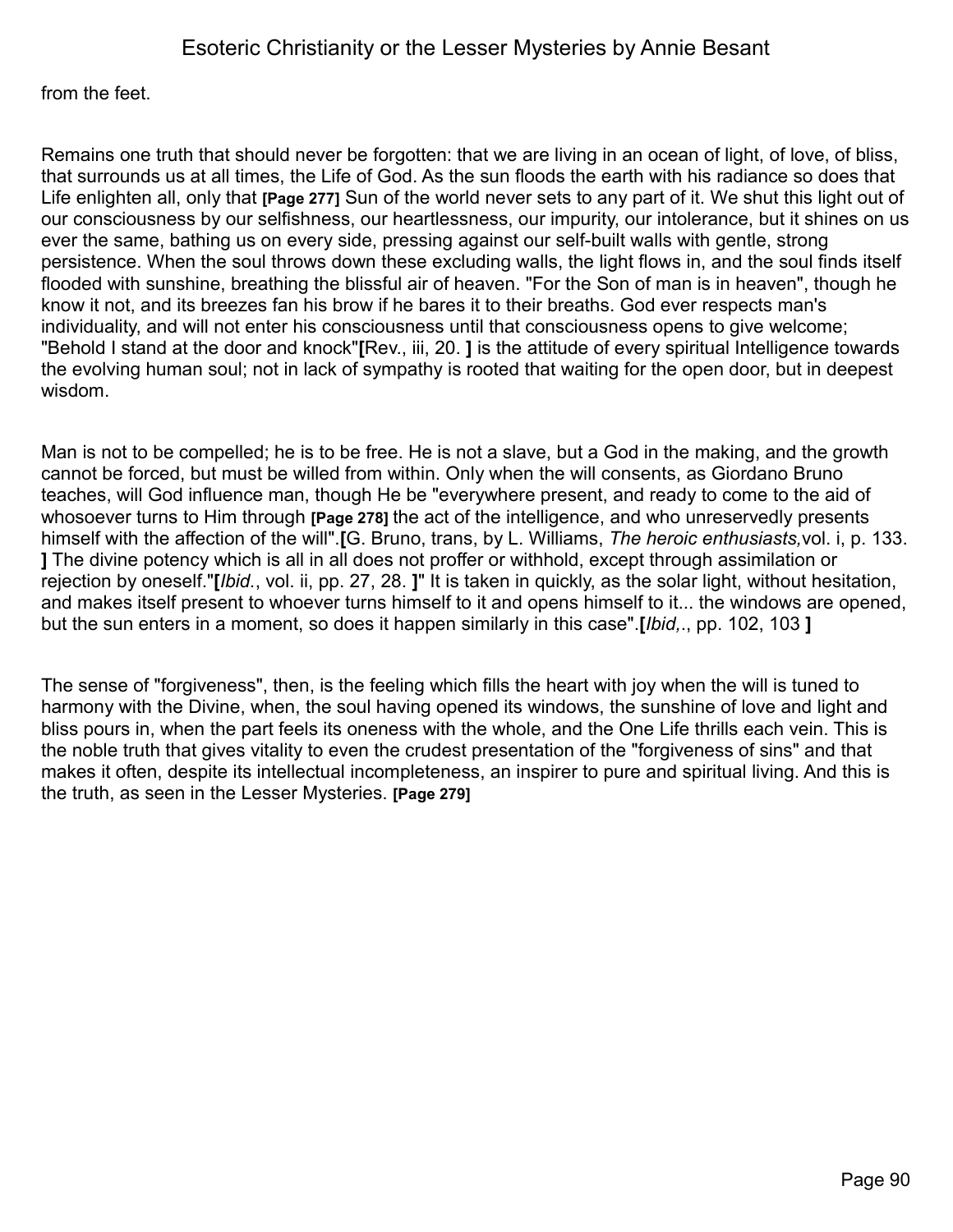# **CHAPTER 12 SACRAMENTS**

IN all religions there exist certain ceremonials, or rites, which are regarded as of vital importance by the believers in the religion, and which are held to confer certain benefits on those taking part in them. The word Sacrament, or some equivalent term, has been applied to these ceremonials, and they all have the same character. Little exact exposition has been given as to their nature and meaning, but this is another of the subjects explained of old in the Lesser Mysteries.

The peculiar characteristic of a Sacrament resides in two of its properties. First, there is the exoteric ceremony, which is a pictorial allegory, a representation of something by actions and materials — not a verbal allegory, a teaching given in words, conveying a truth; but an acted **[Page 280]** representation, certain definite material things used in a particular way. The object in choosing these materials, and aimed at in the ceremonies by which their manipulation is accompanied, is to represent, as in a picture, some truth which it is desired to impress upon the minds of the people present. That is the first and obvious property of a Sacrament, differentiating it from other forms of worship and meditation. It appeals to those who without this imagery would fail to catch a subtle truth, and shows to them in a vivid and graphic form the truth which otherwise would escape them. Every Sacrament, when it is studied, should be taken first from this standpoint that it is a pictorial allegory; the essential things to be studied will therefore be: the material objects which enter into the allegory, the method in which they are employed, and the meaning which the whole is intended to convey.

The second characteristic property of a Sacrament belongs to the facts of the invisible worlds, and is studied by occult science. The person who officiates in the Sacrament should possess this knowledge, as much, though not all, of the operative power of the Sacrament depends on the knowledge of the officiator. A Sacrament links the material world with the subtle and **[Page 281]** invisible regions to which that world is related; it is a link between the visible and the invisible. And it is not only a link between this world and other worlds, but it is also a method by which the energies of the invisible world are transmuted into action in the physical; an actual method of changing energies of one kind into energies of another, as literally as in the galvanic cell chemical energies are changed into electrical. The essence of all energies is one and the same, whether in the visible or invisible worlds; but the energies differ according to the grades of matter through which they manifest. A Sacrament serves as a kind of crucible in which spiritual alchemy takes place. An energy placed in this crucible and subjected to certain manipulations comes forth different in expression. Thus an energy of a subtle kind, belonging to one of the higher regions of the universe, may be brought into direct relation with people living in the physical world, and may be made to affect them in the physical world as well as in its own realm; the Sacrament forms the last bridge from the invisible to the visible, and enables the energies to be directly applied to those who fulfil the necessary conditions and who take part in the Sacrament. **[Page 282]**

The Sacraments of the Christian Church lost much of their dignity and of the recognition of their occult power among those who separated from the Roman Catholic Church at the time of the "Reformation". The previous separation between the East and the West, leaving the Greek Orthodox Church on the one side and the Roman Church on the other, in no way affected belief in the Sacraments. They remained in both great communities as the recognised links between the seen and the unseen, and sanctified the life of the believer from cradle to grave. The Seven Sacraments of Christianity cover the whole of life, from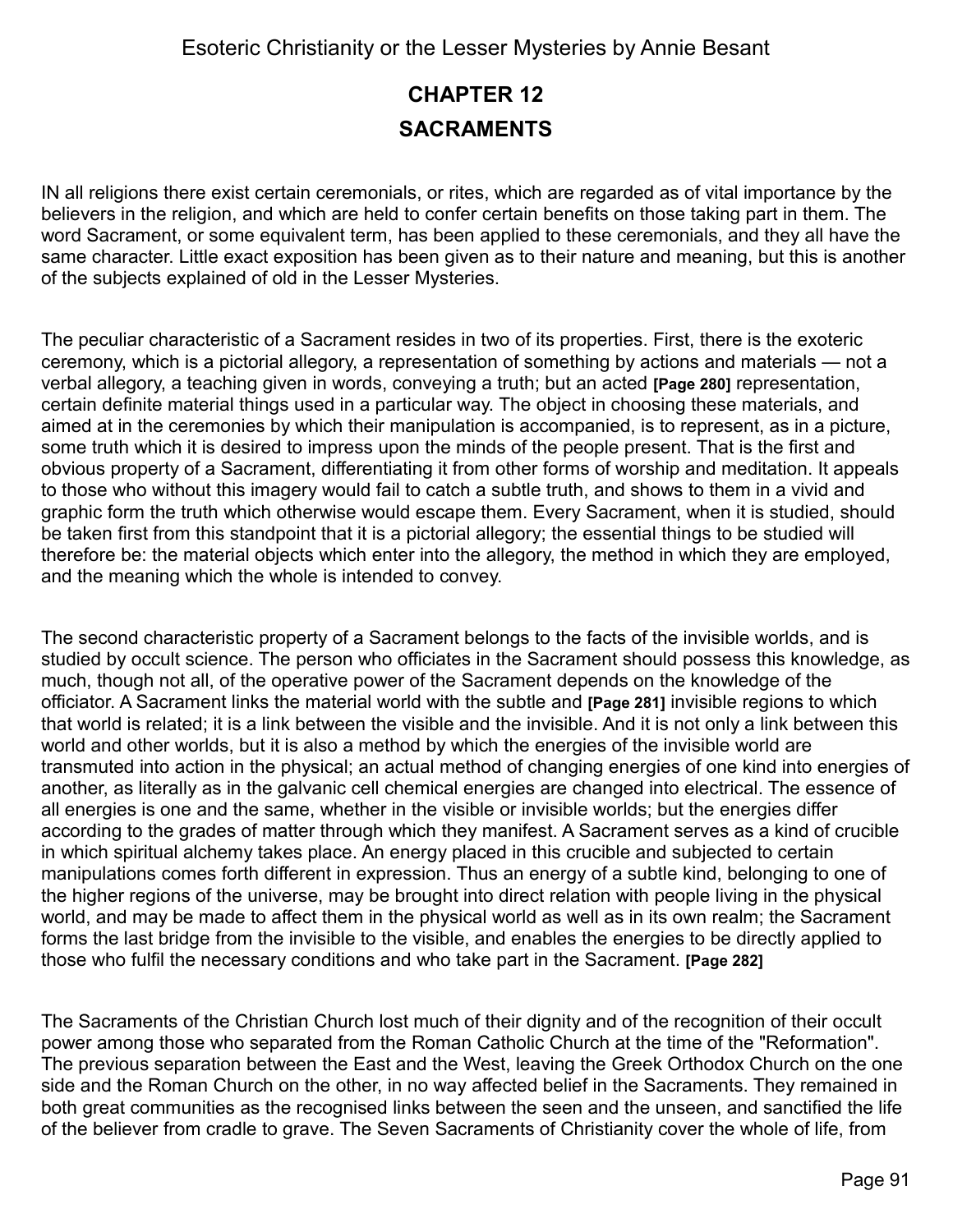the welcome of Baptism to the farewell of Extreme Unction. They were established by Occultists, by men who knew the invisible worlds; and the materials used, the words spoken, the signs made, were all deliberately chosen and arranged with a view to bringing about certain results.

At the time of the Reformation, the seceding Churches, which threw off the yoke of Rome, were not led by Occultists, but by ordinary men of the world, some good and some bad, but all profoundly ignorant of the facts of the invisible worlds, and conscious only of the outer shell of Christianity, its literal dogmas and exoteric **[Page 283]** worship. The consequence of this was that the Sacraments lost their supreme place in Christian worship, and in most Protestant communities were reduced to two, Baptism and the Eucharist.

The sacramental nature of the others was not explicitly denied in the most important of the seceding Churches, but the two were set apart from the five, as of universal obligation, of which every member of the Church must partake in order to be recognised as a full member.

The general definition of a Sacrament is given quite accurately, save for the superfluous words, "ordained by Christ Himself", in the Catechism of the Church of England, and even these words might be retained if the mystic meaning be given to the word "Christ". A Sacrament is there said to be: "An outward and visible sign of an inward and spiritual grace given unto us, ordained by Christ Himself, as a means whereby we receive the same and a pledge to assure us thereof".

In this definition we find laid down the two distinguishing characteristics of a Sacrament as given above. The 'outward and visible sign' is the pictorial allegory, and the phrase, the "means whereby we receive the inward and spiritual grace" covers the second property. This last **[Page 284]** phrase should be carefully noted by those members of Protestant Churches who regard Sacraments as mere external forms and outer ceremonies. For it distinctly alleges that the Sacrament is really a means whereby the grace is conveyed, and thus implies that without it the grace does not pass in the same fashion from the spiritual to the physical world. It is the distinct recognition of a Sacrament in its second aspect, as a means whereby spiritual powers are brought into activity on earth.

In order to understand a Sacrament, it is necessary that we should definitely recognise the existence of an occult, or hidden, side of Nature; this is spoken of as the life-side of Nature, the consciousness-side, more accurately the mind *in* Nature. Underlying all sacramental action there is the belief that the invisible world exercises a potent influence over the visible, and to understand a Sacrament we must understand something of the invisible Intelligences who administer Nature. We have seen in studying the doctrine of the Trinity that Spirit is manifested as the triple Self, and that as the Field for His manifestation there is Matter, the form-side of Nature, often regarded, and rightly, as Nature herself. We have to study both these aspects, **[Page 285]** the side of life and that of form, in order to understand a Sacrament.

Stretching between the Trinity and humanity are many grades and hierarchies of invisible beings; the highest of these are the seven Spirits of God, the seven Fires, or Flames, that are before the throne of God.**[**Rev., iv, 5. **]** Each of these stands at the head of a vast host of Intelligences, all of whom share His nature and act under His direction; these are themselves graded, and are the Thrones, Powers, Princes, Dominations, Archangels, Angels, of whom mention is found in the writings of the Christian Fathers, who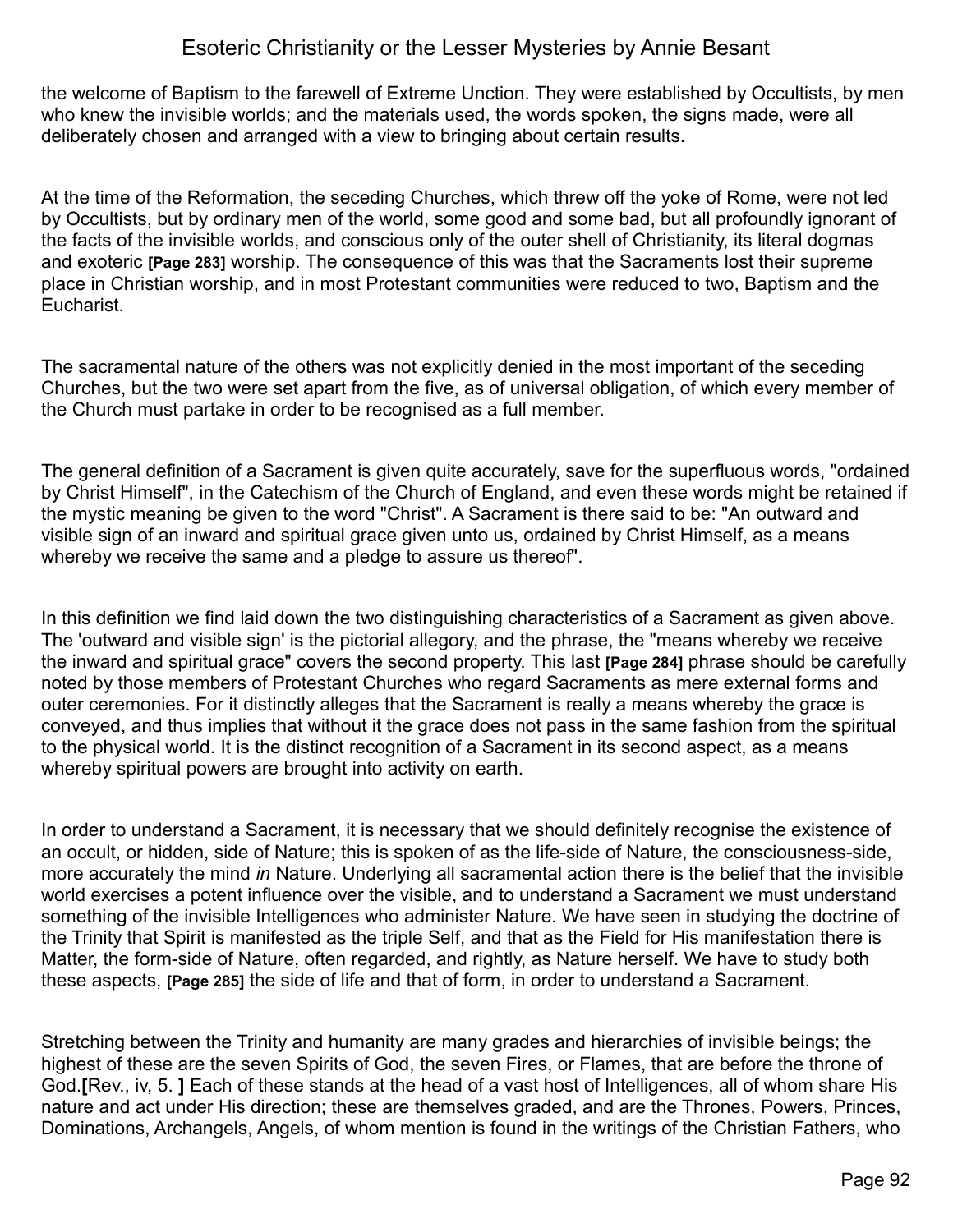were versed in the Mysteries. Thus there are seven great hosts of these Beings, and they represent in their intelligence the divine Mind in Nature. They are found in all regions, and they ensoul the energies of Nature. From the standpoint of occultism there is no dead force and no dead matter. Force and matter alike are living and active, and an energy or a group of energies is the veil of an Intelligence, of a Consciousness, who has that energy as his outer expression, and the matter in which that energy moves yields a form which he guides or ensouls. Unless a man can thus look at Nature all esoteric teaching must remain for **[Page 286]** him a sealed book. Without these angelic Lives, these countless invisible Intelligences, these Consciousnesses which ensoul the force and matter **[**The phrase "force and matter" is used as it is so well-known in science. But force is one of the properties of matter, the one mentioned as Motion. See Ante, p. 228. **]** which is Nature, Nature herself would not only remain unintelligible, but she would be out of relation alike to the divine Life that moves within and around her, and to the human lives that are developing in her midst. These innumerable Angels link the worlds together; they are themselves evolving while helping the evolution of beings lower than themselves, and a new light is shed on evolution when we see that men form grades in these hierarchies of intelligent beings. These angels are the "sons of God" of an earlier birth than ours, who "shouted for joy"; **[**Job, xxxviii, 7 **]** when the foundations of the earth were laid amid the choiring of the Morning Stars.

Other beings are below us in evolution — animals, plants, minerals, and elemental lives — as the Angels are above us; and as we thus study, a conception dawns upon us of a vast Wheel of Life, of numberless existences, inter-related and necessary each to each, man as a living Intelligence, as a self-conscious being, having his own **[Page 287]** place in this Wheel. The Wheel is ever turning by the divine Will, and the living Intelligences who form it learn to co-operate with that Will, and if in the action of those Intelligences there is any break or gap due to neglect or opposition, then the Wheel drags, turning slowly, and the chariot of the evolution of the worlds goes but heavily upon its way.

These numberless Lives, above and below man, come into touch with human consciousness in very definite ways, and among these ways are sounds and colours. Each sound has a form in the invisible world, and combinations of sounds create complicated shapes.**[**See on forms created by musical notes any scientific book on Sound, and also Mrs. Watts-Hughes' illustrated book on *Voice Figures*. **]** In the subtle matter of those worlds all sounds are accompanied by colours, so that they give rise to many-hued shapes, in many cases exceedingly beautiful. The vibrations set up in the visible world when a note is sounded set up vibrations in the worlds invisible, each one with its own specific character, and capable of producing certain effects. In communicating with the sub-human Intelligences connected with the lower invisible world and with the physical, and in controlling and directing these, **[Page 288]** sounds must be used fitted to bring about the desired results, as language made up of definite sounds is used here. And in communicating with the higher Intelligences certain sounds are useful, to create a harmonious atmosphere, suitable for their activities, and to make our own subtle bodies receptive of their influences.

This effect on the subtle bodies is a most important part of the occult use of sounds. These bodies, like the physical, are in constant vibratory motion, the vibrations changing with every thought or desire. These changing irregular vibrations offer an obstacle to any fresh vibration coming from outside, and, in order to render the bodies susceptible to the higher influences, sounds are used which reduce the irregular vibrations to a steady rhythm, like in its nature to the rhythm of the Intelligence sought to be reached. The object of all often-repeated sentences is to effect this, as a musician sounds the same note over and over again, until all the instruments are in tune. The subtle bodies must be tuned to the note of the Being sought, if his influence is to find free way through the nature of the worshipper, and this was ever done of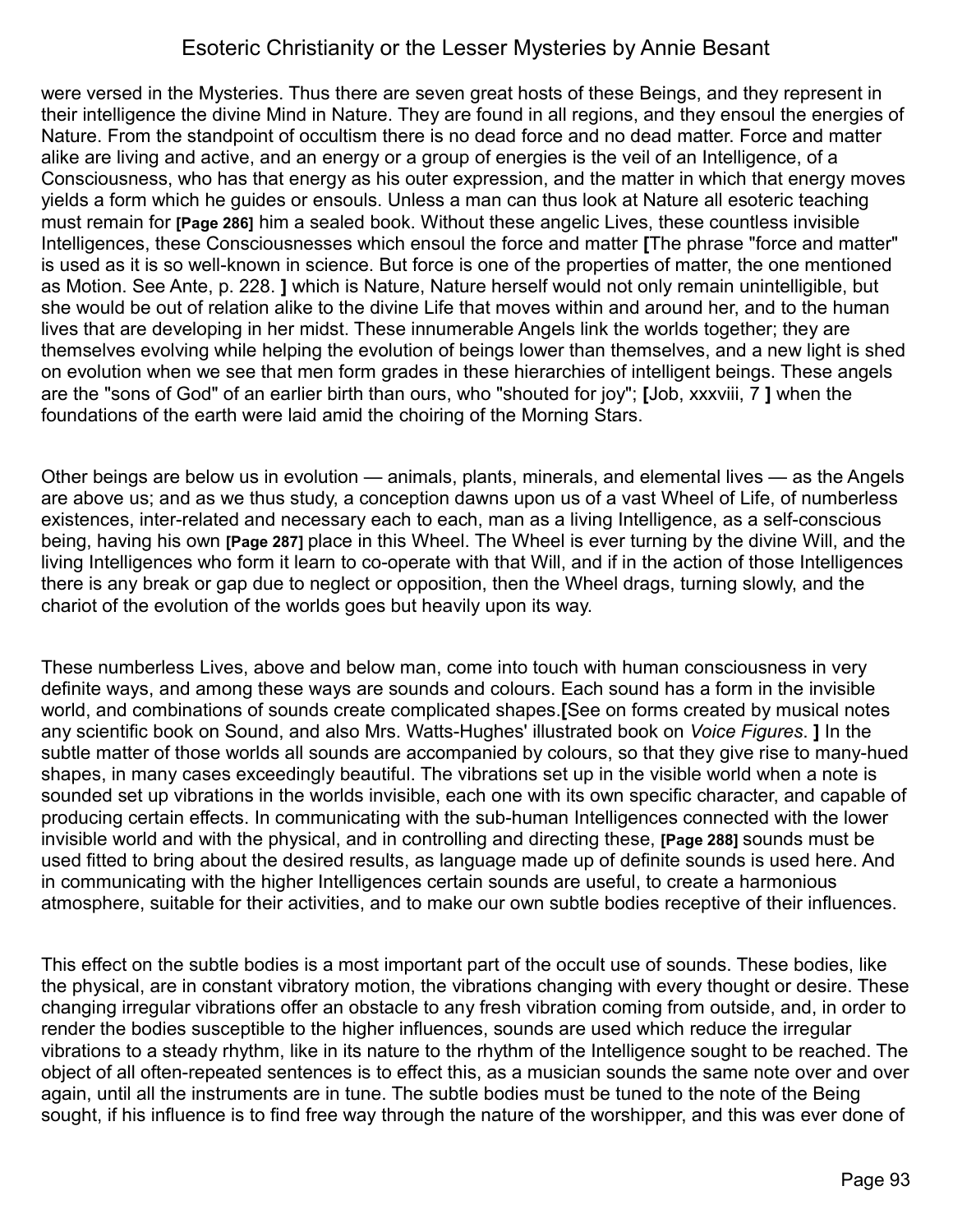old by the use of sounds. Hence, music has ever formed an integral part of **[Page 289]** worship, and certain definite cadences have been preserved with care, handed on from age to age.

In every religion there exist sounds of a peculiar character, called "Words of Power", consisting of sentences in a particular language chanted in a particular way; each religion possesses a stock of such sentences, special successions of sounds, now very generally called "mantras", that being the name given to them in the East, where the science of mantras has been much studied and elaborated. It is not necessary that a mantra — a succession of sounds arranged in a particular manner to bring about a definite result — should be in any one particular language. Any language can be used for the purpose, though some are more suitable than others, provided that the person who makes the mantra possesses the requisite occult knowledge. There are hundreds of mantras in the Samskrit tongue, made by Occultists of the past, who were familiar with the laws of the invisible worlds. These have been handed down from generation to generation, definite words in a definite order chanted in a definite way. The effect of the chanting is to create vibrations, hence forms, in the physical and super-physical worlds, and according to the knowledge and purity of the singer will be the worlds his song **[Page 290]** is able to affect. If his knowledge be wide and deep, if his will be strong and his heart pure, there is scarcely any limit to the powers he may exercise in using some of these ancient mantras.

As said, it is not necessary that any one particular language should be used. They may be in Samskrit, or in any one of the languages of the world, in which men of knowledge have put them together.

This is the reason why, in the Roman Catholic Church, the Latin language is always used in important acts of worship. It is not used as a dead language here, a tongue "not understanded of the people", but as a living force in the invisible worlds. It is not used to hide knowledge from the people, but in order that certain vibrations may be set up in the invisible worlds which cannot be set up in the ordinary languages of Europe, unless a great Occultist should compose in them the necessary successions of sounds. To translate a mantra is to change it from a "Word of Power" into an ordinary sentence; the sounds being changed, other sound-forms are created.

Some of the arrangements of Latin words, with the music wedded to them in Christian worship, cause the most marked effects in the supra-physical worlds, and any one who is at all sensitive **[Page 291]** will be conscious of peculiar effects caused by the chanting of some of the most sacred sentences, especially in the Mass. Vibratory effects may be felt by any one who will sit quiet and receptive as some of these sentences are uttered by priest or choristers. And at the same time effects are caused in the higher worlds directly affecting the subtle bodies of the worshippers in the way above described, and also appealing to the Intelligences in those worlds with a meaning as definite as the words addressed by one person to another on the physical plane, whether as prayer or, in some cases, as command. The sounds, causing active flashing forms, rise through the worlds, affecting the consciousness of the Intelligences residing in them, and bringing some of them to render the definite services required by those who are taking part in the church office.

Such mantras form an essential part of every Sacrament.

The next essential part of the Sacrament, in its outward and visible form, are certain gestures. These are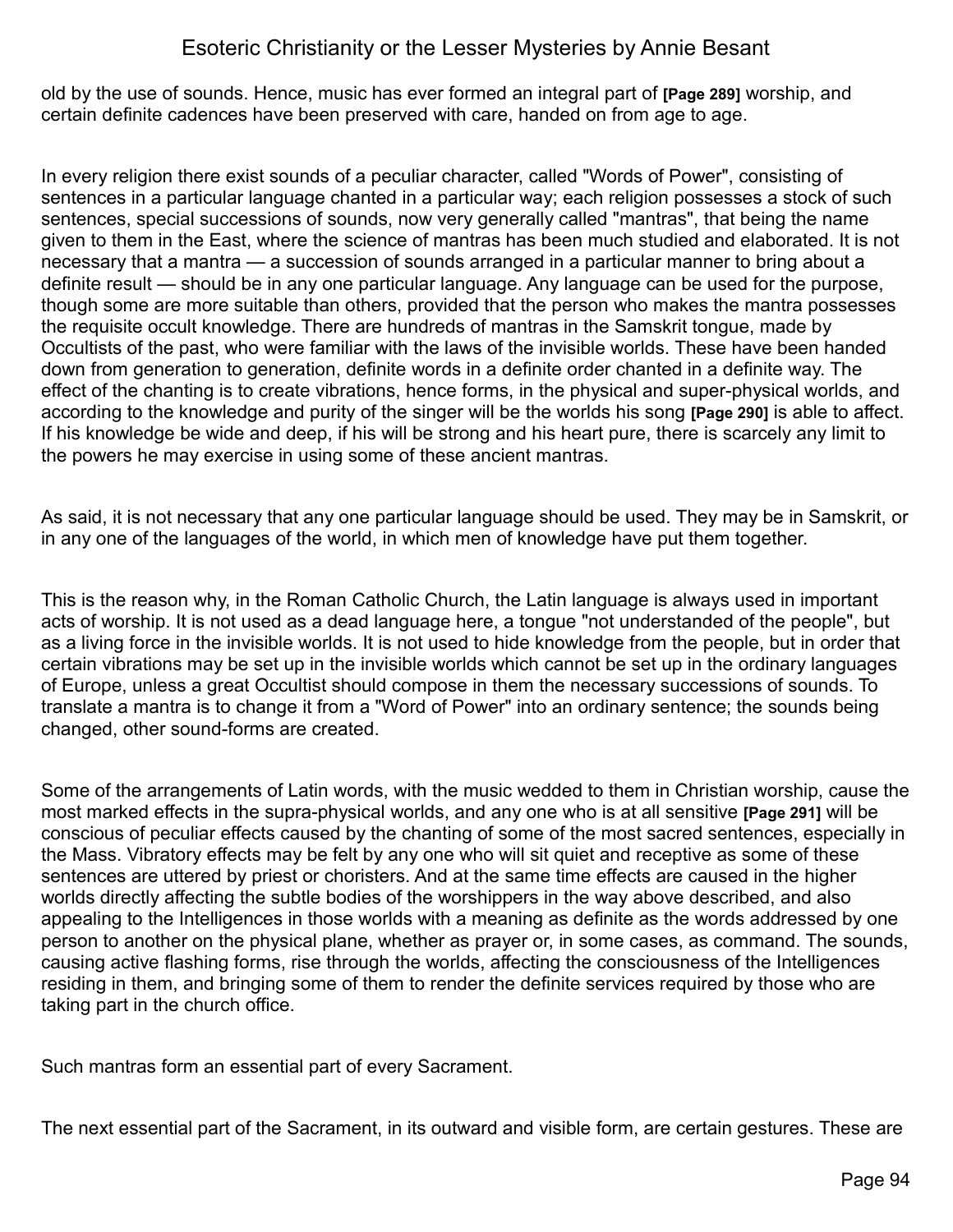called Signs, or Seals, or Sigils — the three words meaning the same thing in a Sacrament. Each sign has its own particular meaning, and marks the direction imposed on the invisible **[Page 292]** forces with which the celebrant is dealing, whether those forces be his own or poured through him In any case, they are needed to bring about the desired result, and they are an essential portion of the sacramental rite. Such a sign is called a "Sign of Power" as the mantra is a "Word of Power'.

It is interesting to read in occult works of the past references to these facts, true then as now true now as then. In the Egyptian *Book of the Dead* is described the *post-mortem* journey of the Soul and we read how he is stopped and challenged at various stages of that journey. He is stopped and challenged by the Guardians of the gate of each successive world, and the Soul cannot pass through the Gate and go on his way unless he knows two things: he must pronounce a word the Word of Power: he must make a sign, the Sign of Power. When that Word is spoken when that Sign is given, the bars of the Gate fall down, and the Guardians stand aside to let the Soul pass through. A similar account is given in the great mystic Christian Gospel the Pistis Sophia, before mentioned.**[**See *Ante*, pp. 118,119 and 260. **]** Here the passage through the worlds is not of a Soul set free from the body by death, but of one who has **[Page 293]** voluntarily left it in the course of Initiation. There are great Powers, the Powers of Nature, that bar his way, and till the Initiate gives the Word and the Sign, they will not allow him to pass through the portals of their realms. This double knowledge, then, was necessary — to speak the Word of Power, to make the Sign of Power. Without these progress was blocked, and without these a Sacrament is no Sacrament.

Further, in all Sacraments some physical material is used, or should be used.**[** In the Sacrament of Penance the ashes are now usually omitted, except on special occasions, but none the less they form part of the rite. **]** This is ever a symbol of that which is to be gained by the Sacrament, and points to the nature of the "inward and spiritual grace" received through it.This is also the material means of conveying the grace, not symbolically, but actually, and a subtle change in this material adapts it for high ends.

Now a physical object consists of the solid, liquid, and gaseous particles into which a chemist would resolve it by analysis, and further of ether, which interpenetrates the grosser stuffs. In this ether play the magnetic energies. It is further connected with counterparts of subtle matter, in **[Page 294]** which play energies subtler than the magnetic, but like them in nature and more powerful.

When such an object is magnetised a change is effected in the ethereal portion, the wave-motions are altered and systematised, and made to follow the wave-motions of the ether of the magnetiser; it thus comes to share his nature, and the denser particles of the object, played on by the ether, slowly change their rates of vibration. If the magnetiser has the power of affecting the subtler counterparts also he makes them similarly vibrate in assonance with his own.

This is the secret of magnetic cures: the irregular vibrations of the diseased person are so worked on as to accord with the regular vibrations of the healthy operator, as definitely as an irregularly swinging object may be made to swing regularly by repeated and timed blows. A doctor will magnetise water and cure his patient therewith. He will magnetise a cloth, and the cloth, laid on the seat of pain, will heal. He will use a powerful magnet, or a current from a galvanic cell, and restore energy to a nerve. In all cases the ether is thrown into motion, and by this the denser physical particles are affected.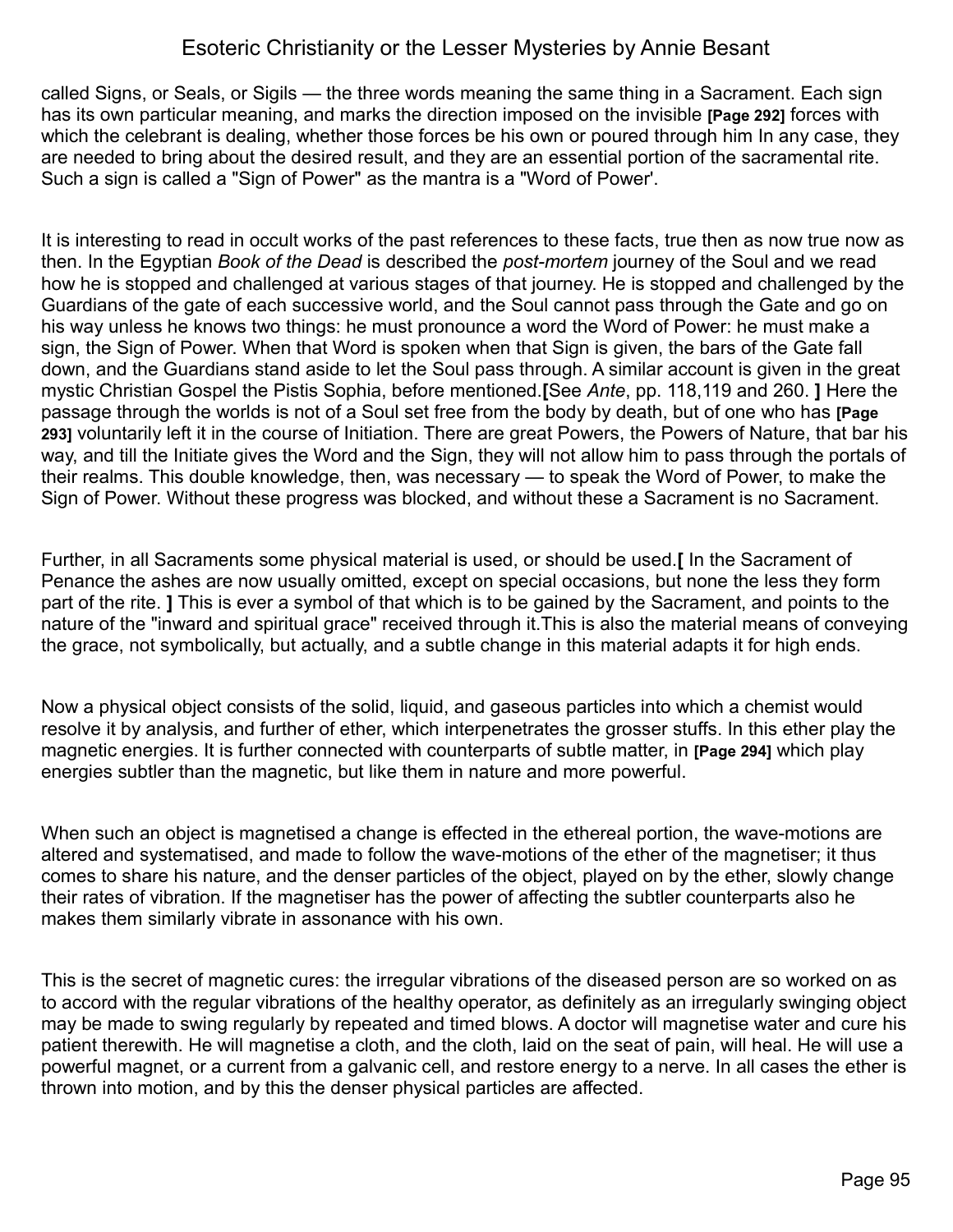A similar result accrues when the materials used in a Sacrament are acted on by the Word of **[Page 295]** Power and the Sign of Power. Magnetic changes are caused in the ether of the physical substance, and the subtle counterparts are affected according to the knowledge, purity, and devotion of the celebrant who magnetises — or, in the religious term, consecrates — it. Further, the Word and the Sign of Power summon to the celebration the Angels specially concerned with the materials used and the nature of the act performed, and they lend their powerful aid, pouring their own magnetic energies into the subtle counterparts, and even into the physical ether, thus reinforcing the energies of the celebrant. No one who knows anything of the powers of magnetism can doubt the possibility of the changes in material objects thus indicated. And if a man of science, who may have no faith in the unseen, has the power to so impregnate water with his own vital energy that it cures a physical disease, why should power of a loftier, though *similar* nature be denied to those of saintly life, of noble character, of knowledge of the invisible ? those who are able to sense the higher forms of magnetism know very well that consecrated objects vary much in their power, and that the magnetic difference is due to the varying knowledge, purity, and spirituality of the priest who consecrates **[Page 296]** them. Some deny all vital magnetism, and would reject alike the holy water of religion and the magnetised water of medical science. They are consistent, but ignorant. But those who admit the utility of the one, and laugh at the other, show themselves to be not wise but prejudiced, not learned but one-sided, and prove that their want of belief in religion biases their intelligence, predisposing them to reject from the hand of religion that which they accept from the hand of science. A little will be added to this with regard to "sacred objects" generally in Chapter XIV.

We thus see that the outer part of the Sacrament is of very great importance. Real changes are made in the materials used. They are made the vehicles of energies higher than those which naturally belong to them; persons approaching them, touching them, will have their own etheric and subtle bodies affected by their potent magnetism, and will be brought into a condition very receptive of higher influences, being tuned into accord with the lofty Beings connected with the Word and the Sign used in consecration; Beings belonging to the invisible world will be present during the sacramental rite, pouring out their benign and gracious influences; and **[Page 297]** thus all who are worthy participants in the ceremony sufficiently pure and devoted to be tuned by the vibrations caused — will find their emotions purified and stimulated, their spirituality quickened, and their hearts filled with peace, by coming into such close touch with the unseen realities. **[Page 298]**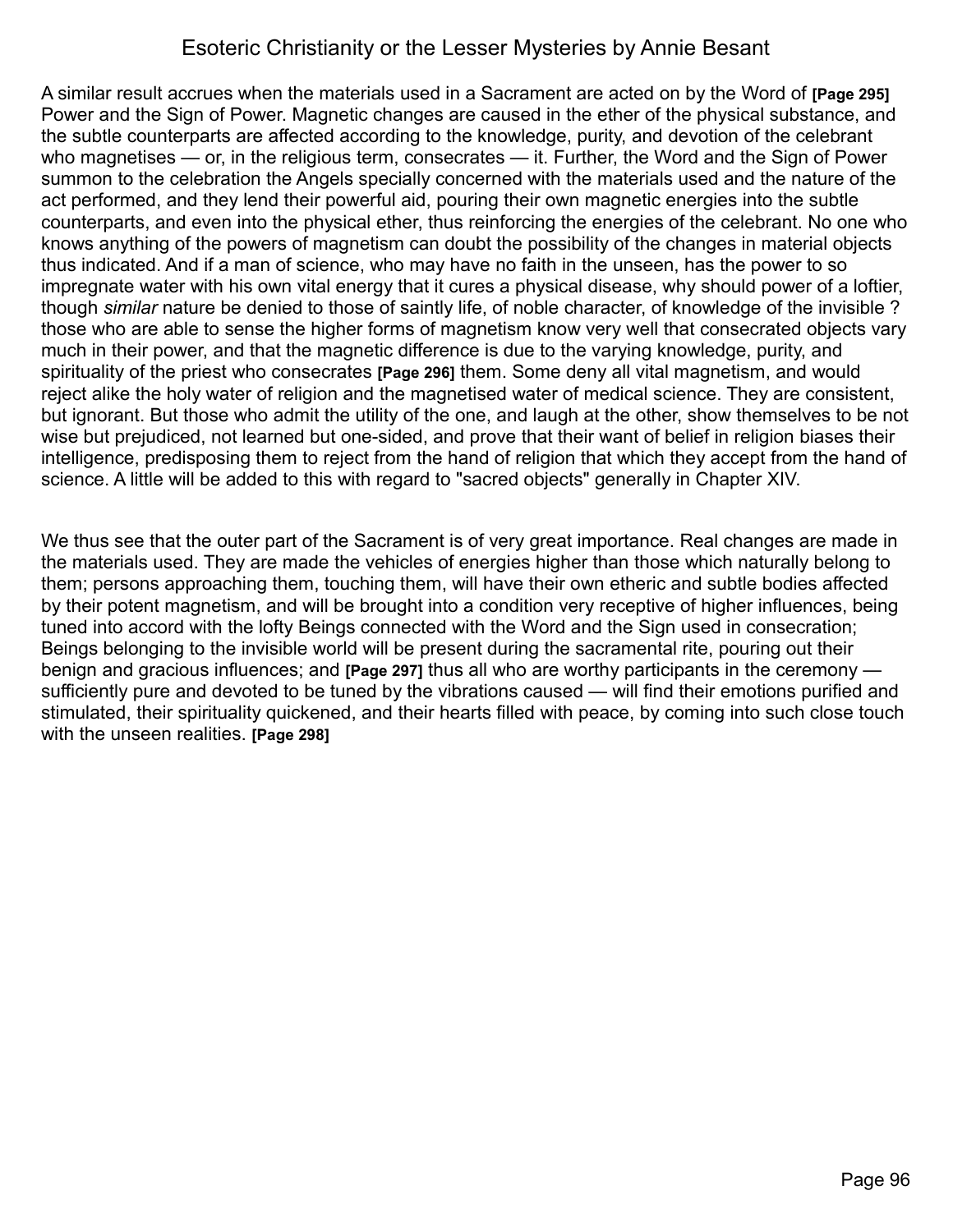# **CHAPTER 13 SACRAMENTS (continued)**

WE have now to apply these general principles to concrete examples, and to see how they explain and justify the sacramental rites found in all religions.

It will be sufficient if we take as examples three out of the Seven Sacraments used in the Church Catholic. Two are recognised as obligatory by all Christians, although extreme Protestants deprive them of their sacramental character, giving them a declaratory and remembrance value only instead of a sacramental; yet even among them the heart of true devotion wins something of the sacramental blessing the head denies. The third is not recognised as even nominally a Sacrament by Protestant Churches, though it shows the essential signs of a Sacrament, **[Page 299]** as given in the definition in the Catechism of the Church of England already quoted.**[**See Ante, p. 283. **]** The first is that of Baptism; the second that of the Eucharist; the third that of Marriage. The putting of Marriage out of the rank of a Sacrament has much degraded its lofty ideal, and has led to much of that loosening of its tie that thinking men deplore.

The Sacrament of Baptism is found in all religions, not only at the entrance into earth-life, but more generally as a ceremony of purification. The ceremony which admits the new-born — or adult — incomer into a religion has a sprinkling with water as an essential part of the rite, and this was as universal in ancient days as it is now. The Rev. Dr. Giles remarks: "The idea of using water as emblematic of spiritual washing is too obvious to allow surprise at the antiquity of this rite. Dr. Hyde, in his treatise on the *Religion of the Ancient Persians*, xxxiv, 406, tells us that it prevailed among that people. ' They do not use circumcision for their children, but only baptism, or washing for the purification of the soul. They bring the child to the priest into the church, and, place him in front of the sun and fire, which ceremony being completed, they **[Page 300]** look upon him as more sacred than before. Lord says that they bring the water for this purpose in bark of the Holm-tree; that tree is in truth the Haum of the Magi, of which we spoke before on another occasion. Sometimes also it is otherwise done by immersing him in a large vessel of water, as Tavernier tells us. After such washing, or baptism, the priest imposes on the child the name given by the parents".**[***Christian Records*, page 129**]** A few weeks after the birth of a Hindu child a ceremony is performed, a part of which consists in sprinkling the child with water — such sprinkling entering into all Hindu worship. Williamson gives authorities for the practice of Baptism in Egypt, Persia, Tibet, Mongolia, Mexico, Peru, Greece, Rome, Scandinavia, and among the Druids.**[***The Great Law*, pages 161-66. **]** Some of the prayers quoted are very fine: "I pray that this celestial water, blue and light blue, may enter into thy body and there live. I pray that it may destroy in thee, and put away from thee, all the things evil and adverse that were given to thee before the beginning of the world. "0 child! receive the water of the Lord of the world who is our life: it is to wash and to purify; may these drops remove the **[Page 301]** sin which was given to thee before the creation of the world, since all of us are under its power".

Tertullian mentions the very general use of Baptism among non-Christian nations in a passage already quoted, **[**See Ante, p. 130. **]** and others of the Fathers refer to it.

In most religious communities a minor form of Baptism accompanies all religious ceremonies, water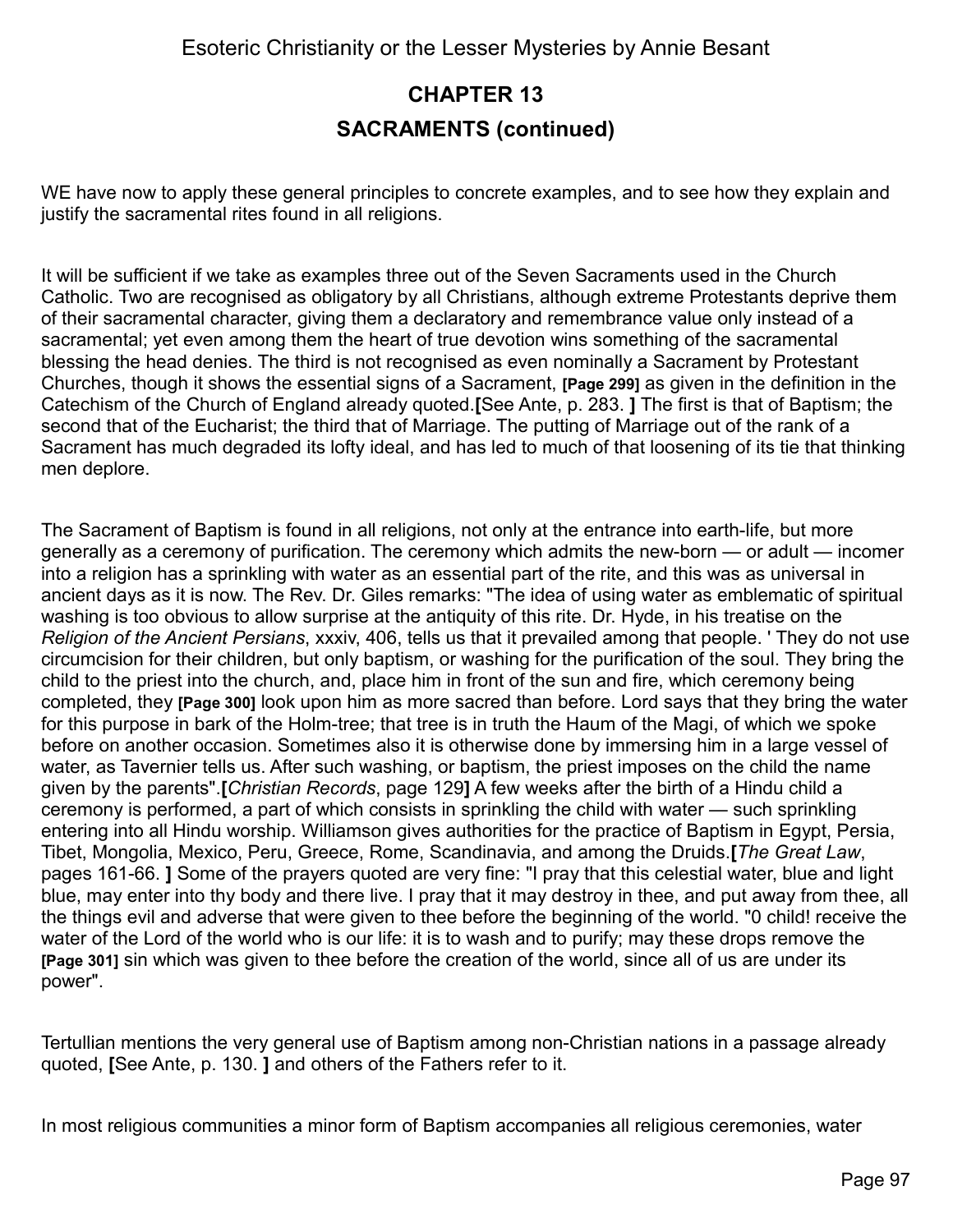being used as a symbol of purification, and the idea being that no man should enter upon, worship until he has purified his heart and conscience, the outer washing symbolising the inner lustration. In the Greek and Roman Churches a small receptacle for holy water is placed near every door, and every incoming worshipper touches it, making with it on himself the sign of the cross ere he goes onward towards the altar. On this Robert Taylor remarks: "The baptismal fonts in our Protestant churches, and we need hardly say more especially the little cisterns at the entrance of our Catholic chapels, are not imitations, but an unbroken and never interrupted continuation of the same *aqua minaria*, or *amula*, which the learned Montfaucon, in his *Antiquities*, shows to have been vases of holy water, which were placed by the heathens at the entrance of their temples, **[Page 302]** to sprinkle themselves with upon entering those sacred edifices".**[***Diegesis*, p. 219.**]** 

Whether in the Baptism of initial reception into the Church, or in these minor lustrations, water is the material agent employed, the great cleansing fluid in Nature, and therefore the best symbol for purification. Over this water a mantra, is pronounced, in the English ritual represented by the prayer, "Sanctify this water to the mystical washing away of sin", concluding with the formula, "In the name of the Father, and of the Son. and of the Holy Ghost. Amen". This is the Word of Power, and it is accompanied by the Sign of Power, the Sign of the Cross made over the surface of the water.

The Word and the Sign give to the water, as before explained, a property it previously had not, and it is rightly named "holy water". The dark powers will not approach it; sprinkled on the body it gives a sense of peace, and conveys new spiritual life. When a child is baptised, the spiritual energy given to the water by the Word and the Sign reinforces the spiritual life in the child, and then the Word of Power is again spoken, this time over the child, and the Sign is traced on his forehead, and in his subtle bodies **[Page 303]** the vibrations are felt, and the summons to guard the life thus sanctified goes forth through the invisible world; for this Sign is at once purifying and protective — purifying by the life that is poured forth through it, protective by the vibrations it sets up in the subtle bodies. Those vibrations form a guardian wall against the attacks of hostile influences in the invisible worlds, and every time that holy water is touched, the Word pronounced, and the Sign made, the energy is renewed, the vibrations are reinforced, both being recognised as potent in the invisible worlds, and bringing aid to the operator.

In the early Church, Baptism was preceded by a very careful preparation, those admitted to the Church being mostly converts from surrounding faiths. A convert passed through three definite stages of instruction, remaining in each grade till he had mastered its teachings, and he was then admitted to the Church by Baptism. Only after that was he taught the Creed, which was not committed to writing, nor ever repeated in the presence of an unbeliever; it thus served as a sign of recognition, and a proof of the position of the man who was able to recite it, showing that he was a baptised member of the Church. How truly in those days the grace conveyed by **[Page 304]** Baptism was believed in is shown by the custom of death-bed Baptism that grew up. Believing in the reality of Baptism, men and women of the world, unwilling to resign its pleasures or to keep their lives pure from stain, would put off the rite of Baptism until Death's hand was upon them, so that they might benefit by the sacramental grace, and pass through Death's portal pure and clean, full of spiritual energy. Against that abuse some of the great Fathers of the Church struggled, and struggled effectively. There is a quaint story told by one of them, I think by S. Athanasius, who was a man of caustic wit, not averse to the use of humour in the attempt to make his hearers understand at times the folly or perversity of their behaviour. He told his congregation that he had had a vision, and had gone up to the gateway of heaven, where S. Peter stood as Warder. No pleased smile had he for the visitant, but a frown of stern displeasure. "Athanasius", said he, "why are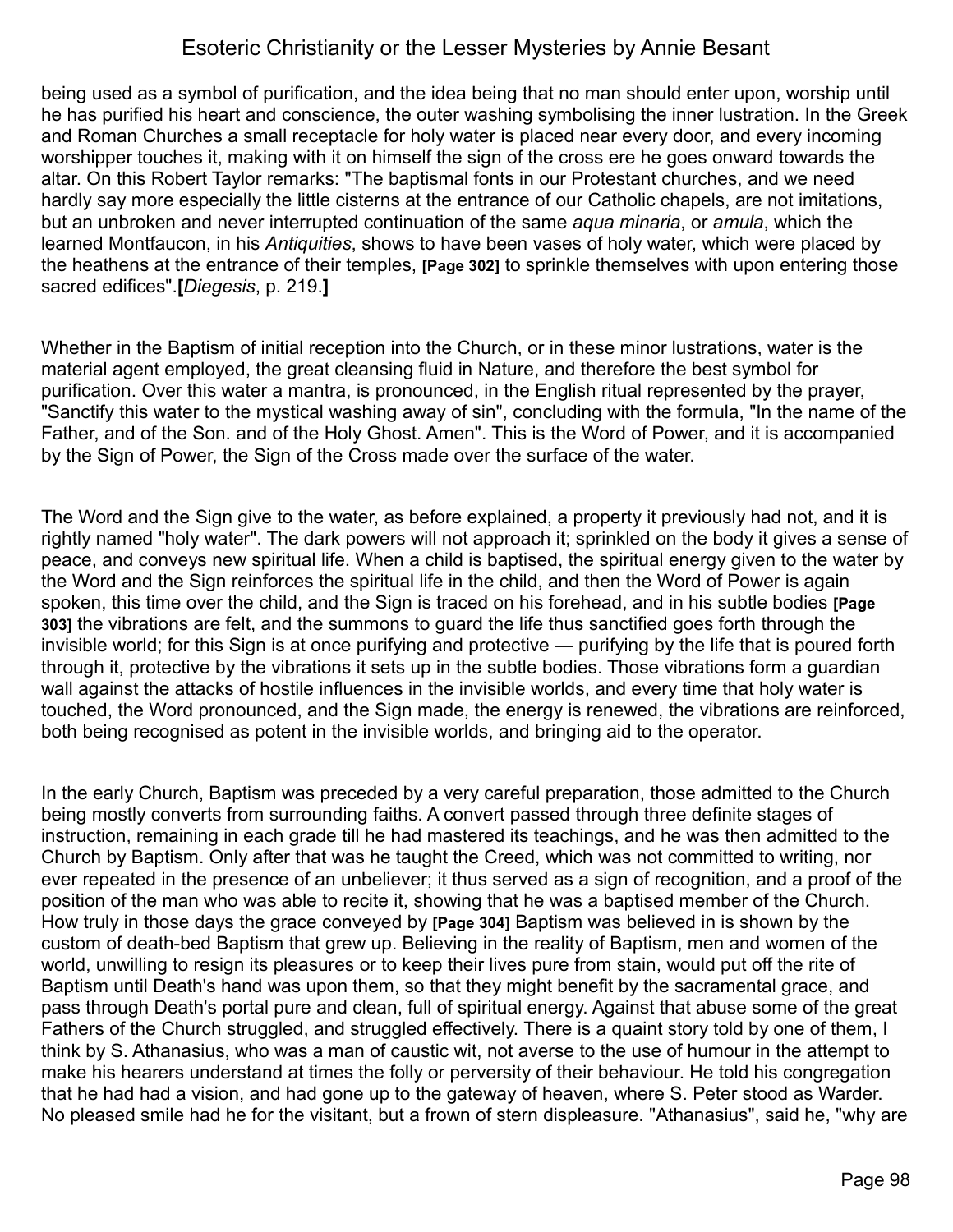you continually sending me these empty bags, carefully sealed up, with nothing inside?" It was one of the piercing sayings we meet with in Christian antiquity, when these things were real to Christian men, and not mere forms, as they too often are today. **[Page 305]**

The custom of Infant Baptism gradually grew up in the Church, and hence the instruction which in the early days preceded Baptism came to be the preparation for Confirmation, when the awakened mind and intelligence take up and reaffirm the baptismal promises. The reception of the infant into the Church is seen to be rightly done, when man's life is recognised as being lived in the three worlds, and when the Spirit and Soul who have come to inhabit the new-born body are known to be not unconscious and unintelligent, but conscious, intelligent, and potent in the invisible worlds. It is right and just that the "Hidden Man of the heart" **[**1 Pet., iii, 4 **]** should be welcomed to the new stage of his pilgrimage, and that the most helpful influences should be brought to bear upon the vehicle in which he is to dwell, and which he has to mould to his service. If the eyes of men were opened, as were of old those of the servant of Elisha, they would still see the horses and chariots of fire gathered round the mountain where is the prophet of the Lord.**[**2 Kings, vi, 17. **]**

We come to the second of the Sacraments selected for study, that of the Sacrifice of the Eucharist, a symbol of the eternal Sacrifice **[Page 306]** already explained, the daily sacrifice of the Church Catholic throughout the world imaging that eternal Sacrifice by which the worlds were made, and by which they are evermore sustained. It is to be daily offered, as its archetype is perpetually existent, and men in that act take part in the working of the Law of Sacrifice, identify themselves with it, recognise its binding nature, and voluntarily associate themselves with it in its working in the worlds; in such identification, to partake of the material part of the Sacrament is necessary, if the identification is to be complete, but many of the benefits may be shared, and the influence going forth to the worlds may be increased, by devout worshippers, who associate themselves mentally, but not physically, with the act.

This great function of Christian worship loses its force and meaning when it is regarded as nothing more than a mere commemoration of a past sacrifice, as a pictorial allegory without a deep ensouling truth, as a breaking of bread and a pouring out of wine without a sharing in the eternal Sacrifice. So to see it is to make it a mere shell, a dead picture instead of a living reality. "The cup of blessing which we bless, is it not the communion [the communication of, the **[Page 307]** sharing in] of the blood of Christ ?" asks the apostle. "The bread which we break, is it not the communion of the body of Christ ? "**[**1 Cor., x, 16 **]** And he goes on to point out that all who eat of a sacrifice become partakers of a common nature, and are joined into a single body, which is united to, shares the nature of, that Being who is present in the sacrifice. A fact of the invisible world is here concerned, and he speaks with the authority of knowledge. Invisible Beings pour of their essence into the materials used in any sacramental rite, and those who partake of those materials — which become assimilated in the body and enter into its ingredients — are thereby united to those whose essence is in it, and they all share a common nature. This is true when we take even ordinary food from the hand of another — part of his nature, his vital magnetism, mingles with our own; how much more true then when the food has been solemnly and purposely impregnated with higher magnetisms, which affect the subtle bodies as well as the physical. If we would understand the meaning and use of the Eucharist we must realise these facts of the invisible worlds, and we must see in it a link between the earthly and the heavenly, as well as an act of the universal **[Page 308]** worship, a cooperation, an association, with the Law of Sacrifice, else it loses the greater part of its significance.

The employment of bread and wine as the materials for this Sacrament — like the use of water in the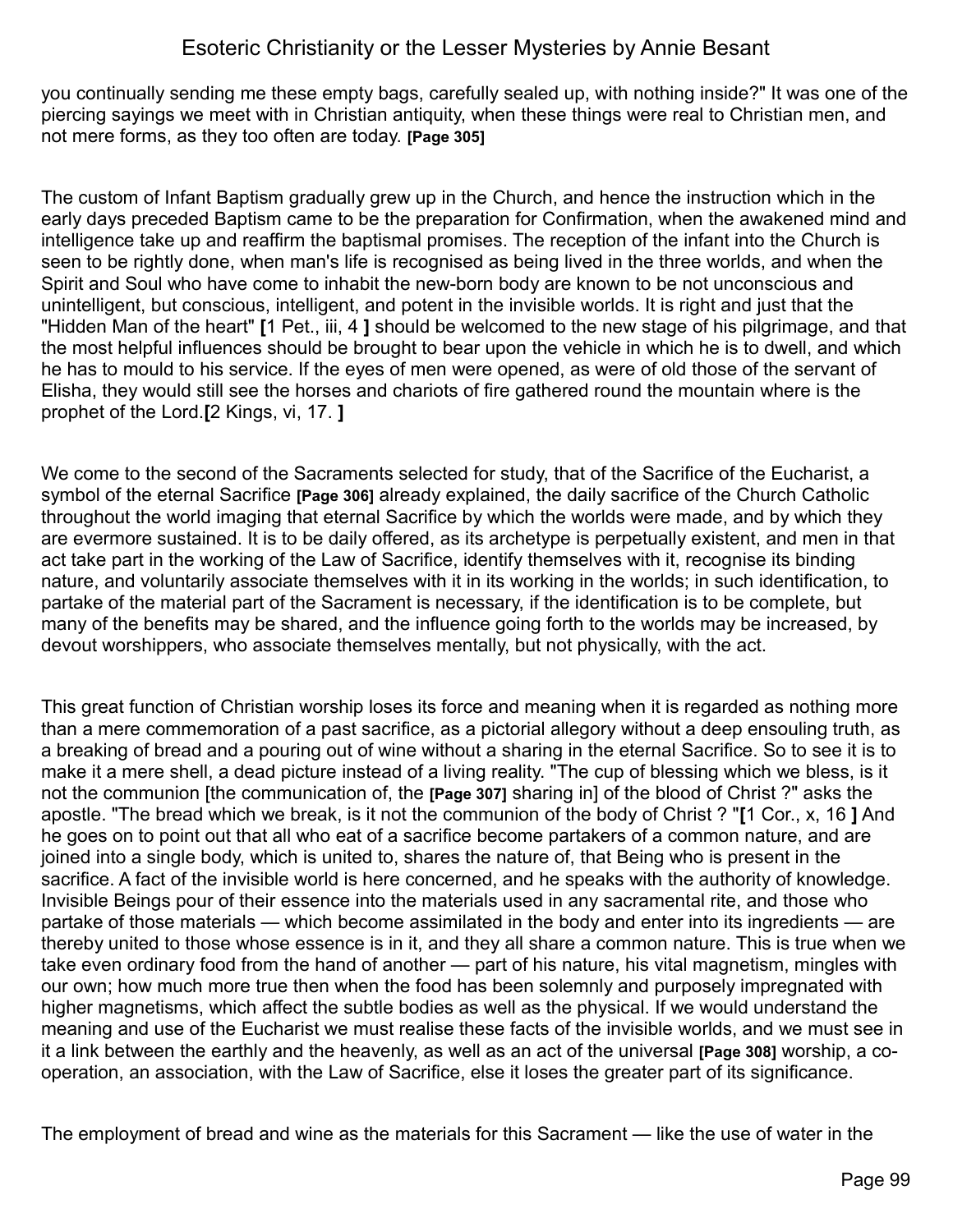Sacrament of Baptism — is of very ancient and general usage. The Persians offered bread and wine to Mithra, and similar offerings were made in Tibet and Tartary. Jeremiah speaks of the cakes and the drink offered to the Queen of Heaven by the Jews in Egypt, they taking part in the Egyptian worship.**[**Jer., xliv. **]** In Genesis we read that Melchisedek, the King-Initiate, used bread and wine in the blessing of Abraham. **[**Gen., xiv, 18, 19. **]** In the various Greek Mysteries bread and wine were used, and Williamson mentions their use also among the Mexicans, Peruvians, and Druids.**[***The Great Law*, pp. 177-181, 185 **]**

The bread stands as the general symbol for the food that builds up the body, and the wine as symbol of the blood, regarded as the life-fluid, "for the life of the flesh is in the blood".**[**Lev., xvii, 11. **]** Hence members of a family are said to share the same blood, and to be of the blood of a person is to be of his kin. Hence, also, the old ceremonies of the "blood-covenant"; when a **[Page 309]** stranger was made one of a family or of a tribe, some drops of blood from a member were transfused into his veins, or he drank them — usually mingled with water—and was thenceforth considered as being a born member of the family or tribe, as being of its blood. Similarly, in the Eucharist, the worshippers partake of the bread, symbolising the body, the nature, of the Christ, and of the wine symbolising the blood, the life of the Christ, and become of His kin, one with Him.

The Word of Power is the formula "This is My Body", "This is My Blood". This it is which works the change which we shall consider in a moment, and transforms the materials into vehicles of spiritual energies. The Sign of Power is the hand extended over the bread and the wine, and the Sign of the Cross should be made upon them, though this is not always done among Protestants. These are the outer essentials of the Sacrament of the Eucharist.

It is important to understand the change which takes place in this Sacrament, for it is more than the magnetisation previously explained, though this also is wrought. We have here a special instance of a general law.

By the occultist, a visible thing is regarded as the last, the physical, expression of an invisible **[Page 310]** truth. Everything is the physical expression of a thought. An object is but an idea externalised and densified. All the objects in the world are Divine ideas expressed in physical matter. That being so, the reality of the object does not lie in the outer form but in the inner life, in the idea that has shaped and moulded the matter into an expression of itself. In the higher worlds, the matter being very subtle and plastic, shapes itself very swiftly to the idea, and changes form as the thought changes. As matter becomes denser, heavier, it changes form less readily, more slowly, until, in the physical world, the changes are at their slowest in consequence of the resistance of the dense matter of which the physical world is composed. Let sufficient time be given, however, and even this heavy matter changes under the pressure of the ensouling idea, as may be seen by the graving on the face of the expressions of habitual thoughts and emotions.

This is the truth which underlies what is called the doctrine of Transubstantiation, so extraordinarily misunderstood by the ordinary Protestant. But such is the fate of occult truths when they are presented to the ignorant. The "substance" that is changed is the idea which makes a thing to be what it is; "bread" is not **[Page 311]** mere flour and water; the idea which governs the mixing, the manipulation, of the flour and water, that is the "substance" which makes it "bread", and the flour and water are what are technically called the "accidents", the arrangements of matter that give form to the idea. With a different idea, or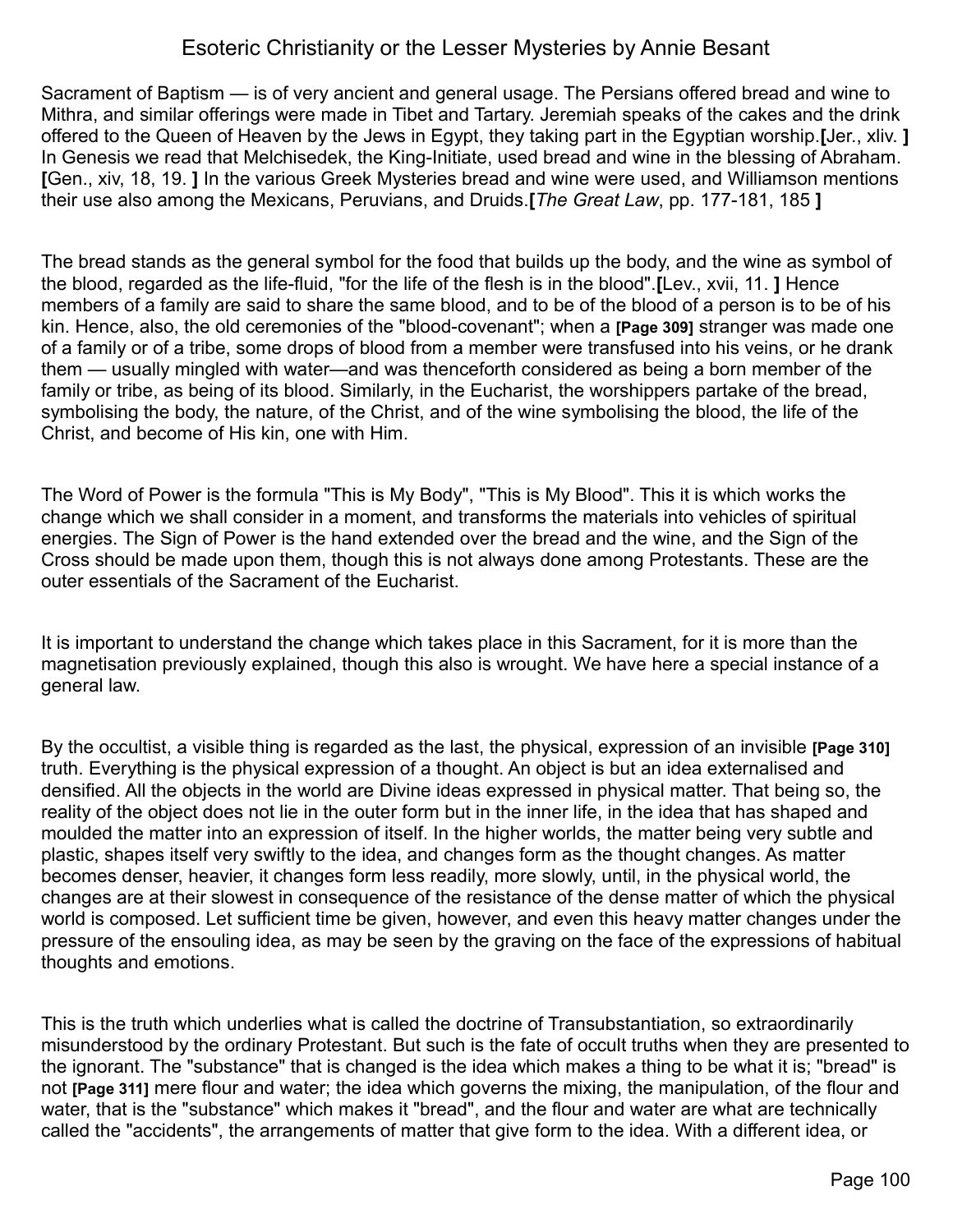substance, flour and water would take a different form, as indeed they do when assimilated by the body. So also chemists have discovered that the same kind and the same number of chemical atoms may be arranged in different ways and thus become entirely different things in their properties, though the materials are unchanged; such "isomeric compounds" are among the most interesting of modern chemical discoveries; the arrangement of similar atoms under different ideas gives different bodies.

What, then, is this change of substance in the materials used in the Eucharist ? The idea that makes the object has been changed; in their normal condition bread and wine are food-stuffs, expressive of the divine ideas of nutritive objects, objects fitted for the building up of bodies. The new idea is that of the Christ nature and life, fitted for the building up of the spiritual nature and life of man. That is the change of substance; the object remains unchanged in its **[Page 312]** "accidents", its physical material, but the subtle matter connected with it has changed under the pressure of the changed idea, and new properties are imparted by this change. They affect the subtle bodies of the participants, and attune them to the nature and life of the Christ. On the "worthiness" of the participant depends the extent to which he can be thus attuned.

The unworthy participant, subjected to the same process, is injuriously affected by it, for his nature, resisting the pressure, is bruised and rent by the forces to which it is unable to respond, as an object may be broken into pieces by vibrations which it is unable to reproduce.

The worthy partaker, then, becomes one with the Sacrifice, with the Christ, and so becomes at one with, also united to, the divine Life, which is the Father of the Christ. Inasmuch as the act of Sacrifice on the side of form is the yielding up of the life it separates from others to be part of the common Life, the offering of the separated channel to be a channel of the one Life, so by that surrender the sacrificer becomes one with God. It is the giving itself of the lower to be a part of the higher, the yielding of the body as an instrument of the separated will to be an instrument of the divine Will, the presenting **[Page 313]** of men's "bodies as a living sacrifice, holy, acceptable unto God".**[**Rom., xii, 1. **]** Thus it has been truly taught in the Church that those who rightly take part in the Eucharist enjoy a partaking of the Christlife poured out for men. The transmuting of the lower into the higher is the object of this, as of all, Sacraments. The changing of the lower force by its union with the loftier is what is sought by those who participate in it; and those who know the inner truth, and realise the fact of the higher life, may in any religion, by means of its sacraments, come into fuller, completer touch with the divine Life that upholds the worlds, if they bring to the rite the receptive nature, the act of faith, the opened heart, which are necessary for the possibilities of the Sacrament to be realised.

The Sacrament of Marriage shows out the marks of a Sacrament as clearly and as definitely as do Baptism and the Eucharist. Both the outer sign and the inward grace are there. The material is the Ring — the circle which is the symbol of the everlasting. The Word of Power is the ancient formula, "In the Name of the Father and of the Son, and of the Holy Ghost". The Sign of Power is the joining of hands, symbolising the joining of **[Page 314]** the lives. These make up the outer essentials of the Sacrament.

The inner grace is the union of mind with mind, of heart with heart, which makes possible the realisation of the unity of spirit, without which Marriage is no Marriage, but a mere temporary conjunction of bodies. The giving and receiving of the ring, the pronouncing of the formula, the joining of hands, these form the pictorial allegory; if the inner grace be not received, if the participants do not open themselves to it by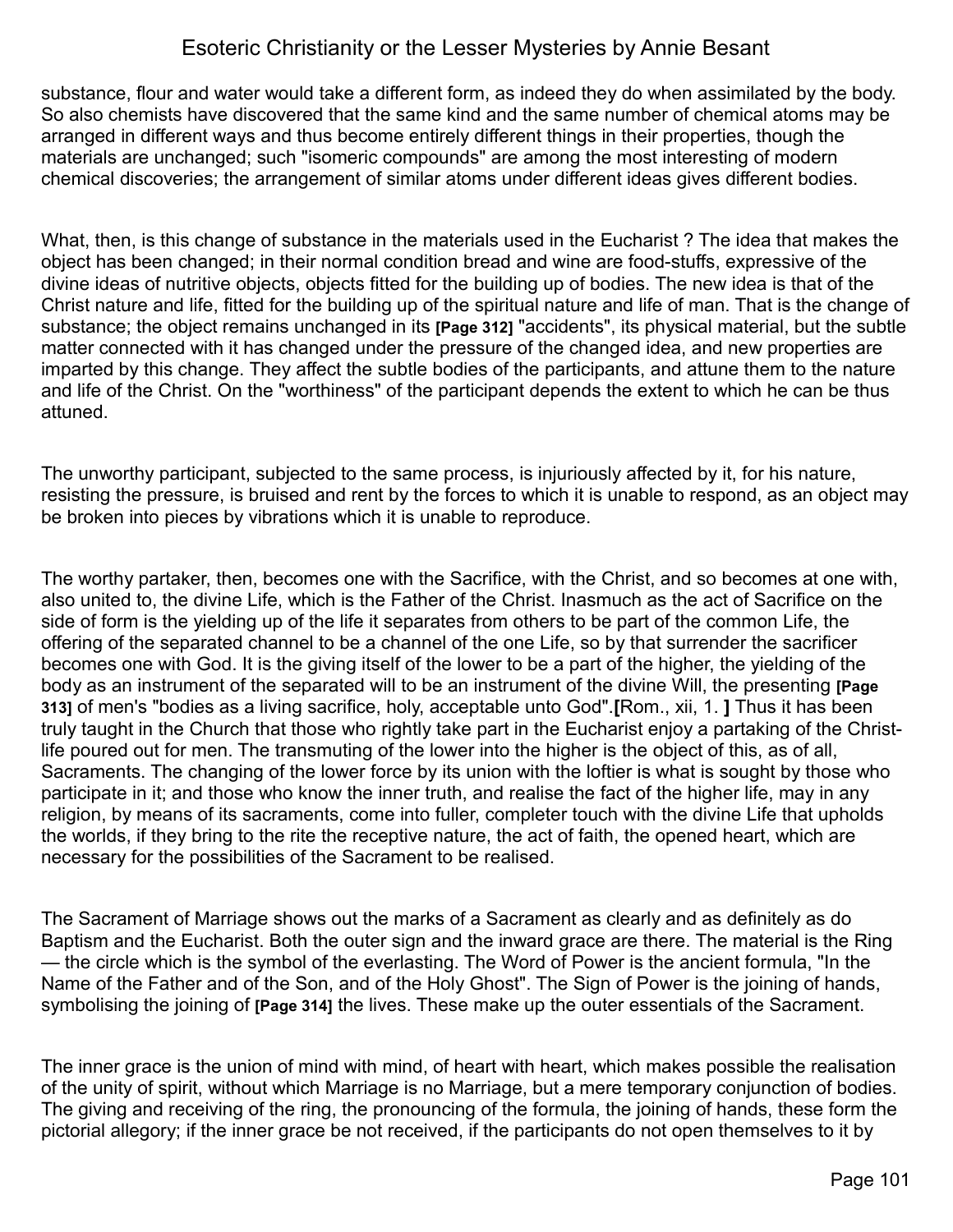their wish for the union of their whole natures, the Sacrament for them loses its beneficent properties, and becomes a mere form.

But Marriage has a yet deeper meaning; religions with one voice have proclaimed it to be the image on earth of the union between the earthly and the heavenly, the union between God and man. And even then its significance is not exhausted, for it is the image of the relation between Spirit and Matter, between the Trinity and the Universe. So deep, so far-reaching, is the meaning of the joining of man and woman in Marriage.

Herein the man stands as representing the Spirit, the Trinity of Life, and the woman as representing the Matter, the Trinity of formative material. One gives life, the other receives and **[Page 315]** nourishes it. They are complementary to each other, two inseparable halves of one whole, neither existing apart from the other. As Spirit implies Matter and Matter Spirit, so husband implies wife and wife husband. As the abstract Existence manifests in two aspects, as a duality of Spirit and Matter, neither independent of the other, but each coming into manifestation with the other, so is humanity manifested in two aspects husband and wife, neither able to exist apart, and appearing together. They are not twain but one, a dualfaced unity. God and the Universe are imaged in Marriage; thus closely linked are husband and wife.

It is said above that Marriage is also an image of the union between God and man, between the universal and the individualised Spirits. This symbolism is used in all the great scriptures of the world—Hindu, Hebrew, Christian. And it has been extended by taking the individualised Spirit as a Nation or a Church, a collection of such Spirits knit into a unity. So Isaiah declared to Israel: "Thy Maker is thine Husband; the Lord of hosts is His name ... As the bridegroom rejoiceth over the bride, so shall thy God rejoice over thee.**[**Isaiah, liv, 5; Ixii, 5. **]** So S. Paul wrote that the **[Page 316]** mystery of Marriage represented Christ and the Church.**[**Eph., v, 23-82 **]**

If we think of Spirit and Matter as latent, unmanifested, then we see no production; manifested together, there is evolution. And so when the halves of humanity are not manifested as husband and wife, there is no production of fresh life. Moreover, they should be united in order that there may be a growth of life in each, a swifter evolution, a more rapid progress, by the half that each can give to each, each supplying what the other lacks. The twain should be blended into one, setting forth the spiritual possibilities of man. And they show forth also the perfect Man, in whose nature Spirit and Matter are both completely developed and perfectly balanced, the divine Man who unites in his own person husband and wife, the male and female elements in nature, as "God and Man are one Christ". **[**Athanasian Creed. **]**

Those who thus study the Sacrament of Marriage will understand why religions have ever regarded Marriage as indissoluble, and have thought it better that a few ill-matched pairs should suffer for a few years than that the ideal of true Marriage should be permanently **[Page 317]** lowered for all. A nation must choose whether it will adopt as its national ideal a spiritual or an earthly bond in Marriage, the seeking in it of a spiritual unity, or the regarding it as merely a physical union. The one is the religious idea of Marriage as a Sacrament; the other the materialistic idea of it as an ordinary terminable contract. The student of the Lesser Mysteries must ever see in it a sacramental rite. **[Page 318]**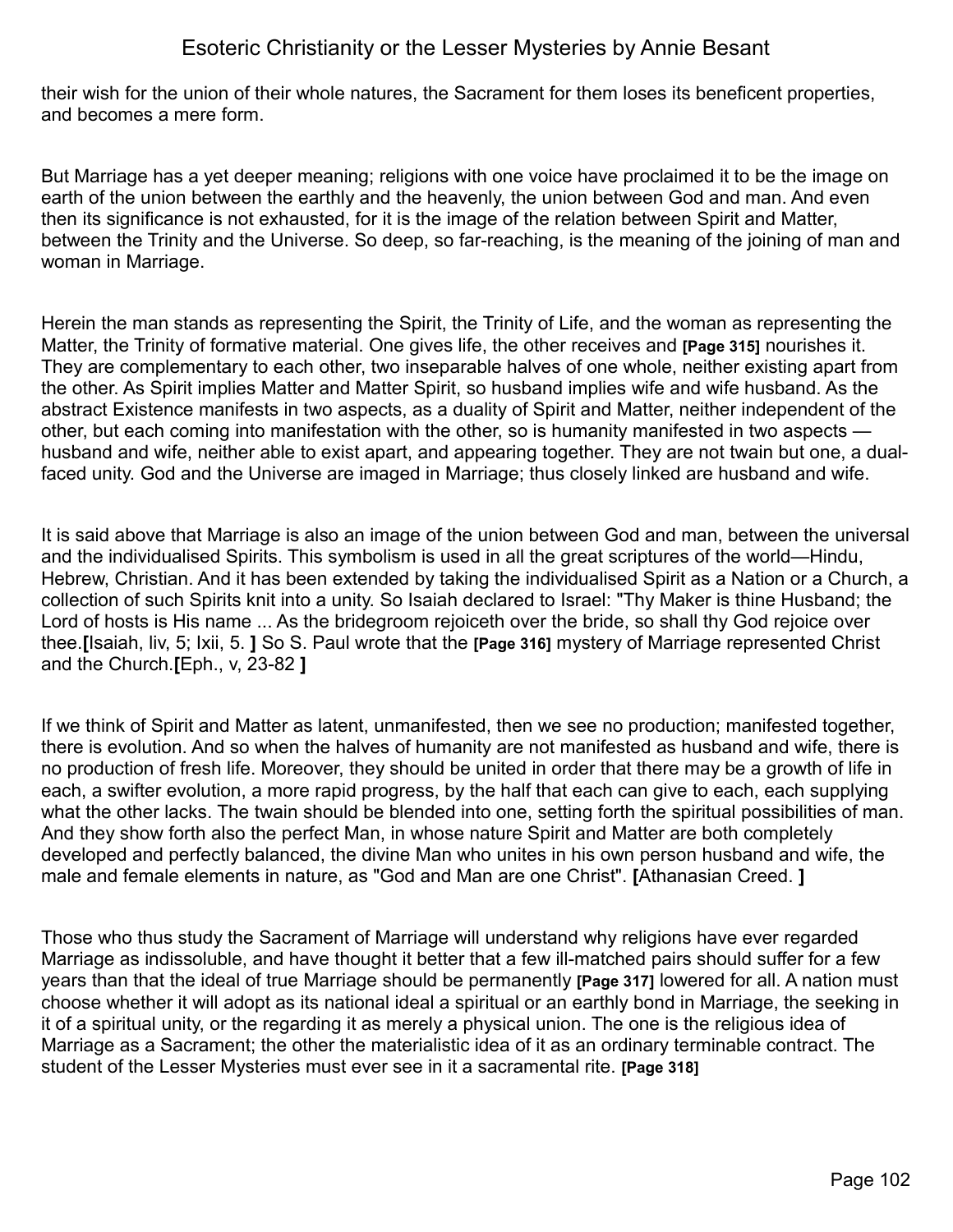# **CHAPTER 14 REVELATION**

ALL the religions known to us are the custodians of Sacred Books, and appeal to these books for the settlement of disputed questions. They always contain the teachings given by the Founder of the religion, or by later teachers regarded as possessing super-human knowledge. Even when a religion gives birth to many discordant sects, each sect will cling to the Sacred Canon, and will put upon its word the interpretation which best fits in with its own peculiar doctrines. However widely may be separated in belief the extreme Roman Catholic and the extreme Protestant, they both appeal to the same *Bible*. However far apart may be the philosophic Vedantin and the most illiterate Vallabhacharya, they both regard the same *Vedas* as supreme. However **[Page 319]** bitterly opposed to each other may be the Shias and the Sunnis, they both regard as sacred the same Kurãn. Controversies and quarrels may arise as to the meaning of texts, but the Book itself, in every case, is looked on with the utmost reverence. And rightly so; for all such books contain fragments of The Revelation, selected by One of the great Ones who hold it in trust; such a fragment is embodied in what down here we call a Revelation, or a Scripture, and some part of the world rejoices in it as in a treasure of vast value. The fragment is chosen according to the needs of the time, the capacity of the people to whom it is given, the type of the race whom it is intended to instruct. It is generally given in a peculiar form, in which the outer history, or story, or song, or psalm, or prophecy, appears to the superficial or ignorant reader to be the whole book; but in these deeper meanings lie concealed, sometimes in numbers, sometimes in words constructed on a hidden plan — a cypher, in fact — sometimes in symbols, recognisable by the instructed, sometimes in allegories written as histories, and in many other ways. These Books, indeed, have something of a sacramental character about them, an outer form and an inner life, an outer symbol and an inner truth. Those only can **[Page 320]** explain the hidden meaning who have been trained by those instructed in it; hence the dictum of S. Peter that "no prophecy of the Scripture is of any private interpretation". **[**2 Pet., i, 20. **]** The elaborate explanations of texts of the Bible, with which the volumes of patristic literature abound, seem fanciful and overstrained to the prosaic modern mind. The play upon numbers, upon letters, the apparently fantastic interpretations of paragraphs that, on the face of them, are ordinary historical statements of a simple character, exasperate the modern reader, who demands to have his facts presented clearly and coherently, and above all, requires what he feels to be solid ground under his feet. He declines absolutely to follow the light-footed mystic over what seem to him to be quaking morasses, in a wild chase after dancing will-o'-the-wisps, which appear and disappear with bewildering and irrational caprice. Yet the men who wrote these exasperating treatises were men of brilliant intellect and calm judgment, the master-builders of the Church. And to those who read them aright they are still full of hints and suggestions, and indicate many an obscure pathway that leads to the goal of knowledge, and that might otherwise be missed. **[Page 321]** 

We have already seen that Origen, one of the sanest of men, and versed in occult knowledge, teaches that the Scriptures are three-fold, consisting of Body, Soul, and Spirit.**[**See ante, p. 88. **]** He says that the Body of the Scriptures is made up of the outer words of the histories and the stories, and he does not hesitate to say that these are not literally true, but are only stories for the instruction of the ignorant. He even goes so far as to remark that statements are made in those stories that are obviously untrue, in order that the glaring contradictions that lie on the surface may stir people up to inquire as to the real meaning of these impossible relations. He says that so long as men are ignorant, the Body is enough for them; it conveys teaching, it gives instruction, and they do not see the self-contradictions and impossibilities involved in the literal statements, and therefore are not disturbed by them. As the mind grows, as the intellect develops, these contradictions and impossibilities strike the attention, and bewilder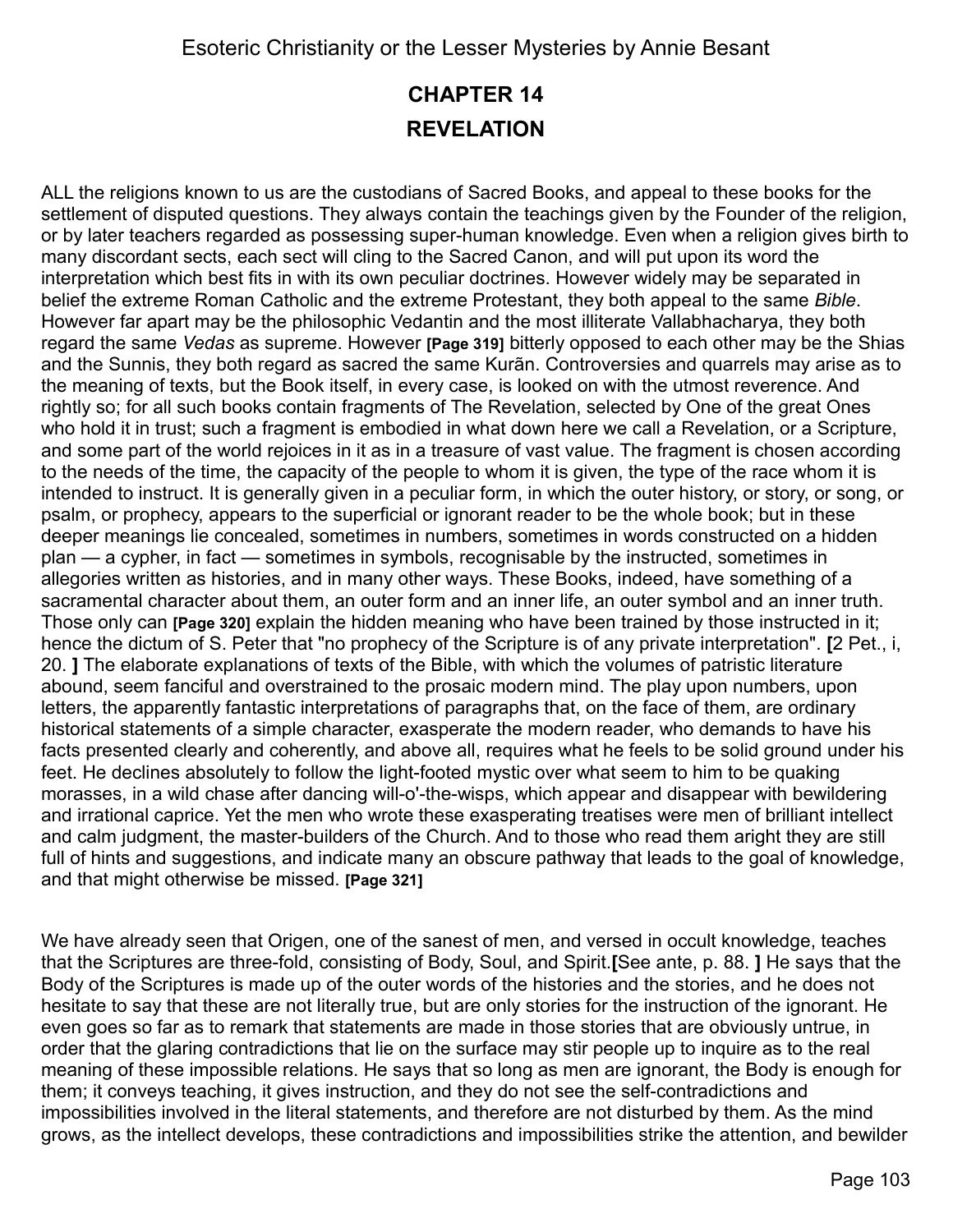the student; then he is stirred up to seek for a deeper meaning, and he begins to find the Soul of the Scriptures. That Soul is the reward of the intelligent seeker, and he escapes from the bonds of the letter that **[Page 322]** killeth.**[**2 Cor., iii, 6. **]** The Spirit of the Scriptures may only be seen by the spiritually enlightened man; only those in whom the Spirit is evolved can understand the spiritual meaning: "The things of God knoweth no man but the Spirit of God. . . which things also we speak, not in the words which man's wisdom teacheth, but which the Holy Ghost teacheth". **[**1 Cor., ii, 11, 13. **]**

The reason for this method of Revelation is not far to seek; it is the only way in which one teaching can be made available for minds at different stages of evolution, and thus train not only those to whom it is immediately given, but also those who, later in time, shall have progressed beyond those to whom the Revelation was first made. Man is progressive; the outer meaning given long ago to unevolved men must needs be very limited, and unless something deeper and fuller than this outer meaning were hidden within it, the value of the Scripture would perish when a few millennia had passed away. Whereas by this method of successive meanings it is given a perennial value, and evolved men may find in it hidden treasures, until the day when, possessing the whole, they no longer need the part.**[Page 323]**

The world-Bibles, then, are fragments — fragments of Revelation, and therefore are rightly described as Revelation.

The next deeper sense of the word describes the mass of teaching held by the great Brotherhood of spiritual Teachers in trust for men; this teaching is embodied in books, written in symbols, and in these is contained an account of kosmic laws, of the principles on which the kosmos is founded, of the methods by which it is evolved, of all the beings that compose it, of its past, its present, its future; this is The Revelation. This is the priceless treasure which the Guardians of humanity hold in charge, and from which they select, from time to time, fragments to form the Bibles of the world.

Thirdly, the Revelation, highest, fullest, best is the Self-unveiling of Deity in the kosmos, the revealing of attribute after attribute, power after power, beauty after beauty, in all the various forms which in their totality compose the universe. He shows His splendour in the sun, His infinity in the star-flecked fields of space, His strength in mountains, His purity in snow-clad peaks and translucent air, His energy in rolling ocean-billows, His beauty in tumbling mountain-torrent in smooth, clear lake, in cool, deep forest and in **[Page 324]** sunlit plain, His fearlessness in the hero, His patience in the saint, His tenderness in motherlove, His protecting care in father and in king, His wisdom in the philosopher, His knowledge in the scientist, His healing power in the physician, His justice in the judge, His wealth in the merchant, His teaching power in the priest, His industry in the artisan. He whispers to us in the breeze, He smiles on us in the sunshine, He chides us in disease, He stimulates us, now by success and now by failure. Everywhere and in everything He gives us glimpses of Himself to lure us on to love Him, and He hides Himself that we may learn to stand alone. To know Him everywhere is the true Wisdom; to love Him everywhere is the true Desire; to serve Him everywhere is the true Action. This Self-revealing of God is the highest Revelation; all others are subsidiary and partial.

The inspired man is the man to whom some of this Revelation has come by the direct action of the universal Spirit on the separated Spirit that is His offspring, who has felt the illuminating influence of Spirit on Spirit. No man knows the truth so that he can never lose it, no man knows the truth so that he can never doubt it, until the Revelation has come to him as though he stood **[Page 325]** alone on earth, until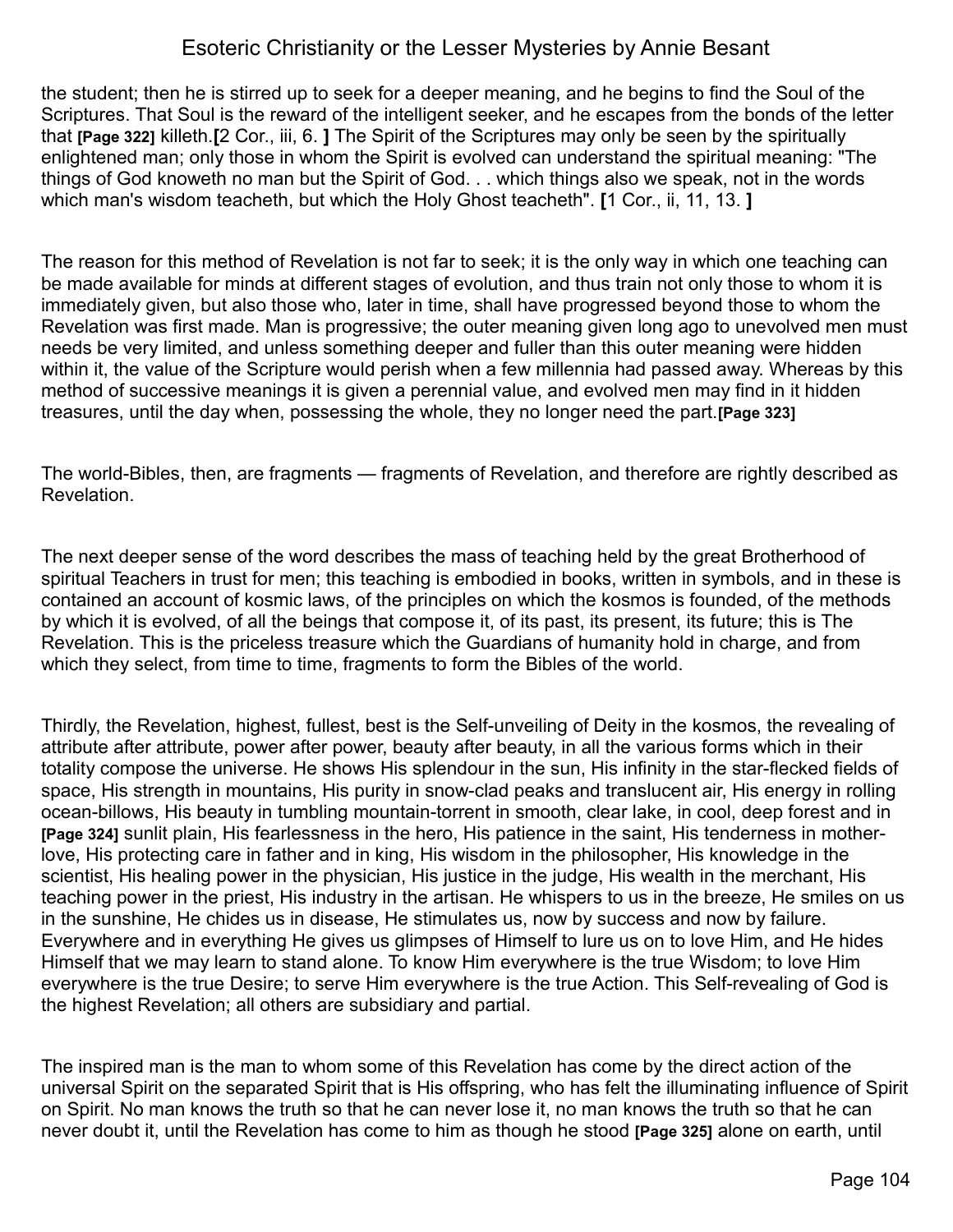the Divine without has spoken to the Divine within, in the temple of the human heart, and the man thus knows by himself and not by another.

In a lesser degree a man is inspired when one greater than he stimulates within him powers which as yet are normally inactive, or even takes possession of him, temporarily using his body as a vehicle. Such an illuminated man, at the time of his inspiration, can speak that which is beyond his knowledge, and utter truths till then unguessed. Truths are sometimes thus poured out through a human channel for the helping of the world, and some One greater than the speaker sends down his life into the human vehicle, and they rush forth from human lips; then a great teacher speaks yet more greatly than he knows, the Angel of the Lord having touched his lips with fire.**[**Is., vi, 6, 7. **]** Such are the Prophets of the race, who at some periods have spoken with overwhelming conviction, with clear insight, with complete understanding of the spiritual needs of man. Then the words live with a life immortal, and the speaker is truly a messenger from God. The man who has thus known can never again quite lose the memory of the knowledge, and he **[Page 326]** carries within his heart a certainty which can never quite disappear. The light may vanish and the darkness come down upon him; the gleam from heaven may fade and clouds may surround him; threat, question, challenge, may assail him; but within, his heart there nestles the Secret of Peace — he knows, or knows that he has known.

That remembrance of true inspiration, that reality of the hidden life, has been put into beautiful and true words by Frederick Myers, in his well-known poem, S. Paul. The apostle is speaking of his own experience, and is trying to give articulate expression to that which he remembers; he is figured as unable to thoroughly reproduce his knowledge, although he knows and his certainty does not waver:

So, even I, athirst for His inspiring, I, who have talked with Him, forget again ; Yes, many days with sobs and with desiring, Offer to God a patience and a pain.

Then through the mid complaint of my confession, Then through the pang and passion of my prayer, Leaps with a start the shock of His possession, Thrills me and touches, and the Lord is there.

Lo, if some pen should write upon your rafter Mene and Mene in the folds of flame, Think ye could any memories thereafter Wholly retrace the couplet as it came ? **[Page 327]**

Lo, if some strange intelligible thunder Sang to the earth the secret of a star, Scarce should ye catch, for terror and for wonder, Shreds of the story that was pealed so far !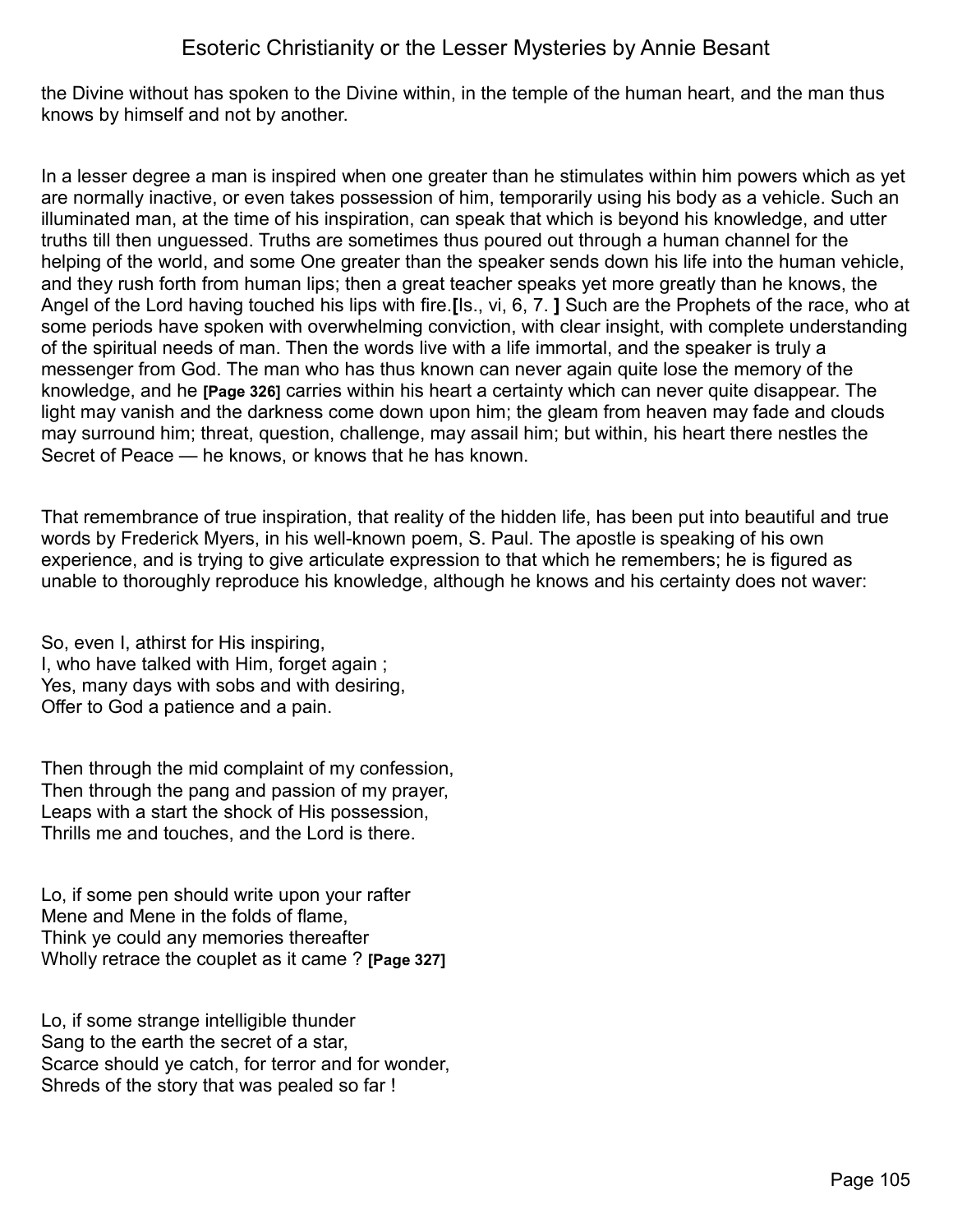Scarcely I catch the words of His revealing, Hardly I hear Him, dimly understand. Only the power that is within me pealing Lives on my lips, and beckons to my hand.

Whoso hath felt the Spirit of the Highest Cannot confound, nor doubt Him, nor deny ; Yea, with one voice, O world, though thou deniest, Stand thou on that side, for on this am I.

Rather the world shall doubt when her retrieving Pours in the rain and rushes from the sod ; Rather than he in whom the great conceiving Stirs in his soul to quicken into God.

Nay, though thou then shouldst strike him from his glory, Blind and tormented, maddened and alone, E'en on the cross would he maintain his story, Yes, and in Hell would whisper, "I have known".

Those who have in any sense realised that God is around them, in them, and in everything, will be able to understand how a place or an object may become "sacred" by a slight objectivisation of this perennial universal Presence, so that those become able to sense Him who do not normally feel His omnipresence. This is generally effected by some highly advanced man, in whom the inner Divinity is largely unfolded, and whose subtle bodies are therefore responsive to the subtler vibrations of consciousness. Through **[Page 328]** such a man, or by such a man, spiritual energies may be poured forth, and these will unite themselves with his pure vital magnetism. He can then pour them forth on any object, and its ether and bodies of subtler matter will become attuned to his vibrations, as before explained, and further, the Divinity within it can more easily manifest. Such an object becomes "magnetised", and, if this be strongly done, the object will itself become a magnetic centre, capable in turn of magnetising those who approach it. Thus a body electrified by an electric machine will affect other bodies near which it may be placed.

An object thus rendered "sacred" is a very useful adjunct to prayer and meditation. The subtle bodies of the worshipper are attuned to its high vibrations, and he finds himself quieted, soothed, pacified, without effort on his own part. He is thrown into a condition in which prayer and meditation are easy and fruitful instead of difficult and barren, and an irksome exercise becomes insensibly delightful. If the object be a representation of some sacred Person — a Crucifix, a Madonna and Child, an Angel, a Saint — there is a yet further gain. The Being represented, if his magnetism has been thrown into the image by the **[Page 329]** appropriate Word and Sign of Power, can reinforce that magnetism with a very slight expenditure of spiritual energy, and may thus influence the devotee, or even show himself through the image, when otherwise he would not have done so. For in the spiritual world economy of forces is observed, and a small amount of energy will be expended where a larger would be withheld.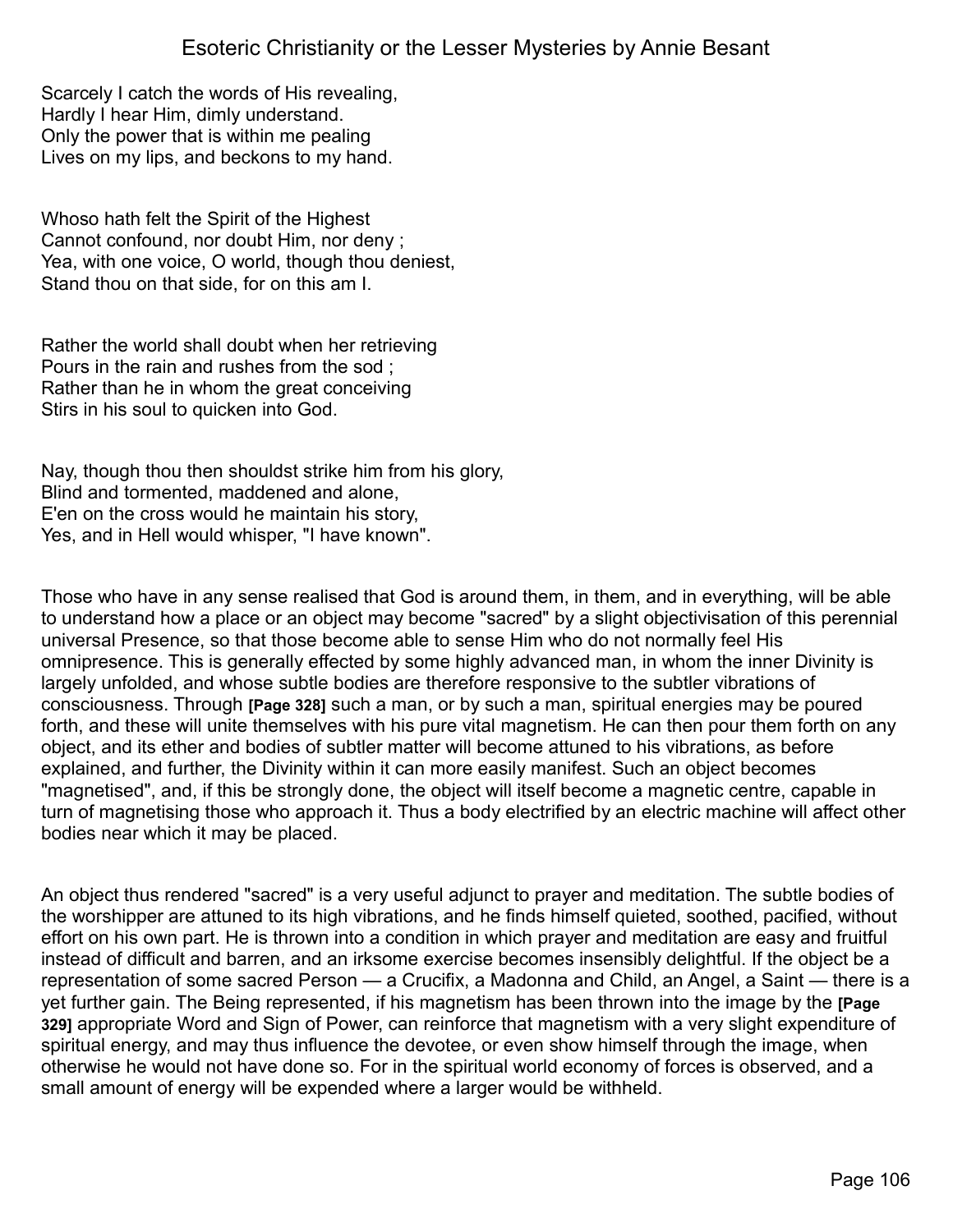An application of these same occult laws may be made to explain the use of all consecrated objects relics, amulets, etc. They are all magnetised objects, more or less powerful, or useless, according to the knowledge, purity, and spirituality of the person who magnetises them.

Places may similarly be made sacred, by the living in them of saints, whose pure magnetism, radiating from them, attunes the whole atmosphere to peace-giving vibrations. Sometimes holy men, or Beings from the higher worlds, will directly magnetise a certain place, as in the case mentioned in the Fourth Gospel, where an Angel came at a certain season and touched the water, giving it healing qualities.**[**S. John, v, 4. **]** In such places even careless worldly men will sometimes feel the blessed influence, and will be temporarily softened **[Page 330]** and inclined toward higher things. The divine Life in each man is ever trying to subdue the form, and mould it into an expression of itself and it is easy to see how that Life will be aided by the form being thrown into vibrations sympathetic with those of a more highly evolved Being, its own efforts being reinforced by a stronger power. The outer recognition of this effect is a sense of quiet, calm, and peace; the mind loses its restlessness, the heart its anxiety. Any one who observes himself will find that some places are more conducive to calm, to meditation, to religious thought, to worship, than others. In a room, a building, where there has been a great deal of worldly thought, of frivolous conversation, of mere rush of ordinary worldly life, it is far harder to quiet the mind and to concentrate the thought, than in a place where religious thought has been carried on year after year, century after century; there the mind becomes calm and tranquillised insensibly, and that which would have demanded serious effort in the first place is done without effort in the second.

This is the rationale of places of pilgrimage, of temporary retreats into seclusion; the man turns inward to seek the God within him, and is aided **[Page 331]** by the atmosphere created by thousands of others, who before him have sought the same in the same place. For in such a place there is not only the magnetisation produced by a single saint, or by the visit of some great Being of the invisible world; each person, who visits the spot with a heart full of reverence and devotion, and is attuned to his vibrations, reinforces those vibrations with his own life, and leaves the spot better than it was when he came to it. Magnetic energy slowly disperses, and a sacred object or place becomes gradually demagnetised if put aside or deserted. It becomes more magnetised as it is used or frequented. But the presence of the ignorant scoffer injures such objects and places, by setting up antagonistic vibrations which weaken those already existing there. As a wave of sound may be met by another which extinguishes it, and the result is silence, so do the vibrations of the scoffing thought weaken or extinguish the vibrations of the reverent and loving one. The effect produced will, of course, vary with the relative strengths of the vibrations, but the mischievous one cannot be without result, for the laws of vibration are the same in the higher worlds as in the physical, and thought vibrations are the expression of real energies. **[Page 332]**

The reason and the effect of the consecration of churches, chapels, cemeteries, will now be apparent. The act of consecration is not the mere public setting aside of a place for a particular purpose; it is the magnetisation of the place for the benefit of all those who frequent it. For the visible and the invisible worlds are inter-related, interwoven, each with each, and those can best serve the visible by whom the energies of the invisible can be wielded. **{[Page 333]**